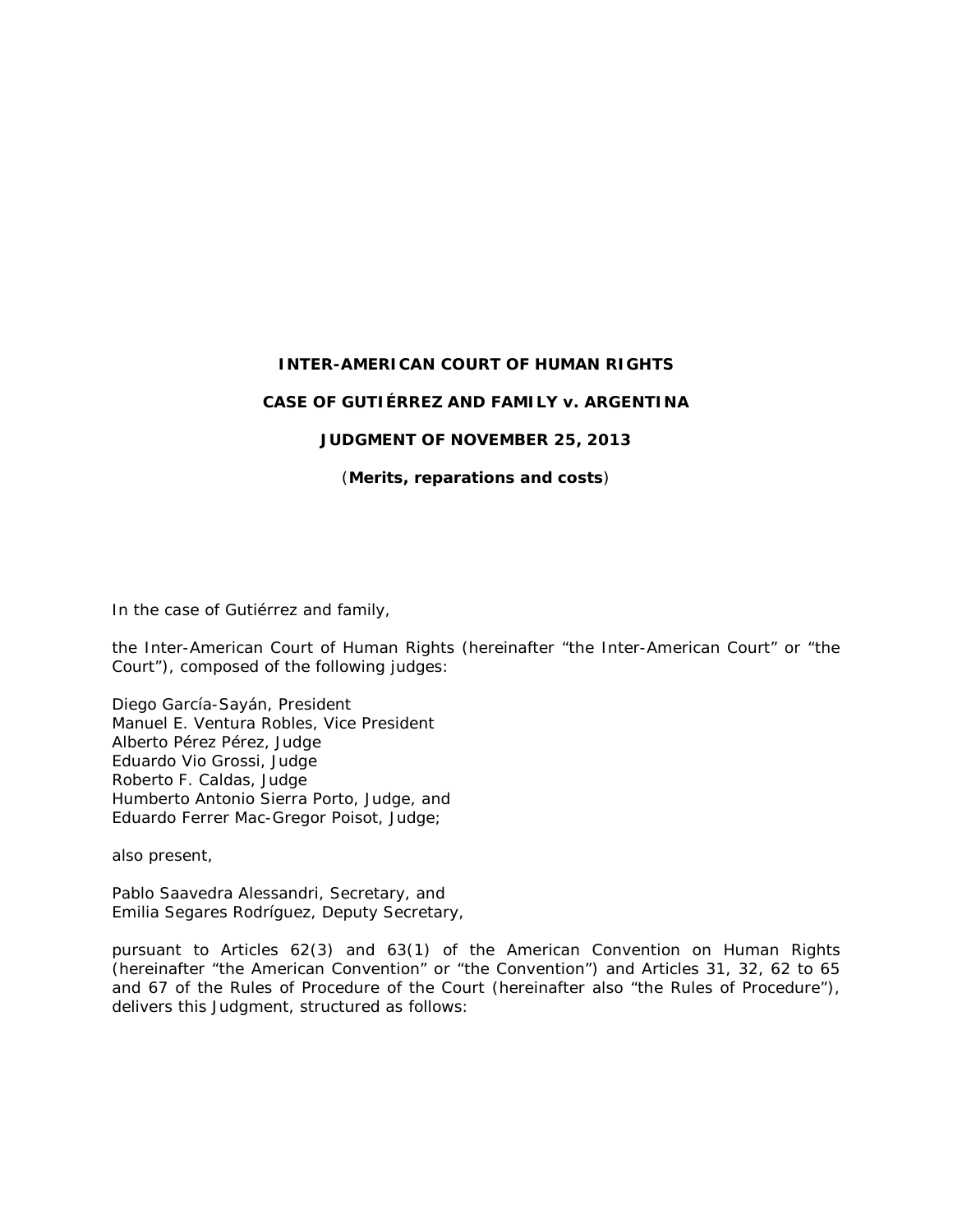## **I. TABLE OF CONTENTS**

| I. INTRODUCTION OF THE CASE AND PURPOSE OF THE DISPUTEError! Bookmark<br>not defined.    |                        |
|------------------------------------------------------------------------------------------|------------------------|
| II. PROCEEDINGS BEFORE THE COURT Error! Bookmark not defined.                            |                        |
|                                                                                          |                        |
| IV. THE STATE'S ACKNOWLEDGEMENT OF INTERNATIONAL RESPONSIBILITY AND                      |                        |
| THE AGREEMENT ON REPARATIONS  Error! Bookmark not defined.                               |                        |
| А.                                                                                       |                        |
| В.                                                                                       |                        |
|                                                                                          |                        |
| Determination of the factual framework  Error! Bookmark not defined.<br>А.               |                        |
| Regarding the alleged structural deficiencies  Error! Bookmark not defined.<br>В.        |                        |
|                                                                                          |                        |
| Documentary, testimonial and expert evidence Error! Bookmark not defined.<br>А.          |                        |
| В.                                                                                       |                        |
|                                                                                          |                        |
| Admission of the statements and the expert opinionsError! Bookmark<br>B.2.               | not                    |
| defined.                                                                                 |                        |
|                                                                                          |                        |
| Preliminary investigation and oral proceeding stage (1994 to 1998) Error! Bookmark<br>A. |                        |
| not defined.                                                                             |                        |
| A.1. Preliminary investigation stage  Error! Bookmark not defined.                       |                        |
| A.2.                                                                                     |                        |
| A.3.                                                                                     |                        |
| B.                                                                                       |                        |
| Administrative Inquiry No. 808.998/94 Police of the province of Buenos Aires  22<br>B.1. |                        |
| B.2.                                                                                     |                        |
| Investigation of the Special Investigative Commission of the National Congress24<br>B.3. |                        |
| Proceedings No. 57,927, report of unlawful coercionError!<br>B.4.                        | <b>Bookmark</b><br>not |
| defined.                                                                                 |                        |
| $C_{\cdot}$                                                                              |                        |
| C. 1.                                                                                    |                        |
| C.2.                                                                                     |                        |
|                                                                                          |                        |
| VIII-1 RIGHT TO LIFE IN RELATION TO THE OBLIGATION TO RESPECT RIGHTS                     |                        |
| Error! Bookmark not defined.                                                             |                        |
|                                                                                          |                        |
|                                                                                          |                        |
| VIII-2 RIGHTS TO JUDICIAL GUARANTEES AND TO JUDICIAL PROTECTION, IN                      |                        |
| RELATION TO THE OBLIGATION TO RESPECT AND ENSURE RIGHTS  37                              |                        |
|                                                                                          |                        |
|                                                                                          |                        |
| B.1. Omissions in following up lines of investigation and in collecting evidence  40     |                        |
| B.2 Irregularities and obstructions within the investigations and the criminal           |                        |
|                                                                                          | 42                     |
|                                                                                          |                        |
| B.4 Consequences of the deficiencies in the investigation of the facts 47                |                        |
|                                                                                          |                        |
| VIII-3 RIGHT TO PERSONAL INTEGRITY OF THE VICTIM'S NEXT OF KIN  Error!                   |                        |
|                                                                                          |                        |
| Bookmark not defined.                                                                    |                        |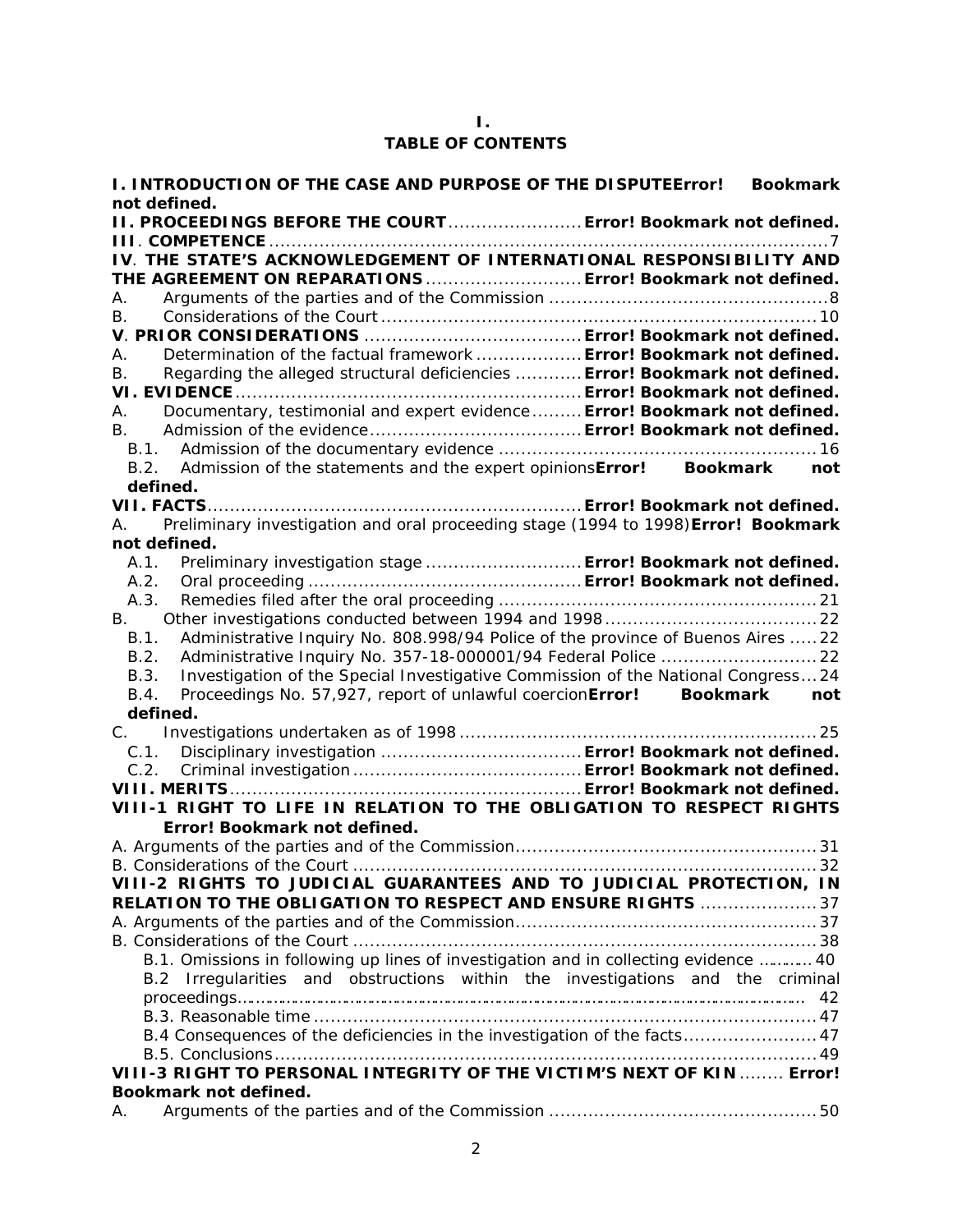| B.                                                                                                                                                                                  |  |
|-------------------------------------------------------------------------------------------------------------------------------------------------------------------------------------|--|
|                                                                                                                                                                                     |  |
| B. Obligation to investigate, and identify, prosecute and punish, as appropriate, the<br>perpetrators and masterminds of the facts related to the execution of Jorge Omar Gutiérrez |  |
| C. Measures of satisfaction and guarantees of non-repetitionError! Bookmark not                                                                                                     |  |
| defined.                                                                                                                                                                            |  |
| C.1.1. Public act to acknowledge international responsibility and public                                                                                                            |  |
| apologyError! Bookmark not defined.                                                                                                                                                 |  |
| C.1.2. Publication and dissemination of the Judgment Error! Bookmark not defined.                                                                                                   |  |
| C.1.3. Measures to conserve and indicate the warehouse and the police precinct                                                                                                      |  |
|                                                                                                                                                                                     |  |
| Establishment of the "National Day to Combat Drug-trafficking"  Error!<br>C.1.4.                                                                                                    |  |
| Bookmark not defined.                                                                                                                                                               |  |
| C.2. Guarantees of non-repetition Error! Bookmark not defined.                                                                                                                      |  |
| C.2.1. Training for police agents Error! Bookmark not defined.                                                                                                                      |  |
| C.2.2. Regulation and implementation of external control mechanisms for the federal                                                                                                 |  |
| police forces, improvements in the investigative capacity of the system of justice,                                                                                                 |  |
| establishment of the Judicial Police of the province of Buenos Aires, and of effective                                                                                              |  |
|                                                                                                                                                                                     |  |
| D.                                                                                                                                                                                  |  |
|                                                                                                                                                                                     |  |
|                                                                                                                                                                                     |  |
|                                                                                                                                                                                     |  |
| D.1.3. Damage to the family wealth Error! Bookmark not defined.                                                                                                                     |  |
|                                                                                                                                                                                     |  |
|                                                                                                                                                                                     |  |
| E.1                                                                                                                                                                                 |  |
|                                                                                                                                                                                     |  |
|                                                                                                                                                                                     |  |
| Method of complying with the payments ordered  Error! Bookmark not defined.<br>G.                                                                                                   |  |
|                                                                                                                                                                                     |  |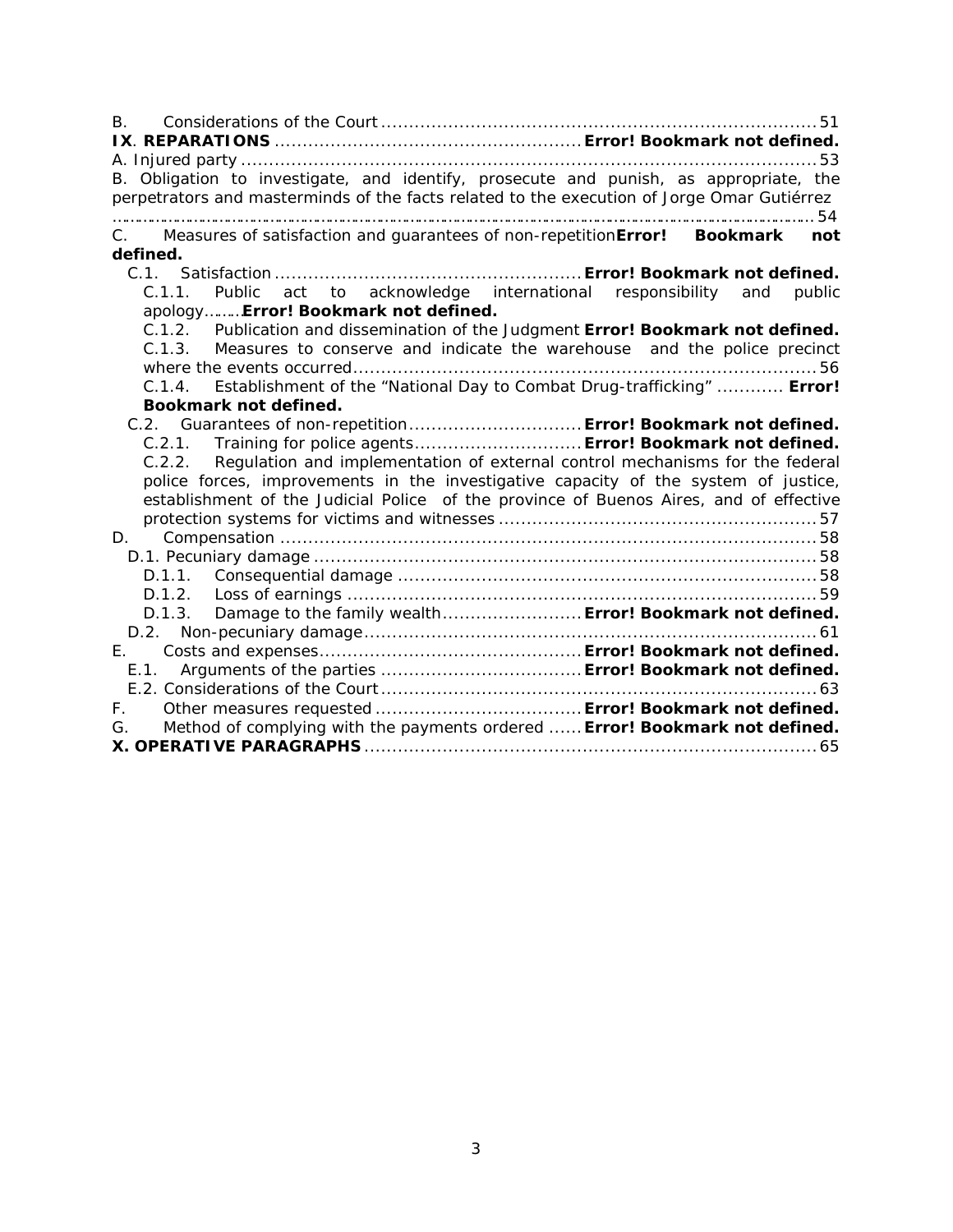#### **I**

#### **INTRODUCTION OF THE CASE AND PURPOSE OF THE DISPUTE**

1. *The case submitted to the Court.* On August 19, 2011, under the provisions of Articles 51 and 61 of the American Convention, the Inter-American Commission on Human Rights (hereinafter "the Inter-American Commission" or "the Commission") submitted to the jurisdiction of the Court the case of *Jorge Omar Gutiérrez and family against the Argentine Republic* (hereinafter "the State" or "Argentina"). According to the Commission, the case concerns "the murder, on August 29, 1994, of Assistant Commissioner Gutiérrez who was investigating a case of corruption, subsequently known as [the] 'case of the parallel customs house …,' in which important businessmen and high-ranking government officials were involved." An investigation had been opened in the ordinary criminal jurisdiction into the events on which that case was based, in which presumably "there were fundamental irregularities." However, "[e]ven though the investigation was fraught with irregularities and concealment measures, and despite the creation of a special committee by the Chamber of Deputies [of the National Congress], the State failed to adopt the necessary measures to clarify the facts and the corresponding responsibilities." Thus, "17 years after the execution of Assistant Commissioner Jorge Omar Gutiérrez, there is still no certainty about the circumstances of his death, and no one has been sanctioned for the incident." Lastly, the Commission affirmed that the human rights violations committed against Jorge Omar Gutiérrez and his family persisted as a result of the alleged absence of an effective investigation by the judicial authorities "into the participation of State agents in the murder of Mr. Gutiérrez."

2. *Proceedings before the Commission.* The proceedings before the Commission were as follows:

a. *Petition.* On May 12, 1999, the *Centro de Estudios Legales y Sociales (CELS)* lodged the initial petition, which was expanded by CELS, the Center for Justice and International Law (CEJIL), and Nilda del Valle Maldonado de Gutiérrez and Francisco Gutiérrez on October 6 that year.

b. *Admissibility Report*. On February 20, 2003, the Inter-American Commission approved Admissibility Report No. [1](#page-3-0)/03.<sup>1</sup>

c. *Merits Report*. On March 31, 2011, the Commission issued Merits Report No. 63/11, pursuant to Article 50 of the Convention (hereinafter "the Merits Report" or "Report No. 63/11"), in which it reached a series of conclusions and made several recommendations to the State:

*c.1. Conclusions.* The Commission concluded that the State was responsible for the violation of:

• The right to life recognized in Article 4 of the American Convention, in relation to Article 1(1) thereof, to the detriment of Jorge Omar Gutiérrez, and

• The rights to personal integrity, judicial guarantees and judicial protection recognized in Articles 5, 8 and 25 of the American Convention, in relation to Article 1(1) thereof, to the detriment of his family members Nilda del Valle Maldonado (his widow), Jorge Gabriel Gutiérrez, David Gutiérrez and Marilin Verónica Gutiérrez (his three children), and Francisco Gutiérrez (his brother).

<span id="page-3-0"></span>Admissibility Report No. 1/03 (file before the Commission, folios 1353 to 1380). In this report, the Commission concluded that it was competent to examine the claims submitted by the petitioners concerning the presumed violation of Articles 4, 5, 8 and 25 of the American Convention, in relation to Article 1(1) thereof.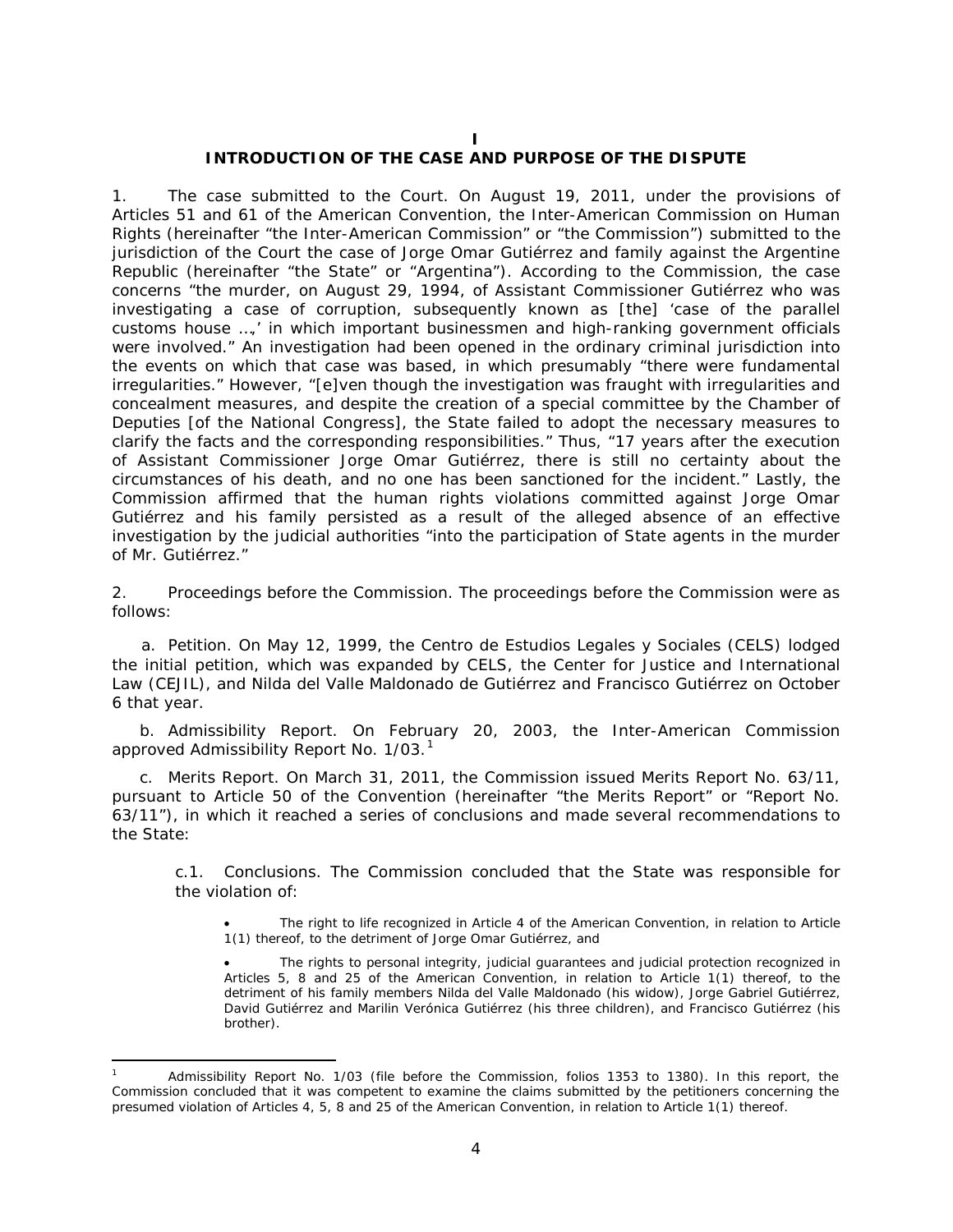*c.2. Recommendations.* Consequently, the Commission made the following recommendations to the State:

• Conduct a complete, impartial, effective and prompt investigation of the facts with the goal of establishing the identities of the perpetrators and the masterminds, as well as all individuals who participated in the facts related to the execution of Jorge Omar Gutiérrez, and punishing them.

• Conduct a full, impartial, effective and prompt investigation into the individuals belonging to different State bodies who have been involved in the investigations and proceedings carried out with regard to the facts of this case in order to determine responsibility (administrative, disciplinary, criminal, or of any other kind that may apply) for the deficiencies in the investigation, processing of the facts, and obstructions that have resulted in impunity.

Provide adequate reparations to the next of kin of Jorge Omar Gutiérrez for the violations of their human rights.<sup>[2](#page-4-0)</sup>

d. *Notification to the State.* The Merits Report was notified to the Argentine State by a communication of April 19, 2011, granting it two months to report on compliance with the Commission's recommendations. On June 17, 2011, the State requested an extension to present information on progress in the implementation of the recommendations, and it was granted one more month. The State presented the required information on August 1, 2011, when this period had already expired.

e. *Submission to the Court.* On August 19, 2011, considering "that, from the information provided, [it would appear that] the State has not adopted specific measures to comply with the recommendations made in the Merits Report," the Commission submitted all the facts and human rights violations described in the Merits Report, "owing to the need to obtain justice […]." The Commission appointed Luz Patricia Mejía, then Commissioner, and Santiago A. Canton, then the Executive Secretary, as its delegates, and its Deputy Executive Secretary, Elizabeth Abi-Mershed, and Karla I. Quintana Osuna, Paulina Corominas and María Claudia Pulido, lawyers of the Executive Secretariat, as its legal advisers.

3. *Request of the Inter-American Commission.* Based on the above, the Commission asked the Court to declare the international responsibility of Argentina for the violation of the right to life, recognized in Article 4 of the Convention, in relation to Article 1(1) of this instrument, to the detriment of Jorge Omar Gutiérrez, and the rights to personal integrity, judicial guarantees and judicial protection recognized in Articles 5, 8 and 25 of the Convention, in relation to Article 1(1) thereof, to the detriment of the next of kin of the victim, specifically, his widow, Nilda del Valle Maldonado de Gutiérrez, his three children, Marilin Verónica, Jorge Gabriel and David, all with the surname Gutiérrez, and his brother, Francisco Gutiérrez. In addition, it asked the Court to order the State to provide certain measures of reparation, which will be described and examined in Chapter IX of this Judgment.

#### **II PROCEEDINGS BEFORE THE COURT**

4. *Notification of the State and the representatives.* The State and the representatives of the presumed victims were notified of the submission of the case by the Inter-American Commission on January 26, 2012.

<span id="page-4-0"></span>

 <sup>2</sup> *Cf.* Merits Report No. 63/11 (merits file, folio 35).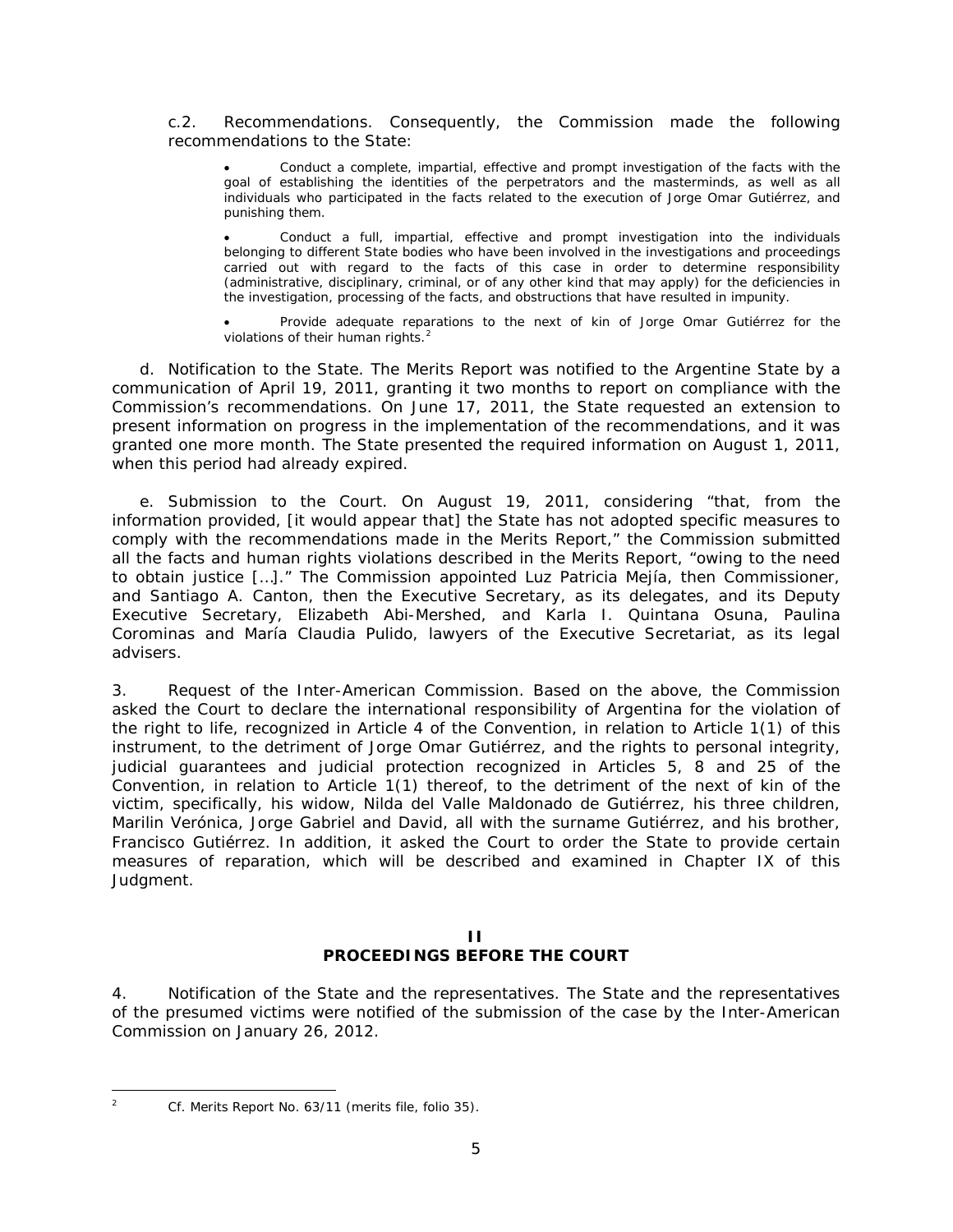5. *Brief with pleadings, motions and evidence.* On March 26, 2012, the *Centro de Estudios Legales y Sociales* (hereinafter "the representatives of the presumed victims," "the representatives" or "CELS") forwarded its brief with pleadings, motions and evidence (hereinafter "the pleadings and motions brief"). The representatives agreed, in general, with the violations alleged by the Inter-American Commission. However, they included Nilda Gutiérrez, sister of Jorge Omar Gutiérrez, who the Commission had not included as a presumed victim in its Merits Report, as a presumed victim of the violations of the rights contained in Articles 5, 8 and 25 of the Convention. Lastly, they asked the Court to order to State to provide diverse measures of reparation.

6. *Answering brief.* On July 27, 2012, the State presented its brief answering the submission of the case and with observations on the pleadings and motions brief (hereinafter "the answering brief"). In this brief, Argentina indicated "its willingness to accept the conclusions of the Merits Report adopted by the Inter-American Commission […], as well as the resulting legal consequences." Nevertheless, it indicated that it "reject[ed] those passages in the representatives' brief that tr[ied] to assimilate the facts of the case to situations of a systematic or general nature." In addition, the State asked the Court to reject some of the evidence offered by the representatives and presented observations on the measures of reparation they had requested. The State appointed Alberto Javier Salgado as its Agent, and Julio Cesar Ayala and Andrea G. Gualde as Deputy Agents.

7. *Observations on the acknowledgement of responsibility.* On September 28, 2012, the Commission and the representatives, respectively, presented their observations on the acknowledgement of responsibility made by State (*supra* para. 6).

8. *Public hearing and evidence.* By an Order of December 20, 2012, [3](#page-5-0) the President of the Court (hereinafter "the President") ordered that the statements of five presumed victims and the opinions of eight expert witnesses proposed by the representatives be received by sworn statements before notary public (hereinafter "affidavit"). In addition, the President convened the Inter-American Commission, the representatives, and the State to a public hearing to be held on February 5 and 6, 2013, to receive the statement of one presumed victim, and one expert opinion offered by the representatives, as well as to hear the final oral arguments of the representatives and of the State, and the final oral observations of the Commission on the merits, and eventual reparations and costs.

9. *Postponement of the public hearing and presentation of an "Agreement on Reparations."* On December 21 and 26, 2012, the State and the representatives, respectively, advised the Court that they had "initiated discussions with a view […] to reaching agreement on an agenda of reparations" and, therefore, requested the postponement of the public hearing that had been convened, as well as the suspension of the time frames for the production and delivery of the evidence required in the President's Order of December 20, 2012 (*supra* para. 8). Accordingly, on December 26, 2012, the parties and the Commission were advised that the President had decided to suspend the public hearing and the time frames established in the said Order of December 20, 2012. On March 12, 2013, the parties and the Commission were advised of the new time frames for the State to forward its questions to those testifying by affidavit, so that the representatives could forward the said statements, and so that the State could present its observations in this regard. On April 12, 2013, the parties and the Commission were informed that the President had decided to convene the parties to a public hearing on May 21 and 22, 2013.

<span id="page-5-0"></span> <sup>3</sup> *Cf. Case of Gutiérrez and family v. Argentina.* Convening of a public hearing. Order of the President of the Inter-American Court of Human Rights of December 20, 2012. This order is available at: http://corteidh.or.cr/index.php/en/16-juris/193-convocatorias.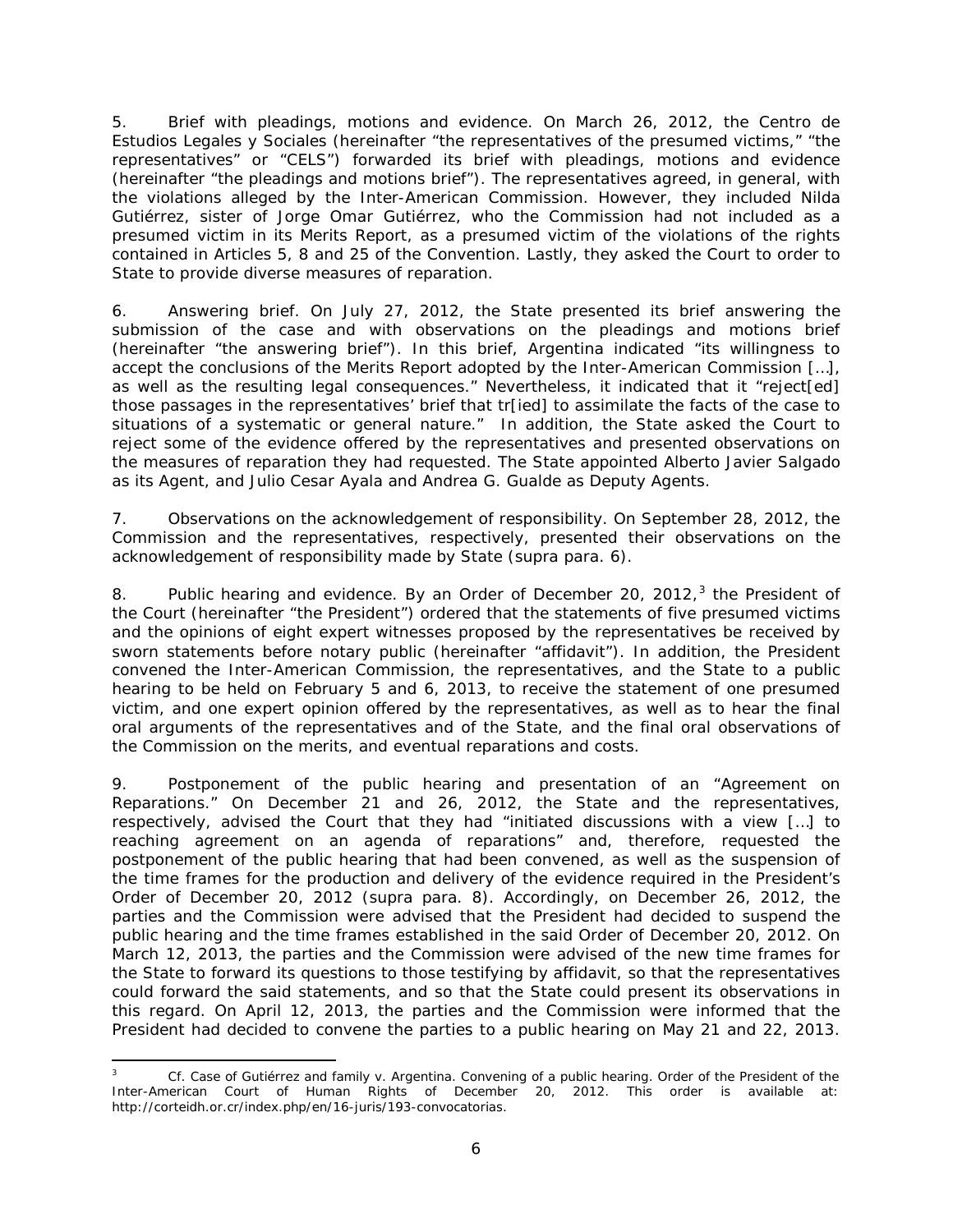That same day, some of the statements required by affidavit in the President's Order of December 20, 2012, were received. On May 17, 2013 Argentina forwarded the Court an "Agreement on Reparations" signed by the representatives of the victims and the State.

10. *Public hearing.* The public hearing was held at the seat of the Court on May 21 and 22, 2013, during the Court's ninety-ninth regular session.<sup>[4](#page-6-0)</sup> During the hearing, the Court asked the parties and the Commission to provide certain clarifications, additional information, and helpful evidence when presenting their final written arguments and observations.

11. *Final written arguments and observations.* On June 24, 2013, the State and the representatives forwarded their respective final written arguments, and the Commission presented its final written observations. The State and the representatives provided the clarifications requested during the public hearing, and the representatives presented the helpful evidence that had been required (*supra* para. 10), as well as expense vouchers and other documentation. On July 9, 2013, the State was asked to present a "timetable" for the tasks mentioned in the "Agreement on Reparations" of May 17, 2013 (*supra* para. 9). On July 16, 2013, the State indicated that, "when the Court has handed down its judgment, all the parties concerned […] will prepare a timetable with the approximate dates for completing each of the points" agreed on.

12. O*bservations on the evidence forwarded with the final written arguments and the requested information.* On July 31, 2013, the representatives forwarded their observations on the clarifications, documentation, and helpful evidence requested during the public hearing, and the Commission asked for an extension until August 6, 2013, to present its observations, which was granted. The Commission forwarded its observations on August 7, 2013, after this additional period had expired.

13. *Helpful evidence.* On August 23, 2013, the Court required the State and the representatives to forward the Criminal Code and the Code of Criminal Procedure applicable in the investigations conducted into the facts of the case. On August 30, 2013, the representatives explained that the information required could be found on specific web pages of the State, and Argentina asked the Court for an extension in this regard. This extension expired on September 9, 2013; however, the State failed to forward the requested information. On October 16, 2013, the Court requested Argentine to provide information, by October 22, 2013, at the latest, on the actual status of case 5-10888-2, which, at December 30, 2009, had been before Court of Guarantees No. 5 of the La Plata Judicial Department. The State requested an extension in order to provide this information, and was granted a non-extendible period until October 30, 2013, for this purpose. On October 30, 2013, the State forwarded the requested information, and on November 7, 2013, the Commission and the representatives presented their respective observations.

#### **III COMPETENCE**

<span id="page-6-0"></span>At this public hearing, there appeared: for the Inter-American Commission, Silvia Serrano Guzmán, Adviser; for the representatives, Paula Litvachky, Gabriela Kletzel, Luis Valenga; for the Argentine Republic: Javier Salgado, Agent, Director of International Litigation on Human Rights Matters of the Ministry of Foreign Affairs and Worship, Gonzalo Bueno, Legal Adviser of the Department for International Litigation on Human Rights Matters of the Ministry of Foreign Affairs and Worship, Yanina Berra Rocca, official from the Legal Advisory Services Department of the Ministry of Foreign Affairs and Worship, and María Eugenia Carbone, Coordinator of International Legal Affairs of the National Human Rights Secretariat.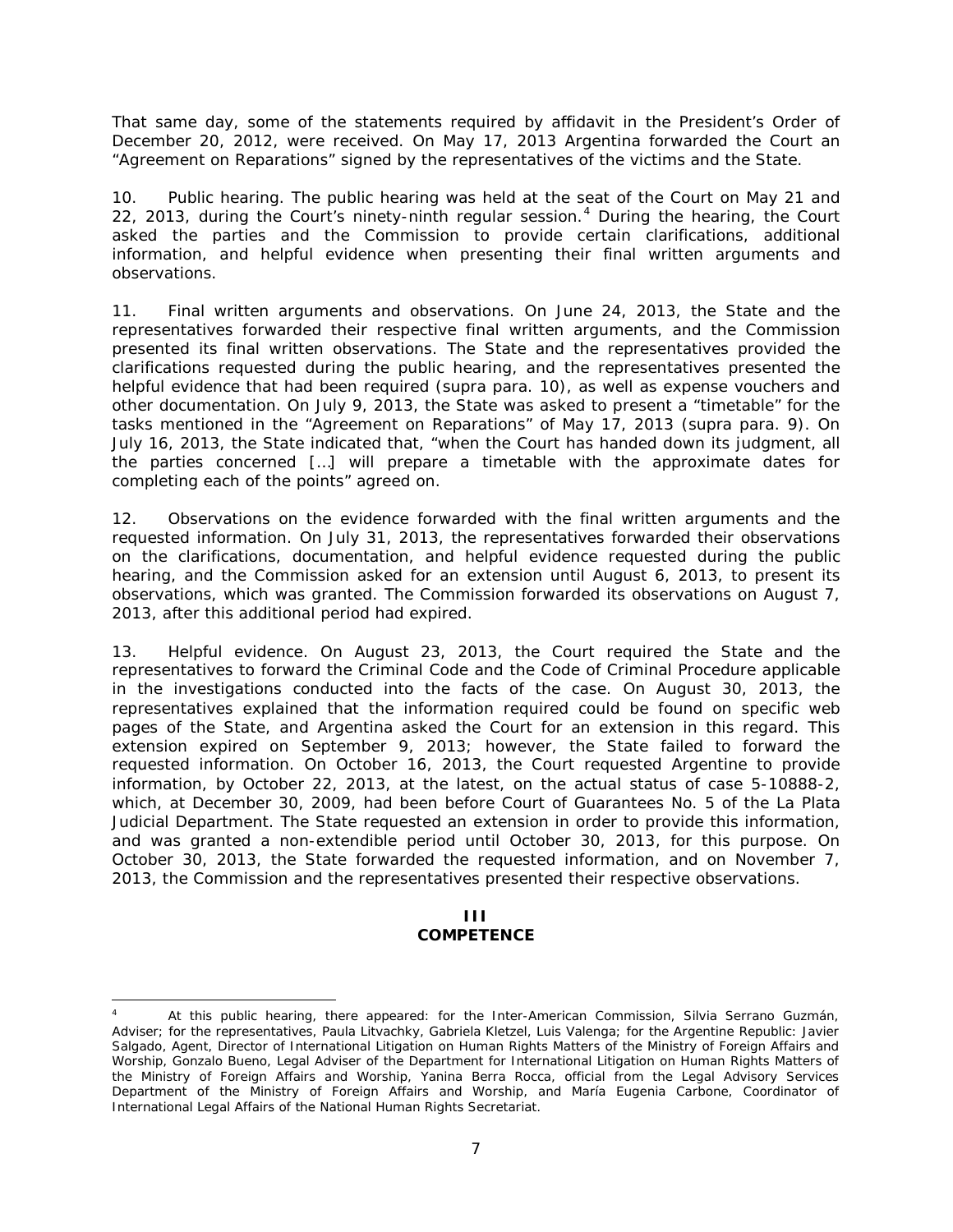14. The Inter-American Court is competent to hear this case under Article 62(3) of the Convention, because Argentina has been a State Party to the American Convention since September 5, 1984, and accepted the contentious jurisdiction of the Court on the same date.

#### **IV**

### **THE STATE'S ACKNOWLEDGEMENT OF INTERNATIONAL RESPONSIBILITY AND THE AGREEMENT ON REPARATIONS**

#### <span id="page-7-0"></span>*A. Arguments of the parties and of the Commission*

15. In its answering brief, the State indicated "its willingness to accept the conclusions [and recommendations] contained in the Merits Report adopted by the Inter-American Commission […], as well as the resulting legal consequences." To this end, it affirmed that "there [was] sufficient evidence to consider that the objective responsibility of the province of Buenos Aires had been constituted in the facts denounced and, consequently, that of the national State." Furthermore, the State took into account "the circumstance that there was a high degree of certainty about the possibility that agents of the Argentine Federal Police – in other words, Federal Government officials – were involved in the death of Mr. Gutiérrez." However, it "rejected those passages in the representatives' brief that tr[ied] to assimilate the facts of the case to situations of a systematic or general nature," and asked the Court "to limit the subject matter for discussion to the specific circumstances that resulted in the death of [Mr.] Gutiérrez, and the intrigue surrounding the investigation into those responsible." In this brief, the State did not acknowledge Nilda Gutiérrez, sister of Jorge Omar Gutiérrez, as a victim in this case.

16. Regarding the pecuniary reparations requested by the representatives, Argentina asked the Court to establish them based on equity and taking into account "the efforts opportunely made" by the State, even though these "have not provided the comprehensive results that the case deserves." In addition, it contested some of the claims made by the representatives under the headings of "consequential damage," "damage to the family wealth" and "loss of earnings." Regarding the non-pecuniary measures requested by the representatives, Argentina argued that "even though measures are requested to improve institutional operations, their implementation w[ould] exceed the sphere and consequences of this case." Furthermore, according to the State, "the establishment of specific goals for public policies that, evidently, must be discussed and executed by the authorities elected under a democratic system […]," would exceed the function of a judgment. It also indicated that "this is not the appropriate sphere for broaching" "the implementation of effective mechanisms for complying with decisions of international human rights bodies."

17. On May 17, 2013, Argentina presented an "Agreement on Reparations" (hereinafter "the Agreement") entered into with the representatives, which also contains an acknowledgement of international responsibility, as follows:

- 1) The State ratifies that, having examine Report No. 63/11 in light of the findings in the case, it assumes its international responsibility for the violation, in this case, of Articles 4, 5, 8 and 25 of the American Convention […], in relation to the general obligation to respect and ensure the human rights established in Article 1(1) [thereof], to the detriment of Jorge Omar Gutiérrez and his family group named in the [pleadings, motions and evidence] brief.
- 2) In order to specify the scope of the State's assumption of international responsibility, it is placed on record that, as arises from Report No. 63/11 and from the victims' [pleadings, motions and evidence brief …], the judicial investigation into the events that resulted in the murder of Jorge Omar Gutiérrez was not conducted in accordance with the required international standards.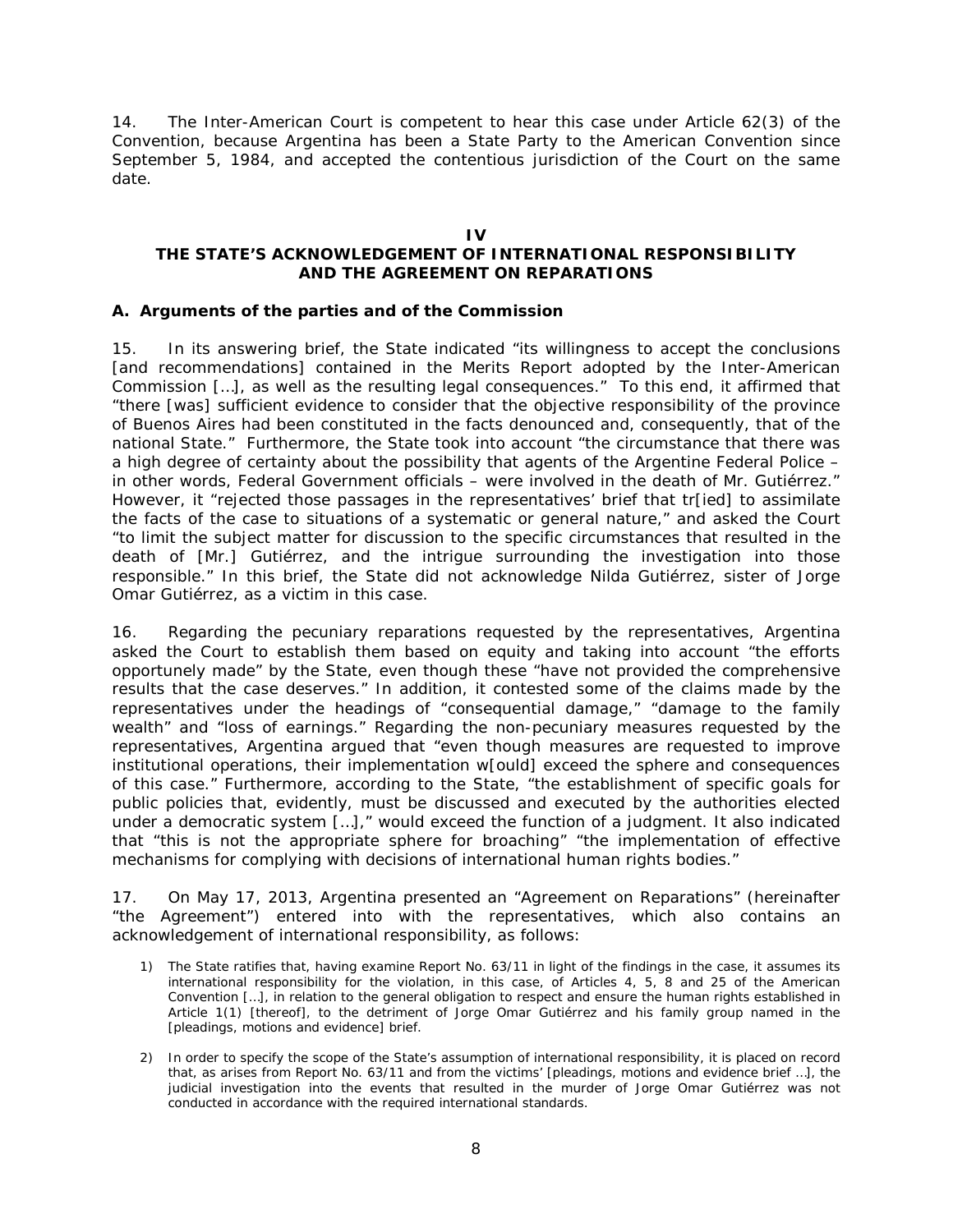- 3) In this regard, and based on the conclusions developed by the Inter-American Commission in this regard in its Report No. 63/11, and the victims in their [pleadings and motions brief], it can be inferred that the *res judicata* decision which led to the acquittal of one of those accused of the murder of Jorge Omar Gutiérrez should be classified as 'fraudulent'; the parties request the Court, in its judgment, to rule expressly on this point and on the legal consequences arising from it in relation to the international obligations assumed by the Argentine State under the American Convention […]. Also, owing to the particularities of the case, the parties request the Court to rule on the inadmissibility of the provisions of the statute of limitations for the investigation and sanction of the other masterminds and perpetrators of the extrajudicial execution of Jorge Omar Gutiérrez.
- 4) With regard to the list of victims presented by the representatives in their [pleadings and motions brief], the State accepts that Nilda Gutiérrez, sister of Jorge Omar Gutiérrez, should be considered a victim.
- 5) Meanwhile, the parties undertake to follow up jointly on the commitments assumed in this document in relation to the following matters:
	- a) The National State undertakes to organize a public act of acknowledgement of responsibility for the violation of Articles 4, 5, 8 and 25 of the American Convention on Human Rights with regard to Jorge Omar Gutiérrez and his family.
	- b) In honor of the memory of Jorge Omar Gutiérrez, the National State and the province of Buenos Aires undertake to adopt measures to conserve and indicate the warehouse and the Police Precinct where the events occurred that gave rise to this case.
	- c) The National State and the province of Buenos Aires undertake to include the "Gutiérrez case" in the training curricula for the law enforcement personnel subject to their jurisdiction.
	- d) The National State undertakes to establish August 29 as the 'National Day to Combat Drug-Trafficking.'
	- e) The National State undertakes to implement, in conjunction with the authorities of the province of Buenos Aires, a strategy for participation in the judicial proceedings against [one presumed participant in the execution], as well as in the judicial investigations into those responsible for covering up the murder of Jorge Omar Gutiérrez.
	- f) The National State and the province of Buenos Aires undertake to implement fully […] the provincial Judicial Police, including the constitution of the Monitoring Committee to ensure its effective execution in the Legislature of the province of Buenos Aires. In addition, they undertake to establish an effective protection system for victims and witnesses.
	- g) The National State, through the national Ministry of Security, undertakes to make progress in the implementation and regulation of external control mechanisms on the actions of the members of federal law enforcement personnel and to make progress in the pending administrative and summary actions against the members of the Argentine Federal Police it is responsible for who may have taken part in the crime, or been accessories to it, or obstructed the investigation. In this context, it is considered desirable that the […] Court endorse this agenda agreed by the petitioners and the Argentine State and its respective timetable. This timetable was prepared and discussed during the meetings held following the issue of Report No. 63/11, in the context of the contacts established between the petitioners and all levels of Government involved in these proceedings (Government of the Nation and Government of the province of Buenos Aires).
- 6) Lastly, the parties request the Court […] to rule as established in Article 63 of the [American Convention] – on the scope of the reparations in favor of the victims, which should include guarantees of satisfaction, and measures of non-repetition, and compensation for pecuniary and non-pecuniary damage, based on the principle of equity, as well as the costs and expenses incurred in the domestic and the international jurisdiction.

18. Likewise, it should also be emphasized that, during the public hearing, the State reiterated the commitments made in the above-mentioned Agreement and acknowledged "the untiring efforts of the family of Jorge Omar Gutiérrez, [and] of his legal representatives [CELS], and of Luis Valenga, [in] seeking to obtain justice, [… and] the enormous patience, dignity and moral force that they have shown during the whole of this process." The State also indicated that it had "no doubt that the decision that this Court adopts will contribute decisively to the permanent removal of the mantle of impunity that covers this case, so that those responsible for the crime [perpetrated against] Jorge Omar Gutiérrez may be tried and duly punished, so that the victim's family, despite everything, may achieve what we all hope for this case: truth, justice, reparation, and […] commemoration."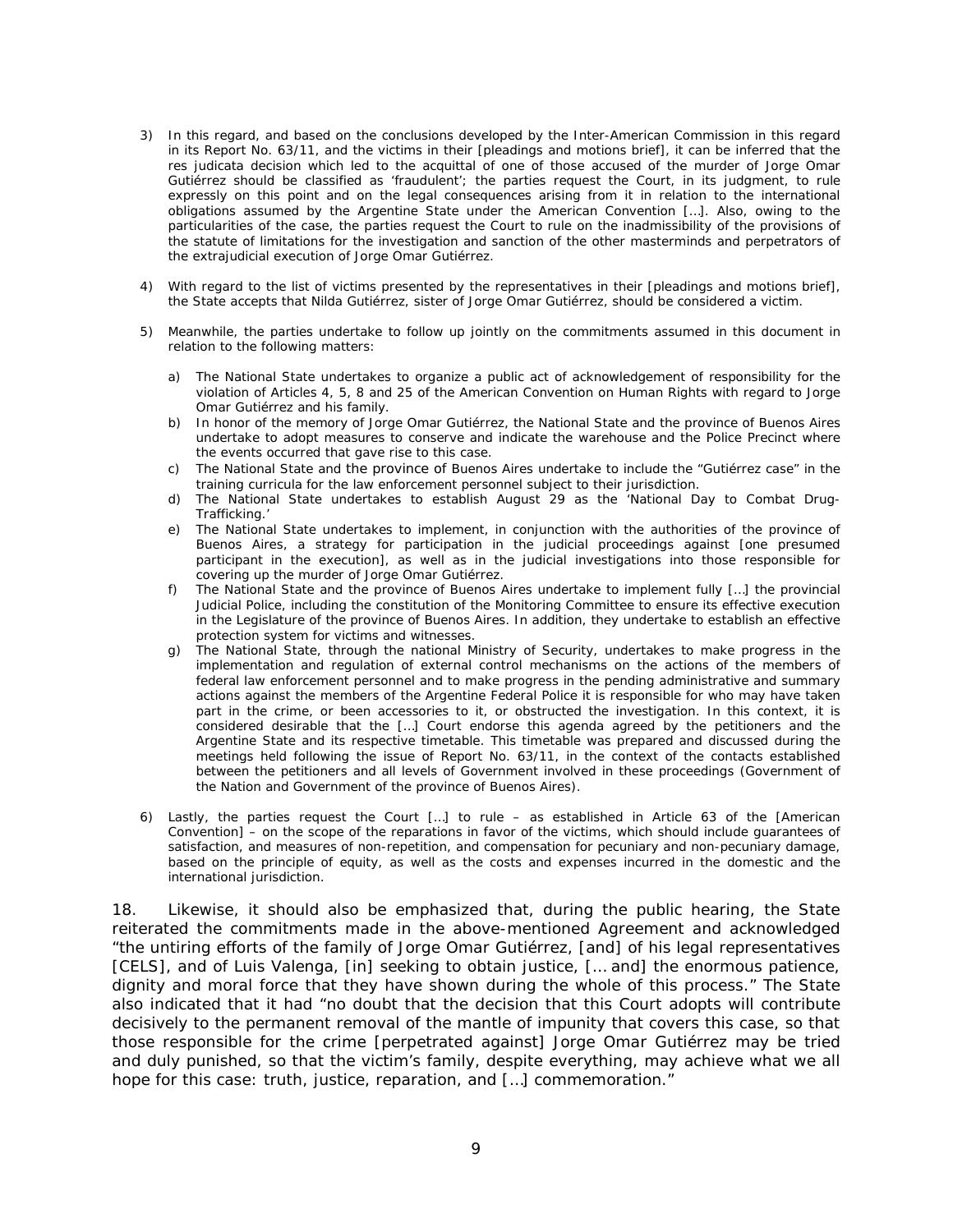19. The Commission expressed its satisfaction for the State's acknowledgement of responsibility and for the willingness of the parties to enter into the Agreement. In this regard, it observed that "the dispute about the facts, the violations, the family members acknowledged to be victims, and the correlative existence of an obligation to make reparation to those family members, has ceased." Despite this, it considered that it was "necessary to deliver a detailed judgment, […] to respond to the objectives of inter-American justice; specifically, the reparatory effects for the family of Jorge Omar Gutiérrez and the judicial clarification of the violations that occurred; but also because the parties and the Commission have agreed to request the Court to make a ruling that facilitates the effective implementation of the reparations." In this regard, it indicated that "[the] appropriate determination of the facts and their legal characterization was inextricably related to the implications of the obligation to investigate and punish those responsible, and to halt the impunity in the very particular procedural circumstances of the investigation at the domestic level." It also underscored that the Agreement "includes a general clause on the application of Article 63(1) of the American Convention," therefore, "it does not exclude other measures of non-repetition or of satisfaction that the Court may order in the exercise of its competence and in accordance with the inter-American standards in this regard."

20. The representatives appreciated the acknowledgement of responsibility made by the State. Nevertheless, they indicated that there were no arguments in their pleadings and motions brief that attempted to assimilate the facts of the case to situations of a systematic nature, but rather they had referred to "institutional structural deficiencies (in the provincial system of justice and in the functioning of the police forces involved) that facilitated the irregularities and intrigues that permitted, established and perpetuated up until today, the corporate concealment and impunity of the murder committed by State agents involved in a criminal network." On this point, they argued that "[w]hat the State is seeking to ignore is precisely this dimension of the case, directly related to the alleged violations and the measures of non-repetition requested." They also differed from the State's position in the sense that "measures aimed at reversing certain elements – even though the latter are the result of normative limitations or institutional practices that require wide-ranging measures – cannot be ordered in a […] specific case being litigated." In addition, the representatives reiterated their pecuniary claims and stated that they were "convinced of the validity of [their] demands." Also, in their final written arguments, the representatives emphasized that the parties had signed the Agreement in the understanding that, thereby, they would contribute to the work of the Court by identifying measures "that should be adopted on the path towards integral reparation"; in other words, "the Agreement does not seek to be exhaustive as regards the reparations that have been determined in the case." Consequently, and with reference to Article 63 of the Convention, in the said Agreement the parties indicated "their intention that the Court establish, in addition to the measures already agreed on, [the] reparations that it considers pertinent."

#### <span id="page-9-0"></span>*B. Considerations of the Court*

21. In accordance with Articles 62 to 64 of the Rules of Procedure<sup>[5](#page-9-1)</sup> and in exercise of its powers concerning the international judicial protection of human rights, a matter that goes

<span id="page-9-1"></span><sup>&</sup>lt;sup>5</sup> Articles 62, 63 and 64 of the Rules of Procedure of the Court stipulate:

Article 62. Acquiescence

If the respondent informs the Court of its acceptance of the facts or its total or partial acquiescence to the claims stated in the presentation of the case or the brief submitted by the alleged victims or their representatives, the Court shall decide, having heard the opinions of all those participating in the proceedings and at the appropriate procedural moment, whether to accept that acquiescence, and shall rule upon its juridical effects.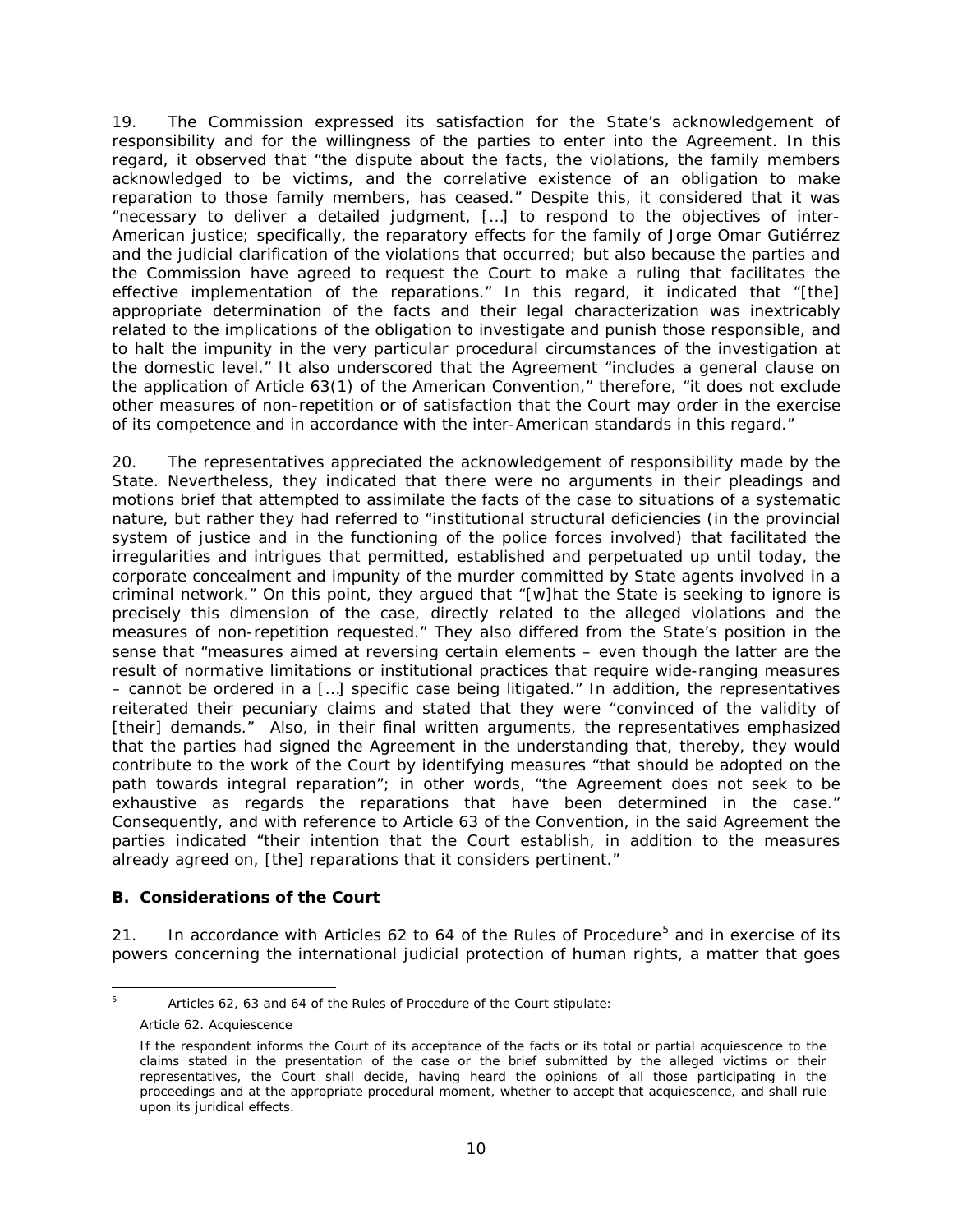beyond the will of the parties, $6$  it is incumbent on the Court to ensure that acts of acquiescence are acceptable for the objectives that the inter-American system for the protection of human rights seeks to achieve.<sup>[7](#page-10-1)</sup> In this task, it does not merely verify, record, or take note of the acknowledgement made by the State, or verify the formal conditions of the said acts, but it must relate them to the nature and severity of the alleged violations, the requirements and interests of justice, the particular circumstances of the specific case, and the attitude and position of the parties, $8$  so that it can clarify, insofar as possible and in the exercise of its competence, the truth of what happened.<sup>[9](#page-10-3)</sup> Thus, the acknowledgement cannot result in a direct or indirect constraint to the exercise of the Court's competence to hear the case that has been submitted to it,<sup>[10](#page-10-4)</sup> and to decide whether, in this regard, there has been a violation of a right or freedom protected by the Convention.<sup>[11](#page-10-5)</sup>

22. Regarding the facts of the instant case, the Court notes that, when accepting the conclusions of the Merits Report, the State indicated that "there [was] sufficient evidence to consider that the objective responsibility of the province of Buenos Aires had been constituted" and, consequently, of the national State, and it took into account "the circumstance that there was a high degree of certainty about the possibility that agents of the Argentine Federal Police were involved in the death of [Mr.] Gutiérrez." In this regard, the Court considers that the acts committed by State agents that generated the international responsibility acknowledged by Argentina have not been determined clearly. Consequently, and particularly considering that the extensive and exact determination of the facts that occurred contributes to providing redress to the victims, to avoiding a repetition of similar events and, in sum, to meeting the objectives of the inter-American jurisdiction on human rights,<sup>[12](#page-10-6)</sup> the Court finds it necessary to establish the facts that

Article 63. Friendly settlement

l

When the Commission; the victims or alleged victims, or their representatives; the respondent State; or, if applicable, the petitioning State in a case before the Court inform it of the existence of a friendly settlement, compromise, or any other act appropriate for settling the dispute, the Court shall rule upon its admissibility and juridical effects at the appropriate procedural moment.

Article 64. Continuation of a case

Bearing in mind its responsibility to protect human rights, the Court may decide to continue the consideration of a case notwithstanding the existence of the conditions indicated in the preceding Articles.

<span id="page-10-0"></span><sup>6</sup> *Cf. Case of Huilca Tecse v. Peru. Merits, reparations and costs.* Judgment of March 3, 2005. Series C No. 121, para. 42, and *Case of Gudiel Álvarez et al. (Diario Militar) v. Guatemala. Merits, reparations and costs*. Judgment of November 20, 2012. Series C No. 253, para. 20.

<span id="page-10-1"></span><sup>7</sup> *Cf. Case of Kimel v. Argentina. Merits, reparations and costs*. Judgment of May 2, 2008. Series C No. 177, para. 24, and *Case of García and family members v. Guatemala. Merits, reparations and costs*. Judgment of November 29, 2012. Series C No. 258, para. 16.

<span id="page-10-2"></span><sup>8</sup> *Cf. Case of Kimel, supra,* para. 24, and *Case of the Constitutional Tribunal (Camba Campos et al.) v. Ecuador. Preliminary objections, merits, reparations and costs*. Judgment of August 28, 2013. Series C No. 268, para. 19.

<span id="page-10-3"></span><sup>9</sup> *Cf. Case of Kimel, supra*, para. 24, and *Case of the Supreme Court of Justice (Quintana Coello et al.) v. Ecuador. Preliminary objection, merits, reparations and costs*. Judgment of August 23, 2013. Series C No. 266, para. 266.

<span id="page-10-4"></span>Article 62(3) of the Convention establishes: The jurisdiction of the Court shall comprise all cases concerning the interpretation and application of the provisions of this Convention that are submitted to it, provided that the States Parties to the case recognize or have recognized such jurisdiction, whether by special declaration pursuant to the preceding paragraphs, or by to special agreement.

<span id="page-10-5"></span>11 Article 63(1) of the Convention establishes: If the Court finds that there has been a violation of a right or freedom protected by this Convention, the Court shall rule that the injured party be ensured the enjoyment of his right or freedom that was violated. It shall also rule, if appropriate, that the consequences of the measure or situation that constituted the breach of such right or freedom be remedied and that fair compensation be paid to the injured party.

<span id="page-10-6"></span><sup>12</sup> *Cf. Case of Baldeón García v. Peru. Merits, reparations and costs.* Judgment of April 6, 2006. Series C No. 147, para. 56*, and Case of Contreras et al. v. El Salvador. Merits, reparations and costs*. Judgment of August 31, 2011. Series C No. 232, para. 28.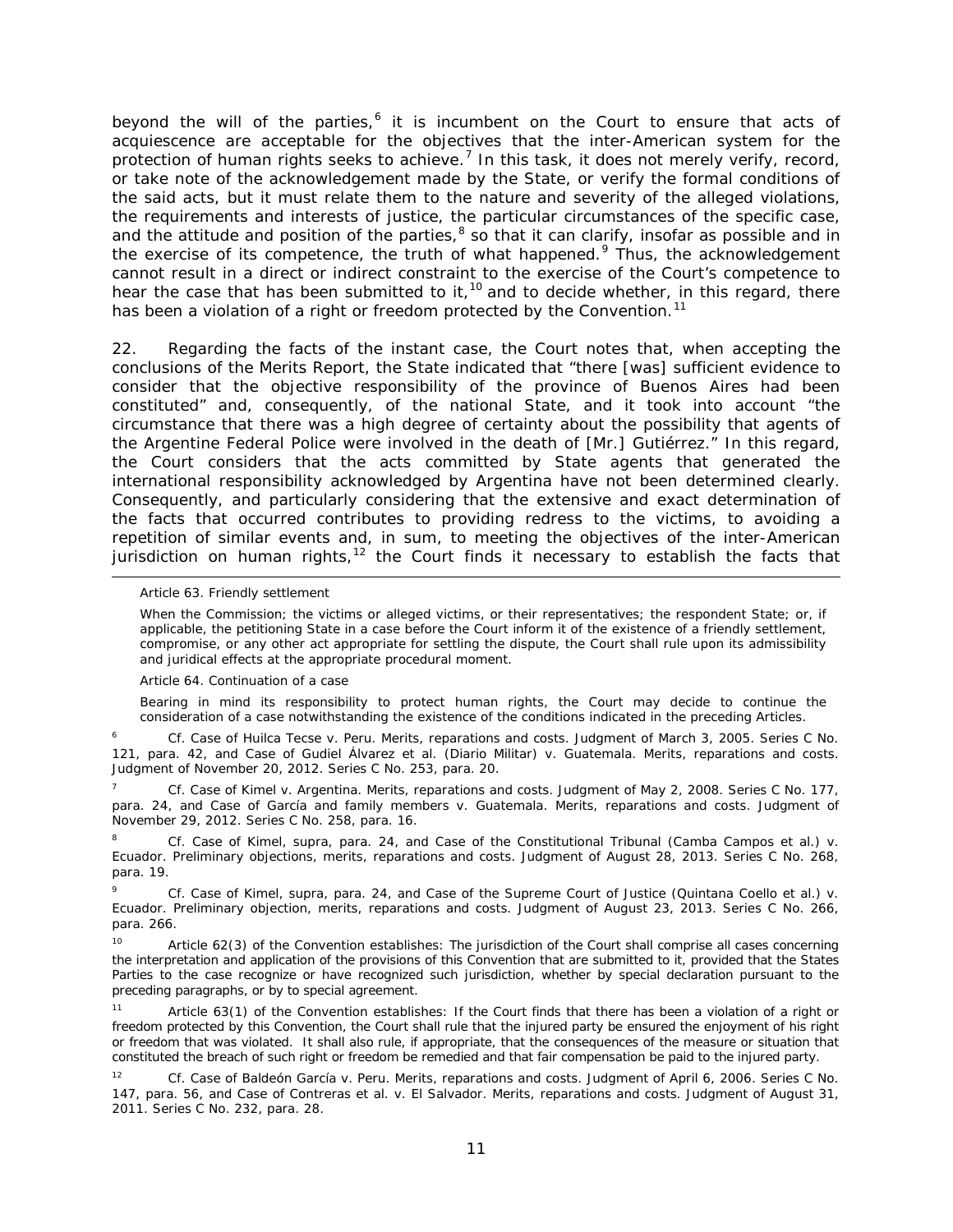surrounded the violent death of Assistant Commissioner Gutiérrez and the investigation opened into this, in order to elucidate, insofar as possible, the truth of what happened, and to determine the State's responsibility derived from this, as well as measures to re-establish the enjoyment of the violated rights, and the corresponding reparations.

23. Furthermore, with regard to the legal arguments submitted by the parties, the Court notes that the State rejected the parts of the pleadings and motions brief that presumably assimilated the facts of this case to situations of a systematic or generalized nature. For their part, the representatives explained that their arguments referred to "institutional structural deficiencies" of the provincial system of justice and of the functioning of the police forces involved (*supra* para. 20). The Court considers that the dispute remains on this point, and it also observes that the arguments presented by the parties are closely connected to the delimitation of the factual framework of the case, which will be analyzed in the chapter on prior considerations.

24. Despite the foregoing, the Court notes that the State assumed its international responsibility for the violation of Article 4 of the American Convention, in relation to Article 1(1) thereof, to the detriment of Jorge Omar Gutiérrez, as well as of Articles 5, 8 and 25 of the Convention, in relation to Article 1(1) of this treaty, to the detriment of his widow, Nilda del Valle Maldonado de Gutiérrez,<sup>[13](#page-11-0)</sup> his three children, Marilin Verónica, Jorge Gabriel and Omar David,<sup>[14](#page-11-1)</sup> all with the surname Gutiérrez, and his siblings, Francisco Virgilio Gutiérrez and Nilda Elena Gutiérrez.<sup>[15](#page-11-2)</sup> The Court decides to accept the acknowledgement made by the State with regard to these violations and will analyze their scope in the corresponding chapters.

25. In addition, in the Agreement, the State and the representatives asked the Court to rule expressly on the validity of the *res judicata* conferred on the acquittal of one of those accused of the murder of Jorge Omar Gutiérrez, which, in their opinion, "deserves to be classified as 'fraudulent,'" and on the legal consequences derived from it. Likewise, they asked the Court to refer to the inadmissibility of the provisions of the statute of limitations in relation to the investigation and punishment of the other masterminds and perpetrators of the extrajudicial execution of Jorge Omar Gutiérrez. In this regard, the Court will refer to the said requests in the corresponding chapter of this Judgment.

26. Regarding the reparations requested, in the Agreement the parties considered it "desirable" that the Court endorse the "agenda agreed on" by them and "its respective timetable." However, when the Court requested that the said timetable be presented, the State advised that the parties had "made progress on the said Agreement during successive working meetings, without this including a detailed or precise timetable […]," and that it had been considered "that when the Court delivers judgment, all the parties concerned […] will work on the preparation of a timetable that includes approximate dates for each of the points" agreed on (*supra* paras. 11 and 17). In this regard, the Court notes that, despite the execution of the said Agreement, the dispute remains concerning some of the measures of reparation requested and their scope (*supra* paras. 16 and 17). Consequently, the Court will make the corresponding rulings in the respective chapter taking into account the Agreement reached.

<span id="page-11-0"></span> <sup>13</sup> *Cf.* Copy of Passport (merits file, folio 818).

<span id="page-11-1"></span><sup>14</sup> *Cf.* Birth certificates (file of annexes to the pleadings and motions brief, folios 2631 to 2633).

<span id="page-11-2"></span><sup>15</sup> *Cf.* Affidavits of April 9, 2013 (merits file, folios 697 and 715).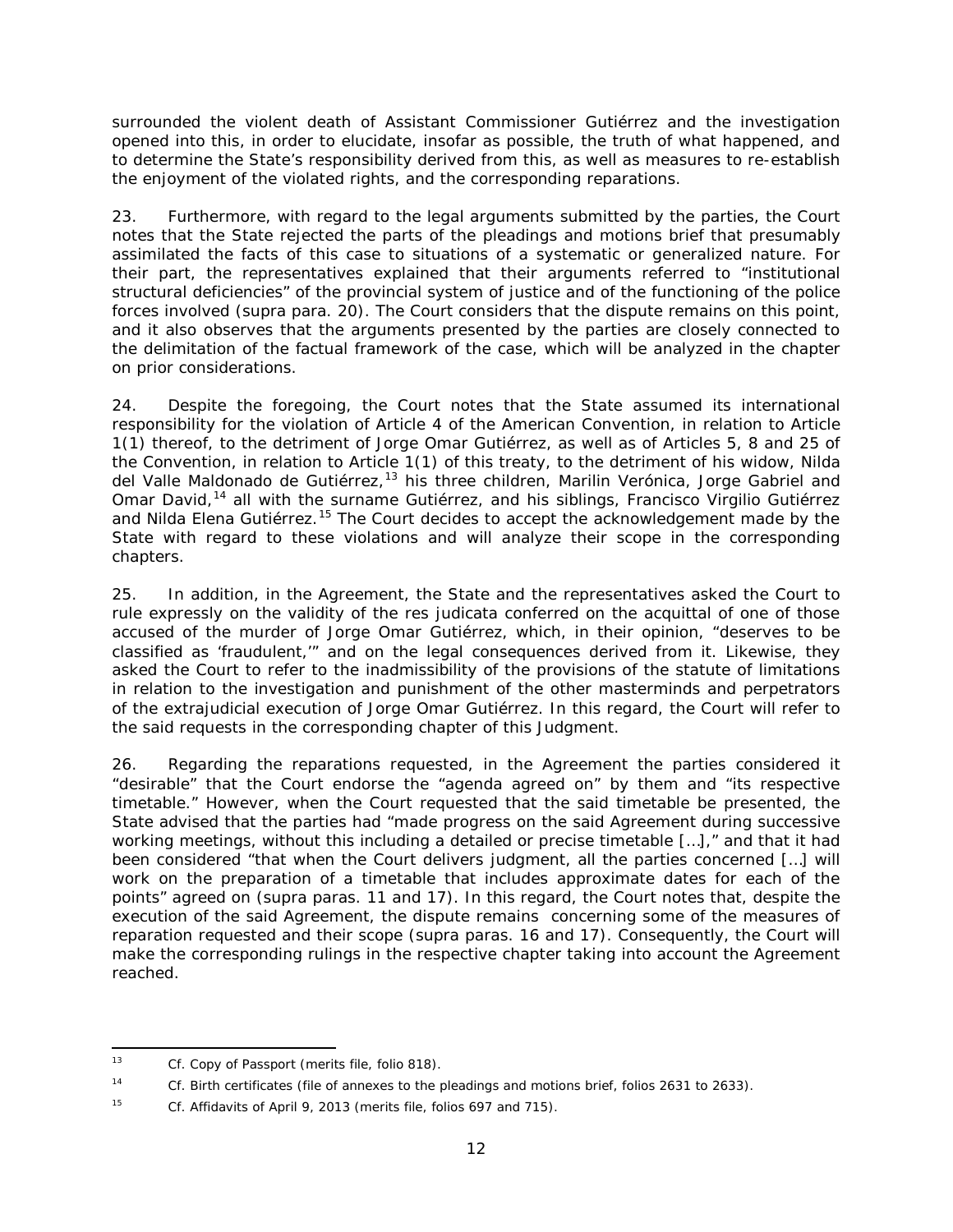27. Based on the foregoing, the Court assesses positively the attitude of the State when indicating its acknowledgement of international responsibility, owing to its significance in the context of the inter-American system for the protection of human rights, and also that the parties have reached an agreement on reparations. The Court also stresses the acknowledgement made by Argentina during the public hearing of the efforts made by the family of Jorge Omar Gutiérrez. All these actions make a positive contribution to the evolution of these proceedings and to the prompt achievement of justice in this case, the validity of the principles that inspire the Convention<sup>[16](#page-12-0)</sup> and, in part, to meeting the needs for redress of the victims of human rights violations.<sup>[17](#page-12-1)</sup> Consequently, having examined this acknowledgement, and since the parties and the Commission agree on the importance that it rule in this regard, the Court finds it necessary to deliver a judgment in which it determines the facts and all the elements of the merits of the matter, as well as the corresponding consequences in relation to reparations.<sup>[18](#page-12-2)</sup>

# **V**

# **PRIOR CONSIDERATIONS**

### *A. Determination of the factual framework*

28. The Court notes that, in their pleadings and motions brief, the representatives referred to facts that were not included in the Commission's Merits Report concerning the supposed limitations, based on the criminal law applicable to the case, to the participation of the next of kin of Mr. Gutiérrez in the investigations into his death.<sup>[19](#page-12-3)</sup>

29. This Court has established that the factual framework of the proceedings is constituted by the facts contained in the Merits Report submitted to its consideration.<sup>[20](#page-12-4)</sup> Consequently, it is not admissible for the parties to allege new facts that differ from those contained in this report,  $21$  although they may refer to facts that explain, clarify or reject the ones mentioned in the report and that have been submitted to the Court's consideration.<sup>[22](#page-12-6)</sup>

<span id="page-12-0"></span> <sup>16</sup> *Cf. Case of El Caracazo v. Venezuela. Merits.* Judgment of November 11, 1999. Series C No. 58, para. 43, and *Case of García and family members, supra,* para. 22.

<span id="page-12-1"></span><sup>17</sup> *Cf. Case of Manuel Cepeda Vargas v. Colombia. Preliminary objections, merits, reparations and costs.* Judgment of May 26, 2010. Series C No. 213, para. 18, and *Case of the Kichwa Indigenous People of Sarayaku v. Ecuador. Merits and reparations*. Judgment of June 27, 2012. Series C No. 245, para. 27.

<span id="page-12-2"></span><sup>18</sup> *Cf. Case of the "Mapiripán Massacre" v. Colombia. Merits, reparations and costs.* Judgment of September 15, 2005. Series C No. 134, para. 69, and *Case of Torres Millacura et al. v. Argentina. Merits, reparations and costs*. Judgment of August 26, 2011. Series C No. 229, para. 37.

<span id="page-12-3"></span><sup>&</sup>lt;sup>19</sup> The representatives stated that: "[t]he procedural law in force at that time (Provincial Law 3589), accorded limited possibilities for the next of kin of Mr. Gutiérrez to intervene in the proceeding […]." According to the representatives, the "very limited" possibilities of the injured party are established specifically in article 87 of the Code of Criminal Procedure of the province of Buenos Aires. In addition, "according to article 89 [of this Code] the injured party is not a 'party' to the proceedings, placing him on a secondary level in relation to the prosecutor and the defense." *Cf.* Pleadings and motions brief (merits file, folio 125).

<span id="page-12-4"></span><sup>20</sup> *Cf. Case of the Five Pensioners v. Peru. Merits, reparations and costs*. Judgment of February 28, 2003. Series C No. 98, para. 153, and *Case of Vélez Restrepo and family members v. Colombia, Preliminary objection, merits, reparations and costs*. Judgment of September 3, 2012. Series C No. 248, para. 47.

<span id="page-12-5"></span><sup>21</sup> *Cf. Case of the Gómez Paquiyauri Brothers v. Peru. Merits, reparations and costs.* Judgment of July 8, 2004. Series C No. 110, para. 178, and *Case of Artavia Murillo et al. (In vitro fertilization) v. Costa Rica. Preliminary objections, merits, reparations and costs*. Judgment of November 28, 2012. Series C No. 257, para. 133.

<span id="page-12-6"></span><sup>22</sup> *Cf. Case of the "Children's Rehabilitation Institute" v. Paraguay. Preliminary objections, merits, reparations and costs*. Judgment of September 2, 2004. Series C No. 112, para. 124, and *Case of Fornerón and daughter v. Argentina. Merits, reparations and costs*. Judgment of April 27, 2012. Series C No. 242, para. 17.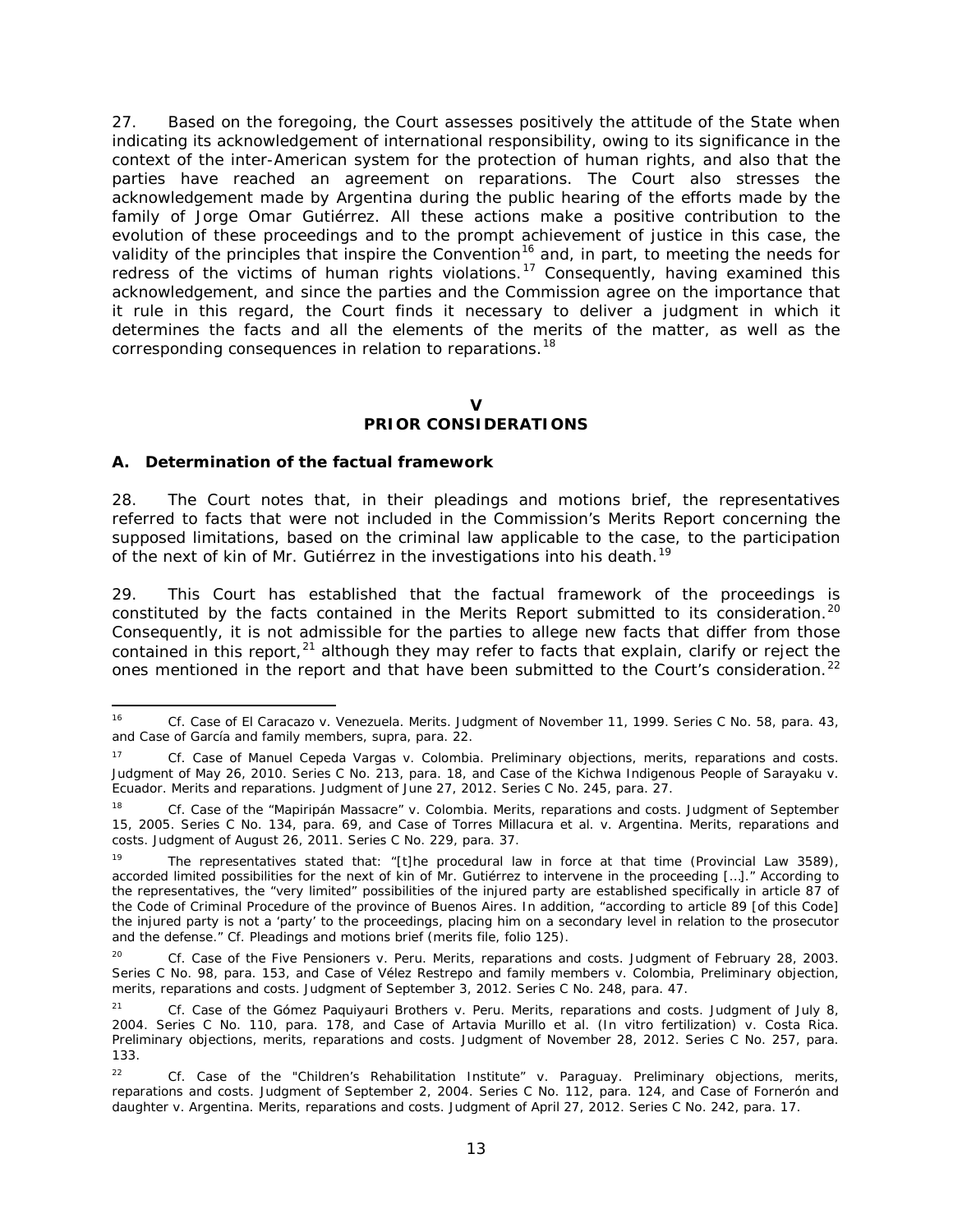The exception to this principle are facts that are classified as supervening, provided that they are related to the facts of the proceedings.<sup>[23](#page-13-0)</sup> The Court notes that the facts referred to by the representatives do not explain, clarify or reject those included in the Merits Report relating to the death of Assistant Commissioner Jorge Omar Gutiérrez and the acts and omissions by State agents in the investigations opened into this event. Consequently, the Court will not take them into account in its decision in this case.

#### *B. Regarding the alleged structural deficiencies*

30. In its answering brief, the State "reject[ed] those passages of the representatives' brief that allegedly attempted to assimilate the facts of the case to situations of a systematic or general nature." Meanwhile, the representatives explained that their pleadings and motions brief did not include arguments that tried to assimilate the facts of the case to situations of a systematic nature; rather, they had indicated "institutional structural deficiencies (of the provincial system of justice and of the functioning of the police involved) that facilitated the irregularities and intrigues that permitted, established and perpetuated up until today, the corporate concealment and the impunity of the murder committed by State agents involved in a criminal network." On this point, they argued that what "the State presumably sought to ignore was precisely this dimension of the case, directly related to the alleged violations and the measures of non-repetition requested."

31. The Court notes that, in their pleadings and motions brief, the representatives included assertions relating to supposed structural deficiencies in the police and judicial systems responsible for investigating the death of Assistant Commissioner Gutiérrez. However, these assertions bear no relationship to the dispute before the Commission and do not refer to specific facts that explain, clarify or reject those contained in the Merits Report (*supra* para. 2). Therefore, the Court will not rule in this regard.

#### **VI EVIDENCE**

32. Based on the provisions of Articles 46, 50, 57 and 58 of the Rules of Procedure, as well as on its case law concerning evidence and its assessment,<sup>[24](#page-13-1)</sup> the Court will examine and assess the documentary probative elements forwarded by the parties on different procedural occasions, the testimony provided by affidavit and during the public hearing, and also the helpful evidence requested by the Court. To this end, it will abide by the principles of sound judicial discretion, within the corresponding normative framework.<sup>[25](#page-13-2)</sup>

## *A. Documentary, testimonial and expert evidence*

33. The Court received various documents presented as evidence by the Commission and by the representatives attached to their principal briefs, as well as helpful evidence requested by the Court (*supra* paras. 11 and 13). In addition, it received the affidavits

<span id="page-13-0"></span> <sup>23</sup> *Cf. Case of Bulacio v. Argentina. Merits, reparations and costs.* Judgment of September 18, 2003. Series C No. 100, para. 57, and *Case of the Kichwa indigenous People of Sarayaku, supra*, para. 27.

<span id="page-13-1"></span><sup>24</sup> *Cf. Case of the "White Van" (Paniagua Morales et al.) v. Guatemala. Merits.* Judgment of March 8, 1998. Series C No. 37, paras. 69 al 76, and *Case of Suárez Peralta v. Ecuador. Preliminary objections, merits, reparations and costs.* Judgment of May 21, 2013. Series C No. 261, para. 30.

<span id="page-13-2"></span><sup>25</sup> *Cf. Case of the "White Van" (Paniagua Morales et al.). Merits, supra*, para. 76, and *Case of Díaz Peña v. Venezuela. Preliminary objection, merits, reparations and costs.* Judgment of June 26, 2012. Series C No. 244, para. 13.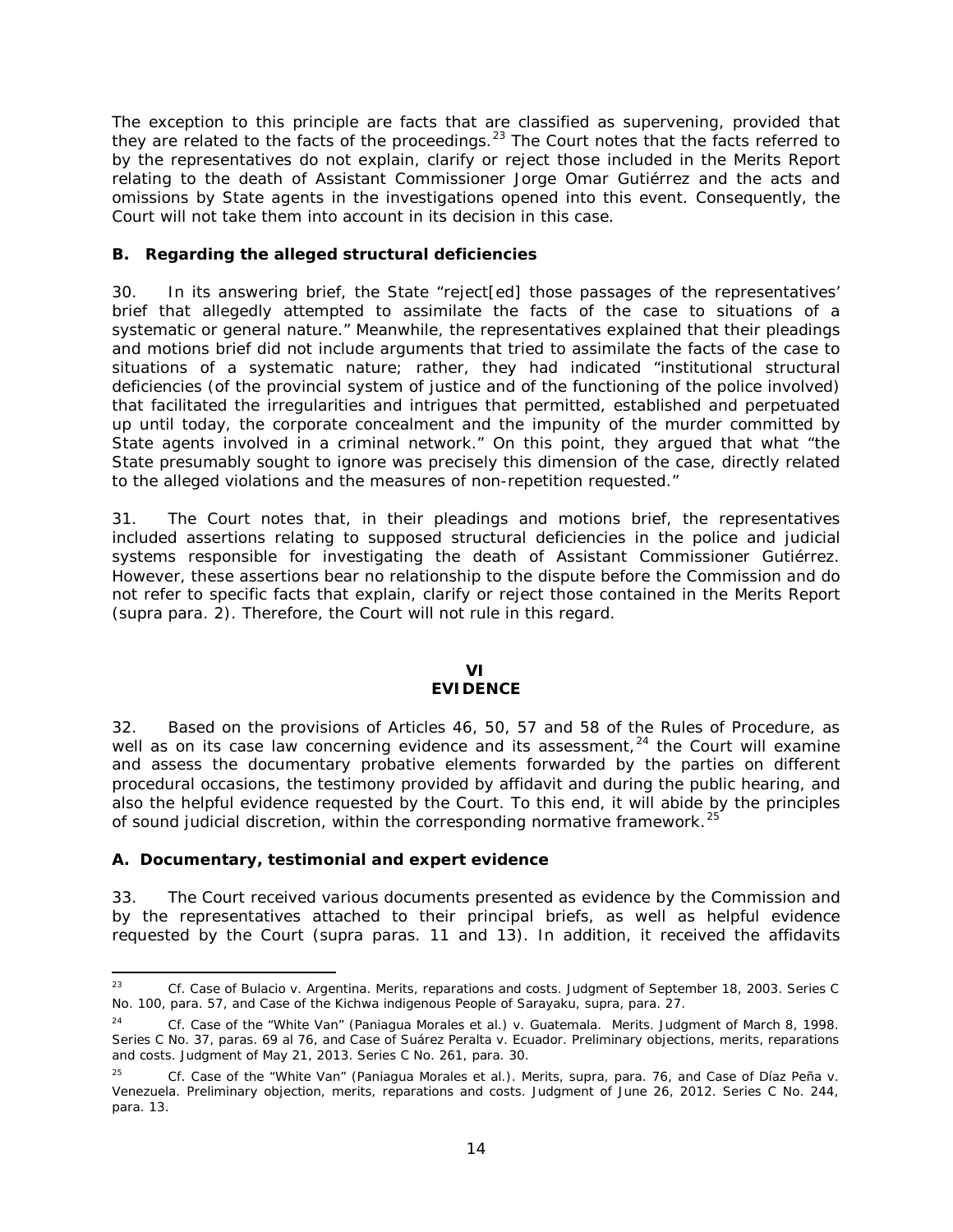prepared by Francisco Virgilio Gutiérrez,<sup>[26](#page-14-0)</sup> Nilda Elena Gutiérrez,<sup>[27](#page-14-1)</sup> Jorge Gabriel Gutiérrez, Omar David Gutiérrez<sup>[28](#page-14-2)</sup> and Marilin Verónica Gutiérrez.<sup>[29](#page-14-3)</sup> It also received the opinions of expert witnesses Alejandro Rúa,<sup>[30](#page-14-4)</sup> Gabriel Eduardo Pérez Barberá,<sup>[31](#page-14-5)</sup> Luis María Chichizola<sup>[32](#page-14-6)</sup> and Ricardo Favarotto.<sup>[33](#page-14-7)</sup> In addition, during the public hearing, the Court received the testimony of Nilda del Valle Maldonado de Gutiérrez<sup>[34](#page-14-8)</sup> and the opinion of expert witness Alberto Binder. <sup>[35](#page-14-9)</sup>

<span id="page-14-0"></span><sup>&</sup>lt;sup>26</sup> The victim Francisco Virgilio Gutiérrez testified on "his supposed relationship with his brother at the time of his murder; the steps presumably taken in order to collaborate with justice in the clarification of the act, and his role as a national deputy or Mayor of Quilmes; about how he experienced the friendly settlement procedure, and the supposed reprisals and threats of which he and his family were victims owing to their commitment to obtain justice for the supposed murder of his brother." *Cf. Case of Gutiérrez and family v. Argentina.* Order of the President of the Inter-American Court of Human Rights of December 20, 2012, operative paragraph 1.A.2.

<span id="page-14-1"></span><sup>&</sup>lt;sup>27</sup> The victim Nilda Elena Gutiérrez testified on "her supposed relationship with her brother and the life of the Gutiérrez family before his presumed murder. She also testified[d] on the supposed consequences of this event and of the presumed impunity on the physical and mental health of her parents and the relationship with them; about the steps taken by herself and the family; the effect that the actions of the police, prosecution and judicial authorities supposedly had on her values and on those of her family, and also on the consequences that the alleged impunity of the facts had, and continue to have, on her life." *Cf. Case of Gutiérrez and family v. Argentina.*  Order of the President of the Inter-American Court of Human Rights of December 20, 2012, operative paragraph 1.A.1.

<span id="page-14-2"></span><sup>&</sup>lt;sup>28</sup> The victims Jorge Gabriel and Omar David Gutiérrez testified on "their life at the time of the supposed murder of their father and the presumed repercussions on their personal and professional life projects; about the steps that they and their family members took to learn the truth of what happened, the supposed consequences of the alleged acts of concealment and obstruction by the police, prosecution and judicial authorities on their life, and on the presumed consequences that the alleged impunity of the facts had, and continue to have, on their life." *Cf. Case of Gutiérrez and family v. Argentina.* Order of the President of the Inter-American Court of Human Rights of December 20, 2012, operative paragraph 1.A.3.

<span id="page-14-3"></span><sup>&</sup>lt;sup>29</sup> The victim Marilin Verónica Gutiérrez testified on "her life at the time of the supposed murder of her father and the supposed consequences on the life of the family; the steps she took and what it supposedly involved to live, since adolescence, with the presumed impunity of the facts, and regarding the supposed obstacles faced by her and her family in the search for justice." *Cf. Case of Gutiérrez and family v. Argentina.* Order of the President of the Inter-American Court of Human Rights of December 20, 2012, operative paragraph 1.A.4.

<span id="page-14-4"></span>Expert witness Alejandro Rúa provided an opinion on "the judicial and administrative actions in this case and whether or not they were adequate; about how the administrative actions of the Argentine Federal Police and of the Police of the province of Buenos Aires concerning the supposed murder of Jorge Omar Gutiérrez were conducted, and about the institutional measures that should be taken to rectify the supposed conditions that made these events possible; their presumed corporate concealment and the presumed administrative impunity." *Cf. Case of Gutiérrez and family v. Argentina.* Order of the President of the Inter-American Court of Human Rights of December 20, 2012, operative paragraph 1.B.5.

<span id="page-14-9"></span><span id="page-14-5"></span><sup>&</sup>lt;sup>31</sup> Expert witness Gabriel Eduardo Pérez Barberá provided an opinion on "the need for the criminal justice system to have criminal investigation units that are autonomous from the police, especially in those cases that involve law enforcement personnel." *Cf. Case of Gutiérrez and family v. Argentina.* Order of the President of the Inter-American Court of Human Rights of December 20, 2012, operative paragraph 1.B.4.

<span id="page-14-6"></span><sup>&</sup>lt;sup>32</sup> Expert witness Luis María Chichizola provided an opinion on "the structure and functioning of the Public Prosecution Service of the province of Buenos Aires; the supposed flaws in the judicial investigation, and how justice could be improved in this province for this type of case, particularly in relation to the Public Prosecution Service." *Cf. Case of Gutiérrez and family v. Argentina.* Order of the President of the Inter-American Court of Human Rights of December 20, 2012, operative paragraph 1.B.6.

<span id="page-14-7"></span>Expert witness Ricardo Favorotto provided an opinion on "the supposed shortcomings in the judicial actions in this case; which of these problems supposedly constitute actual structural deficiencies, and about the institutional measures to overcome them." *Cf. Case of Gutiérrez and family v. Argentina.* Order of the President of the Inter-American Court of Human Rights of December 20, 2012, operative paragraph 1.B.3.Also, on March 26, 2013, the representatives advised the Court of their decision to withdraw the presentation of the expert opinions of María Victoria Pita, Lila Caimari, Julián Axat and Ignacio Cano, opportunely offered and accepted to be provided by affidavit in the Order of the President of December 20, 2012, in this case (*supra* para. 8).

<span id="page-14-8"></span><sup>34</sup> Nilda del Valle Maldonado de Gutiérrez, wife of Jorge Omar Gutiérrez, testified on "her life at the time her husband was supposedly murdered; the steps that she and her family took to learn the truth of what happened; the actions of the police, prosecution and judicial authorities; the alleged obstacles faced by her family in their search for justice, and the supposed impact on her life and on that of her family of the death of her husband and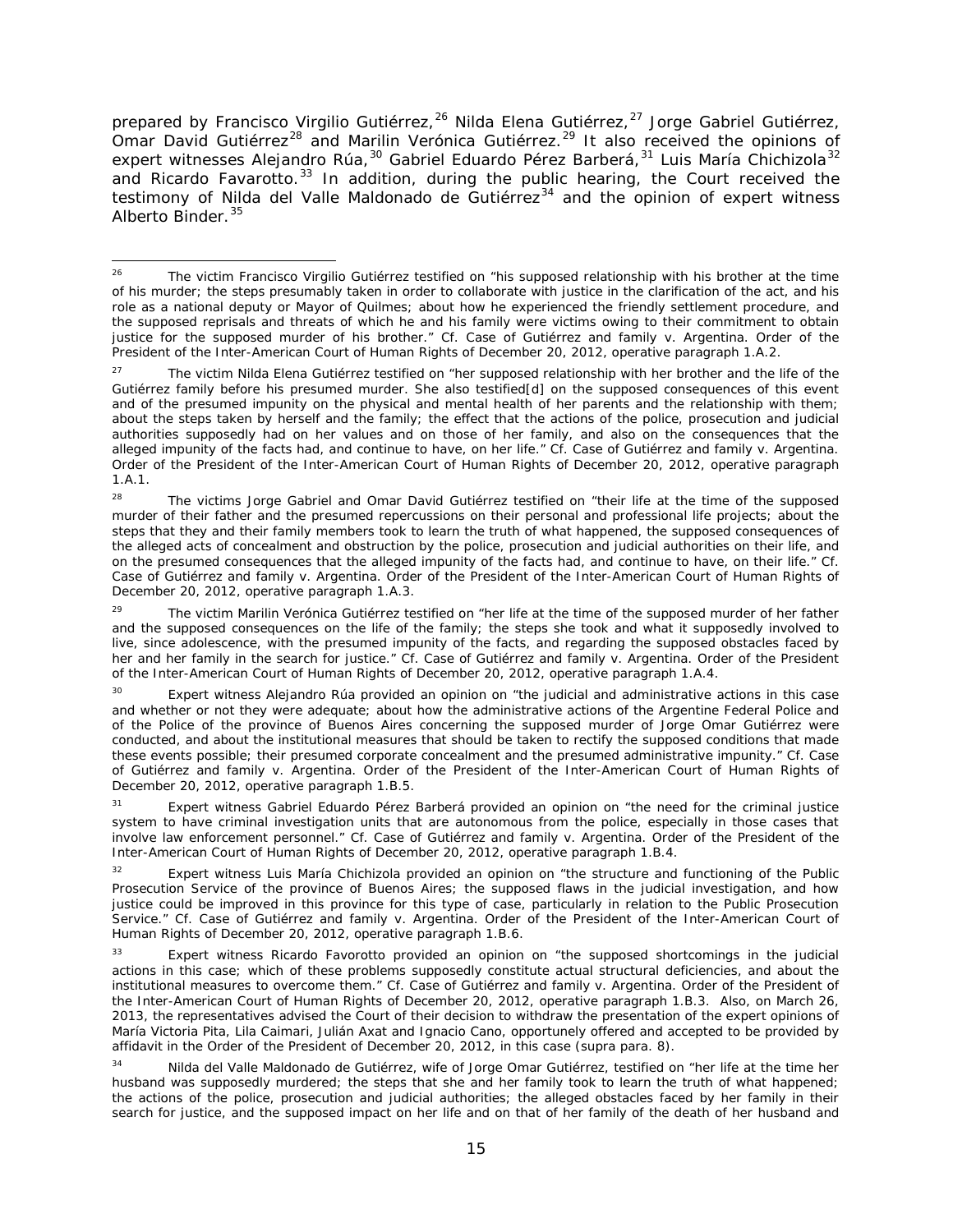#### *B. Admission of the evidence*

i,

#### <span id="page-15-0"></span>*B.1. Admission of the documentary evidence*

34. In this case, as in others, the Court admits those documents provided by the parties at the appropriate procedural opportunity that were not contested or opposed, and the authenticity of which was not challenged, exclusively insofar as they are pertinent and useful for the determination of the facts and the eventual legal consequences.<sup>[36](#page-15-1)</sup> In addition, the documents requested by the Court during the public hearing and subsequently, and that were opportunely provided by the parties,  $37$  are incorporated into the body of evidence in application of the provisions of Article 58 of the Rules of Procedure.

35. The representatives asked that "the State […] be required to provide precise information on the evolution of the salary of an Assistant Commissioner [of the province of Buenos Aires …] as of 1994 […], with details of the corresponding salaries […] up to the level of […] Commissioner General." For its part, the State argued that this request was inadmissible, because it was "a complete speculation." The Commission did not refer to this point. The Court considers that it is not necessary to require Argentina to present the said documentation, because it is not essential, since, in the Agreement signed by the parties (*supra* para. 17.6) the Court is asked to establish "the compensation for pecuniary and nonpecuniary damage based on the principle of equity."

36. Regarding newspaper articles,<sup>[38](#page-15-3)</sup> this Court has considered that they may be assessed when they refer to well-known public facts or declarations of State officials, or when they corroborate aspects related to the case.<sup>[39](#page-15-4)</sup> The Court decides to admit those documents that are complete or that, at least, permit their source and date of publication to be noted, and will assess them taking into account the whole body of evidence, the observations of the parties, and the rules of sound judicial discretion.

37. With regard to several documents indicated by means of electronic links,<sup>[40](#page-15-5)</sup> the Court has established that, if a party provides, at least, the direct electronic link to the document

the supposed impunity of the acts." *Cf. Case of Gutiérrez and family v. Argentina.* Order of the President of the Inter-American Court of Human Rights of December 20, 2012, operative paragraph 5.1.

<sup>&</sup>lt;sup>35</sup> Expert witness Alberto Binder provided an opinion on "the functioning of the justice system and the Police of the province of Buenos Aires; in particular, the supposed deficiencies that led to the judicial and police reforms of 1997 and 1998, and on the purpose, content and main characteristics of this reform, and the degree of compliance with it in relation to its actual functioning." *Cf. Case of Gutiérrez and family v. Argentina*. Order of the President of the Inter-American Court of Human Rights of December 20, 2012, operative paragraph 5.1.

<span id="page-15-1"></span><sup>36</sup> *Cf. Case of Velásquez Rodríguez v. Honduras. Merits*. Judgment of July 29, 1988. Series C No. 4, para. 140, and *Case of Mendoza et al. v. Argentina*. *Preliminary objections, merits and reparations.* Judgment of May 14, 2013. Series C No. 260, para. 53.

<span id="page-15-2"></span><sup>&</sup>lt;sup>37</sup> The representatives forwarded the Final Report of the Special Investigative Commission of the Chamber of Deputies of the National Congress (merits file, folios 905 to 1096). Also, in a brief of August 30, 2013, they explained that the criminal and procedural codes applicable to the investigations conducted into the facts of the case may be found on specific web pages of the State (*supra* para. 13). The Court did not take into account the Commission's brief of August 7, 2013, because it was time-barred (*supra* para. 12).

<span id="page-15-3"></span><sup>38</sup> *Cf.* "*Un Fallo Critica con Severidad Caso de la Aduana Paralela*" [A judgment severely criticizes the case of the parallel customs house], La Nación, October 12, 2000, and "*El Ranking de los Hechos de Corrupción*" [The ranking of acts of corruption], CNA Agencia de Noticias, December 7, 2009 (file of annexes to the submission brief, folios 38 to 48).

<span id="page-15-4"></span><sup>39</sup> *Cf. Case of Velásquez Rodríguez. Merits*, *supra* para. 146, and *Case of the Santo Domingo Massacre v. Colombia. Preliminary objections, merits and reparations.* Judgment of November 30, 2012. Series C No. 259, para. 44.

<span id="page-15-5"></span><sup>&</sup>lt;sup>40</sup> Among others, the representatives indicated the State's web pages where the Criminal Code of the Argentine Nation currently in force can be found [\(http://www.infojus.gov.ar/index.php?kk\\_seccion=codigos,](http://www.infojus.gov.ar/index.php?kk_seccion=codigos)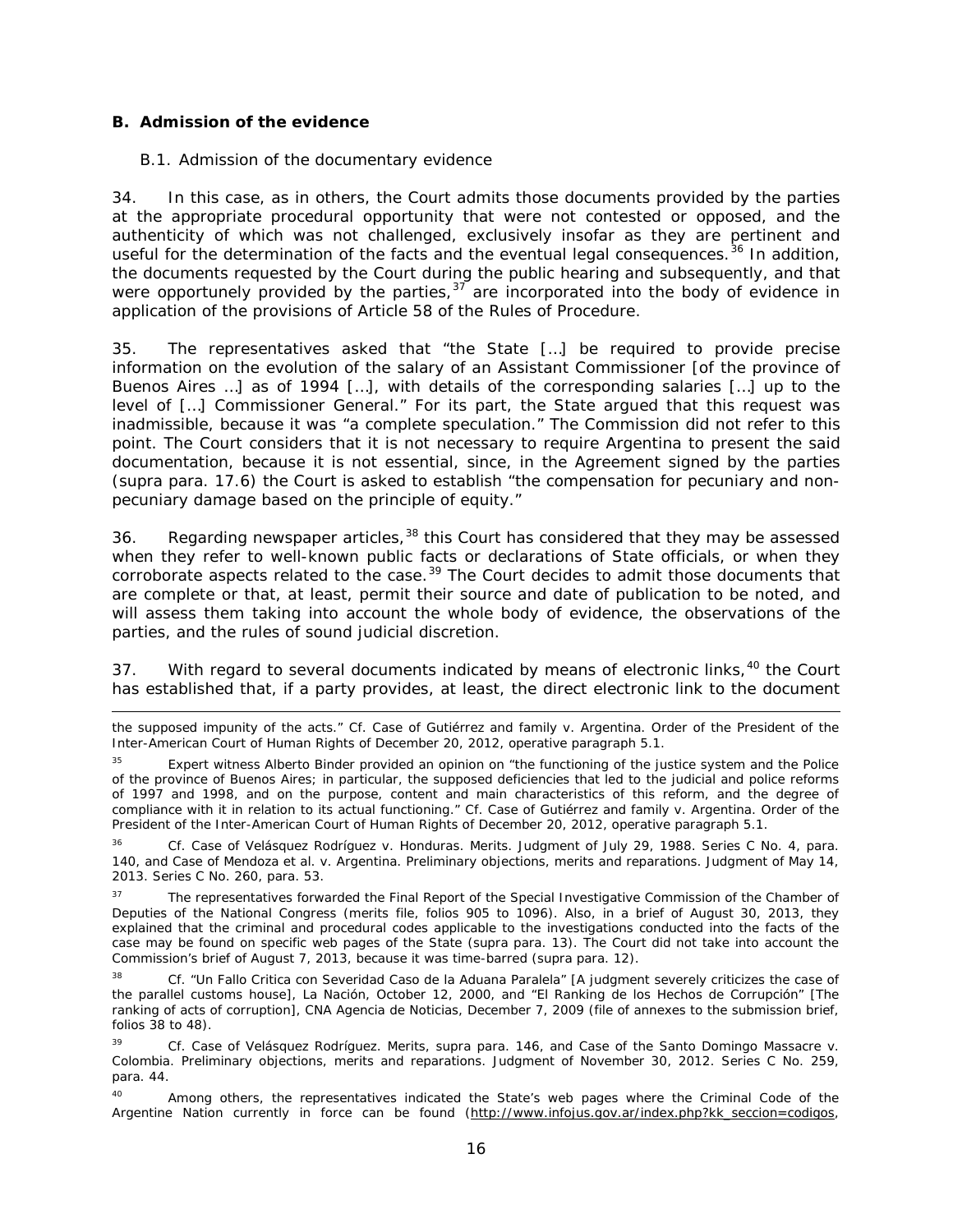it cites as evidence, and it is possible to access it, neither legal certainty nor procedural balance is affected, because it can be located immediately by the Court and the other parties.<sup>[41](#page-16-0)</sup> In this case, neither the parties nor the Commission contested or submitted observations on the content and authenticity of such documents.

38. Regarding the book "*Maten a Gutiérrez, un crimen de la Aduana Paralela*" presented by the representatives, which refers to events relating to this case,  $42$  the Court considers that this is a written work that contains statements or assertions made by its author for public dissemination. Thus, the assessment of its contents is not subject to the formalities required of testimonial evidence. However, its probative value will depend on whether it corroborates or refers to aspects related to the specific case.<sup>[43](#page-16-2)</sup> Consequently, and since the State has not contested the contents of this book, the Court decides to assess it, taking into account the whole body of evidence and applying the rules of sound judicial discretion.

39. The Court observes that, together with their final written arguments, the representatives forwarded vouchers for litigation expenses related to this case. In this regard, the Court will only admit those vouchers that refer to costs and expenses presumably incurred following the presentation of the pleadings and motions brief.

#### *B.2.Admission of the statements and the expert opinions*

i,

40. The Court considers pertinent the statements and the expert opinions provided by affidavit and during the public hearing, only insofar as they are in keeping with the purpose that was defined by the President of the Court in the Order requiring them to be received (*supra* para. 8) and the purpose of this case. They will be assessed tougher with the other elements of the body of evidence. In addition, pursuant to the Court's case law, the statements made by the presumed victims cannot be assessed in isolation, but rather within the whole body of evidence in the proceedings, because they are useful to the extent that they can provide further information on the presumed violations and their consequences.<sup>[44](#page-16-3)</sup>

#### **VII FACTS**

[http://www.infojus.gov.ar/index.php?kk\\_seccion=documento&registro=LEYNAC&docid=CPE%20C%20011179%20](http://www.infojus.gov.ar/index.php?kk_seccion=documento®istro=LEYNAC&docid=CPE%20C%20011179%201984%2012%2021) [1984%2012%2021\)](http://www.infojus.gov.ar/index.php?kk_seccion=documento®istro=LEYNAC&docid=CPE%20C%20011179%201984%2012%2021) and the Code of Criminal Procedure of the province of Buenos Aires, text pursuant to Law 3589 [\(http://www.gob.gba.gov.ar/dijl/DIJL\\_buscaid.php?var=1334,](http://www.gob.gba.gov.ar/dijl/DIJL_buscaid.php?var=1334) [http://www.gob.gba.gov.ar/legislacion/legislacion/l-3589.html\)](http://www.gob.gba.gov.ar/legislacion/legislacion/l-3589.html), which, according to the representatives, were applied in the investigation opened into the facts of this case. They also provided the link to Law 12,059 [\(http://www.gob.gba.gov.ar/intranet/digesto/PDF/l12059.pdf\)](http://www.gob.gba.gov.ar/intranet/digesto/PDF/l12059.pdf) and to Law 13,153 (http://www.gob.gba.gov.ar/legislacion/legislacion/l-13153.html).

<span id="page-16-0"></span><sup>41</sup> *Cf. Case of Escué Zapata v. Colombia. Merits, reparations and costs*. Judgment of July 4, 2007. Series C No. 165, para. 26, and *Case of Vélez Restrepo and family members, supra,* para. 63.

<span id="page-16-1"></span><sup>42</sup> *Cf.* Daniel Otero, *"Maten a Gutiérrez, un crimen de la aduana paralela*", Editorial Planeta, Buenos Aires, Argentina, 1998 (file of annexes to the pleadings and motions brief, folio 2348).

<span id="page-16-2"></span><sup>43</sup> *Cf. Case of Radilla Pacheco v. Mexico. Preliminary objections, merits, reparations and costs.* Judgment of November 23, 2009. Series C No. 209, para. 72, and *Case of Gomes Lund et al. (Guerrilha do Araguaia) v. Brazil. Preliminary objections, merits, reparations and costs*. Judgment of November 24, 2010. Series C No. 219, para. 55.

<span id="page-16-3"></span><sup>44</sup> *Cf. Case of Loayza Tamayo v. Peru. Merits.* Judgment of September 17, 1997. Series C No. 22, para. 43, and *Case of Mendoza et al.*, *supra*, para. 54.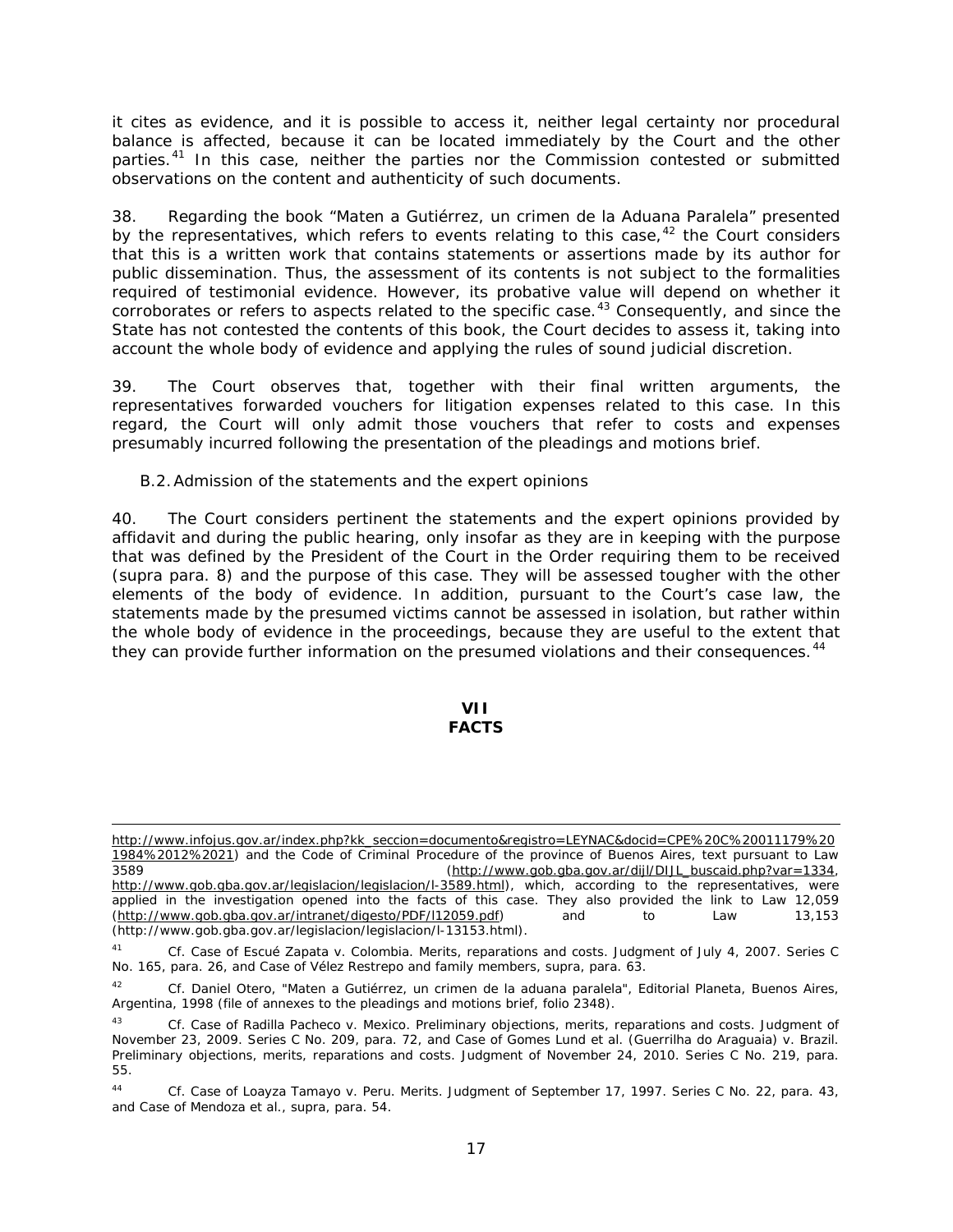41. Jorge Omar Gutiérrez was born on November 5, 1952, in the Federal Capital, Buenos Aires, Argentina.<sup>[45](#page-17-0)</sup> On June 28, 1974, he married Nilda del Valle Maldonado, with whom he had three children: Jorge Gabriel Gutiérrez, Omar David Gutiérrez and Marilin Verónica Gutiérrez.<sup>[46](#page-17-1)</sup> On March 1, 1970, he was a cadet at the Juan Vucetich Police Academy of the province of Buenos Aires and, in August 1994, he was the Assistant Commissioner of Police of Buenos Aires, in Avellaneda Police Precinct No. 2.<sup>[47](#page-17-2)</sup>

42. On August 29, 1994, Assistant Commissioner Gutiérrez, then 41 years of age, was murdered by a shot in the back of the neck,  $48$  while travelling by train to Quilmes, where he lived with his wife and his three children. At the time of his death, Mr. Gutiérrez was investigating a "bonded warehouse […] abutting the back of the [Avellaneda Second] Police Precinct." Some time later, this investigation was included in a series of cases of corruption, smuggling, fraud, drug-trafficking, and unlawful association of public officials, *inter alia*, throughout the country, known as "the case of the parallel customs house." This case concerned the existence of "several parallel customs houses of different sizes," set up by "different organizations that carried out large-scale [illegal] operations, with the complicity of Administration officials and law enforcement personnel,"<sup>[49](#page-17-4)</sup> and which was part of "a profound institutional crisis […] from 1994 to 1996" that included "internal disputes between sectors [of] the Federal Police and the Police of the province of Buenos Aires."<sup>[50](#page-17-5)</sup>

43. The lifeless body of Assistant Commissioner Gutiérrez was found on August 29, 1994, by a train guard who was travelling as a passenger. The body of Mr. Gutiérrez was sitting in one of the carriages of the train and beside him was a case that was "open, and contained  $[...]$  some papers, an agenda, and two black pens." $51$  The guard on duty was advised of the find, and when the train reached the La Plata terminal, he advised the station master on duty, who then advised the police.<sup>[52](#page-17-7)</sup>

#### *A. Preliminary investigation and oral proceeding stage (1994 to 1998)*

<span id="page-17-0"></span> <sup>45</sup> *Cf.* Extract from police dossier of Jorge Omar Gutiérrez (file of annexes to the pleadings and motions brief, folio 1998).

<span id="page-17-1"></span><sup>46</sup> *Cf.* Birth certificate of Jorge Gabriel Gutiérrez (file of annexes to the pleadings and motions brief, folio 2631); Birth certificate of Omar David Gutiérrez (file of annexes to the pleadings and motions brief, folio 2633), and Birth certificate of Marilin Verónica Gutiérrez (file of annexes to the pleadings and motions brief, folio 2632).

<span id="page-17-2"></span><sup>47</sup> *Cf.* Extract from the Police dossier of Jorge Omar Gutiérrez (file of annexes to the pleadings and motions brief, folios 1995, 1998 and 2004).

<span id="page-17-3"></span><sup>48</sup> *Cf.* Death certificate of Jorge Omar Gutiérrez (file of annexes to the pleadings and motions brief, folio 2627)./

<span id="page-17-4"></span><sup>49</sup> *Cf.* Final report of the Special Investigative Commission on the Probable Commission of Illegal Acts Perpetrated or Produced in the National Customs Administration of November 1997 (merits file, folios 911, 912, 917, 964 and 1022).

<span id="page-17-5"></span><sup>&</sup>lt;sup>50</sup> *Cf.* Expert opinion provided by Alberto Binder before the Inter-American Court during the public hearing held on May 21, 2013.

<span id="page-17-6"></span><sup>51</sup> *Cf.* Testimony of the train guard of August 30, 1994, before the Second Police Precinct of La Plata (file of annexes to the pleadings and motions brief, folios 1713 to 1715), and Record of site inspection of August 29, 1994, Second Police Precinct of La Plata (file of annexes to the pleadings and motions brief, folios 1705 to 1710).

<span id="page-17-7"></span><sup>52</sup> *Cf.* Testimony of the train guard of August 30, 1994, before the Second Police Precinct of La Plata (file of annexes to the pleadings and motions brief, folios 1713 to 1715); Testimony of the second train guard of September 29, 1994, before the Preventive Surveillance Division of the Railway Security Superintendence, Ministry of the Interior, Argentine Federal Police (file of annexes to the pleadings and motions brief, folios 2122 and 2123), and Testimony of the above-mentioned second train guard of January 20, 2003, before the Department Directorate of the Judicial Department of Investigations of San Isidro, Judiciary Investigations Police, Police of the province of Buenos Aires (file of annexes to the pleadings and motions brief, folios 1849 and 1850).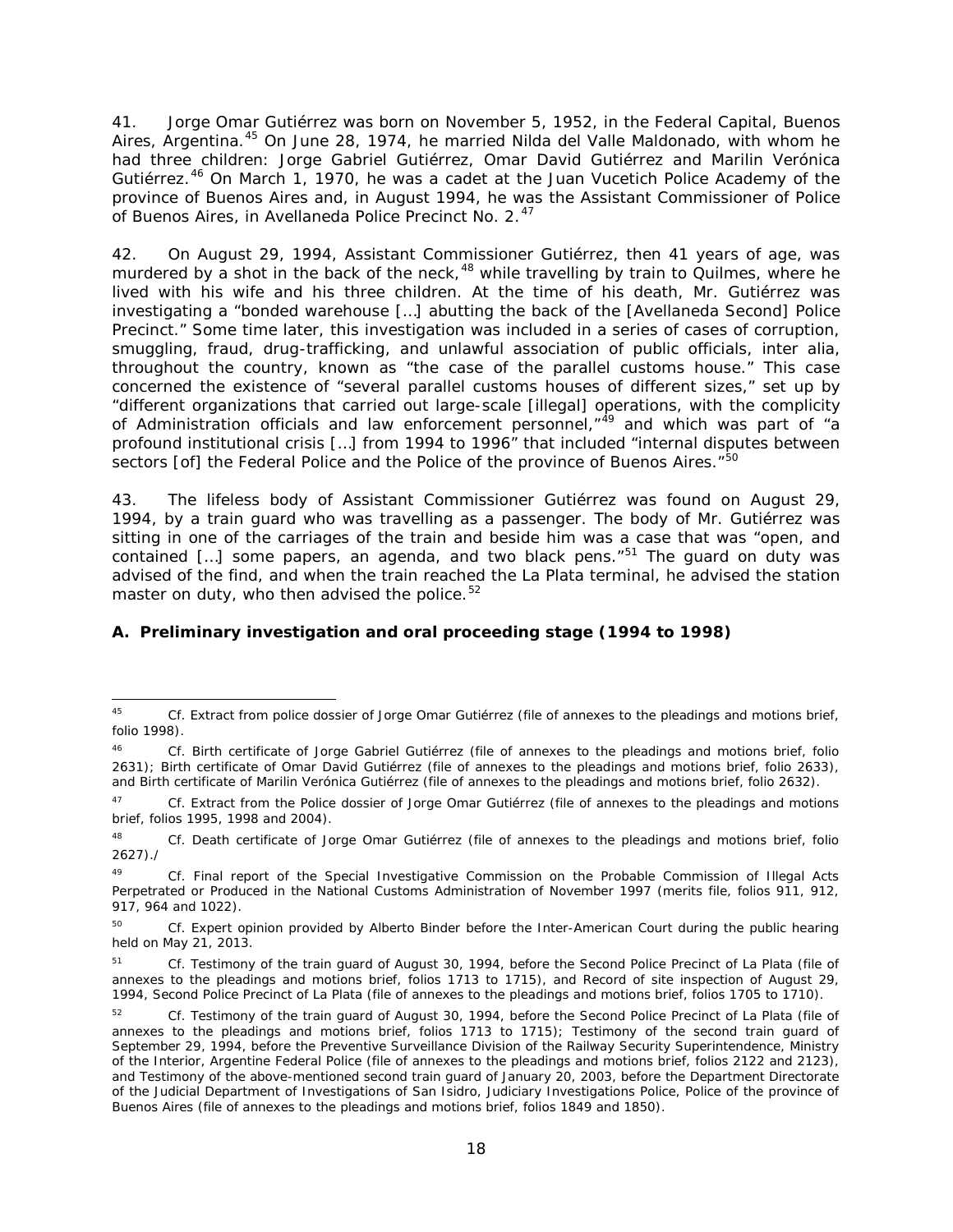44. On August 29, 1994, Commissioner Jorge Luis Piazza and three agents of the Second Sectional Police Precinct of La Plata, province of Buenos Aires, visited the scene of the crime. During this procedure, the sitting judge of the La Plata Judicial Department was advised, and the presence of the Special Technical Investigations Service (SEIT) of the province of Buenos Aires was required. A short while later, members of this service arrived with experts in chemical appraisals, and in ballistics, mapping, photography and fingerprinting, and a forensic physician, together with the sitting judge of Criminal and Correctional Court No. 5 of La Plata, province of Buenos Aires, who ordered the experts to perform the corresponding procedures and, finally, the transfer of the remains for their subsequent forensic examination.<sup>[53](#page-18-0)</sup> The autopsy was performed the same day by a SEIT forensic physician.<sup>[54](#page-18-1)</sup>

#### *A.1.Preliminary investigation stage*

45. On August 29, 1994, the criminal case for the crime of murder was opened under file No. 10,888 before Criminal and Correctional Court No. 5,<sup>[55](#page-18-2)</sup> under the national Criminal Code of Argentina (Law 11,179 T.O. 1984 updated) and the Code of Criminal Procedure of the province of Buenos Aires (Law 3,589).<sup>[56](#page-18-3)</sup> Commissioner Jorge Luis Piazza of the Second Police Precinct of La Plata, province of Buenos Aires, was in charge of the investigation, with the collaboration of an operational group from the La Plata Departmental Investigations Directorate headed by an Inspector.<sup>[57](#page-18-4)</sup> During the investigation, two eyewitnesses of the events were identified, a man and a woman, and the following procedures were carried out, *inter alia*: (a) from August 30 to September 23, 1994, the Commissioner in charge of the investigation and the investigating judge received different statements, including those of two adolescents who reported that, under threat from federal police agents, they had made testimonial statements in which they had falsely implicated two "boys" in the murder of Assistant Commissioner Gutiérrez;<sup>[58](#page-18-5)</sup> (b) on September 22, 1994, a reconstruction of the crime was conducted before the investigating judge, with the collaboration of the male eyewitness and in the presence of Commissioner Piazza;  $59$  (c) on September 22, 1994, the testimony of the two eyewitnesses was received by the investigating judge; $^{60}$  $^{60}$  $^{60}$  (d) on

<span id="page-18-0"></span> <sup>53</sup> *Cf.* Record of site inspection of August 29, 1994, Second Police Precinct of La Plata (file of annexes to the pleadings and motions brief, folios 1705 to 1710).

<span id="page-18-1"></span><sup>54</sup> *Cf.* Forensic examination of August 29, 1994 (file of annexes to the pleadings and motions brief, folios 1717 to 1720).

<span id="page-18-2"></span><sup>55</sup> *Cf.* Decision of December 28, 2006, of Transition Court No. 2 of the La Plata Judicial Department (file of annexes to the submission brief, folio 300); Decision of December 30, 2009, of Court of Guarantees No. 5 of the La Plata Judicial Department (file of annexes to the submission brief, folio 319)*,* and Administrative Inquiry file 357- 18-000001/94, Ministry of the Interior of the Argentine Federal Police (annexes to the pleadings and motions brief, folios 2212, 2217 and 2270).

<span id="page-18-3"></span><sup>56</sup> Article 3 of Law 12,059 of December 11, 1997, established that "[c]ases pending at March 1, 1998, shall continue to be processed pursuant to the provisions of Law 3,589 […], until their conclusion. These cases must be concluded before January 1, 2000. After this date, they shall be processed in accordance with the new Code (Law 11,922)." Available at: http://www.gob.gba.gov.ar/intranet/digesto/PDF/l12059.pdf. However, article 1 of Law 13,153 of December 18, 2003, later substituted article 3 of Law 12,059 establishing that "cases pending at March 1, 1998, shall continue to be processed until they have concluded, pursuant to the provisions of Law 3,589". Available at: http://www.gob.gba.gov.ar/legislacion/legislacion/l-13153.html.

<span id="page-18-4"></span><sup>57</sup> *Cf.* Testimony of March 31, 2005, before judicial investigators (file of annexes to the pleadings and motions brief, folio 1966).

<span id="page-18-5"></span>According to the Court's case file at least nine statements were received (file of annexes to the pleadings and motions brief, folios 1713 to 1715, 1730 to 1732, 1722 to 1724, 1726 to 1728, 1740, 1749 to 1754, 2039, 2098 to 2100, and 2101 to 2102).

<span id="page-18-6"></span><sup>59</sup> *Cf.* Record of reconstruction of the crime of September 22, 1994, before Criminal and Correctional Court No. 5 (file of annexes to the pleadings and motions brief, folios 1737 and 1738).

<span id="page-18-7"></span><sup>&</sup>lt;sup>60</sup> *Cf.* Testimony of two eyewitnesses (file of annexes to the submission brief, folios 107 and 108, and 111 to 113).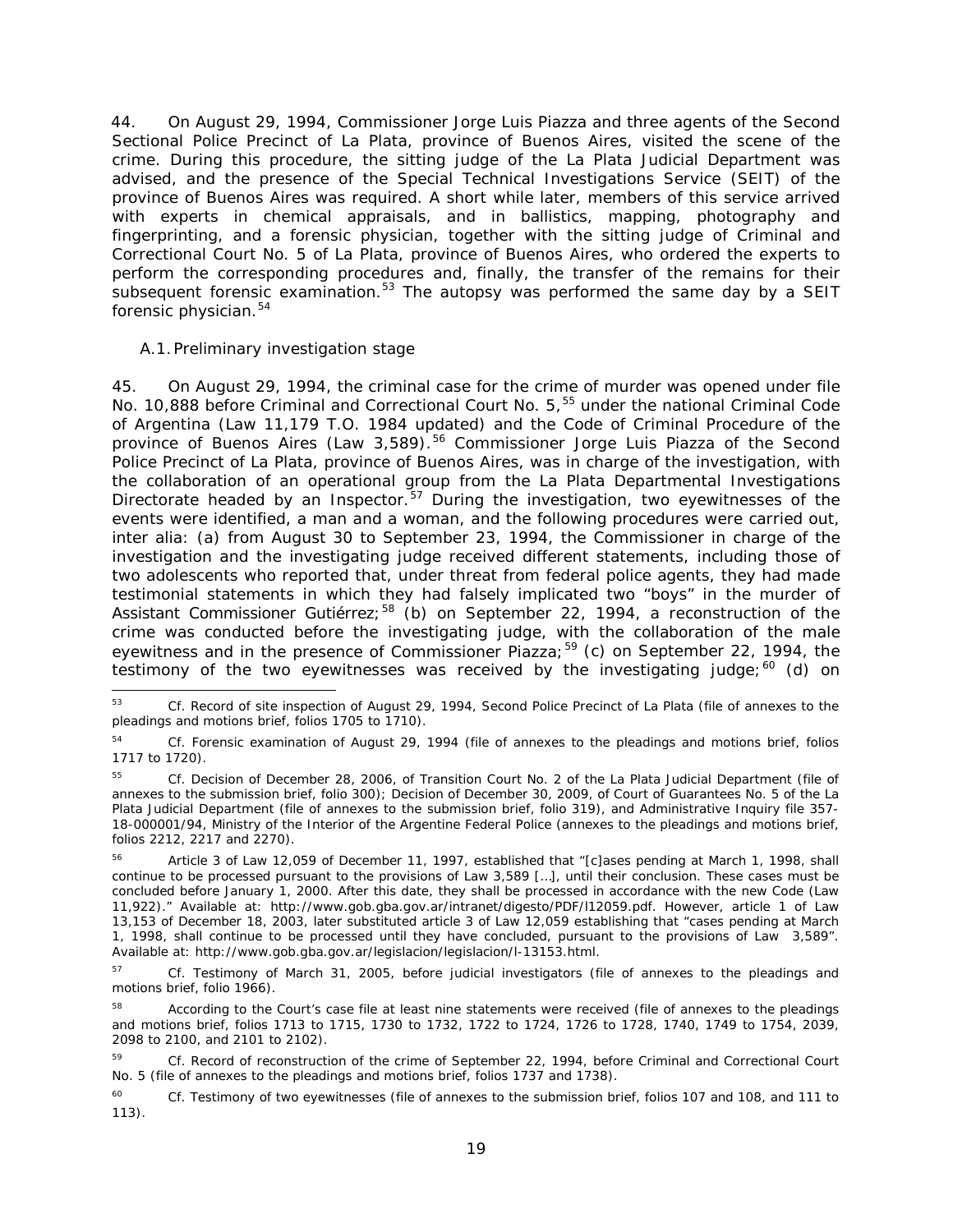September 24, 1994, the said eyewitnesses took part in an identification parade in front of Commissioner Piazza,<sup>[61](#page-19-0)</sup> and (e) on September 29, 1994, the male eyewitness ratified the contents of the record of the identification parade before the investigating judge. $62$ Meanwhile, the female eyewitness stated that she was "terrified," that she "fear[ed] for her life," and that she "was unwilling to take [...] any action. $"^{63}$  $"^{63}$  $"^{63}$ 

46. When these investigative procedures had been completed, the only individual indicted in the case was a Federal Police agent<sup>[64](#page-19-3)</sup> belonging to the Preventive Surveillance Division of the Railway Security Superintendence,<sup>[65](#page-19-4)</sup> who, as of September 23, 1994, was placed at the disposal of the investigating judge.<sup>[66](#page-19-5)</sup> Finally, he was charged with the crime of murder aggravated by malice, with a request for life imprisonment with legal expenses and  $costs.<sup>67</sup>$  $costs.<sup>67</sup>$  $costs.<sup>67</sup>$ 

#### *A.2.Oral proceeding*

47. The only person indicted in this case for the crime of the murder of Assistant Commissioner Jorge Omar Gutiérrez was prosecuted in an oral proceeding before the First Court of the Criminal and Correctional Appeals Chamber of La Plata, province of Buenos Aires (hereinafter "the First Chamber of the Appeals Chamber") under case file No. 85,714.<sup>[68](#page-19-7)</sup> During this oral proceeding, on May 26, 1995, Nilda del Valle Maldonado de Gutiérrez was recognized as injured party,<sup>[69](#page-19-8)</sup> on November 5, 1996, the reconstruction of the crime was conducted<sup>[70](#page-19-9)</sup> and, on November 11 and 12, 1996, the public oral hearing was held.[71](#page-19-10)

<span id="page-19-0"></span> <sup>61</sup> *Cf.* Record of identification parade of September 24, 1994 (file of annexes to the submission brief, folios 116 to 117, and 119 to 120).

<span id="page-19-1"></span><sup>62</sup> *Cf.* Record of hearings of September 29, 1994 (file of annexes to the pleadings and motions brief, folios 1759 and 1760).

<span id="page-19-2"></span><sup>63</sup> *Cf.* Record of hearings of September 29, 1994 (file of annexes to the pleadings and motions brief, folio 1747).

<span id="page-19-3"></span><sup>64</sup> *Cf.* Verdict of November 15, 1996, delivered by the First Court of the Criminal and Correctional Appeals Chamber of La Plata (file of annexes to the submission brief, folio 135), and Judgment of November 15, 1996, handed down by the First Court of the Criminal and Correctional Appeals Chamber of La Plata (file of annexes to the pleadings and motions brief, folio 1784).

<span id="page-19-4"></span><sup>65</sup> *Cf.* Cover of the file of Administrative Inquiry No. 357-18-000001/94. Case: Prosecution of conduct. Administrative Investigations Department of the Argentine Federal Police (file of annexes to the pleadings and motions brief, folio 2113).

<span id="page-19-5"></span><sup>66</sup> *Cf.* Communication of September 26, 1994, Administrative Inquiry Proceeding No.1, file 357-18- 000001/94 (file of annexes to the pleadings and motions brief, folio 2116), and Communication of September 24, 1994, Administrative Inquiry Proceeding No.1, file 357-18-000001/94 (file of annexes to the pleadings and motions brief, folio 2118).

<span id="page-19-6"></span><sup>&</sup>lt;sup>67</sup> *Cf.* Record of the oral proceeding of November 11 and 12, 1996, First Court of the Criminal and Correctional Appeals Chamber of La Plata (file of annexes to the pleadings and motions brief, folios 1778 to 1780).

<span id="page-19-7"></span>Cf. Verdict of November 15, 1996, delivered by the First Court of the Criminal and Correctional Appeals Chamber of La Plata (file of annexes to the submission brief, folio 123).

<span id="page-19-8"></span><sup>69</sup> *Cf.* Decision of May 26, 1995, First Court of the Criminal and Correctional Appeals Chamber of La Plata (file of annexes to the pleadings and motions brief, folio 1762).

<span id="page-19-9"></span>Cf. Record of oral proceeding of November 11 and 12, 1996, First Court of the Criminal and Correctional Appeals Chamber of La Plata (file of annexes to the pleadings and motions brief, folio 1773).

<span id="page-19-10"></span><sup>&</sup>lt;sup>71</sup> According to the case file, during this hearing: (a) the only person indicted in the criminal proceedings gave a statement; (b) thirteen police witnesses, eight civilian witnesses, and eight expert witnesses were summoned to testify, and they ratified the signatures on their reports in the case file; (c) the two eyewitnesses appeared, and a confrontation was held between them; (d) the defense withdrew three testimonies, and (e) the prosecution and the defense presented their pleadings. *Cf.* Record of oral proceeding of November 11 and 12, 1996, First Court of the Criminal and Correctional Appeals Chamber of La Plata (file of annexes to the pleadings and motions brief, folios 1765 and 1775).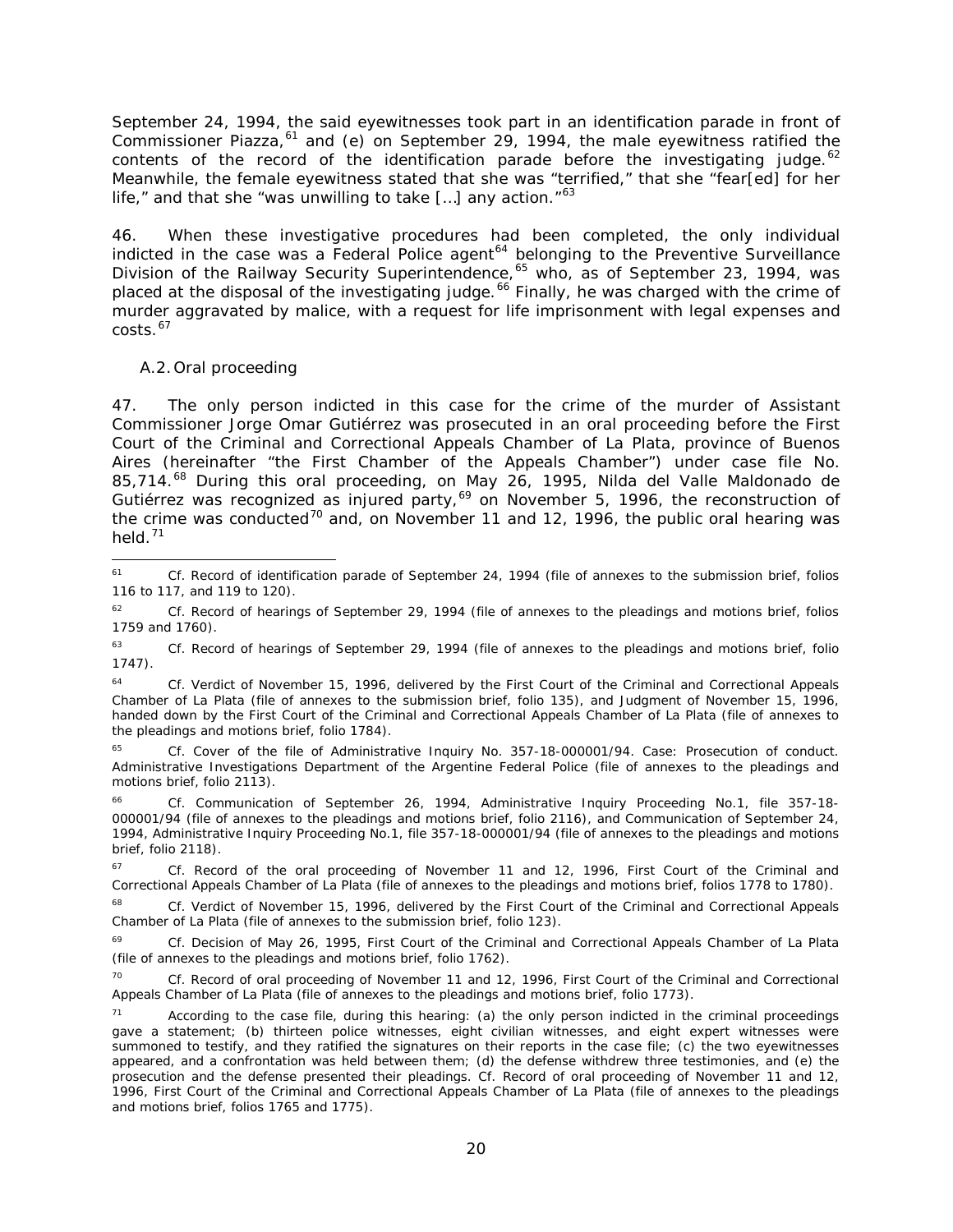48. On November 15, 1996 the First Chamber of the Appeals Chamber delivered its verdict<sup>[72](#page-20-1)</sup> and judgment,<sup>[73](#page-20-2)</sup> in which it "freely acquitted" the federal police agent indicted in the case for the crime of murder of which he had been accused, "because the charges had not been proved," since there was "an insurmountable situation of doubt that must be decided in favor of the accused." The following considerations, among others, were made in the acquittal verdict: (a) that it had not been proved that the accused had any reason to kill Assistant Commissioner Gutiérrez; (b) that the identification parades appeared to have "been tainted by pointers," because the male and female eyewitnesses had indicated that they had "made identifications in the absence of the parade of individuals and before the legal procedure"; (c) the testimony of the male eyewitness was rejected because, among other matters, he had indicated that "he had not seen the perpetrator's face"; (d) that the female eyewitness had allegedly "contradicted herself" and made assertions that "weaken[ed] her testimony," and (e) the testimony of the then companion of the indicted federal police agent and her mother were taken into consideration. In addition, a judge who was a member of the Chamber, made a general reference to "the existence of investigative errors" in the case.<sup>[74](#page-20-3)</sup> Thus, the First Chamber ordered the immediate release of the federal police agent indicted and returned the case file to the original court so that it could continue the investigation.<sup>[75](#page-20-4)</sup> It also decided, among other matters, that the statements of some of the witnesses must be forwarded to the sitting Criminal and Correctional Court, "so that it [could] investigate the possible irregularities committed in the proceedings [...]."<sup>[76](#page-20-5)</sup>

49. The evidence provided to this Court reveals that an investigation committee was created in the Directorate of Highly Complex Criminal Investigations of the Police of the province of Buenos Aires that investigated the death of Mr. Gutiérrez.<sup>[77](#page-20-6)</sup>

#### <span id="page-20-0"></span>*A.3.Remedies filed after the oral proceeding*

50. The lawyer of the injured party, Nilda del Valle Maldonado, filed a special appeals on unconstitutionality based on nullity, and on the inapplicability of law or legal doctrine against the judgment of November 15, 1996 (*supra* para. 48).[78](#page-20-7) On December 20, 1996, the First Chamber of the Appeals Chamber decided "[n]ot to admit the appeals," because "the injured party was not entitled to file special appeals before the Supreme Court of Justice of the province."<sup>[79](#page-20-8)</sup> Consequently, the injured party's lawyer filed a remedy of

<span id="page-20-1"></span> <sup>72</sup> *Cf.* Verdict of November 15, 1996, delivered by the First Court of the Criminal and Correctional Appeals Chamber of La Plata (file of annexes to the submission brief, folios 123 to 136).

<span id="page-20-2"></span><sup>73</sup> *Cf.* Judgment of November 15, 1996, delivered by the First Court of the Criminal and Correctional Appeals Chamber of La Plata (file of annexes to the pleadings and motions brief, folios 1784 to 1788).

<span id="page-20-3"></span><sup>74</sup> *Cf.* Verdict of November 15, 1996, delivered by the First Court of the Criminal and Correctional Appeals Chamber of La Plata (file of annexes to the submission brief, folios 123 to 136).

<span id="page-20-4"></span><sup>75</sup> *Cf.* Judgment of November 15, 1996, delivered by the First Court of the Criminal and Correctional Appeals Chamber of La Plata (file of annexes to the pleadings and motions brief, folios 1785 and 1788).

<span id="page-20-5"></span><sup>76</sup> *Cf.* Judgment of November 15, 1996, delivered by the First Court of the Criminal and Correctional Appeals Chamber of La Plata (file of annexes to the pleadings and motions brief, folios 1784 to 1788).

<span id="page-20-6"></span><sup>77</sup> *Cf.* Statement of October 11, 2000, before the Second Transition Court of the La Plata Judicial Department (file of annexes to the submission brief, folio 225), and Statement of April 4, 2005, before judicial investigators of the Judicial Police Investigators Unit of the Office of the Prosecutor General of the Supreme Court of Justice of Buenos Aires (file of annexes to the pleadings and motions brief, folio 1961).

<span id="page-20-7"></span><sup>78</sup> *Cf.* Brief filing special appeals on unconstitutionality based on nullity, and on the inapplicability of law or legal doctrine (file of annexes to the pleadings and motions brief, folio 2042).

<span id="page-20-8"></span><sup>79</sup> *Cf.* Decision of December 20, 1996, issued by the First Court of the Criminal and Correctional Appeals Chamber of La Plata (file of annexes to the pleadings and motions brief, folios 1790 and 1791).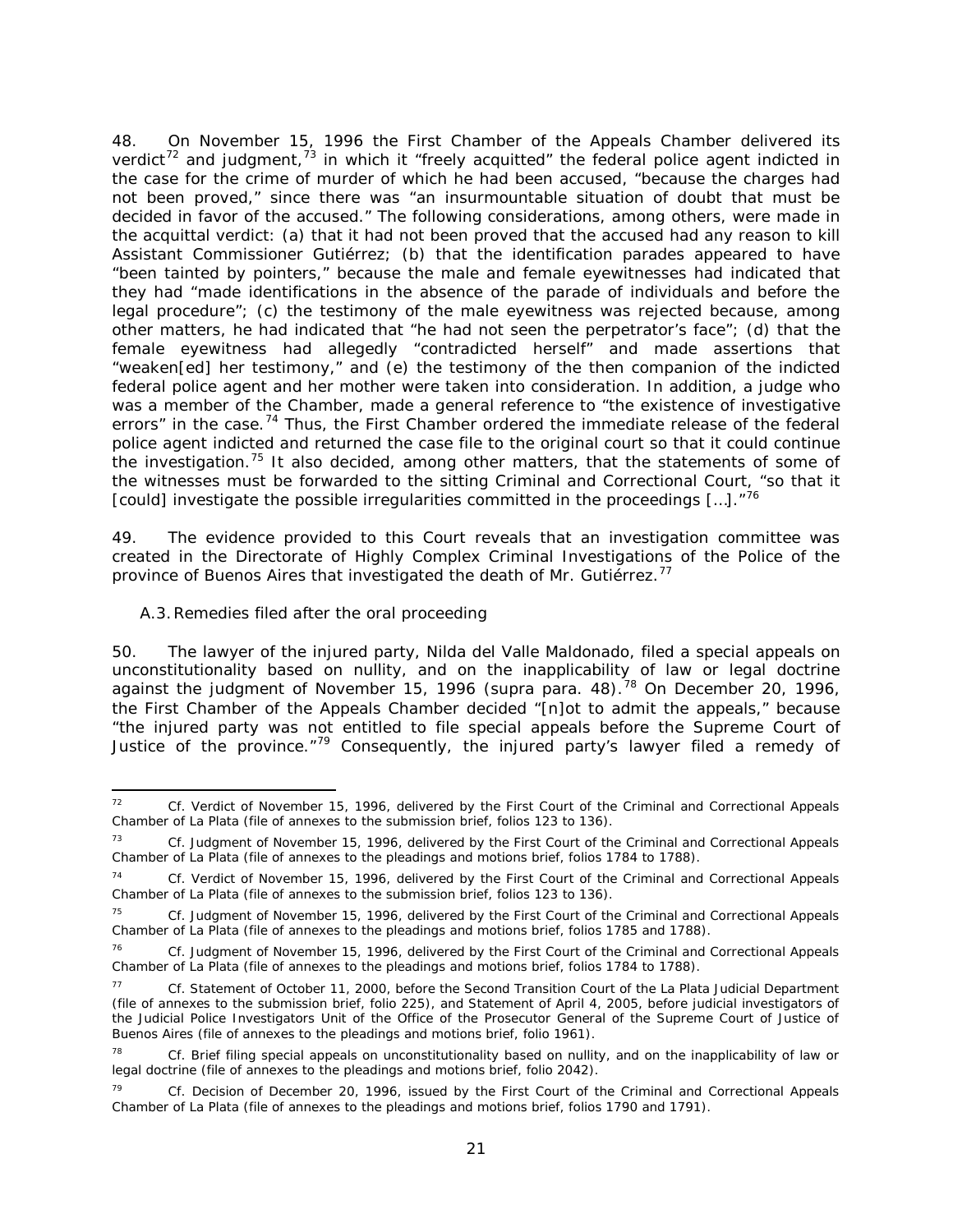complaint before the Supreme Court of Justice of the province of Buenos Aires.<sup>[80](#page-21-3)</sup> On April 22, 1997, that court declared "that the special appeals filed had been rejected correctly."<sup>[81](#page-21-4)</sup> To counter this rejection, the injured party's lawyer filed a special federal appeal in addition to the special appeals on unconstitutionality, and on the inapplicability of the law, which was granted by the First Chamber of the Appeals Chamber on April 28, 1998, forwarding the proceedings to the Supreme Court of Justice of the Nation.<sup>[82](#page-21-5)</sup> On November 12, 1998, that court declared 'the special appeal filed had been granted incorrectly," because "it is not addressed against the judgment delivered by the superior court."<sup>[83](#page-21-6)</sup>

#### <span id="page-21-0"></span>*B. Other investigations conducted between 1994 and 1998*

51. Based on the death of Assistant Commissioner Gutiérrez, in parallel to the preliminary investigation, the oral proceeding, delivery of judgment, and the appeals filed (*supra* paras. 44 to 50), three investigations were opened and processed: (i) Administrative Inquiry No. 808.998/94 Police of the province of Buenos Aires; (ii) Administrative Inquiry No. 357-18-000001/94 Federal Police, and (iii) the investigation of the Special Committee of the Chamber of Deputies of the National Congress. In addition, a criminal action was opened in relation to the denunciations of "unlawful coercion" made by two adolescents before Criminal and Correctional Court No. 5 (*supra* para. 45).

### <span id="page-21-1"></span>*B.1.Administrative Inquiry No. 808.998/94 Police of the province of Buenos Aires*

52. On September 9, 1994, Administrative Inquiry No. 808.998/94 was opened in the Administrative Inquiry Directorate of the Police of the province of Buenos Aires. In this context, on September 13, 1994, the Directorate General of Judicial Affairs of the Police of the province of Buenos Aires declared that "the death of Assistant Commissioner Jorge Omar Gutiérrez could be attributed to '*in itinere'* service."[84](#page-21-7) Nevertheless, owing to the judicial action filed (*supra* paras. 44 to 50), which revealed *prima facie* "that he was carrying out intelligence tasks," the Police Inspector Supervisor of the province of Buenos Aires annulled this decision on March 23, 1998, and declared that "the death of Assistant Commissioner Jorge Omar Gutiérrez could be attributed to his functions."[85](#page-21-8)

#### <span id="page-21-2"></span>*B.2.Administrative Inquiry No. 357-18-000001/94 Federal Police*

53. On September 26, 1994, the Ministry of the Interior of the Argentine Federal Police opened Administrative Inquiry No. 357-18-000001/94, entitled "Prosecution of conduct" on disciplinary grounds, against the federal police agent indicted as the presumed perpetrator of the murder of Mr. Gutiérrez.<sup>[86](#page-21-9)</sup> The Head of the Preventive Surveillance Division of the

<span id="page-21-3"></span><sup>80</sup> *Cf.* Decision of April 28, 1998, issued by the First Court of the Criminal and Correctional Appeals Chamber of La Plata (file of annexes to the pleadings and motions brief, folio 1800).

<span id="page-21-4"></span><sup>&</sup>lt;sup>81</sup> *Cf.* Decision of April 22, 1997, issued by the Supreme Court of Justice of the province of Buenos Aires (file of annexes to the pleadings and motions brief, folios 1793 to 1797).

<span id="page-21-5"></span><sup>82</sup> *Cf.* Decision of April 28, 1998, issued by the First Court of the Criminal and Correctional Appeals Chamber of La Plata (file of annexes to the pleadings and motions brief, folios 1800 to 1802).

<span id="page-21-6"></span><sup>83</sup> *Cf.* Decision of November 12, 1998, issued by the Supreme Court of Justice of the Nation (file of annexes to the pleadings and motions brief, folio 1805).

<span id="page-21-7"></span><sup>84</sup> *Cf.* Decision No. 81974 of September 13, 1994, of the Directorate General of Judicial Affairs (file of annexes to the submission brief, folios 103 and 104).

<span id="page-21-8"></span><sup>85</sup> *Cf.* Decision No. 104097 of March 23, 1998, Police Supervisor of the province of Buenos Aires (file of annexes to the submission brief, folios 2623 to 2625).

<span id="page-21-9"></span><sup>86</sup> *Cf.* Initial record of Administrative Inquiry Proceeding No. 1, file 357-18-000001/94 (file of annexes to the pleadings and motions brief, folio 2115).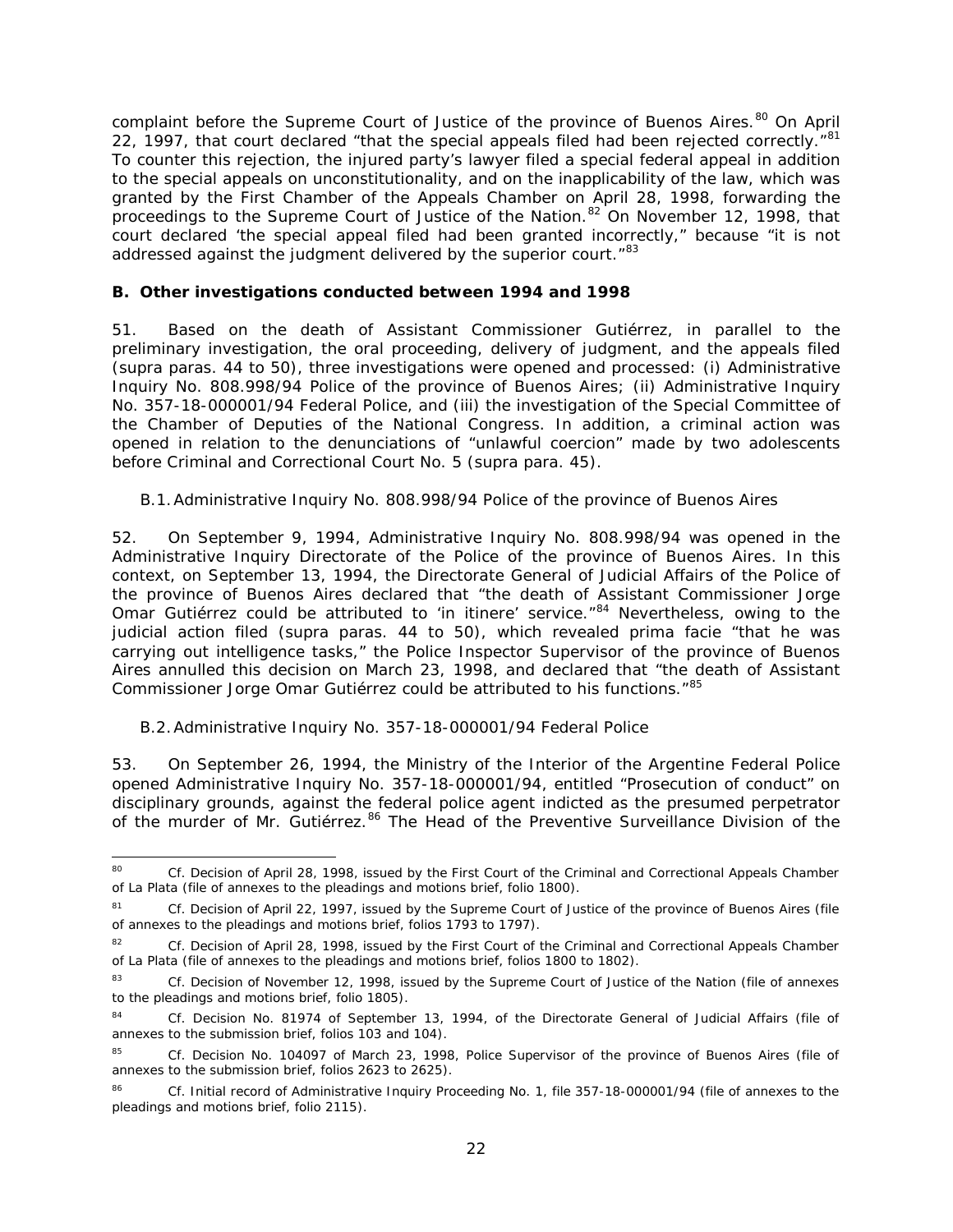Railway Security Superintendence was appointed to lead the investigation, because this was the Division where the said federal police agent worked<sup>[87](#page-22-0)</sup> (*supra* para. 46). Subsequently, on October 6, 1994, the disciplinary case was referred to the Director General for Operations and Administration of the Railway Security Superintendence.<sup>[88](#page-22-1)</sup> He, in turn, forwarded the preliminary investigation to the Head of the Administrative Investigations Department<sup>[89](#page-22-2)</sup> who, on November 16, 1994, decided to continue the investigation in that department.<sup>[90](#page-22-3)</sup>

54. The file reveals that, among others, the following investigative measures were taken: (a) between September 1994 and September 1995 various statements were received, including that of the male eyewitness;  $91$  (b) the female eyewitness was summoned, but did not come forward to testify;  $92$  (c) on September 28, 1994, the Personnel and Inquiry Superintendence was asked to provide the disciplinary file of the indicted federal police agent,  $93$  and this was forwarded on October 6, 19[94](#page-22-7);  $94$  (d) on October 3, 1994, the Welfare Division Superintendence was asked to provide the individual list of debts of the federal police agent who was being investigated, and this was received on October 11, 1994; (e) on December 14, 1994, the Head of the Preventive Surveillance Division of the Railway Security Superintendence was asked to provide a list of all the other personnel of the Operational Unit of which the federal police agent under investigation was a member, and he timetable of this Unit on August 28 and 29, 1994, and to provide a copy of the Unit's Logbook, which was sent on December 20, 1994<sup>[95](#page-22-8)</sup> and (f) on June 29, 1995, the federal police agent investigated reserved the right to provide probative elements in his defense until the end of the public oral proceeding to which he would be subjected.<sup>[96](#page-22-9)</sup>

55. On October 2, 1995, it was decided to conclude the preliminary investigation<sup>[97](#page-22-10)</sup> and, the same day, the Head of the Administrative Investigations Department drew up the respective report. In this report, he considered that the disciplinary case should be provisionally dismissed, "since neither administrative nor disciplinary responsibility has been clearly proved." On February 29, 1996, the Administrative Inquiry held a hearing for the federal police agent investigated, and the period of regulatory hearings ended on March 15,

<span id="page-22-0"></span><sup>87</sup> *Cf.* Note of September 26, 1994, Administrative Inquiry Proceeding No. 1, file 357-18-000001/94 (file of annexes to the pleadings and motions brief, folio 2116).

<span id="page-22-1"></span><sup>88</sup> *Cf.* Note of October 6, 1994, Administrative Inquiry Proceeding No. 1, file 357-18-000001/94 (file of annexes to the pleadings and motions brief, folio 2134).

<span id="page-22-2"></span><sup>89</sup> *Cf.* Note of October 11, 1994, Administrative Inquiry Proceeding No. 1, file 357-18-000001/94 (file of annexes to the pleadings and motions brief, folio 2135).

<span id="page-22-3"></span><sup>90</sup> *Cf.* Record of November 16, 1994, Administrative Inquiry Proceeding No. 1, file 357-18-000001/94 (file of annexes to the pleadings and motions brief, folio 2138).

<span id="page-22-4"></span><sup>91</sup> According to the case file, at least seven statements were received (file of annexes to the pleadings and motions brief, folios 2122, 2124, 2198 to 2209, 2125, 2127, 2183 to 2185, 2151 to 2154).

<span id="page-22-5"></span>Cf. Record of the preliminary investigation of January 23, 1995 (file of annexes to the pleadings and motions brief, folio 2188); Summons of January 24, 1994 (file of annexes to the pleadings and motions brief, folio 2192), and Final report of October 2, 1995 (file of annexes to the pleadings and motions brief, folio 2268).

<span id="page-22-6"></span><sup>93</sup> *Cf.* Request of September 28, 1994 (file of annexes to the pleadings and motions brief, folio 2129).

<span id="page-22-7"></span><sup>94</sup> *Cf.* Transmittal of disciplinary file of October 5, 1994 (file of annexes to the pleadings and motions brief, folios 2140 and 2141).

<span id="page-22-8"></span><sup>95</sup> *Cf.* Administrative Inquiry proceeding, file 357-18-000001/94 (file of annexes to the pleadings and motions brief, folios 2143 to 2146, 2174 and 2172).

<span id="page-22-9"></span><sup>96</sup> *Cf.* Rebuttal statement by the accused federal police agent of June 29, 1995 (file of annexes to the pleadings and motions brief, folios 2235 and 2236).

<span id="page-22-10"></span><sup>97</sup> *Cf.* Record of closure and analysis of measures taken of October 2, 1995 (file of annexes to the pleadings and motions brief, folio 2263).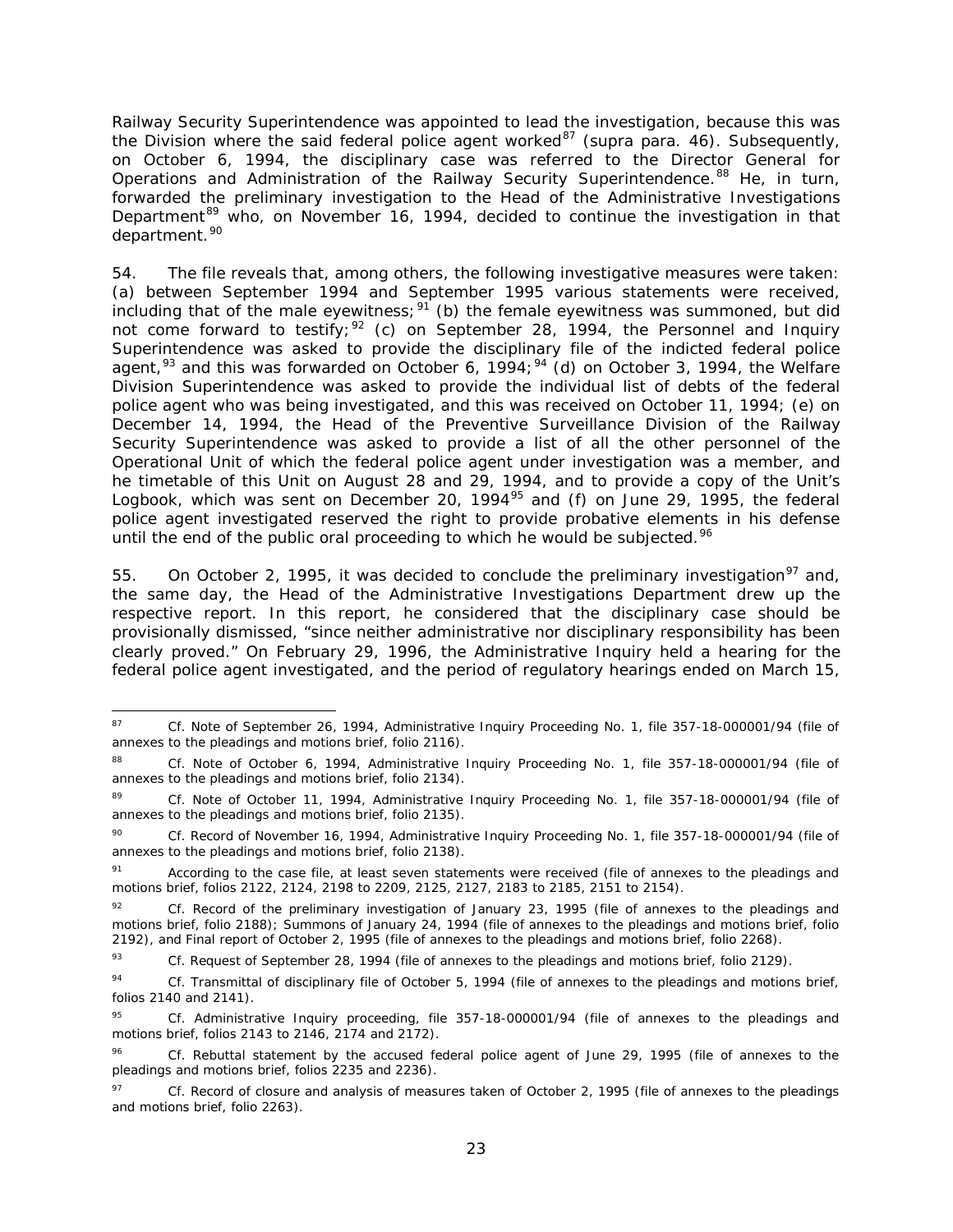1996, without the latter having submitted any arguments in his defense. Lastly, the Personnel Directorate decided to dismiss the administrative case.<sup>[98](#page-23-1)</sup>

### <span id="page-23-0"></span>*B.3. Investigation of the Special Investigative Commission of the National Congress*

56. The Special Investigative Commission of the Chamber of Deputies of the National Congress on the Probable Commission of Illegal Acts Perpetrated or Produced in the National Customs Administration (hereinafter "the Special Investigative Commission of the Chamber of Deputies of Congress" or "the Special Investigative Commission") initiated its activities "in order to investigate the illegal acts, to determine responsibilities, and to propose legislative solutions." The Committee met for the first time on November 5, 1996, and on December 26, 1996, it began to examine the murder of Assistant Commissioner Gutiérrez.<sup>[99](#page-23-2)</sup> In January and February 1997, at least 20 persons testified before the Special Investigative Commission with regard to this case, some of whom reported that they had given false testimony in the criminal action opened for this murder because they had been threatened by federal police agents and by private individuals connected to the federal police agent who was being prosecuted.<sup>[100](#page-23-3)</sup> On February 20 and 24, 1997, "having detected possible irregularities in relation to [the said] case No. 85,714," the Special Investigative Commission referred to the consideration of the Supreme Court of Justice of the province of Buenos Aires, which was examining a remedy of complaint filed by the injured parties in relation to the above-mentioned acquittal (*supra* para. 50), the typed versions of the meetings that it had held, as evidence "to be considered in the judicial file,"<sup>[101](#page-23-4)</sup> and for that court to "consider the possibility of re-opening the said case." $102$  The Special Investigative Commission issued its final report in November 1997. As indicated previously (*supra* para. 42), in its final report, the Special Investigative Commission "was able to verify that Assistant Commissioner Gutiérrez had been investigating an unlawful association that was presumably composed of law enforcement personnel, and that the customs warehouse [that he was investigating…] had apparently been operating for more than two years without its corresponding permit.<sup>"[103](#page-23-6)</sup> In addition, it established the existence of "large-scale operations, all of which were aided and abetted by Administration officials and law enforcement personnel."<sup>[104](#page-23-7)</sup>

#### *B.4. Proceeding No. 57,927, report of unlawful coercion*

57. The investigating judge of the proceeding held by Criminal and Correctional Court No. 5 in relation to the murder of Jorge Omar Gutiérrez (*supra* para. 45) forwarded the statements of two adolescents, presumably made under threat on premises of the Police of

<span id="page-23-1"></span> <sup>98</sup> *Cf.* Administrative file 357-18-000001/94 of the Ministry of the Interior of the Argentine Federal Police (file of annexes to the pleadings and motions brief, folios 2264 to 2283, 2316, 2318, 2324 to 2329).

<span id="page-23-2"></span><sup>99</sup> *Cf.* Final report of the Special Investigative Commission of November 1997 (merits file, folios 911, 915 and 963).

<span id="page-23-3"></span><sup>&</sup>lt;sup>100</sup> *Cf.* Copy of the typed proceedings before the Special Investigative Commission (file of annexes to the submission brief, folios 148 to 173, and 175 to 199); Final report of the Special Investigative Commission of November 1997 (merits file, folio 963), and Briefs of February 20 and 24, 1997, forwarded to the President of the Supreme Court of Justice of the province of Buenos Aires by the President of the Special Investigative Commission (file of annexes to the submission brief, folios 143 to 145).

<span id="page-23-4"></span><sup>&</sup>lt;sup>101</sup> *Cf.* Final report of the Special Investigative Commission of November 1997 (merits file, folio 964).

<span id="page-23-5"></span><sup>102</sup> *Cf.* Briefs of February 20 and 24, 1997, forwarded to the President of the Supreme Court of Justice of the province of Buenos Aires by the President of the Special Investigative Commission (file of annexes to the submission brief, folios 143 to 145).

<span id="page-23-6"></span><sup>&</sup>lt;sup>103</sup> *Cf.* Final report of the Special Investigative Commission of November 1997 (merits file, folio 964).

<span id="page-23-7"></span><sup>104</sup> *Cf.* Final report of the Special Investigative Commission of November 1997 (merits file, folio 1022).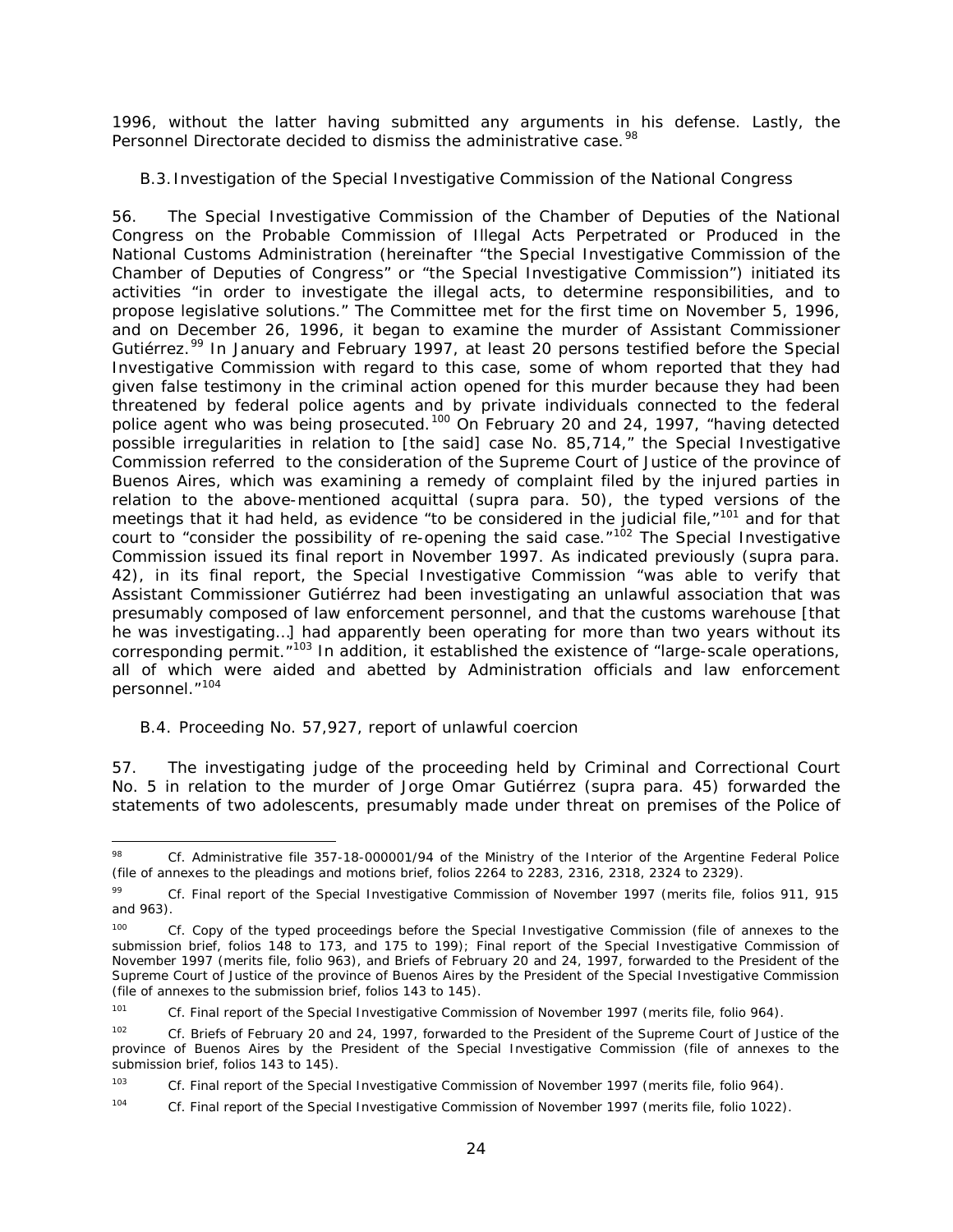the province of Buenos Aires and of the Federal Police, to National Criminal Court of First Instance No. 32. In September 1994, proceeding No. 57,927 was opened before that court for unlawful coercion,  $105$  and it was archived by the judge in charge of the investigation on March 13, 1995, because the minors had "given an inadequate description [of the officials who had presumably obliged them to testify], which made it impossible for the court to try and identify them."<sup>[106](#page-24-2)</sup>

#### <span id="page-24-0"></span>*C. Investigations undertaken as of 1998*

58. As of 1998, a disciplinary investigation was opened into the actions of the investigating judge of proceeding No. 10,888 and the criminal investigation continued.

### *C.1.Disciplinary investigation*

59. Based on the actions taken by the investigating judge during the hearing of proceeding No. 10,888 in Criminal and Correctional Court No. 5 of La Plata (*supra* paras. 45 and 46), a disciplinary investigation was initiated in the Judicial Control Secretariat of the Supreme Court of the province of Buenos Aires. On May 12, 2004, the Assistant Prosecutor General of the Supreme Court of Justice of the province of Buenos Aires issued his report in which he concluded, "based on the summary information available," that "the irregularities he was able to verify were decisive for the failure of the investigation."<sup>[107](#page-24-3)</sup>

### *C.2.Criminal investigation*

60. In view of the fact that, in the judgment of November 15, 1996, the First Chamber of the Appeals Chamber ordered the case file to be returned to the original court so that the investigation could continue, once the appeals filed after the oral proceeding had been processed (*supra* para. 50), on December 17, 1998, proceeding 5-10888-2 entered Transitional Court No. 2 of the La Plata Judicial Department, province of Buenos Aires, because former Criminal and Correctional Court No. 5, which was originally in charge of the criminal proceeding, had been incorporated into that court.<sup>[108](#page-24-4)</sup> According to the case file, in August 2009, this court was established as Court of Guarantees No. 5 of the La Plata Judicial Department.<sup>[109](#page-24-5)</sup> Nilda del Valle Maldonado and Francisco Gutiérrez participated as injured parties in these criminal proceeding.

61. On May 6, 1999, the Inspector who had collaborated in the investigation from the start (*supra* para. 45) provided the judge of the proceeding with a brief describing presumed obstructions to the said investigation and identifying one person as a participant

<span id="page-24-1"></span> <sup>105</sup> *Cf. "*Proceeding 57,927, National Criminal Court of First Instance No. 32" (file of annexes to the pleadings and motions brief, folio 2098).

<span id="page-24-2"></span><sup>106</sup> *Cf.* Decision of the investigating judge of March 13, 1995 (annexes to the pleadings and motions brief, folio 2105).

<span id="page-24-3"></span><sup>&</sup>lt;sup>107</sup> *Cf.* Report of the Assistant Prosecutor General of the Supreme Court of Justice of Buenos Aires of May 12, 2004 (file of annexes to the submission brief, folio 287).

<span id="page-24-4"></span><sup>108</sup> *Cf.* Decision of December 28, 2006, of Transitional Court No. 2 of the La Plata Judicial Department (file of annexes to the submission brief, folios 300 and 301), and Decision of December 30, 2009, of Court of Guarantees No. 5 of the La Plata Judicial Department (file of annexes to the submission brief, folio 320).

<span id="page-24-5"></span>Cf. Decision of August 18, 2009, of Court of Guarantees No. 5 of La Plata (file of annexes to the pleadings and motions brief, folios 2075 to 2078); Decision of September 18, 2009, of Court of Guarantees No. 5 of the La Plata Judicial Department (file of annexes to the pleadings and motions brief, folios 1976 to 1980), and Decision of December 30, 2009, of Court of Guarantees No. 5 of the La Plata Judicial Department (file of annexes to the submission brief, folios 322 and 323).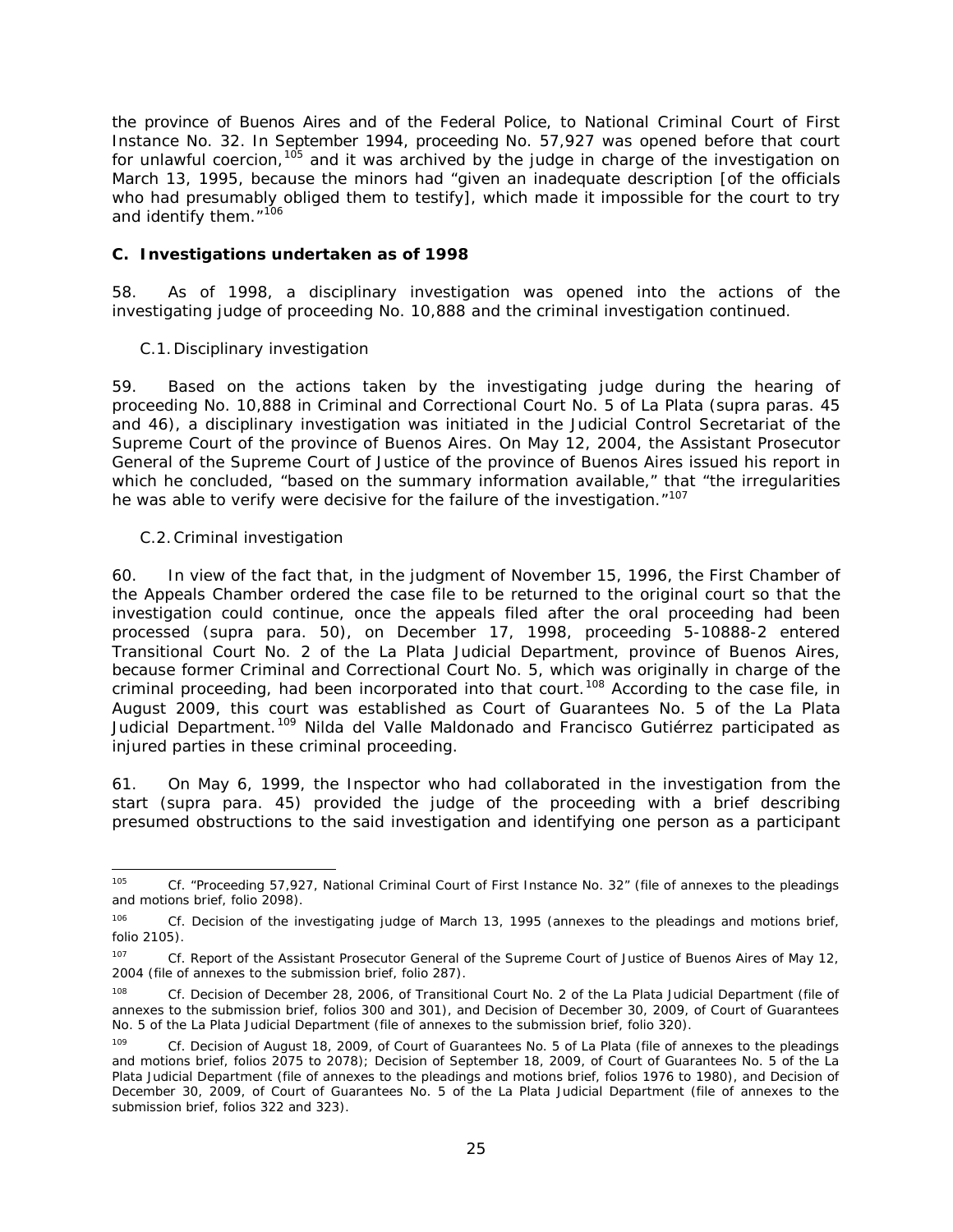in the murder.<sup>[110](#page-25-0)</sup> On April 17, 2000, the judge of the proceeding decided to archive the case file.<sup>[111](#page-25-1)</sup> Then, on May 17 and 24, 2000, the injured party filed a brief before the judge of the proceeding in which they considered it necessary, among other matters, that "the investigation be reactivated, urgently, at least with regard to [the person identified as a participant in the facts by the Inspector]," and offered three testimonial statements.<sup>[112](#page-25-2)</sup> In response, on September 5, 2000, the judge of the proceeding decided, among other matters, to annul the order to archive the case and established a hearing so that the witnesses offered could provide their testimony.<sup>[113](#page-25-3)</sup>

62. Subsequently, the following measures were taken in the context of the criminal investigation: (a) the judge of the proceeding received various statements between September 21 and December 7, 2000, some of which referred to the participation in the murder of Mr. Gutiérrez of the federal police agent indicted, of the presumed participant identified, and of other police agents, as well as to presumed obstructions in the investigation of the incident;  $^{114}$  $^{114}$  $^{114}$  (b) following an order of the judge of the proceeding,  $^{115}$  $^{115}$  $^{115}$  the logbook of those on duty in the Avellaneda Second Police Precinct was seized and a handwriting appraisal was made of pertinent parts of this document. On October 23, 2000, the official calligraphic expert presented his report,<sup>[116](#page-25-6)</sup> and (c) following an order of the judge of the proceeding,  $117$  on December 1, 2000, the designated Judicial Investigator and the Chief Clerk of the Court went to the Departmental Investigations Directorate of Lomas de Zamora and to the Second Police Precinct of Avellaneda to carry out the seizure and removal of different document, recording that the results of their search were unsuccessful.<sup>[118](#page-25-8)</sup>

63. On July 12<sup>[119](#page-25-9)</sup> and September 17, 2001,<sup>[120](#page-25-10)</sup> the judge of the proceeding asked the Prosecutor General of the La Plata Judicial Department to appoint judicial investigators of

<span id="page-25-10"></span><span id="page-25-0"></span> <sup>110</sup> *Cf.* Brief of May 6, 1999, addressed to the judge of the proceeding (file of annexes to the pleadings and motions brief, folios 1826-9 to 1826-11 and 1826-20).

<span id="page-25-1"></span><sup>111</sup> *Cf.* Decision of April 17, 2000, of Transitional Court No. 2 of the La Plata Judicial Department (file of annexes to the pleadings and motions brief, folio 1815).

<span id="page-25-2"></span><sup>112</sup> *Cf.* Brief presented on May 17 and 24, 2000, to Transitional Court No. 2 of the La Plata Judicial Department (file of annexes to the pleadings and motions brief, folios 1817 to 1819).

<span id="page-25-3"></span><sup>113</sup> *Cf.* Decision of September 5, 2000, of Transitional Court No. 2 of the La Plata Judicial Department (file of annexes to the submission brief, folios 205 and 206).

<span id="page-25-4"></span><sup>114</sup> The case file before the Court contains 15 statements before Transitional Court No. 2 of the La Plata Judicial Department (file of attachments to the submission brief, folios 879, 883 to 887, 888 to 892 and 1016 to 1019; annexes to the pleadings and motions brief, folios 1855 to 1857, and file of annexes to the submission brief, folios 48 to 51, 53, 54, 56 to 99, 213 to 217, 219 to 222, 224 to 229, 231, 232, 235 to 244 and 246 to 253).

<span id="page-25-5"></span><sup>115</sup> *Cf.* Decision of September 28, 2000, of Transitional Court No. 2 of the La Plata Judicial Department (file of attachments to the submission brief, folio 856); Record of September 29, 2000, procedure carried out *ex officio* of seizure of logbook before the Judicial Department of La Plata (file of attachments to the submission brief, folio 874), and Communication of October 3, 2000, addressed to the Head of the Court Expert Appraisal Services by the Secretary of Transitional Court No. 2 of the La Plata Judicial Department (file of annexes to the submission brief, folio 211).

<span id="page-25-6"></span><sup>116</sup> *Cf.* Expert appraisal report of October 18, 2000, addressed to Transitional Court No. 2 of the La Plata Judicial Department (file of annexes to the submission brief, folios 208 to 210).

<span id="page-25-7"></span><sup>117</sup> *Cf.* Order of November 30, 2000, of Transitional Court No. 2 of the La Plata Judicial Department (file of annexes to the submission brief, folios 255 and 256).

<span id="page-25-8"></span><sup>118</sup> *Cf.* Note of December 1, 2000, of the Second Police Precinct of Avellaneda (file of annexes to the submission brief, folio 268), and Record of December 1, 2000, of the La Plata Judicial Department (file of annexes to the submission brief, folios 270 and 271).

<span id="page-25-9"></span><sup>119</sup> *Cf.* Order of July 12, 2001, of Transitional Court No. 2 of the La Plata Judicial Department (file of annexes to the pleadings and motions brief, folio 1821).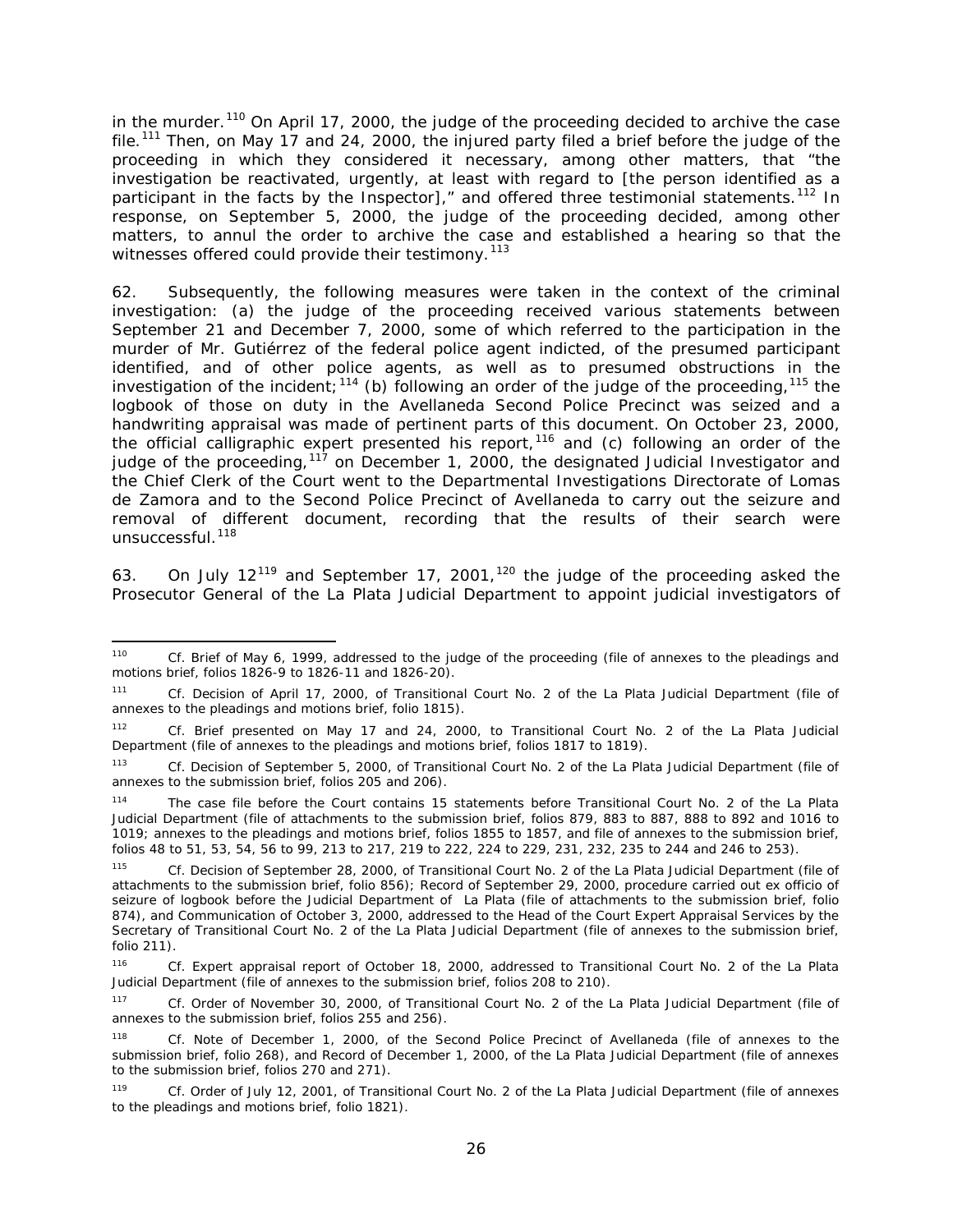the Prosecutor General's Office of the Supreme Court of Justice of Buenos Aires to continue the investigation. In response, on September 20, 2001,<sup>[121](#page-26-0)</sup> the Prosecutor General advised that the Secretary of the Judicial Police of the Prosecutor's Office of the Supreme Court of Justice of Buenos Aires could not comply with this request because no investigators were available.

64. On September 16, 2002, the injured party asked the judge of the proceeding, *inter alia*, to appoint a police committee to conduct the investigation into the murder of Assistant Commissioner Gutiérrez.<sup>[122](#page-26-1)</sup> On October 2, 2002, the judge of the proceeding asked the Minister of Security of the province of Buenos Aires to appoint a police committee to continue the investigation, among other matters.<sup>[123](#page-26-2)</sup> In response, a Special Investigative Committee of the Ministry of Security of the province of Buenos Aires was created.<sup>[124](#page-26-3)</sup>

65. The evidence submitted in this case reveals that, the following measures were taken before the Assistant Commissioners in charge of this Committee: (a) various statements were received between January 20, 2003, and March 25, 2004, one of which reported threats against a witness and another reported the participation of a Police Commissioner of the province of Buenos Aires as the one who "gave the order" to execute Assistant Commissioner Gutiérrez;  $125$  (b) on February 26, 2003, a newspaper article and an obituary notice were added to the criminal case file relating to the death, on February 24, 2003, of Commissioner Jorge Luis Piazza, whose testimony the injured party had requested the judge of the proceeding to receive<sup>[126](#page-26-5)</sup> and whose death was investigated as murder;<sup>[127](#page-26-6)</sup> (c) on April 4, 2003, a police procedure was carried out in the Quilmes Departmental Investigations Directorate concerning the person identified as a presumed participant in the murder of Mr. Gutiérrez, <sup>[128](#page-26-7)</sup> and (d) on September 14, 2004, the male eyewitness and a street vendor took part in a photographic identity parade before the judge of the proceeding. During this procedure, they identified the presumed participant in the murder,<sup>[129](#page-26-8)</sup> who, according to the case file, prior to the murder of Jorge Omar Gutiérrez, was a "police agent in the Avellaneda Fourth Police Precinct" and,

 <sup>120</sup> *Cf.* Note of September 17, 2001, addressed to the Prosecutor General by Transitional Court No. 2 of the La Plata Judicial Department (file of annexes to the submission brief, folio 276).

<span id="page-26-0"></span><sup>121</sup> *Cf.* Note of September 20, 2001, addressed by the Prosecutor General, Hector Vogliolo, to Transitional Court No. 2 of the La Plata Judicial Department (file of annexes to the pleadings and motions brief, folio 1824). /

<span id="page-26-1"></span><sup>122</sup> *Cf.* Brief of September 16, 2002, addressed by Nilda del Valle Maldonado to Transitional Court No. 2 of the La Plata Judicial Department (file of annexes to the pleadings and motions brief, folios 1829 to 1832).

<span id="page-26-2"></span><sup>123</sup> *Cf.* Record of October 2, 2002, of Transitional Court No. 2 of the La Plata Judicial Department (file of annexes to the pleadings and motions brief, folio 1834).

<span id="page-26-3"></span><sup>124</sup> Record of December 28, 2006, of Transitional Court No. 2 of the La Plata Judicial Department (file of annexes to the submission brief, folio 301).

<span id="page-26-4"></span><sup>&</sup>lt;sup>125</sup> The Court's file contains two statements made before the Departmental Investigations Directorate of San Isidro, four statements made before the Departmental Investigations Delegation of Quilmes, two before the Quilmes Special Investigative Commission, and one before Transitional Court No. 2 of the La Plata Judicial Department (file of annexes to the pleadings and motions brief, folios 1848 to 1852, 1864 to 1868, 1871 to 1873, 1876 to 1878, 1881 to 1884, 1886 to 1889, 1902 to 1907, 1909 to 1913 and 1915 to 1918).

<span id="page-26-5"></span>Cf. Brief of May 2, 2001, addressed by the injured parties to the judge of the proceeding (file of annexes to the pleadings and motions brief, folios 1836 to 1837).

<span id="page-26-6"></span><sup>127</sup> *Cf.* Preparatory criminal investigation No. 167,253 into the murder of Commissioner Jorge Luis Piazza (file of annexes to the pleadings and motions brief, folios 2331 to 2344).

<span id="page-26-7"></span><sup>128</sup> *Cf.* Identification procedure of April 4, 2003, Special Investigative Commission, Ministry of Security of the province of Buenos Aires (file of annexes to the pleadings and motions brief, folios 1892 to 1893).

<span id="page-26-8"></span><sup>129</sup> *Cf.* Photographic identity parade procedure of September 14, 2004, by the male eyewitness before Transitional Court No. 2 of the La Plata Judicial Department (file of annexes to the pleadings and motions brief, folios 1920 to 1925), and Photographic identity parade procedure of September 14, 2004, by a street vendor before Transitional Court No. 2 of the La Plata Judicial Department (file of annexes to the pleadings and motions brief, folios 1931 to 1935).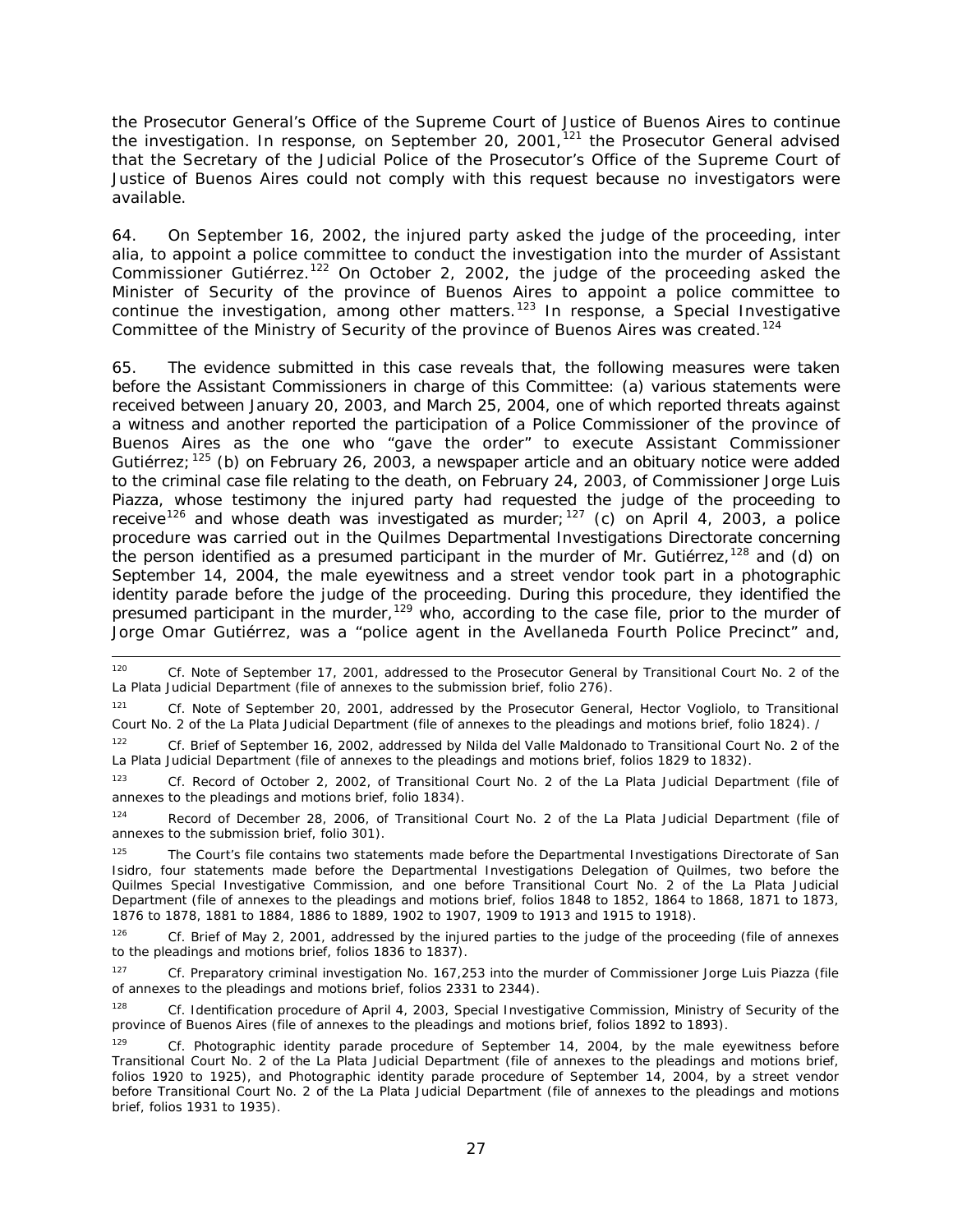subsequently, was appointed "trainee police agent" of the Police of the province of Buenos Aires, an appointment that was revoked on October 1, 1981<sup>[130](#page-27-0)</sup>.

66. On September 30, 2004, the judge of the proceeding again asked for the appointment of judicial investigators from the Prosecutor General's Office of the Supreme Court of Justice of Buenos Aires to investigate the case,  $131$  and the Prosecutor General appointed two judicial investigators on October 22, 2004,<sup>[132](#page-27-2)</sup> who delivered the results of their investigation procedures to the judge of the proceeding on September 13, 2006.<sup>[133](#page-27-3)</sup>

67. On December 28, 2006, the said judge decided to dismiss the case provisionally. In her decision, she took into consideration that "many of the testimonial statements received by the court and in other investigating entities, associated the incident being investigated to the person who had been detained previously […], against whom it is not possible to order any procedural action based on the '*non bis in idem'* principle." She also took into account that, "despite the numerous meticulous measures taken by the judicial investigators, the judicial personnel and, lastly, by the investigators of the Judicial Police of the Prosecutor General's Office, it ha[d] not been possible to determine the participation of other perpetrators, accessories or accomplices."[134](#page-27-4) This decision was appealed by the prosecutor and by the injured party. The appeal was decided on November 12, 2008,<sup>[135](#page-27-5)</sup> by the Criminal Appeals and Guarantees Chamber of the La Plata Judicial Department (hereinafter "the Criminal Appeals and Guarantees Chamber"), which revoked the dismissal that had been ordered finding that the testimonial statements provided by the male eyewitness and by a street vendor witness, "contain[ed] indications that allow the intervention [of the person identified as a presumed participant in the murder of Mr. Gutiérrez] to be supposed*.* On March 31, 2009, the judge of the proceeding recused herself from continuing to intervene in the investigation procedure,<sup>[136](#page-27-6)</sup> but this recusal was rejected on August  $\overline{7}$ , 2009, by the Criminal Appeals and Guarantees Chamber.<sup>[137](#page-27-7)</sup>

68. On August 18, 2009, and based on the decision of the Criminal Appeals and Guarantees Chamber (*supra* para. 67), the judge of the proceeding decided to hold a hearing so that the person identified as presumed participant in the murder of Assistant Commissioner Gutiérrez and implicated in the investigation (*supra* para. 65) could appear

<span id="page-27-0"></span> <sup>130</sup> *Cf.* Record of identification of April 4, 2003, Special Investigating Committee, Ministry of Security of the province of Buenos Aires (file of annexes to the pleadings and motions brief, folios 1892 to 1893).

<span id="page-27-1"></span><sup>131</sup> *Cf.* Measure taken by Transitional Court No. 2 of the La Plata Judicial Department on September 30, 2004(file of annexes to the pleadings and motions brief, folio 1938).

<span id="page-27-2"></span><sup>132</sup> *Cf.* Note of October 22, 2004, addressed by the Prosecutor General of the Supreme Court of Justice of the province of Buenos Aires to Transitional Court No. 2 of the La Plata Judicial Department (file of annexes to the pleadings and motions brief, folio 1958).

<span id="page-27-3"></span>Cf. Note of September 13, 2006, sent by the judicial investigators of the Investigation Bureau of the Judicial Police of the Prosecutor General's Office of the Supreme Court of Justice of Buenos Aires to Transitional Court No. 2 of the La Plata Judicial Department (file of annexes to the pleadings and motions brief, folios 1971 to 1974).

<span id="page-27-4"></span><sup>134</sup> *Cf.* Decision of December 28, 2006, of Transitional Court No. 2 of the La Plata Judicial Department (file of annexes to the submission brief, folios 300 to 303).

<span id="page-27-5"></span><sup>135</sup> *Cf.* Decision of November 12, 2008, of the First Court of the Criminal Appeals and Guarantees Chamber (file of annexes to the submission brief, folios 1577 to 1579).

<span id="page-27-6"></span><sup>136</sup> *Cf.* Record of March 31, 2009, of Transitional Court No. 2 of the La Plata Judicial Department (file of annexes to the submission brief, folios 312 to 314).

<span id="page-27-7"></span><sup>137</sup> *Cf.* Decision of August 7, 2009, of the First Court of the Criminal Appeals and Guarantees Chamber (file of annexes to the submission brief, folios 307 to 309).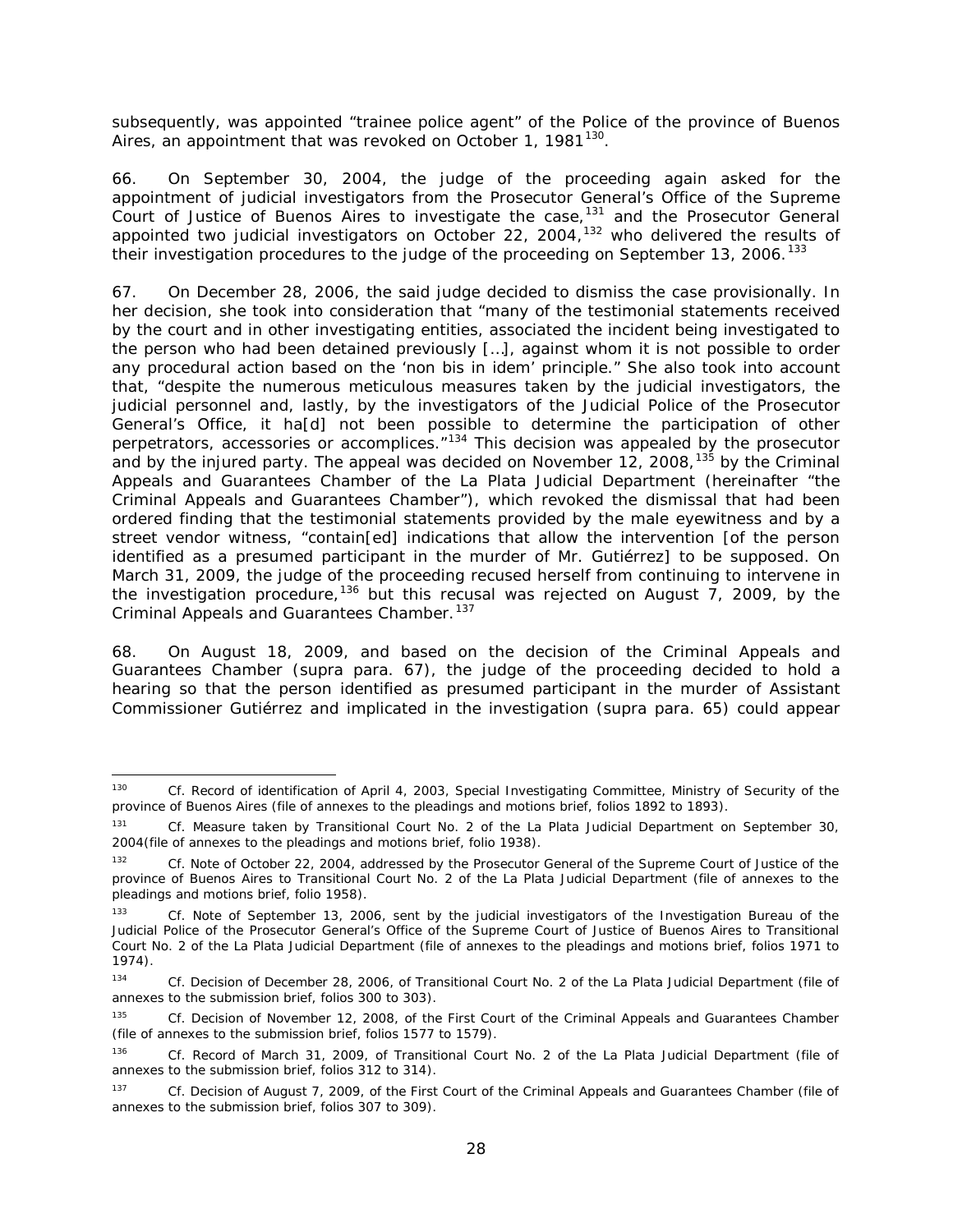and provide an unsworn statement "as a secondary participant."<sup>[138](#page-28-0)</sup> The injured parties filed an appeal against this decision, because, contrary to witness statements, the presentation of an unsworn statement had "no effect to interrupt or suspend [the statute of limitations]" and because, according to the injured parties, this decision ignored the decision of the higher court.<sup>[139](#page-28-1)</sup> This appeal was granted on August 25, 2009, by the Criminal Appeals and Guarantees Chamber, which ordered that, before August 29, that year, the said individual should be summoned to provide a statement "as primary participant in the crime of homicide aggravated by malice of which Jorge Omar Gutiérrez was a victim."<sup>[140](#page-28-2)</sup>

69. In compliance with this decision, on August 26, 2009, the judge of the proceeding ordered the detention of the presumed participant and convened a preliminary hearing, "thus interrupting the time frame for the prescription of the case."<sup>[141](#page-28-3)</sup> For his part, the official defense counsel filed a recusal motion against the judge of the proceeding, which was admitted. Nevertheless, the Criminal Appeals and Guarantees Chamber declared the judge competent<sup>[142](#page-28-4)</sup> and, on September 9, 2009, the judge extended the time frame for issuing an order of pre-trial detention. On September 18, 2009, the judge of the proceeding decided to "[o]rder [the detainee's] release based on lack of merits," instructing "that he be released immediately. $n^{143}$  $n^{143}$  $n^{143}$  This decision was appealed by the injured party who, on the denial of this appeal, also filed a remedy of complaint, which was denied on November 6, 2009. [144](#page-28-6)

70. On December 30, 2009, the said judge decided to dismiss provisionally the presumed participant in the murder of Mr. Gutiérrez and ordered that "the whereabouts [of the two eyewitnesses of the incident] be ascertained" as a "measure contributing to the continuation of the investigation." In this decision, she again considered that it was not possible to take any measure in relation to the federal police agent who had been indicted, based on the "*non bis in idem*" principle, and that, "despite the numerous and meticulous measures ordered in the proceeding, […] with regard to the accused […], insufficient evidence ha[d] been collected to accuse him of the act under investigation. $145$ 

71. Despite the above, according to the case file, on August 26, 2011, Court of Guarantees No. 5 forwarded proceeding No. S-85,714<sup>[146](#page-28-8)</sup> to the Criminal Appeals and Guarantees Chamber, and it was assigned to Chamber 1 of this entity on August 30,

<span id="page-28-0"></span> <sup>138</sup> *Cf.* Decision of August 18, 2009, of Court of Guarantees No. 5 of the La Plata Judicial Department (file of annexes to the pleadings and motions brief, folios 2075 to 2078).

<span id="page-28-1"></span><sup>139</sup> *Cf.* Appeal filed by Nilda del Valle Maldonado and Francisco Gutiérrez before the First Criminal Chamber of Appeal and Guarantees (file of annexes to the pleadings and motions brief, folios 2079 to 2088).

<span id="page-28-2"></span><sup>140</sup> *Cf.* Decision of August 25, 2009, of the First Court of the Criminal Appeals and Guarantees Chamber (file of annexes to the pleadings and motions brief, folios 2089 to 2091).

<span id="page-28-3"></span><sup>141</sup> *Cf.* Communication of September 10, 2009, of the Criminal Transition Secretary, La Plata Judicial Department, addressed to the Secretariat of Institutional Affairs of the Supreme Court of Justice of the province of Buenos Aires (file of attachments to the submission brief, folios 1090 to 1091).

<span id="page-28-4"></span><sup>142</sup> *Cf.* Decision of December 30, 2009, of Court of Guarantees No. 5 of the La Plata Judicial Department (file of annexes to the submission brief, folios 322 and 323).

<span id="page-28-5"></span><sup>143</sup> *Cf.* Decision of September 18, 2009, of Court of Guarantees No. 5 of the La Plata Judicial Department (file of annexes to the pleadings and motions brief, folios 1976 to 1980).

<span id="page-28-6"></span><sup>144</sup> *Cf.* Decision of November 6, 2009, of the First Court of the Criminal Appeals and Guarantees Chamber (file of annexes to the pleadings and motions brief, folios 1982 to 1990).

<span id="page-28-7"></span><sup>145</sup> *Cf.* Decision of December 30, 2009, of Court of Guarantees No. 5 of the La Plata Judicial Department (file of annexes to the submission brief, folios 319 to 324).

<span id="page-28-8"></span><sup>146</sup> *Cf.* Communication of October 29, 2013, addressed by the President of the Criminal Appeals and Guarantees Chamber to the Deputy Secretary for the protection of human rights of the Human Rights Secretariat of the Ministry of Justice and Human Rights (merits file, folios 1449 and 1450).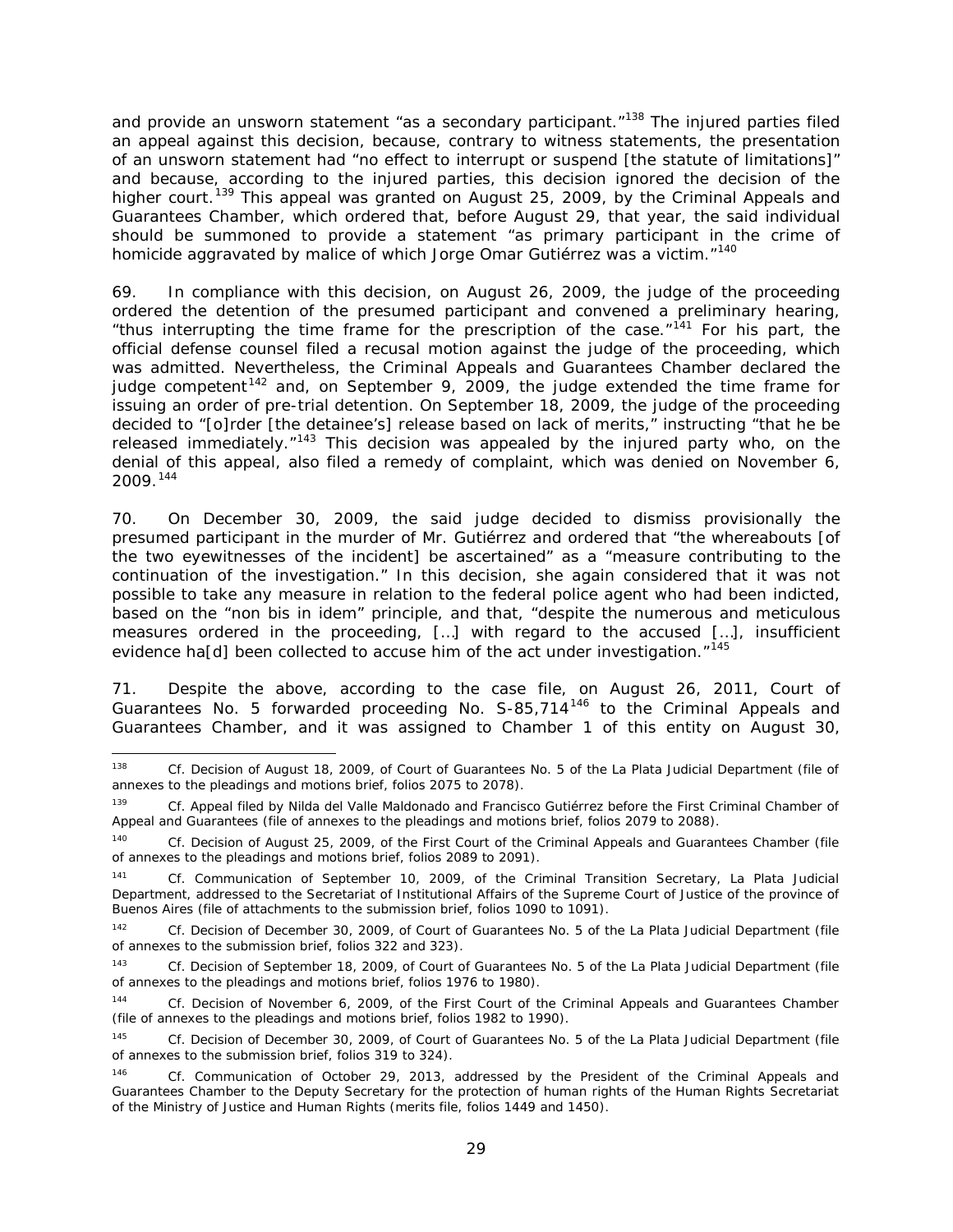2011.<sup>[147](#page-29-0)</sup> Subsequently, after notice had been served to the parties, on September 26, 2011, the injured party filed a petition on the unconstitutionality of Law 13,153.<sup>[148](#page-29-1)</sup> In addition, in the context of the said case, on September 29, 2011, two of the judges who were members of Chamber I decided, in a procedural decision, to recuse themselves from hearing the case. On November 8, 2011, the remaining judges of Chamber I decided to reject the recusal and, subsequently, the accused's defense counsel filed a remedy of cassation against this last decision. This remedy was granted on December 12, 2011, and, on June 7, 2012, Chamber III of the Criminal Cassation Court of the province of Buenos Aires admitted the recusal filed. Consequently, on August 6, 2012, Chamber I of the Criminal Appeals and Guarantees Chamber of the La Plata Judicial Department was reinstated with a new composition and, on August 13, 2012, the said chamber received the proceedings carried out up until that time.  $149$ 

72. Regarding the petition filed by the injured party, in a decision of August 30, 2012, Chamber I of the Criminal Appeals and Guarantees Chamber decided that the declaration of the unconstitutionality of Law 13,153 was inadmissible and indicated its lack of competence to intervene in the substantiation of the oral proceeding; accordingly, the case was assigned to the "Criminal Appeals and Guarantees Chamber" for the random designation of a criminal court.<sup>[150](#page-29-3)</sup> On October 3, 2012, the remedy of cassation filed by the injured party against the said decision was admitted, and the remedy was decided on May 7, 2013, by Chamber III of the Criminal Cassation Court of the province of Buenos Aires.<sup>[151](#page-29-4)</sup> To counter this ruling the injured party filed appeals on unconstitutionality, nullity, and inapplicability of the law, which were forwarded to the Supreme Court of Justice of the province of Buenos Aires on May 30, 2013.<sup>[152](#page-29-5)</sup> Subsequently, on June 18, 2013, the Supreme Court of Justice of the province of Buenos Aires issued a ruling in which it "partially admit[ted] the special appeal

<span id="page-29-0"></span> <sup>147</sup> *Cf.* Communication of October 29, 2013, addressed by the President of the Criminal Appeals and Guarantees Chamber to the Deputy Secretary for the protection of human rights of the Human Rights Secretariat of the Ministry of Justice and Human Rights (merits file, folios 1449, 1479 and 1480).

<span id="page-29-1"></span><sup>148</sup> The injured party presented, *inter alia,* the following "general and specific reasons": "[t]he former indicated that the proceeding under Law 3,589 openly violated the principles that underlie the adversarial procedure and, above all, those conceived based on the international treaties incorporated into [the] Constitution [...], therefore requesting that the proceeding [should be] held under Law 11,922 and before new jurisdictional organs installed following […Law 12,060,] in this case and in keeping with the stage of the proceedings, a criminal court"; "[t]he latter refer[red] to the intervention and participation allowed to the injured party in the proceeding regulated by Law 11,922 and the law amending it (Law 13,943), which gives him a greater role and prioritizes him, contrary to the previous system which, in his opinion, subjects him to being a contingent party." *Cf.* Decision of August 30, 2012, of Chamber I of the Criminal Appeals and Guarantees Chamber (merits file, folios 1458 to 1480).

<span id="page-29-2"></span><sup>149</sup> *Cf.* Communication of October 29, 2013, addressed by the President of the Criminal Appeals and Guarantees Chamber to the Deputy Secretary for the protection of human rights of the Human Rights Secretariat of the Ministry of Justice and Human Rights (merits file, folios 1450 and 1451).

<span id="page-29-3"></span><sup>150</sup> *Cf.* Decision of August 30, 2012, of Chamber I of the Criminal Appeals and Guarantees Chamber (merits file, folios 1479 and 1480).

<span id="page-29-4"></span>On May 7, 2013 Chamber III of the Criminal Cassation Court of the province of Buenos Aires issued an "Agreement" in which: (i) it declared the nullity of the lack of competence decided by the Criminal Appeals and Guarantees Chamber; (ii) it rejected the appeal on the unconstitutionality of Law 13,153; (iii) it informed the Criminal Appeals and Guarantees Chamber that it should, urgently, summon the parties to a hearing so that they could define the evidence that should be collected in the necessary investigation and to determine the essential preliminary hearing, and (iv) it ordered the immediate intervention of the La Plata Prosecutor General in order to appoint the agents who should conduct a complete, impartial and effective investigation in order to determine the masterminds and perpetrators who intervened in the preparation and execution of the murder, as well as in the alteration or disappearance of evidence, and failures to carry out the corresponding investigations and to prepare the respective reports. *Cf.* Agreement of May 7, 2013, issued by Chamber III of the Criminal Cassation Court (merits file, folios 1484 to 1494).

<span id="page-29-5"></span><sup>152</sup> *Cf.* Communication of October 29, 2013, addressed by the President of the Criminal Appeals and Guarantees Chamber to the Deputy Secretary for the protection of human rights of the Human Rights Secretariat of the Ministry of Justice and Human Rights (merits file, folio 1452).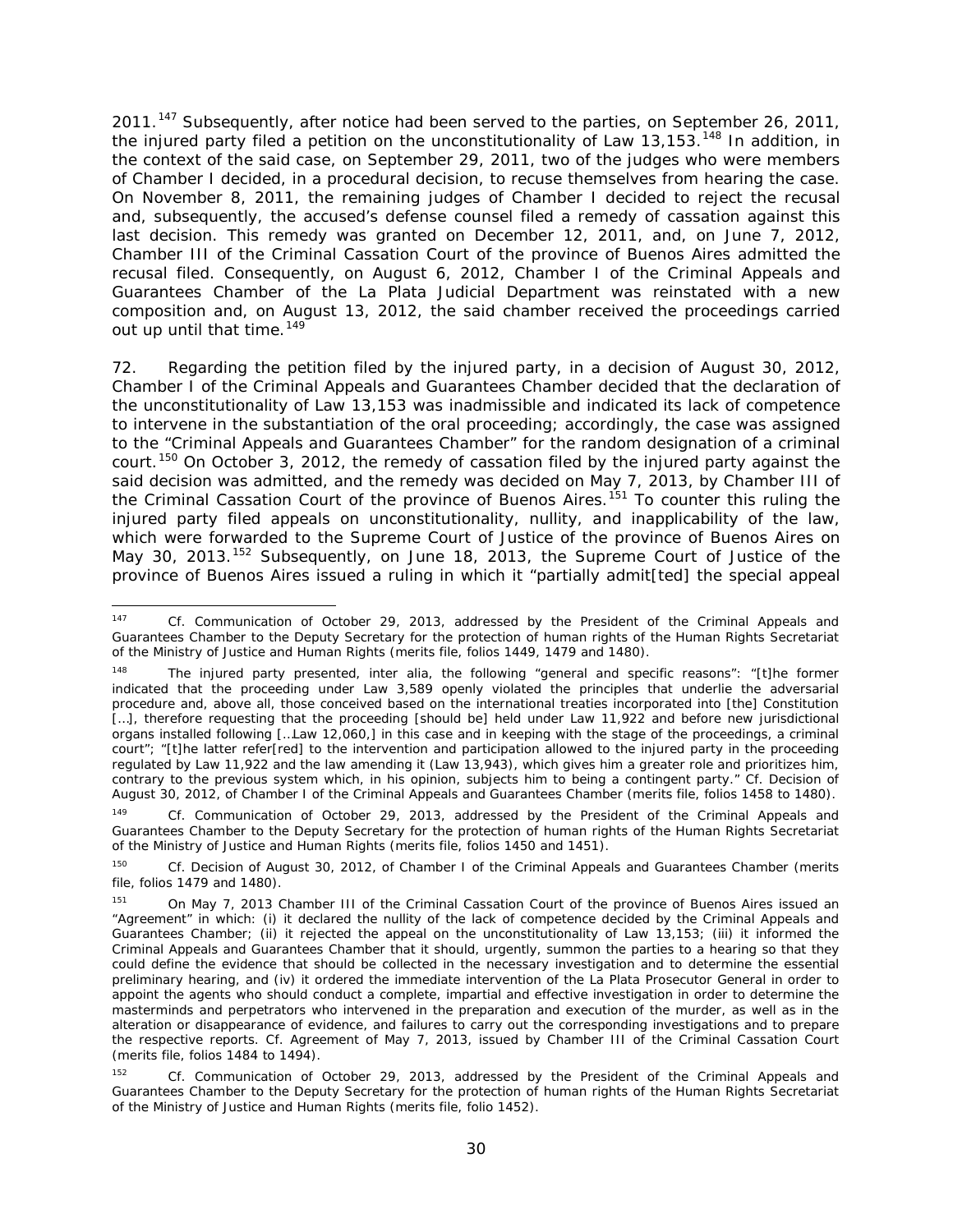on non-applicability filed by the injured party and order[ed] Chamber I of the Criminal Appeals and Guarantees Chamber [of the Judicial Department] of La Plata, to conduct the public oral proceeding with the [presumed participant]" and rejected as inadmissible the special appeal on unconstitutionality and the special appeal of nullity.<sup>[153](#page-30-1)</sup> The injured parties filed a special federal appeal against this decision. Lastly, on September 27, 2013, the Criminal Secretariat of the Supreme Court advised that the special federal appeal was being examined to decide on its admissibility.<sup>[154](#page-30-2)</sup>

#### **VIII MERITS**

73. In light of the considerations in Chapter IV on the acknowledgement of responsibility made by Argentina and the Agreement signed by the parties, in this chapter the Court will analyze, in particular with regard to the obligation to respect and ensure the right to life, first, the acts that constituted the State's failure to comply with its obligation to respect the right to life; second, those facts that resulted in Argentina's failure to comply with its obligation to investigate the murder of Jorge Omar Gutiérrez effectively in order to ensure his right to life, and the right to the judicial guarantees and judicial protection of his family members and, lastly, the violation of the right to personal integrity of the latter owing to the events that occurred.

#### **VIII-1**

### **RIGHT TO LIFE IN RELATION TO THE OBLIGATION TO RESPECT RIGHTS**

#### <span id="page-30-0"></span>*A. Arguments of the parties and of the Commission*

74. The Commission considered, taking into account the body of evidence and the indications of the participation of State agents, as well as the absence of a diligent investigation by the State, that Argentina had failed to comply with its obligation to respect and protect the life of Jorge Omar Gutiérrez, in violation of Article 4(1) of the American Convention, in relation to Article 1(1) thereof. In this regard, it found that there was sufficient evidence, "in both the criminal proceedings, and in the special investigation carried out by the Special Investigative Commission of the Chamber of Deputies," to confirm the participation of agents of the State in the violation of the right to life, which gave rise to Argentina's responsibility for the violation of the obligation concerning respect. In addition, in the context of the obligation concerning guarantee, the Commission indicated that the death of Mr. Gutiérrez remains in impunity. It also emphasized that the final report of the Special Investigative Commission of the Chamber of Deputies referred to the relationship that existed between the execution of Jorge Omar Gutiérrez and the case of the "parallel customs house." For their part, the representatives agreed, in general, with the arguments presented by the Commission.

<span id="page-30-1"></span> <sup>153</sup> *Cf.* Decision of June 18, 2013, of the Supreme Court of Justice of the province of Buenos Aires (merits file, folios 1496 to 1502).

<span id="page-30-2"></span><sup>154</sup> *Cf.* Communication of October 29, 2013, addressed by the President of the Criminal Appeals and Guarantees Chamber to the Deputy Secretary for the protection of human rights of the Human Rights Secretariat of the Ministry of Justice and Human Rights (merits file, folio 1453). The representatives indicated in their brief with observations on the useful evidence forwarded by the State, that their "claim [against impunity] had not been recognized in a decision of the Supreme Court of Justice of the province of Buenos Aires of October 23, 2013, [which] rejected the special federal appeal filed by the petitioners, and which led them to file a remedy of complaint before the Supreme Court of Justice of the Nation." However, they did not submit evidence on this point.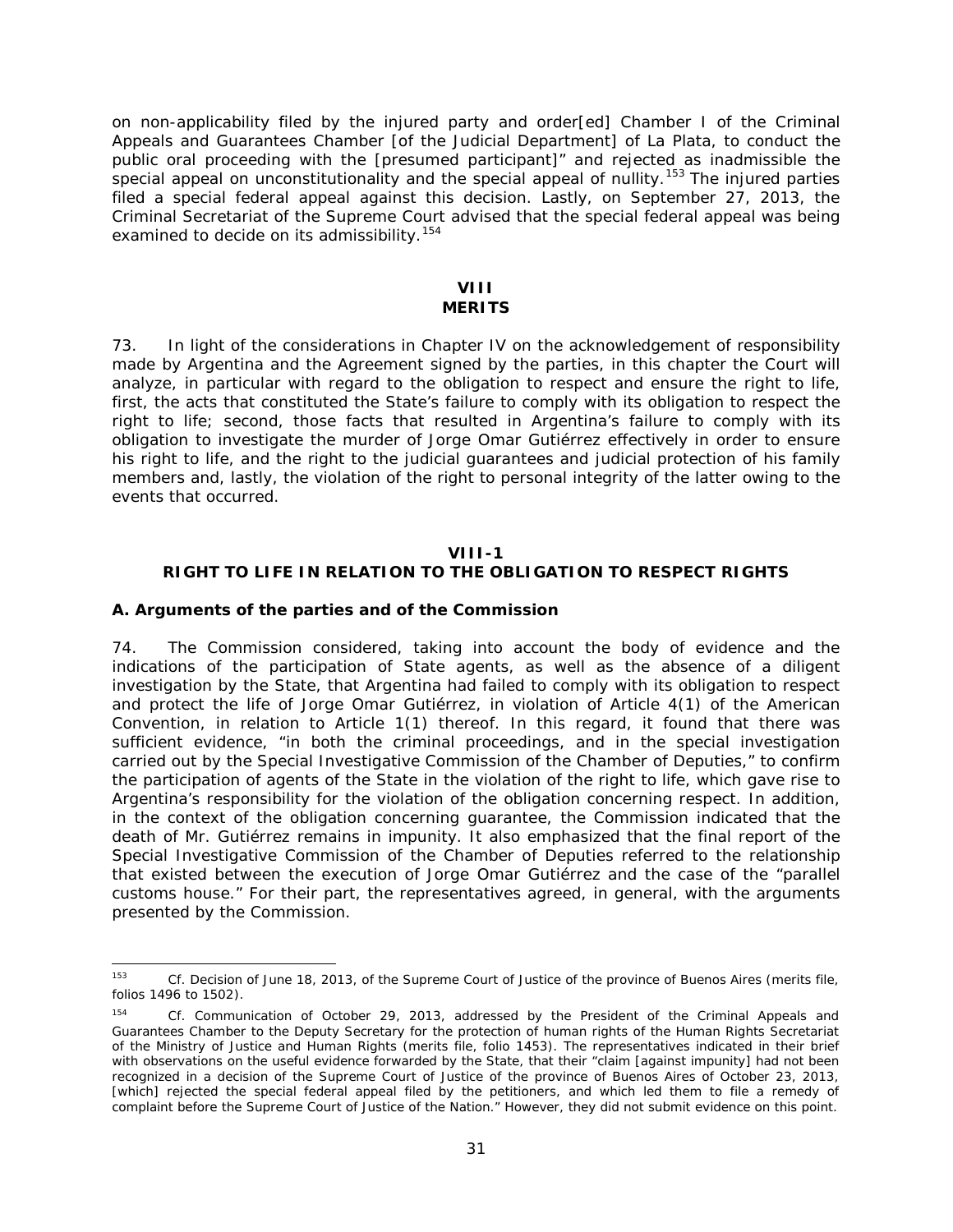75. The State acknowledged its responsibility for the violation of Article 4 of the Convention, in relation to Article 1(1) thereof, to the detriment of Jorge Omar Gutiérrez, "because it has not been possible to disprove the possibility that at least one State agent took part in [his] murder, […] recognizing that there is a presumption of his effective participation […] and considering the deficiencies in the identification, investigation and punishment of those responsible […]." It also affirmed that "it was highly likely that agents of the Argentine Federal Police had been involved in the death of [Assistant Commissioner] Gutiérrez."

### <span id="page-31-0"></span>*B. Considerations of the Court*

76. The Court has established that, under Article 1(1) of the Convention, States are obliged to respect and ensure the human rights recognized therein.<sup>[155](#page-31-1)</sup> In this regard, the Court has maintained that the first obligation assumed by the States Parties under the said article is "to respect the rights and freedoms" recognized in the Convention. Hence, the protection of human rights necessarily includes the notion of the restriction of the exercise of the power of the State.<sup>[156](#page-31-2)</sup> It is a principle of international law that the State responds for the acts and omissions of any of its agents carried out in their official capacity – even if they are acting outside the limits of their competence,<sup>[157](#page-31-3)</sup> and regardless of their rank – that violate the American Convention.<sup>[158](#page-31-4)</sup> The Court has also indicated that part of the general obligation to ensure the rights recognized in the Convention is the specific duty to investigate cases in which violations of these rights are alleged; in other words, this duty arises from Article 1(1) of the Convention in relation to the right that must be protected, shielded or guaranteed.<sup>[159](#page-31-5)</sup>

77. The Court has also established that the right to life plays a fundamental role in the American Convention, because it is the essential presumption for the exercise of the other rights.<sup>[160](#page-31-6)</sup>

78. As mentioned previously (*supra* para. 22), when acknowledging its responsibility for the violation of Article 4 of the Convention, the State did not define clearly the acts perpetrated by State agents that resulted in this violation. Thus, taking into account the arguments presented by the Commission and the representatives (*supra* para. 74), in this chapter the Court will analyze the facts that resulted in the State's non-compliance with the obligation to respect the right to life of Assistant Commissioner Jorge Omar Gutiérrez. In this regard, the Court recalls that, in order to establish that a violation of the rights embodied in the Convention has occurred, it is not necessary to determine, as under domestic criminal law, the guilt of the authors or their intentions, nor is it necessary to

<span id="page-31-1"></span> <sup>155</sup> *Cf. Case of Velásquez Rodríguez. Merits, supra,* para. 163, and *Case of the Massacres of El Mozote and nearby places, supra,* para. 142.

<span id="page-31-2"></span><sup>&</sup>lt;sup>156</sup> *Cf. The Word "Laws" in Article 30 of the American Convention on Human Rights. Advisory Opinion OC-*6/86 of May 9, 1986. Series A No. 6, para. 21, and *Case of the Massacre of Santo Domingo, supra,* para. 189.

<span id="page-31-3"></span>*<sup>157</sup> Cf. Case of Velásquez Rodríguez. Merits, supra,* para. 173, and *Case of the Barrios Family v. Venezuela. Merits, reparations and costs.* Judgment of November 24, 2011. Series C No. 237, para. 45.

<span id="page-31-4"></span>*<sup>158</sup> Cf. Case of Cantoral Huamaní and García Santa Cruz v. Peru. Preliminary objection, merits, reparations and costs.* Judgment of July 10, 2007. Series C No. 167, para. 79, and *Case of González et al. ("Cotton Field") v. Mexico. Preliminary objection, merits, reparations and costs.* Judgment of November 16, 2009. Series C No. 205, para. 234.

<span id="page-31-5"></span>*<sup>159</sup> Cf. Case of Velásquez Rodríguez. Merits, supra,* para. 162, and *Case of Palma Mendoza et al. v. Ecuador. Preliminary objection and merits.* Judgment of September 3, 2012. Series C No. 247, paras. 81 to 84.

<span id="page-31-6"></span>*<sup>160</sup> Cf. Case of the "Street Children" (Villagrán Morales et al.) v. Guatemala. Merits.* Judgment of November 19, 1999. Series C No. 63, para. 144, *and Case of Luna López v. Honduras. Merits, reparations and costs.* Judgment of October 10, 2013. Series C No. 269, para. 117.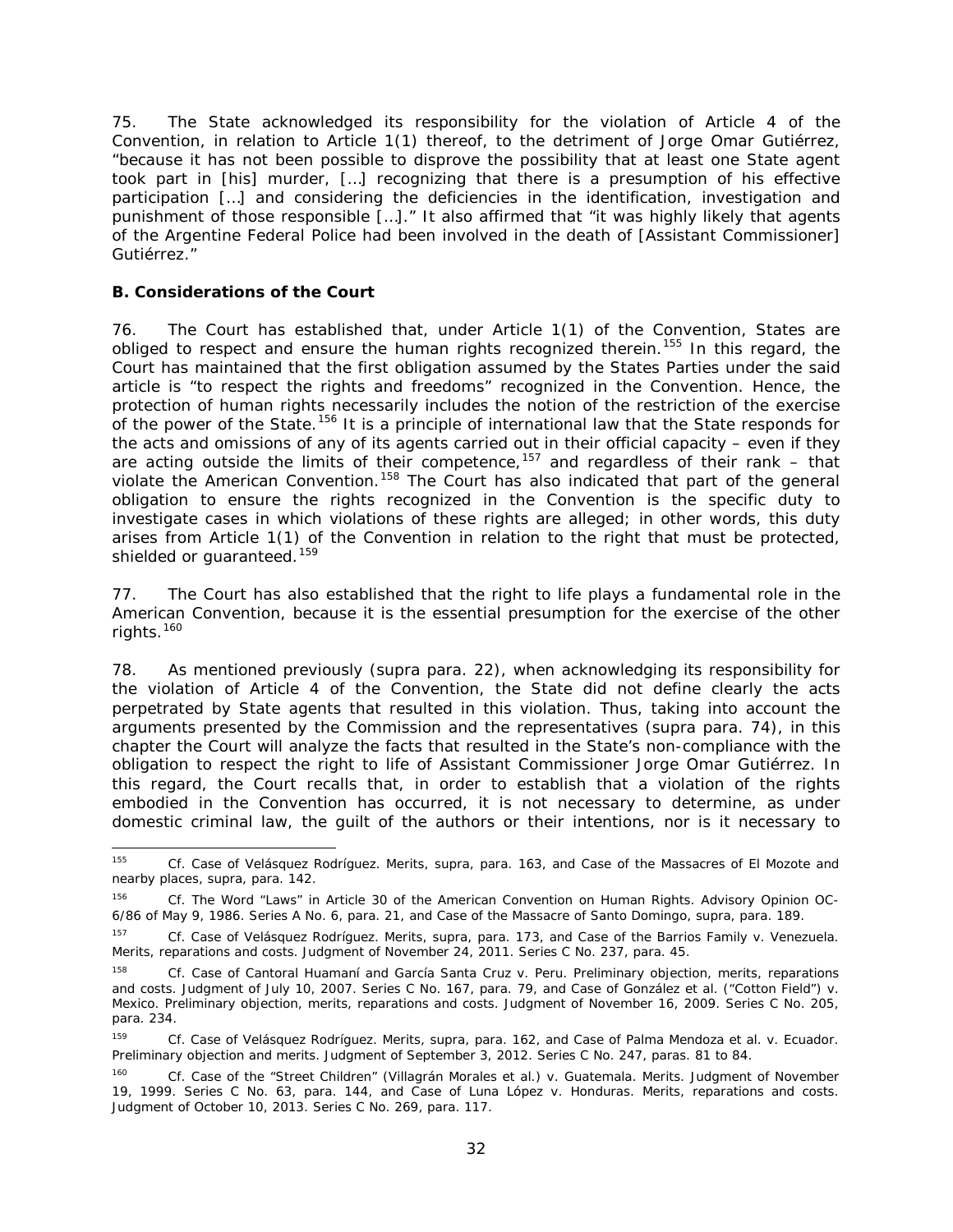identify, individually, the agents to which the violations are attributed.<sup>[161](#page-32-0)</sup> It is sufficient that the State has an obligation that it has failed to comply with;<sup>[162](#page-32-1)</sup> in other words, that this unlawful act is attributed to it.<sup>[163](#page-32-2)</sup> Indeed, it is not incumbent on the Court to examine the hypotheses regarding authorship developed during the investigation of the facts of the instant case and, consequently, to determine individual responsibilities, the complete definition of which corresponds to the domestic criminal courts, but rather to evaluate the acts or omissions of State agents, based on the evidence submitted by the parties.<sup>[164](#page-32-3)</sup>

79. The Court recalls that international courts have wide-ranging faculties to examine and assess evidence, based on sound judicial discretion, the rules of logic, and experience, and do not have to adopt a rigid determination of the *quantum* necessary to found a judgment.<sup>[165](#page-32-4)</sup> Nevertheless, it is essential that the jurisdictional organ pays attention to the circumstances of the specific case and takes into account the limits imposed by respect for legal certainty and the procedural balance of the parties.<sup>[166](#page-32-5)</sup> Furthermore, the Court has established that it is legitimate to use circumstantial evidence, indications and presumptions, provided that they lead to consistent conclusions on the facts.<sup>[167](#page-32-6)</sup> Moreover, the Court cannot disregard the special significance of attributing to a State Party to the Convention the charge of having executed or tolerated on its territory violations such as those described in the instant case. Therefore, the Court must assess the evidence in a way that takes these elements into account and that, also, is able to create the conviction of the truth of the alleged facts.<sup>[168](#page-32-7)</sup>

80. The Court observes that the evidence provided in this case reveals a series of indications regarding the participation of State agents in the murder of Mr. Gutiérrez, as well as in the obstruction of the investigation.

81. First, during the preliminary investigation stage of the criminal case (*supra* paras. 45 and 46), on September 14 and 22, 1994, the male and female eyewitnesses declared before the Commissioner in charge of the investigation and the investigating judge, that they were on board the train when the murder of Assistant Commissioner Gutiérrez took place, and that two individuals participated in it, regarding whom they provided the description. The male eyewitness affirmed that he knew both individuals and knew that they acted as police agents, and the female eyewitness stated that one of these individuals told her that they

<span id="page-32-0"></span> <sup>161</sup> *Cf. Case of the "Mapiripán Massacre", supra,* para. 110, and *Case of Luna López, supra*, para. 119.

<span id="page-32-1"></span><sup>&</sup>lt;sup>162</sup> *Cf. Case of the Pueblo Bello Massacre v. Colombia. Merits, reparations and costs. Judgment of January 31,* 2006. Series C No. 140, para. 113, and *Case of Castillo González et al. v. Venezuela. Merits.* Judgment of November 27, 2012. Series C No. 256, para. 112.

<span id="page-32-2"></span>Art. 2 of "Articles on Responsibility of States for internationally wrongful acts, prepared by the International Law Commission of the United Nations, annexed to resolution 56/83 adopted by the General Assembly [based on the report of the Sixth Committee (A/56/589 and Corr.1)]. Responsibility of States for internationally wrongful acts", 85th plenary meeting, 12 December 2001, Official Records of the General Assembly, Fifty-sixth Session, Supplement No. 10 and corrigendum (A/56/10 and Corr.1 and 2). 2 Ibid., paras. 72 and 73, which covers international use in this matter.

<span id="page-32-3"></span><sup>164</sup> *Cf. Case of Cantoral Huamaní and García Santa Cruz, supra,* para. 87, and *Case of Castillo González et al., supra,* para. 113.

<span id="page-32-4"></span>*<sup>165</sup> Cf. Case of Velásquez Rodríguez. Merits, supra,* para. 127, and *Case of the Miguel Castro Castro Prison v. Peru. Merits, reparations and costs.* Judgment of November 25, 2006. Series C No. 160, para. 184.

<span id="page-32-5"></span>*<sup>166</sup> Cf. Case of Bámaca Velásquez v. Guatemala. Merits.* Judgment November 25, 2000. Series C No. 70, para. 96, and *Case of Artavia Murillo et al. (In vitro fertilization), supra, para.* 58.

<span id="page-32-6"></span>*<sup>167</sup> Cf. Case of Godínez Cruz v. Honduras. Merits.* Judgment of January 20, 1989. Series C No. 5, paras. 136 and 137, and *Case of the Supreme Court of Justice (Quintana Coello et al.), supra, para.* 173.

<span id="page-32-7"></span>*<sup>168</sup> Cf. Case of Velásquez Rodríguez. Merits, supra,* para. 129, and *Case of Ibsen Cárdenas and Ibsen Peña v. Bolivia. Merits, reparations and costs.* Judgment of September 1, 2010. Series C No. 217, para. 70.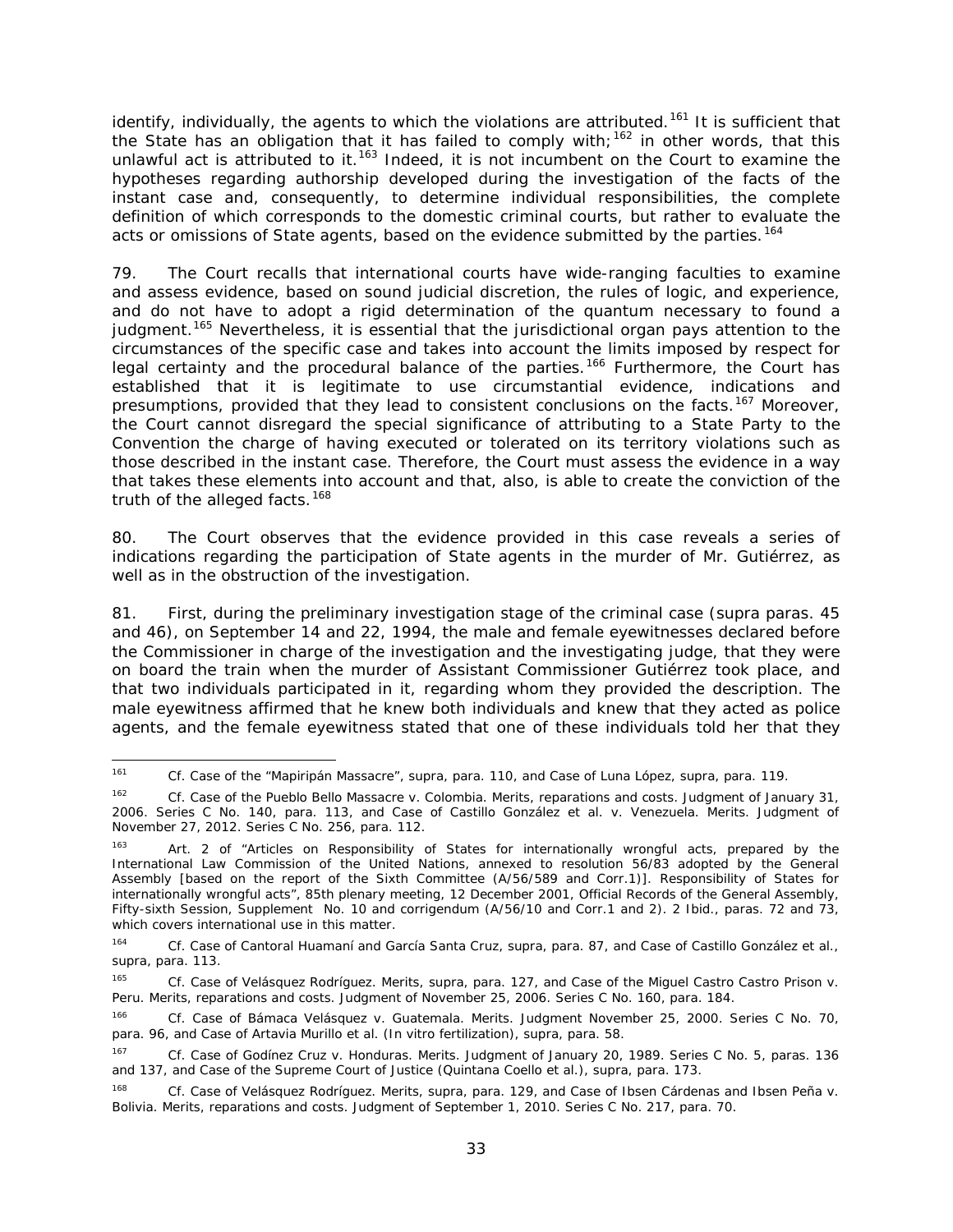were police agents and showed her "the badge."<sup>[169](#page-33-0)</sup> Also, in the identification parade on September 24, 1994, both witnesses identified a federal police agent<sup>[170](#page-33-1)</sup> as one of the supposed authors of the murder of Assistant Commissioner Gutiérrez.<sup>[171](#page-33-2)</sup>

82. More than four months later, during the disciplinary proceeding of the Administrative Inquiry by the Argentine Federal Police of the Ministry of the Interior (*supra* paras. 53 to 55), on February 1, 1995, the male eyewitness changed his testimony before the head of the investigation, indicating, among other matters, that, when the events occurred, "really [...he] was not paying attention to what was happening," that he saw the author of the acts "always standing up and just his back," and that he "only saw him for a second." He also stated that, prior to the identification parade, he had been shown the indicted federal police agent.<sup>[172](#page-33-3)</sup> This statement was ratified by the said witness during the public oral hearing of the oral proceeding against the said federal police agent before the First Court of the Appeals Chamber on November 11, 1996 (*supra* para. 47).

83. Approximately three months after the delivery of the verdict and judgment of November 15, 1996, and before the Special Investigative Commission of the Chamber of Deputies of the National Congress (*supra* para. 56), the male eyewitness stated that he had been obliged to change his testimony because "the Federal Police grabbed [him], detained [him] and took him to the Constitución [Police Precinct in] and began to beat [him], brain-washed [him and] put a gun to [his] head," adding that he continued to receive threats.<sup>[173](#page-33-4)</sup> Likewise, during the criminal proceedings, on March 25, 2004, he stated before the Assistant Commissioner in charge of the Special Investigative Committee of the Ministry of Security of the province of Buenos Aires (*supra* paras. 64 and 65): "what I testified in the beginning, in the La Plata Precinct, is […] the truth; afterwards, the Federal Police grabbed me, they threatened me, they simulated that they would shoot me, they told me that they would kill me; consequently, during the trial I said what I said; the truth of everything I know is what I said in the Chamber of Deputies." He explained that "during the oral proceeding he was obliged to give a different version to the truth, because he was threatened [by] different people who he knew to be federal police agents," who "also told him what he had to testify." Regarding the content of the statement he made in the Administrative Inquiry (*supra* para. 54), he stated "that this was made under threat of death."[174](#page-33-5)

<span id="page-33-0"></span> <sup>169</sup> *Cf.* Statement of the male eyewitness of September 14, 1994, before the Second Police Precinct of La Plata (file of annexes to the pleadings and motions brief, folios 1748 to 1754); Statement of the female eyewitness of September 22, 1994, before Criminal and Correctional Court No. 5 of La Plata (file of annexes to the submission brief, folios 111 to 113), and Statement of the male eyewitness of September 22, 1994, before Criminal and Correctional Court No. 5 of La Plata (file of annexes to the submission brief, folios 107 and 108).

<span id="page-33-1"></span><sup>170</sup> *Cf.* Verdict of November 15, 1996, delivered by the First Court of the Criminal and Correctional Appeals Chamber of La Plata (file of annexes to the submission brief, folio 135); Judgment of November 15, 1996, delivered by the First Court of the Criminal and Correctional Appeals Chamber of La Plata (file of annexes to the pleadings and motions brief, folio 1784), and Administrative Inquiry File No. 357-18-000001/94. Case: Prosecution of conduct. Administrative Investigations Department of the Argentine Federal Police (file of annexes to the pleadings and motions brief, folio 2113).

<span id="page-33-2"></span><sup>171</sup> *Cf.* Record of the identification parade in the presence of the male eyewitness on September 24, 1994, before the Second Police Precinct of La Plata (file of annexes to the submission brief, folios 116 and 117), and Record of the identification parade in the presence of the female eyewitness on September 24, 1994, before the Second Police Precinct of La Plata (file of annexes to the submission brief, folios 119 and 120).

<span id="page-33-3"></span><sup>172</sup> *Cf.* Statement of the male eyewitness, Administrative Investigations Department, Ministry of the Interior of the Argentine Federal Police (file of annexes to the pleadings and motions brief, folios 2198 to 2209).

<span id="page-33-4"></span><sup>173</sup> *Cf.* Copy of the typewritten versions of the statements presented to the Special Investigative Commission of the Chamber of Deputies of the National Congress (file of annexes to the submission brief, folios 150 to 152, 166 and 168).

<span id="page-33-5"></span><sup>174</sup> *Cf.* Statement of March 25, 2004, Special Investigating Committee of Quilmes (file of annexes to the pleadings and motions brief, folio 1917).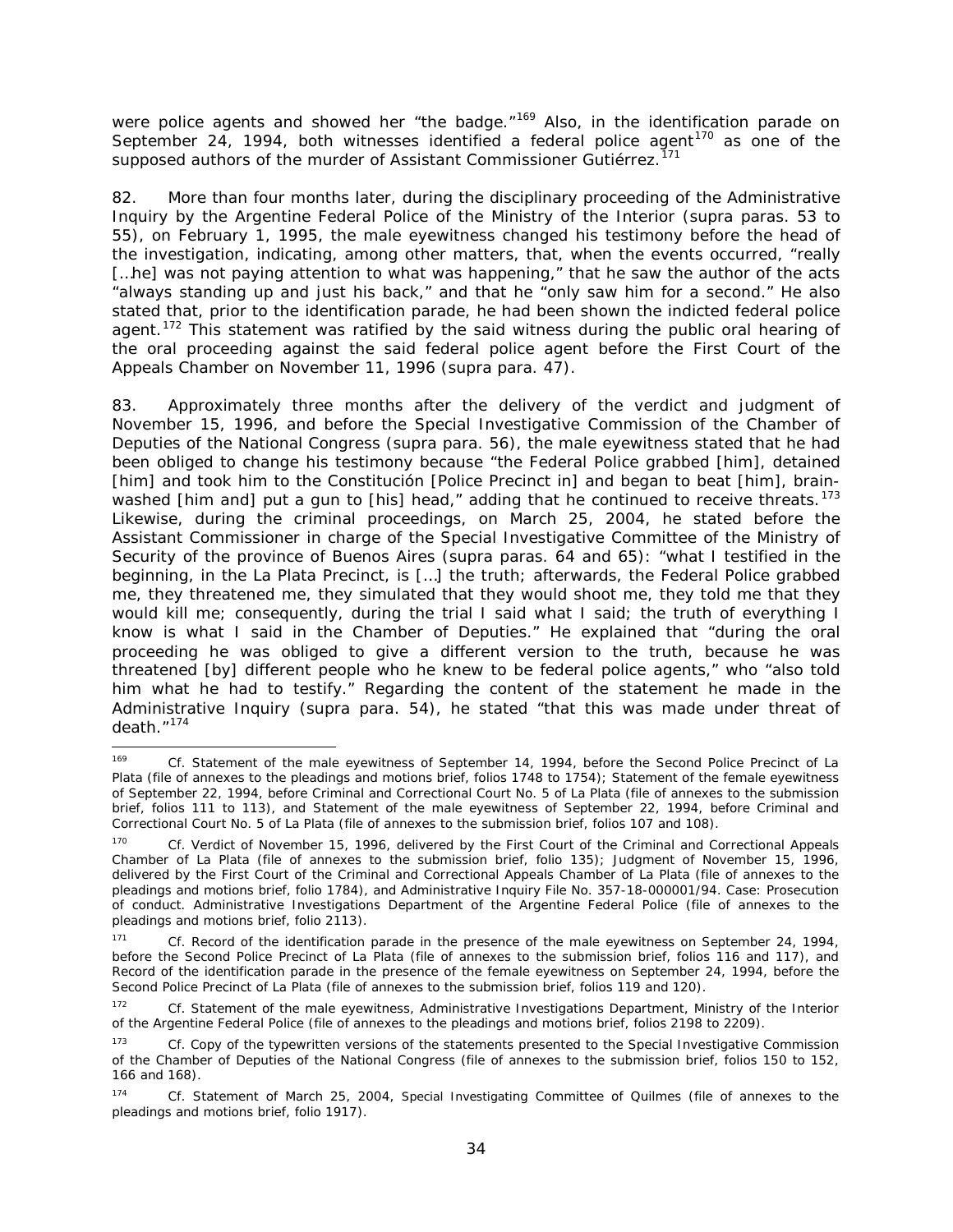84. Second, the evidence reveals that, during the hearing of the oral proceeding before the First Court of the Criminal and Correctional Appeals Chamber of La Plata (*supra* para. 47), on November 12, 1996, the then companion of the federal police agent who had been indicted in the proceedings was summoned to testify, together with her mother. Subsequently, before the Special Investigative Commission of the National Congress (*supra*  para. 56), the then mother-in-law of the accused federal police agent "acknowledged that she had given false testimony in the criminal proceedings because she had been coerced by her former son-in-law."<sup>[175](#page-34-0)</sup> She also stated that, after the said federal police agent had been arrested, his father went "to look for all the weapons that he had at home. And he took away the weapons. $176$  The evidence shows that, on February 17, 1997, the witness reiterated this version before the Fifth Police Precinct of the Federal Police.<sup>[177](#page-34-2)</sup>

85. Third, on November 17, 2000, the brother of the then companion of the accused federal police agent testified before the judge of the proceeding that, on the day of the death of Assistant Commissioner Gutiérrez, the police agent told him, on arriving back at the house, that "we had to do away with a rozzer." He also indicated, "that, a few days later," the father of the accused federal police agent, together with another two individuals, took from his home "a shoe box where […] he kept weapons, revolvers and pistols, some of them unassembled," and that, on that occasion, the father of the said federal police agent threatened him so that he would testify that the latter was at home on the day and at the time of the incident, which he refused to do.  $178$ 

86. Fourth, there is evidence that, during the preliminary investigation stage of the criminal proceeding, two adolescents testified before the Commissioner in charge of the investigation on September 18, 1994 (*supra* para. 45), that they had given testimonial statements in other offices of the Police of the province of Buenos Aires and of the Federal Police, in which they had falsely implicated two "boys" in the murder of Assistant Commissioner Gutiérrez. In this regard, they rectified the said statements and stated that they were obliged to give them under "threat from personnel of the "Roca Division of the Argentine Federal Police," providing the names they knew them by, and their description.<sup>[179](#page-34-4)</sup> The two minors at the time of the events ratified these statements before the Special Investigative Commission of the National Congress (*supra* para. 56) and added that they had been "beaten" by personnel of the "Roca Division" and that, after revealing the truth of their false confessions, they continued to be threatened.<sup>[180](#page-34-5)</sup>

87. Fifth, during the criminal proceedings, on May 6, 1999, the Inspector who had collaborated in the investigation into the violent death of Mr. Gutiérrez in 1994 presented a brief to the judge of the proceedings describing, *inter alia*, a "series of confrontations and

<span id="page-34-0"></span> <sup>175</sup> *Cf.* Final report of the Special Commission of the Chamber of Deputies of the National Congress of November 1997 (merits file, folio 946).

<span id="page-34-1"></span><sup>&</sup>lt;sup>176</sup> *Cf.* Typewritten versions of the statements of the then mother-in-law of the accused federal police agent, and of Francisco Gutiérrez (file of annexes to the submission brief, folios 175 to 178 and 181).

<span id="page-34-2"></span><sup>177</sup> *Cf.* Statement of February 17, 1997, before the Fifth Police Precinct of the Argentine Federal Police (file of annexes to the submission brief, folios 202 and 203).

<span id="page-34-3"></span><sup>178</sup> *Cf.* Statement of November 17, 2000, before Transitional Court No. 2 of the La Plata Judicial Department (file of annexes to the submission brief, folios 247 to 248).

<span id="page-34-4"></span><sup>179</sup> *Cf. "*Case 57,927, 'report of illegal coercion,' National Criminal Court of First Instance No. 32" (file of annexes to the pleadings and motions brief, folios 2098 to 2100), and Statement before the Second Police Precinct of La Plata of September 18, 1994 (file of annexes to the pleadings and motions brief, folios 2101 and 2102).

<span id="page-34-5"></span><sup>&</sup>lt;sup>180</sup> *Cf.* Copy of the typewritten versions of the statements presented to the Special Investigative Commission of the Chamber of Deputies of the National Congress (file of annexes to the submission brief, folios 161 to 164).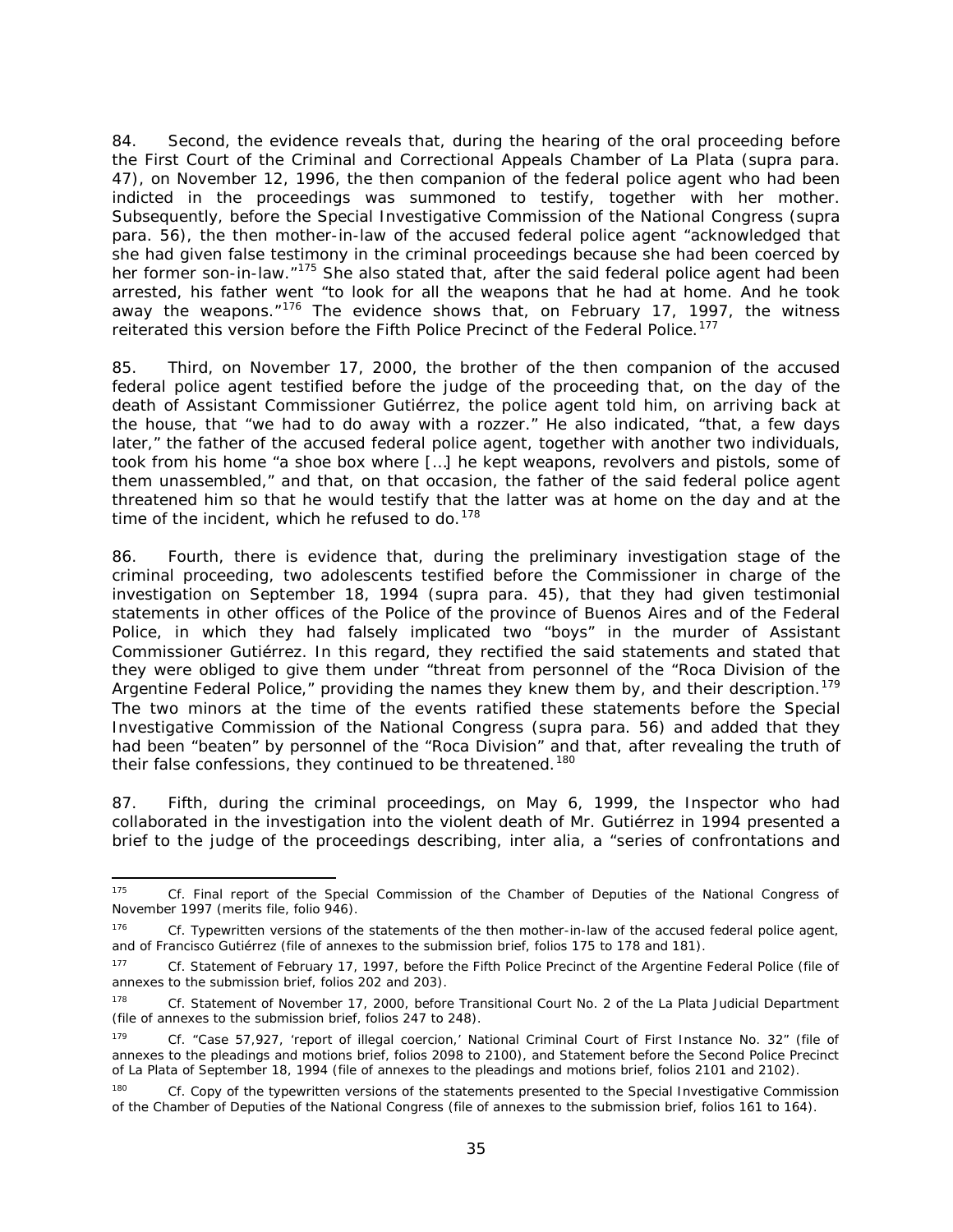incidents between the victim […] and the private guards of the large warehouse that abutted [the Avellaneda Second Police Precinct]," underscoring that these guards were agents and former agents of the Argentine Federal Police.<sup>[181](#page-35-0)</sup> He also affirmed that: (i) on the night of the murder, the relief of Assistant Commissioner Gutiérrez had arrived hours later than normal, saying that he had been at a wedding that, "in fact, never existed"; (ii) the night of the murder, the driver of the police car that drove Mr. Gutiérrez decided to take him to the Avellaneda train station, even though he had asked to be taken to his home; (iii) several statements made by Federal Police officials and agents had prolonged the deliberate falsification of information on the functions usually performed by the accused federal police agent on board the trains, and (iv) he had found some falsifications of "times, which are significant," in the logbook of the Avellaneda Second Police Precinct.<sup>[182](#page-35-1)</sup>

88. Sixth, during the same criminal proceeding, on October 24, 2000, and on September 24, 2003, a witness who was detained testified that the order to murder Assistant Commissioner Gutiérrez had been given by "the person who, at that time, was the Police Commissioner and Inspector for the province of Buenos Aires, and the motive was because [...] he was being investigated [...] in relation to drugs and, at that time, he was one of leaders of the group that was trafficking" (*supra* paras. 62 and 65). In this regard, he explained that the said group was composed of several police agents of the province of Buenos Aires and of the Argentine Federal Police. In addition, he provided the name of a third person who he identified as a "participant in that job" He also affirmed that the federal police agent indicted in the criminal proceedings "was part of the group" and that he was "the perpetrator" of the act.<sup>[183](#page-35-2)</sup>

89. Lastly, as already indicated, at the time of his death, Mr. Gutiérrez was investigating a bonded warehouse subsequently linked to a series of cases of corruption, smuggling, fraud, drug-trafficking, and unlawful association of public officials, *inter alia*, at the national level, known as the "case of the parallel customs house" (*supra* para. 42).

90. In view of the acknowledgement of responsibility made by Argentina, the Court considers it reasonable to grant probative value to the series of indications analyzed above; in particular to those derived from the State organs that were responsible for the investigation that have not been disproved. These/ indications allow the Court to conclude that State agents participated in the execution of Assistant Commissioner Jorge Omar Gutiérrez, as well as in the obstruction of the investigation. In this regard, the Court notes that the failure to comply with the obligation to respect human rights is particularly serious because it involved a direct violation of human rights by State agents.

91. It should be noted that, in this case, the analysis of the obligation to conduct an investigation with due diligence, with effective judicial oversight, and complying with a reasonable time is made in Chapter VIII-2 with regard to Articles 8 and 25 of the Convention, in relation to Article 1(1) of this instrument.

<span id="page-35-0"></span><sup>&</sup>lt;sup>181</sup> *Cf.* Brief of May 4, 1999, addressed to the judge of the proceedings (file of annexes to the pleadings and motions brief, folios 1826-9 to 1826-11).

<span id="page-35-1"></span><sup>182</sup> *Cf.* Brief of May 4, 1999, addressed to the judge of the proceeding (file of annexes to the pleadings and motions brief, folios 1826-13 to 1826-16, 1826-19 and 1826-20).

<span id="page-35-2"></span><sup>183</sup> *Cf.* Statement of the detained witness of October 24, 2000, before Transitional Court No. 2 of La Plata (file of annexes to the submission brief, folios 231 and 232), and Statement of the detained witness of September 24, 2003, before el Transitional Court No. 2 of La Plata (file of annexes to the pleadings and motions brief, folios 1902 to 1907).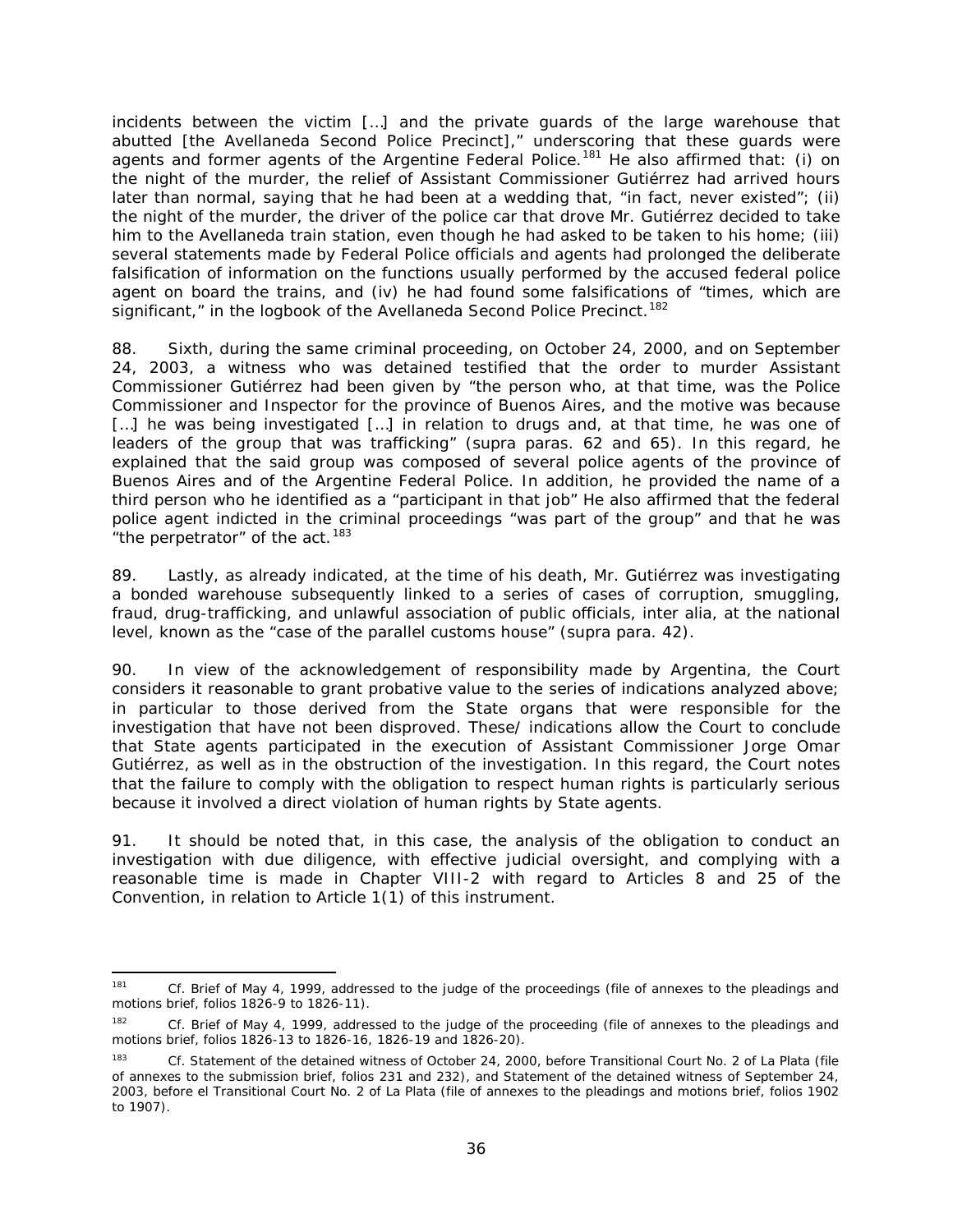92. Consequently, the Court finds it proved that the death of Jorge Omar Gutiérrez can be attributed to the State, so that the latter violated Article 4(1) of the American Convention, in relation to Article 1(1) thereof.

#### **VIII-2**

## <span id="page-36-0"></span>**RIGHTS TO JUDICIAL GUARANTEES AND TO JUDICIAL PROTECTION, IN RELATION TO THE OBLIGATION TO RESPECT AND ENSURE THE RIGHTS**

#### <span id="page-36-1"></span>*A. Arguments of the parties and of the Commission*

93. The Commission indicated that the judicial investigations in this case "showed indications of manipulation of [and negligence in] evidence gathering, obstruction of justice, and procedural delay, as well as a lack of due diligence in the investigation,  $n^{184}$  $n^{184}$  $n^{184}$  so that the right of the next of kin of Jorge Omar Gutiérrez of "access to justice and to the truth" was violated. According to the Commission, Argentina "did not take prompt and effective measures to gather evidence that would have permitted the identification of those responsible, even though it had been provided with information by the victim's next of kin and by eyewitnesses." Based on the foregoing, it asserted that the State had violated Articles 8 and 25(1) of the Convention, in relation to Article 1(1) thereof, to the detriment of the next of kin of Jorge Omar Gutiérrez.

94. The representatives indicated that "the Argentine authorities responsible for ensuring an effective judicial response to the murder of Jorge Omar G[utiérrez]<sup>[185](#page-36-3)</sup> failed to comply with their duty to conduct an investigation and an effective judicial proceeding that would lead to the prosecution and punishment of those responsible. This clearly violated the right of [the victim's] next of kin to be heard within a reasonable time,  $186$  and for their claims to be processed before an independent and impartial court." In this regard, they indicated that the next of kin of Mr. Gutiérrez "became the main promoters of the investigation," which was characterized by a evident corporate concealment by the Argentine Federal Police with the support of the Police of the province of Buenos Aires**,** which included "serious threats, illegal detentions, and the torture of witnesses," as well as the murder of the first judicial

<span id="page-36-2"></span><sup>&</sup>lt;sup>184</sup> The Commission stressed that: (a) "the police developed theories that had no logical relationship to the clear indications that the crime had a specific motive […]"; (b) "[a]uthorities such as the Railway Security Superintendence of the Federal Police, adopted certain measures that made it difficult to individualize the police agent described by the two eyewitnesses"; (c) "[t]he Railway Security Superintendence of the Federal Police brought before the federal justice system two adolescents detained by the Federal Police, who incriminated themselves for the death of Mr. Gutiérrez. Subsequently, the adolescents indicated that they had been victims of torture in order to incriminate themselves"; (d) "[o]ne eyewitness receive threats and was harassed, which led her to withdraw her testimony against the said police agent […]," and (e) "[t]he former companion and former motherin-law of the [federal police agent indicted as the perpetrator of the act], who was subsequently acquitted, stated [...] that they had been coerced and threatened with having 'their daughter and granddaughter,' respectively, taken from them, if they did not support the alibi presented as a defense."

<span id="page-36-3"></span><sup>185</sup> According to the representatives, in this case, "this obligation to provide judicial protection corresponds not only to the judges and members of the Public Prosecution Service, but also includes the actions of members of the federal police and the police of the province of Buenos Aires, who function as assistants to the justice system."

<span id="page-36-4"></span><sup>&</sup>lt;sup>186</sup> They emphasized that "no judicial ruling has been made that establishes who murdered Assistant Commissioner […] Gutiérrez, who covered up this crime, and why." And all this, even though, in this case, "there have been no elements that could involve significant legal complexity," and that "the victim's next of kin have promoted the progress of the proceeding and have even fought to ensure that it was not archived." Regarding the conduct of the competent authorities, they indicated that "[t]he actions of the judges responsible for the preliminary investigation stage, their inability to uncover the vehement attempts of the police forces to obstruct the investigation, the lack of interest […] in conducting a genuine and thorough investigation into the responsibility of the masterminds of the murder of [Assistant Commissioner] Gutiérrez, as well as into the other perpetrator of the murder [...], and the strong and sustained opposition of the judge to the petitions of the injured parties [...], are some of the reasons why […] there is still impunity" in this case.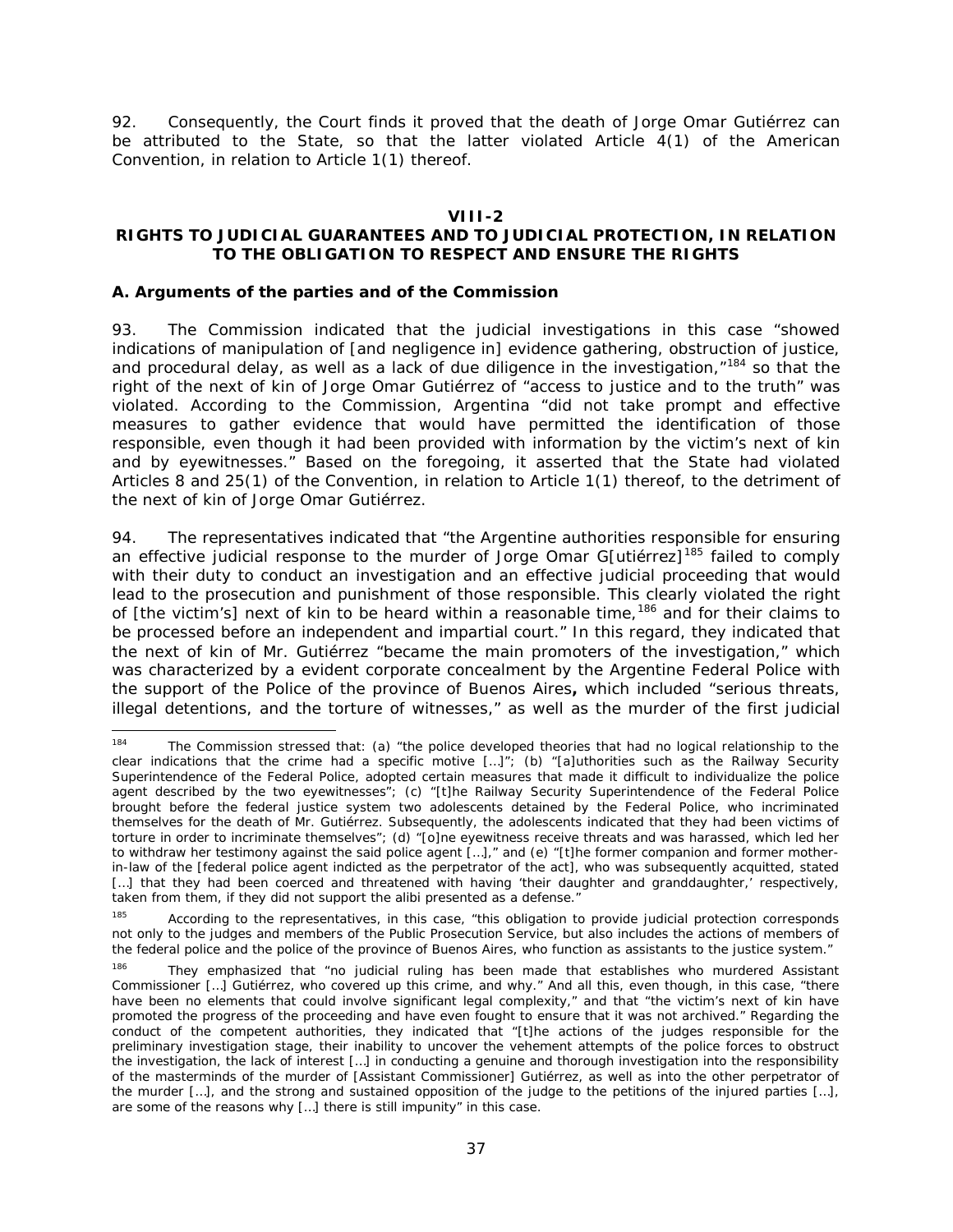investigator of the proceeding initiated based on the execution of Mr. Gutiérrez "some days before he had to go and testify on [the latter's] murder." They also argued that the "judiciary consolidated the impunity" by "conducting an extremely deficient investigation, fraught with irregularities," with "a deliberate lack of action."[187](#page-37-1) Based on all the above, the representatives argued that Argentina had violated Articles 8 and 25 of the American Convention, in relation to Article 1(1) thereof, to the detriment of Jorge Omar Gutiérrez and his family members.

95. The State "accepted the conclusions of the Commission's Merits Report […] with regard to the next of kin of [Assistant Commissioner] Gutiérrez […] owing to the alleged violation of the rights […] recognized in Articles […] 8 and 25 [of the American Convention,] in relation to Article 1(1) of this international instrument" because the judicial investigation into the murder of Jorge Omar Gutiérrez "was not conducted in accordance with the required international standards."

### <span id="page-37-0"></span>*B. Considerations of the Court*

96. In light of Argentina's acknowledgement of the violation of the rights to judicial guarantees and protection to the detriment of the next of kin of Assistant Commissioner Jorge Omar Gutiérrez, the Court will refer to lack of effectiveness of the investigations and proceedings conducted into the extrajudicial execution of the latter, taking into account the obligation of the State agents to act with due diligence and within a reasonable time, in accordance with Articles 8(1) and 25(1) of the Convention, in relation to Article 1(1) of this instrument.

97. The Court has established that, under the American Convention, States Parties are obliged to provide effective judicial remedies to the victims of human rights violations (Article 25),<sup>[188](#page-37-2)</sup> remedies that must be substantiated in keeping with the rules of due process of law (Article 8(1)), <sup>[189](#page-37-3)</sup> all within the general State obligation to ensure the free and full exercise of the right recognized by the Convention to all persons subject to their jurisdiction (Article  $1(1)$ ).<sup>[190](#page-37-4)</sup> In addition, it has indicated that the right of access to justice must ensure, within a reasonable time, the right of the presumed victims or their next of kin that everything necessary is done to discover the truth of what happened and to investigate, prosecute and punish, as appropriate, those found responsible.<sup>[191](#page-37-5)</sup>

<span id="page-37-1"></span><sup>&</sup>lt;sup>187</sup> Among other matters, the representatives indicated that: (a) important leads that emerged at the start of the investigation were not followed up on; (b) witnesses were not sought diligently; (c) there was a failure to investigate the other individual presumably responsible for the death of Mr. Gutiérrez; (d) adequate measures were never taken to protect the witnesses who were threatened; (e) progress in the investigation was the result of the efforts of the next of kin of Mr. Gutiérrez; (f) "different officials of the Police of the province of Buenos Aires who tried to make progress in the investigation and began to discover irregularities were suddenly assigned to new tasks that prevented them from continuing"; (g) "both police forces circulated false versions about the causes of the death" of Mr. Gutiérrez, and (h) the judge of the proceeding ordered the closing of the investigation and decided to archive it only a few months after initiating it and without having taken a decision on measures taken by the injured parties.

<span id="page-37-2"></span><sup>188</sup> *Cf. Case of Fairén Garbi and Solís Corrales v. Honduras. Preliminary objections*. Judgment of June 26, 1987. Series C No. 2, para. 90, and *Case of the Massacres of Río Negro v. Guatemala. Preliminary objection, merits, reparations and costs.* Judgment of September 4, 2012. Series C. No. 250, para. 191.

<span id="page-37-3"></span><sup>&</sup>lt;sup>189</sup> *Cf. Case of Godínez Cruz v. Honduras. Preliminary objections. Judgment of June 26, 1987. Series C No. 3,* para. 92, and *Case of Mohamed v. Argentina. Preliminary objection, merits, reparations and costs*. Judgment of November 23, 2012. Series C No. 255, para. 82.

<span id="page-37-4"></span><sup>190</sup> *Cf. Case of Velásquez Rodríguez v. Honduras. Preliminary objections.* Judgment of June 26, 1987. Series C No. 1, para. 91, and *Case of the Massacres of El Mozote and nearby places supra*, para. 242.

<span id="page-37-5"></span><sup>191</sup> *Cf. Case of Bulacio v. Argentina. Merits, reparations and costs*. Judgment of September 18, 2003. Series C No. 100, para. 114, and *Case of the Massacres of El Mozote and nearby places*, *supra,* para. 242.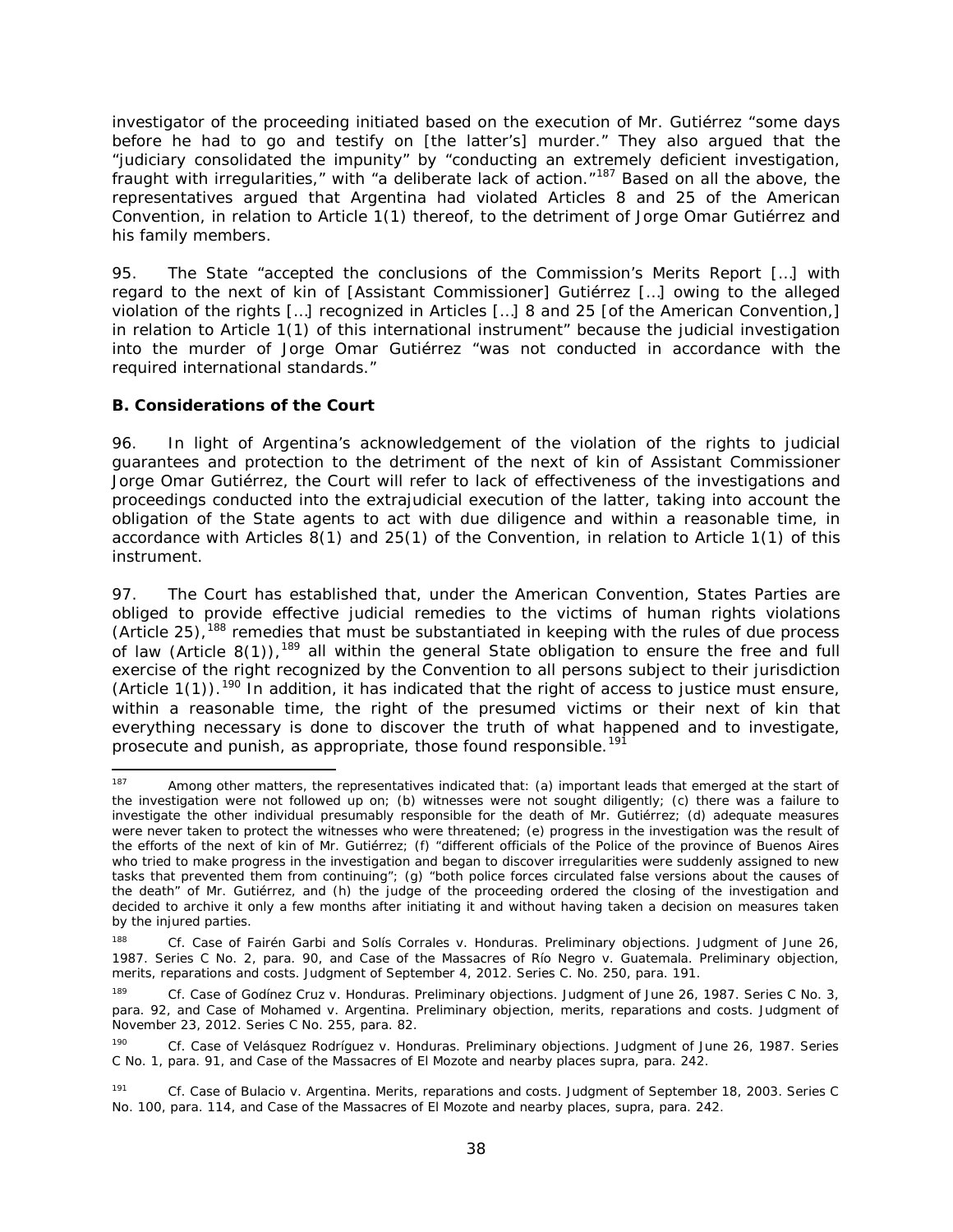98. This Court has indicated in its consistent case law that the obligation to investigate is an obligation of means and not of results, which must be assumed by the State as an inherent legal obligation and not as a mere formality preordained to be illusory or as a mere effort on the part of private individuals.<sup>[192](#page-38-0)</sup> The investigation must be serious, impartial and effective, and designed to determine the truth and to pursue, capture, prosecute and eventually punish the authors of the acts.<sup>[193](#page-38-1)</sup> The said obligation remains "whosoever the agent who may eventually be attributed with the violation, even private individuals, because, if their acts are not investigated seriously, they would, to a certain extent, be aided by the public authorities, which would involve the international responsibility of the State."<sup>[194](#page-38-2)</sup> In addition, due diligence requires that the organ responsible for the investigation take all necessary measures and makes all necessary inquiries to obtain the results sought. Otherwise, the investigation is not effective in the terms of the Convention.<sup>[195](#page-38-3)</sup>

99. The Court has also indicated that "the right to effective judicial protection requires judges to direct the proceedings in a way that avoids undue delays and hindrances leading to impunity, thus thwarting the due judicial protection of human rights,"<sup>[196](#page-38-4)</sup> and that "judges, as conductors of the proceedings, are obliged to direct and guide the judicial proceeding so as not to sacrifice justice and due process of law to formalism and impunity"; to the contrary, "there is a violation of the State's international obligation to prevent violations and to protect human rights and an impairment of the right of the victim and of his next of kin to know the truth of what happened, that those responsible are identified and punished, and to obtain the corresponding reparations."<sup>[197](#page-38-5)</sup>

100. The Court notes that, in the instant case, the criminal proceedings for the crime of murder were initiated before Criminal and Correctional Court No. 5 of La Plata, province of Buenos Aires, on August 29, 1994. When the investigations had been completed, only one person had been implicated, who was an agent of the Federal Police, and charges were brought against him for the crime of murder aggravated by malice (*supra* paras. 45 and 46). On November 11 and 12, 1996, the oral and public hearing was held before the First Court of the Criminal and Correctional Appeals Chamber of La Plata, province of Buenos Aires. On November 15, 1996, this Chamber delivered a verdict and judgment acquitting the accused, considering, *inter alia,* that the evidence provided by the prosecution had not overcome reasonable doubt as regards the authorship of the crime, and returning the case file to the original court. The case file was subsequently forwarded to Transitional Court No. 2 of the La Plata Judicial Department, province of Buenos Aires. On December 17, 1998, case 5-10888-2 was registered in this court, identifying the individual who presumably accompanied the indicted federal police agent in the extrajudicial execution, as a participant, among other persons possibly involved in the murder. On December 28, 2006,

<span id="page-38-0"></span> <sup>192</sup> *Cf. Case of Velásquez Rodríguez. Merits, supra,* para. 177, and *Case of Castillo González et al., supra,* para. 151.

<span id="page-38-1"></span><sup>193</sup> *Cf. Case of Juan Humberto Sánchez v. Honduras. Preliminary objection, merits, reparations and costs.*  Judgment of June 7, 2003. Series C No. 99, para. 127, and *Case of García Lucero et al. v. Chile. Preliminary objections, merits, reparations and costs*. Judgment of August 28, 2013. Series C No. 267, para. 121.

<span id="page-38-2"></span><sup>194</sup> *Case of Velásquez Rodríguez v. Honduras. Merits, supra,* para. 177, and *Case of Luna López, supra,* para. 155.

<span id="page-38-3"></span><sup>195</sup> *Cf. Case of the Serrano Cruz Sisters v. El Salvador. Merits, reparations and costs.* Judgment of March 1, 2005. Series C No. 120, para. 83, and *Case of Albán Cornejo et al. v. Ecuador. Merits, reparations and costs.*  Judgment of November 22, 2007. Series C No. 171, para. 62.

<span id="page-38-4"></span><sup>196</sup> *Case of Bulacio v. Argentina, supra,* para. 115, and *Case of Suárez Peralta v. Ecuador. Preliminary objections, merits, reparations and costs*. Judgment of May 21, 2013. Series C No. 261, para. 93.

<span id="page-38-5"></span><sup>197</sup> *Case of Myrna Mack Chang v. Guatemala. Merits, reparations and costs*. Judgment of November 25, 2003. Series C No. 101, para. 211, and *Case of the Las Dos Erres Massacre v. Guatemala. Preliminary objection, merits, reparations and costs*. Judgment of November 24, 2009. Series C No. 211, paras. 120 and 125.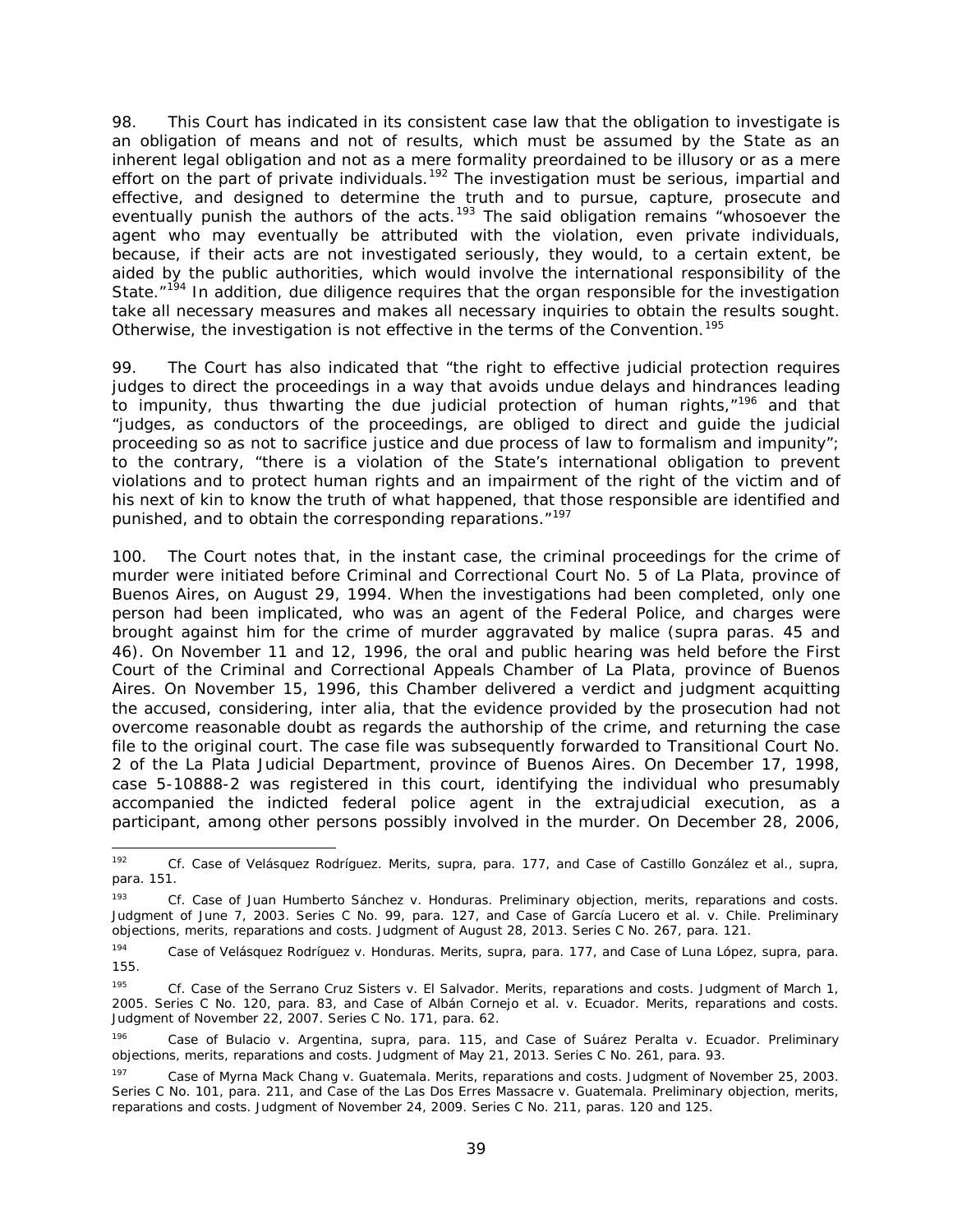the case was provisionally dismissed, a decision that was appealed and revoked and, on December 30, 2009, the judge of the proceeding provisionally dismissed the presumed participant for the second time. Nevertheless, according to the case file, on August 26, 2011, case No. S-85,714 was forwarded to the Criminal Appeals and Guarantees Chamber of the La Plata Judicial Department, to hold the oral public proceeding regarding the said presumed participant, pursuant to the decision of the Supreme Court of Justice of the province of Buenos Aires of June 18, 2013 (*supra* paras. 44 to 50 and 60 to 72).

#### <span id="page-39-0"></span>*B.1. Omissions in following up on lines of investigation and in collecting evidence*

101. This Court has established that, in order to guarantee effectiveness, when investigating human rights violations, it is essential to avoid omissions in the collection of evidence and in following up on logical lines of investigation.<sup>[198](#page-39-1)</sup>

102. As indicated *supra*, it is not incumbent on the Court to analyze the hypotheses on authorship developed during the investigation of the events and, consequently, to determine individual responsibilities, the definition of which corresponds to the domestic criminal courts.[199](#page-39-2) Nevertheless, the Court has stipulated that when the "facts refer to the violent death of a person, the investigation opened must be conducted in such a way that it can ensure the appropriate analysis of the corresponding hypotheses of authorship, in particular those that infer the participation of State agents."<sup>[200](#page-39-3)</sup>

103. In this regard, first, the Court takes note that, following the acquittal of the federal police agent indicted in this case, the judge in charge of the criminal proceedings was subjected to an investigation by the Office of the Prosecutor General of the Supreme Court of Justice of Buenos Aires owing to his actions during the course of the investigation. Thus, the report that the Assistant Prosecutor General presented to the president of that court recorded that "the irregularities that [he found] were decisive for the failure of the investigation." In this report, the Assistant Prosecutor General described the lines of investigation that should have been followed up on in order to determine the motive for the murder, among others, the "matter [… of the] warehouse abutting the Police Precinct where [Mr. Gutiérrez] served. Regarding the determination of the motive and the possible relationship between the accused […] and the victim, and also the individualization of the second participant in the murder, [… he] criticized […] the lack of investigative activity in this regard  $[...]$ .<sup>[201](#page-39-4)</sup>

104. The Court has also taken note that, during the preliminary investigation stage, the following evidence, *inter alia*, was gathered concerning the motive for the extrajudicial execution of Assistant Commissioner Gutiérrez: (a) in a statement of September 7, 1994, before the Second Police Precinct of La Plata (*supra* para. 45), Nilda del Valle Maldonado, wife of Mr. Gutiérrez, indicated as a relevant fact, that he had visited the said bonded warehouse and that, on receiving his personal effects after his death, her attention was drawn to the fact that her husband's strongbox was open, because he had always kept it

<span id="page-39-1"></span><sup>&</sup>lt;sup>198</sup> *Cf. Case of the Serrano Cruz Sisters v. El Salvador. Merits, reparations and costs. Judgment of March 1,* 2005. Series C No. 120*,* paras. 88 and 105, and *Case of Contreras et al. v. El Salvador. Merits, reparations and costs.* Judgment of August 31, 2011. Series C No. 232, para. 146.

<span id="page-39-2"></span><sup>199</sup> *Cf. Case of Suárez Rosero v. Ecuador. Merits.* Judgment of November 12, 1997. Series C No. 35, para. 37, and *Case of Manuel Cepeda Vargas, supra*, para. 41.

<span id="page-39-3"></span><sup>200</sup> *Case of Kawas Fernández v. Honduras. Merits, reparations and costs*. Judgment of April 3, 2009. Series C No. 196, para. 96.

<span id="page-39-4"></span><sup>&</sup>lt;sup>201</sup> *Cf.* Report of the Assistant Prosecutor General of the Supreme Court of Justice of Buenos Aires of May 12, 2004 (file of annexes to the submission brief, folio 287).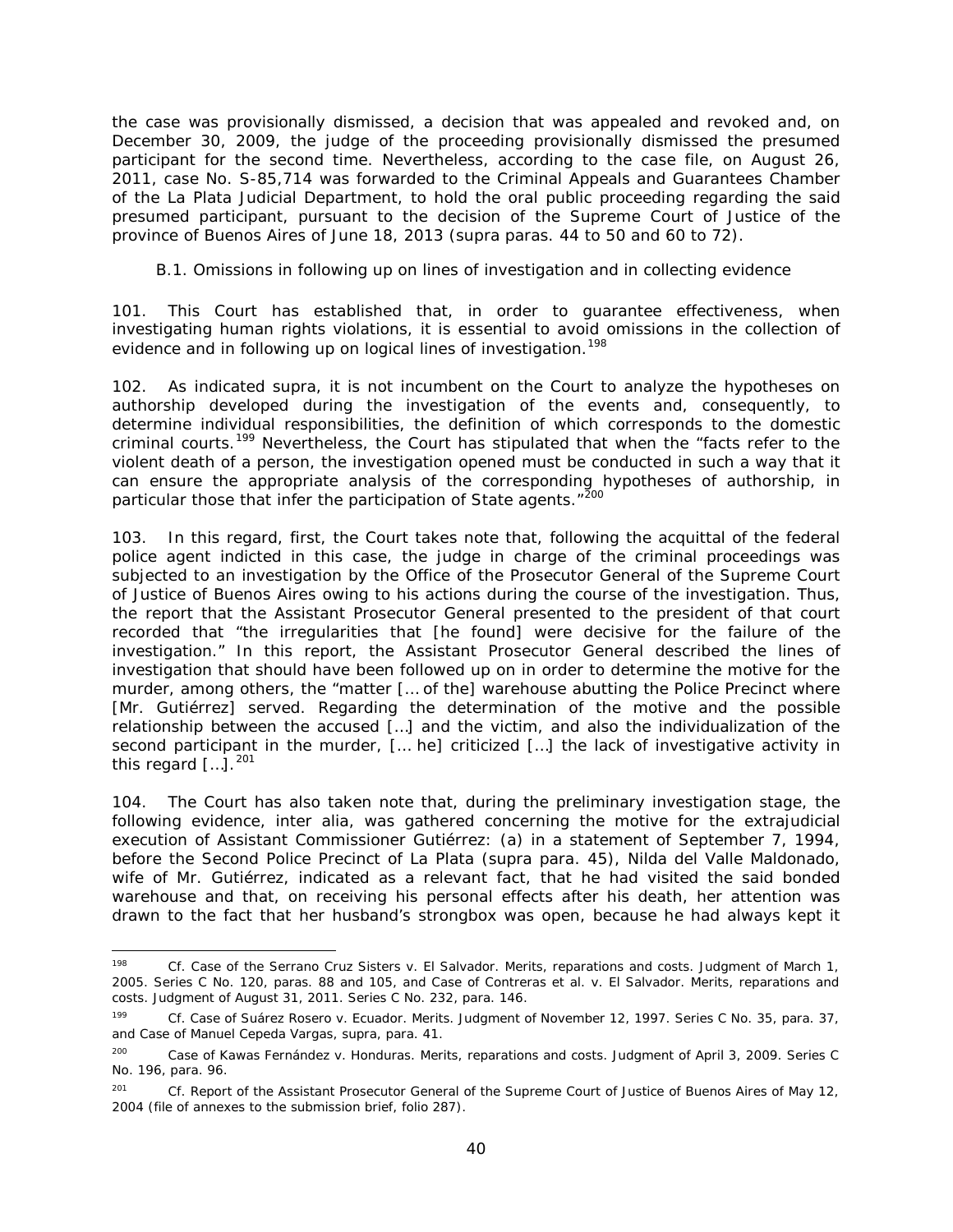locked;<sup>[202](#page-40-0)</sup> (b) in testimony of September 18, 1994, before the Second Police Precinct of La Plata, an adolescent denounced that he had been falsely accused, together with another two adolescents, of the murder of Mr. Gutiérrez before the La Plata Investigations Unit of the Police of the province of Buenos Aires and the Roca Division of the Argentine Federal Police (*supra* para. 45), and been threatened with beatings and death by a federal police agent, and that he "was afraid that they would kill [him] because [he] denounced this"<sup>[203](#page-40-1)</sup> and, on March 7, 1995, he denounced before another court that he and another adolescent had suffered "unlawful coercion and had been beaten "on the right leg and on the stomach" by the above-mentioned federal police agent and another police agent;  $204$  (c) in a statement of September 22, 1994, before Criminal and Correctional Court No. 5 of La Plata, the male eyewitness identified the perpetrator of the murder as an agent of the Argentine Federal Police (*supra* para. 45), and the female eyewitness indicated that one of the perpetrators of the murder identified himself as a police agent, showing her a credential and a "metal badge, $n^{205}$  $n^{205}$  $n^{205}$  and (d) in a statement of September 29, 1994, before the same court, the female eyewitness indicated that she was "terrified and feared for her life and for that of another witness who ha[d] testified in the proceeding" (*supra* para. 45).

105. Despite the foregoing, there is no evidence in the case file that any measures were taken to determine whether these indications could have been related to the motive for the execution of Mr. Gutiérrez, or to determine whether other State agents could have been involved in this incident. In fact, as indicated by the Inspector who collaborated in the investigation of the execution of Mr. Gutiérrez from the start, the "only motive that […] was mentioned as reasonable at any time […] was never examined thoroughly at either of the two stages of the criminal proceedings."<sup>[206](#page-40-4)</sup> Similarly, the other Inspector who took part in the investigation stated that "one of the significant versions that was discussed initially was that the murder of Assistant Commissioner Gutiérrez might be related to a bonded warehouse located behind the Avellaneda [Second] Precinct"; however, he did not know why "this lead was never followed up on."<sup>[207](#page-40-5)</sup> Thus, during this proceeding, it was not possible "to uncover the reason why [Assistant] Commissioner Gutiérrez was killed."<sup>[208](#page-40-6)</sup> Consequently, the Court finds that the investigation initiated into this act failed to follow up on logical lines of inquiry that had arisen during the investigation.

106. In addition, during the oral proceeding against the federal police agent indicted, conducted by the First Court of the Criminal and Correctional Appeals Chamber of La Plata (*supra* para. 47), there were also certain omissions in the collection of evidence. In this regard, the Court notes that at least three witnesses did not appear to testify during the proceeding, even though they had been summoned, and that another "was not

<span id="page-40-0"></span> <sup>202</sup> *Cf.* Statement of Nilda del Valle Maldonado de Gutiérrez (file of annexes to the pleadings and motions brief, folios 1731 to 1732).

<span id="page-40-1"></span><sup>203</sup> *Cf.* Proceeding 57,927, "[…] Report of unlawful coercion," National Criminal Court of First Instance No. 32 (file of annexes to the pleadings and motions brief, folios 2097 to 2100).

<span id="page-40-2"></span><sup>204</sup> *Cf.* Proceeding 57,927, "[…] Report of unlawful coercion," National Criminal Court of First Instance No. 32 (file of annexes to the pleadings and motions brief, folio 2104). In addition, it is recorded in the decision of the First Instance Judge of March 13, 1995, that he had also denounced that the said police agents "obliged him to testify in the case" of Mr. Gutiérrez "by beating him."

<span id="page-40-3"></span>*Cf.* Copy of the statement of the [female eyewitness] given before the judge presiding Criminal and Correctional Court No. 5 of La Plata (file of annexes to the submission brief, folios 112 and 113).

<span id="page-40-4"></span><sup>206</sup> *Cf.* Brief of May 4, 1999, addressed to Transitional Court No. 2 (file of annexes to the pleadings and motions brief, folio 1826-29).

<span id="page-40-5"></span><sup>207</sup> *Cf.* Statement before Transitional Court No. 2 of October 5, 2000 (file of annexes to the submission brief, folios 213 to 217).

<span id="page-40-6"></span><sup>208</sup> *Cf.* Verdict of November 15, 1996, delivered by the First Court of the Criminal and Correctional Appeals Chamber of La Plata (file of annexes to the submission brief, folio 133).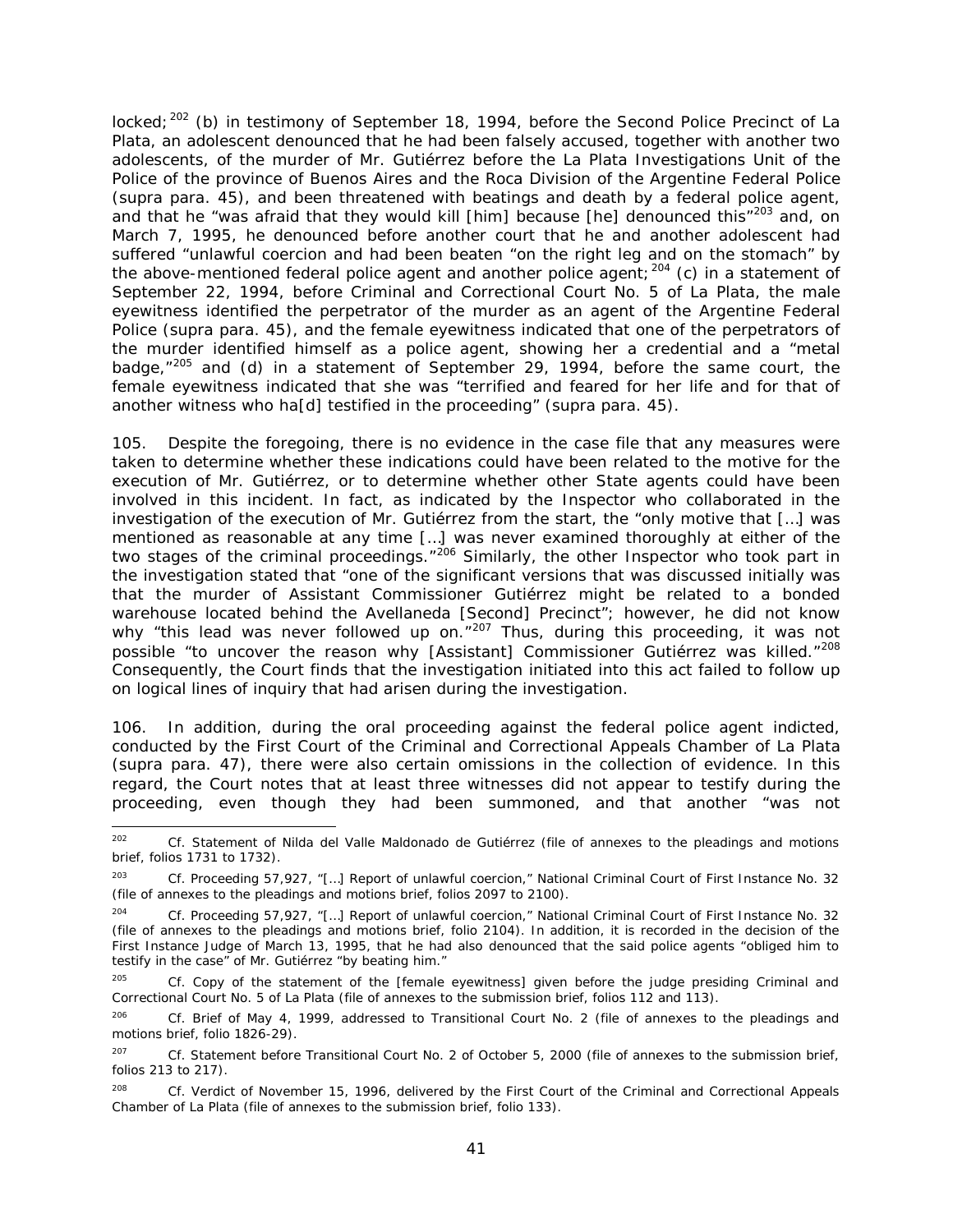summoned."<sup>[209](#page-41-1)</sup> In addition, the prosecutor considered that the statements of two people were contradictory and requested a confrontation between them. In response the President of the Chamber stated "that since the previous witnesses ha[d] withdrawn, it was impossible to take this step."<sup>[210](#page-41-2)</sup>

107. Despite these omissions in the reception of statements from witnesses, there is no record in the case file that the First Chamber included any considerations concerning the failure to appear of the said persons. In this regard, it should be noted that article 151 of the Code of Criminal Procedure of the province of Buenos Aires applicable to this case established the measures to be taken if "the witness should fail to appear or should refuse to testify without any justification."<sup>[211](#page-41-3)</sup> In addition, despite the "investigative shortcomings in the proceedings" recorded by one of the judges of this Chamber,  $212$  on November 15, 1996, the Chamber proceeded to deliver its verdict without rectifying the said shortcomings. In this regard, the Court notes that, according to article 71.4.b of the said Code of Criminal Procedure, the judges had the obligation "[… t]o direct the proceeding and, within the limits imposed by the circumstances, should: […i]ndicate, before processing any action, its defects or omissions, ordering that they be rectified within the time frame established, and should order, *ex officio*, any measure required to avoid nullities […]." Thus, the Court finds that the First Chamber omitted to take the corresponding measures in order to rectify the flaws in the investigation at the preliminary investigation stage, and also failed to collect evidence in the oral proceeding, before delivering its verdict and judgment.

#### <span id="page-41-0"></span>*B.2. Irregularities and obstructions within the investigations and the criminal proceedings*

108. The judicial file also reveals a series of irregularities and obstructions in the criminal proceedings that occurred during the oral proceeding against the federal police agent indicted and after his acquittal, as well as owing to the return of the proceedings to Criminal and Correctional Court No. 5 and its subsequent transfer to Transitional Court No. 2.

109. First, during the oral proceeding, a witness indicated that, on being arrested by the Police of the province of Buenos Aires, before being taken to the Police Precinct, he "was taken to a piece of waste ground where they questioned him."<sup>[213](#page-41-5)</sup>

110. Second, during the preliminary investigation stage of the criminal proceedings, the male eyewitness testified before the Commissioner in charge of the investigation and the judge of the case, that two individuals had taken part in the murder of Mr. Gutiérrez and

<span id="page-41-1"></span> <sup>209</sup> *Cf.* Record of the oral proceeding, fs.1253/1261, proceeding 10,888 (file of annexes to the pleadings and motions brief, folios 1767 and 1775).

<span id="page-41-2"></span><sup>210</sup> *Cf.* Record of the oral proceeding, fs.1253/1261, proceeding 10,888 (file of annexes to the pleadings and motions brief, folio 1772).

<span id="page-41-3"></span><sup>&</sup>lt;sup>211</sup> Article 151 of the Code of Criminal Procedure of the province of Buenos Aires establishes: "If the witness should fail to appear on the day indicated or if he should refuse to testify without any justification, the following rules shall be observed: 1. If he should not respond to the first summons, he shall be made to appear at the following hearing by law enforcement agents. 2. If he should refuse to testify, he shall be arrested for forty-eight (48) hours, without prejudice to the responsibility incurred due to his disobedience." Available at: http://www.gob.gba.gov.ar/dijl/DIJL\_buscaid.php?var=1334.

<span id="page-41-4"></span><sup>212</sup> *Cf.* Verdict of November 15, 1996, delivered by the First Court of the Criminal and Correctional Appeals Chamber of La Plata (file of annexes to the submission brief, folio 134).

<span id="page-41-5"></span><sup>213</sup> *Cf.* Record of the oral proceeding, fs.1253/1261, proceeding 10,888 (file of annexes to the pleadings and motions brief, folio 1777); Judgment of the oral proceeding of November 15, 1996, of the First Court of the Criminal and Correctional Appeals Chamber of La Plata (file of annexes to the pleadings and motions brief, folio 1786), and Report of the Judicial Investigator of July 19, 1999 (file of annexes to the pleadings and motions brief, folio 1811).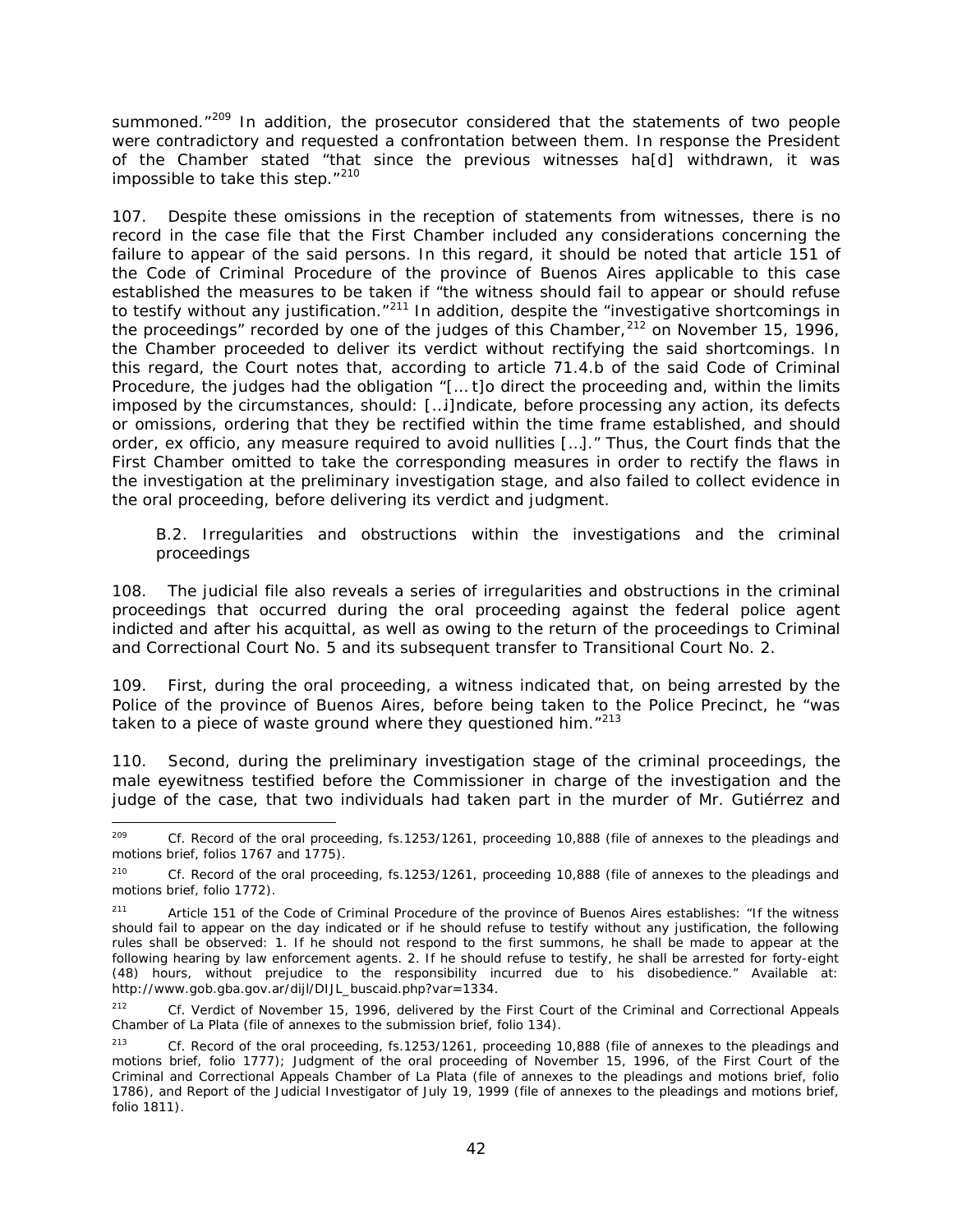provided their descriptions. In addition, he stated that he knew both individuals and knew that they acted as police agents; also, in the identification parade of September 24, 1994, he identified the federal police agent indicted. More than four months later, on February 1, 1995, the said witness came forward to testify in the administrative disciplinary procedure that was opened in parallel to the criminal proceedings in the Administrative Investigations Department of the Argentine Federal Police of the Ministry of the Interior. In this statement and before the head of the investigation, the witness changed his statement and indicated that, on being detained by the Police of the province of Buenos Aires, before being taken to the Police Precinct, he was also taken to a "piece of waste ground" where he was questioned, and that, prior to the identification parade, he was shown the federal police agent indicted. [214](#page-42-0)

111. Subsequently, on November 11, 1996, during the oral public hearing of the oral proceeding before the First Court of the Appeals Chamber, this last statement was read and the witness ratified it "completely."[215](#page-42-1) Approximately three months later, during the investigation of the Special Investigative Commission of the Chamber of Deputies of the National Congress, the said witness testified that he was obliged to change his statements owing to threats from Federal Police agents.<sup>[216](#page-42-2)</sup> In particular, on March 25, 2004, during the criminal proceedings and before the Quilmes Special Investigative Commission, this witness stated that the testimony he had given in the administrative disciplinary proceeding in the Administrative Investigations Department of the Argentine Federal Police of the Ministry of the Interior "was given under threat of death" from Federal Police agents.<sup>[217](#page-42-3)</sup>

112. Third, also in the context of the investigation of the Special Investigative Commission of the Chamber of Deputies of the National Congress (*supra* para. 56), in January and February 1997: (a) the mother-in-law at that time of the federal police agent indicted "acknowledged that she had falsified her testimony in the criminal proceedings because she had been coerced by her former son-in-law,"<sup>[218](#page-42-4)</sup> and (b) two individuals who were minors at the time of the events stated that, owing to ill-treatment and threats by Federal Police agents, they were obliged to testify and to implicate two "boys" in the murder of Assistant Commissioner Gutiérrez.

113. Fourth, once the proceedings had been transferred to Transitional Court No. 2 of the La Plata Judicial Department, the following evidence, *inter alia*, was received by that court between September and November 2000 with regard to irregularities and obstructions in the investigations into the execution of Mr. Gutiérrez:

<span id="page-42-0"></span> <sup>214</sup> *Cf.* Administrative Inquiry File No. 357-18-000001/94. Case: Prosecution of conduct. Administrative Investigations Department of the Argentine Federal Police (file of annexes to the pleadings and motions brief, folio 2275).

<span id="page-42-1"></span><sup>215</sup> *Cf.* Record of the oral proceeding, fs.1253/1261, proceeding 10,888 (file of annexes to the pleadings and motions brief, folio 1773).

<span id="page-42-2"></span><sup>&</sup>lt;sup>216</sup> *Cf.* Copy of the typewritten versions of the statements presented to the Special Investigative Commission of the Chamber of Deputies of the National Congress (file of annexes to the submission brief, folio 151).

<span id="page-42-3"></span><sup>217</sup> *Cf.* Statement of March 25, 2004 before the Special Investigative Commission of Quilmes (file of annexes to the pleadings and motions brief, folio 1917).

<span id="page-42-4"></span><sup>&</sup>lt;sup>218</sup> In addition, the then mother-in-law of the federal police agent indicted made a statement on February 17, 1997, in the Fifth Precinct of the Argentine Federal Police, in which she clarified that she had "always been threatened by the parents [of the federal police agent indicted,] and not by him, because he was in the detention center." Statement of Claudia Acuña of February 17, 1997, before the Fifth Precinct of the Argentine Federal Police (file of annexes to the submission brief, folios 202 and 203).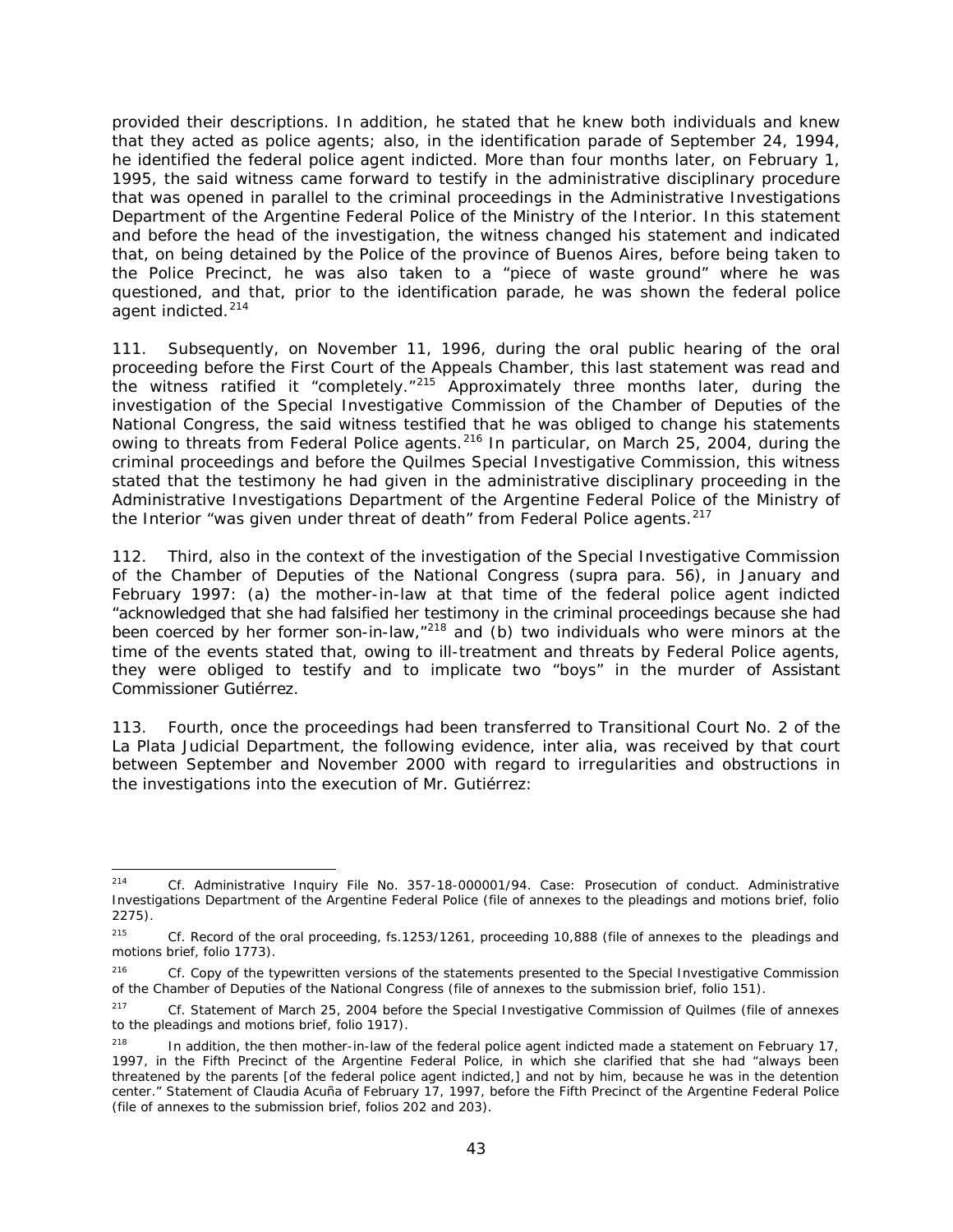a) On October 23, 2000, information was provided that, the expert calligraphic appraisal performed on the pertinent parts ("times") of the logbook of the Avellaneda Second Precinct, had concluded that these had been falsified; <sup>[219](#page-43-0)</sup>

b) The former Inspector who had taken part in the investigation since 1994 told the judge of the proceeding, *inter alia*, that, "on one occasion, [he had] interviewed [the two] train guards who found Gutiérrez dead, [who told him] that on several occasions before the oral proceeding, the federal police had tried to bribe them with money."<sup>[220](#page-43-1)</sup> He also stated that, on one occasion, the then provincial Minister of Security had told him that he knew that the police agent indicted was guilty, but that "his hands were tied." In addition, the former Inspector indicated that he had evidence related to the presumed participant mentioned previously, but that this had been taken from "the UOM – Quilmes Sectional," during a robbery that "had certain particularities, because nothing of value was stolen, but only information related to the investigation of the murder of [Mr.] Gutiérrez";  $221$ 

c) One of the above-mentioned train guards stated that, two weeks after the murder, an individual in civilian clothing came to his home and said to him, "you were in the train, *pibe*, look here's a lot of money, if you saw anything, forget it, because there's lots of money"; [222](#page-43-3)

d) The brother of the then companion of the federal police agent indicted testified that the latter's father had threatened him so that he would give false testimony in the criminal proceedings (*supra* para. 85);

e) A former police agent of the province of Buenos Aires testified that, during the time he participated in the investigation, he noted "various irregularities as regards the investigative part, and could also note the irresponsibility and lack of interest of some public officials in discovering the truth." He also stated that he "was unable to obtain the logistical support and personnel to conduct the investigation," and that he had not received any collaboration in the investigation from the Commissioner Inspector who was his superior.<sup>[223](#page-43-4)</sup> As already mentioned, this Commissioner Inspector was identified by a witness who was detained as the person who gave the order for the execution of Assistant Commissioner Gutiérrez (*supra* para. 88);

f) Another Inspector stated that he had taken part in the investigation of the death of Assistant Commissioner Gutiérrez from the start; nevertheless, he was separated from the investigation, without being told the reasons for his transfer,  $224$  and

<span id="page-43-0"></span> <sup>219</sup> *Cf.* Expert appraisal of October 18, 2000, addressed to Transitional Court No. 2 of La Plata (file of annexes to the submission brief, folios 208 to 210).

<span id="page-43-1"></span><sup>220</sup> *Cf.* Statement of September 26, 2000, before Transitional Court No. 2 of La Plata (file of annexes to the pleadings and motions brief, folios 1826-47 to 1826-48 and 1826-59).

<span id="page-43-2"></span><sup>221</sup> *Cf.* Statement of September 21, 2000, before Transitional Court No. 2 of La Plata (file of annexes to the submission brief, folios 73, 74 and 242).

<span id="page-43-3"></span><sup>222</sup> *Cf.* Statement of October 17, 2000, before Transitional Court No. 2 of La Plata (file of annexes to the pleadings and motions brief, folio 1856).

<span id="page-43-4"></span><sup>223</sup> *Cf.* Statement of October 11, 2000, before Transitional Court No. 2 of La Plata (file of annexes to the submission brief, folio 227).

<span id="page-43-5"></span><sup>224</sup> *Cf.* Statement of October 5, 2000, before Transitional Court No. 2 of La Plata (file of annexes to the submission brief, folio 216).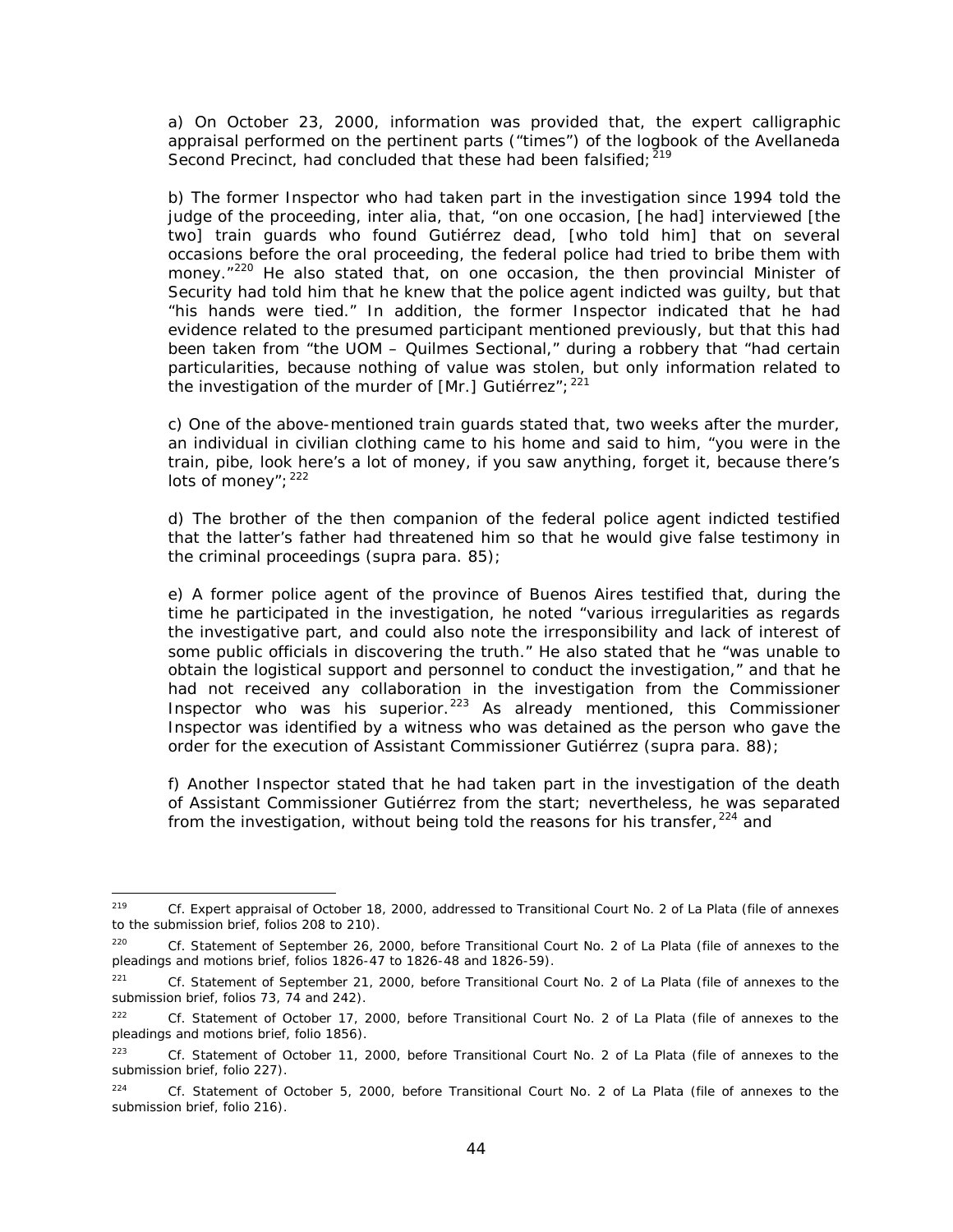g) An Assistant Commissioner of the Police of the province of Buenos Aires who had taken part in the investigation from the start, stated that, following the execution of Mr. Gutiérrez, the federal police agent indicted for his murder telephoned him to ask for information on the investigation, in order "to collaborate" with it.  $225$ 

114. Subsequently, in July and September 2001, the judge of the proceeding asked the Prosecutor General to appoint "urgently" judicial investigators from the Office of the Prosecutor General of the Supreme Court of Buenos Aires, because, "from the testimony [... received,] it appeared that high-ranking members of the Federal Police and the Police of the province of Buenos Aires could be involved in the incident."<sup>[226](#page-44-1)</sup> These requests were refused on September 20, 2001, owing to the lack of "availability" of judicial investigators.<sup>[227](#page-44-2)</sup> In this regard, this Court observes that article 436 of the Code of Criminal Procedure of the province of Buenos Aires applicable to this case imposed on the judges and police officials the obligation "to investigate all actionable offenses that they become aware of in any way," and that the latter are the judge's "assistants."<sup>[228](#page-44-3)</sup> In this regard, expert witness Gabriel Pérez Barberá advised the Court that:

If a wrongful act is committed by the member of an institution with a corporate culture and practices, it is highly probable that, if this same institution conducts the investigation to establish who was responsible for the wrongful act, this investigation will tend to conceal it […].

115. In addition, the Court takes note that, on January 20, 2003, one of the guards of the train in which Mr. Gutiérrez died stated during the proceeding that, following the detention of the federal police agent indicted, he had been summoned by the Argentine Federal Police to come to "their precinct, in Plaza Constitución," where they asked him about the murder and "told him that he should give them a hand to help their colleague […] who was in prison for murdering Assistant Commissioner Gutiérrez, and that they wanted to get him out of there. $''$ <sup>[229](#page-44-4)</sup>

116. That same month Commissioner Jorge Luis Piazza,<sup>[230](#page-44-5)</sup> who had been in charge of the investigation of the execution of Mr. Gutiérrez from the start and whose statement had been requested by the injured parties in May 2001, was murdered.<sup>[231](#page-44-6)</sup> Criminal proceedings were opened with regard to the murder of Commissioner Piazza; however, on June 19, 2008, the

<span id="page-44-0"></span> <sup>225</sup> *Cf.* Statement of October 6, 2000 before Transitional Court No. 2 of La Plata (file of annexes to the submission brief, folios 220 to 221).

<span id="page-44-1"></span><sup>&</sup>lt;sup>226</sup> *Cf.* Note of September 17, 2001, from the judge of the proceeding to the Prosecutor General of the La Plata Judicial Department (file of annexes to the submission brief, folio 276), and Note of July 12, 2001, from the judge of the proceeding to the Prosecutor General of the La Plata Judicial Department (file of annexes to the pleadings and motions brief, folio 1821).

<span id="page-44-2"></span><sup>&</sup>lt;sup>227</sup> *Cf.* Note of September 20, 2001, from the Prosecutor General of the La Plata Judicial Department to Transitional Court No. 2 of La Plata (file of annexes to the pleadings and motions brief, folio 1824).

<span id="page-44-3"></span><sup>&</sup>lt;sup>228</sup> Article 436 of the Code of Criminal Procedure of the province of Buenos Aires establishes: "The police officials and the judge shall proceed immediately to investigate all actionable offenses that they become aware of in any way. The former, within twenty-four (24) hours, shall inform the latter, as well as the prosecutor, and the official defender on duty, and shall continue the investigation until the judge arrives; they will then act as the latter's assistants. In addition, the investigator shall advise the judge that he has complied with the provisions of article 210 of this Code." Available at: http://www.gob.gba.gov.ar/dijl/DIJL\_buscaid.php?var=1334.

<span id="page-44-4"></span><sup>229</sup> *Cf.* Testimony of January 20, 2003, Fs. 2092/2094, Proceeding 10,888 (file of annexes to the pleadings and motions brief, folios 1850 and 1851).

<span id="page-44-5"></span><sup>230</sup> *Cf.* Obituary notice of Jorge Luis Piazza, Fs. 2187, Proceeding 10,888, of February 26, 2003 (file of annexes to the pleadings and motions brief, folio 1859), and Decision of June 19, 2008, Case No. 19,325, of the Second Court of the Criminal Appeals and Guarantees Chamber of the province of Buenos Aires (file of annexes to the pleadings and motions brief, folios 2331 and 2344).

<span id="page-44-6"></span><sup>&</sup>lt;sup>231</sup> *Cf.* Brief of May 2, 2001, addressed by the injured parties to the judge of the proceeding (file of annexes to the pleadings and motions brief, folio 1837).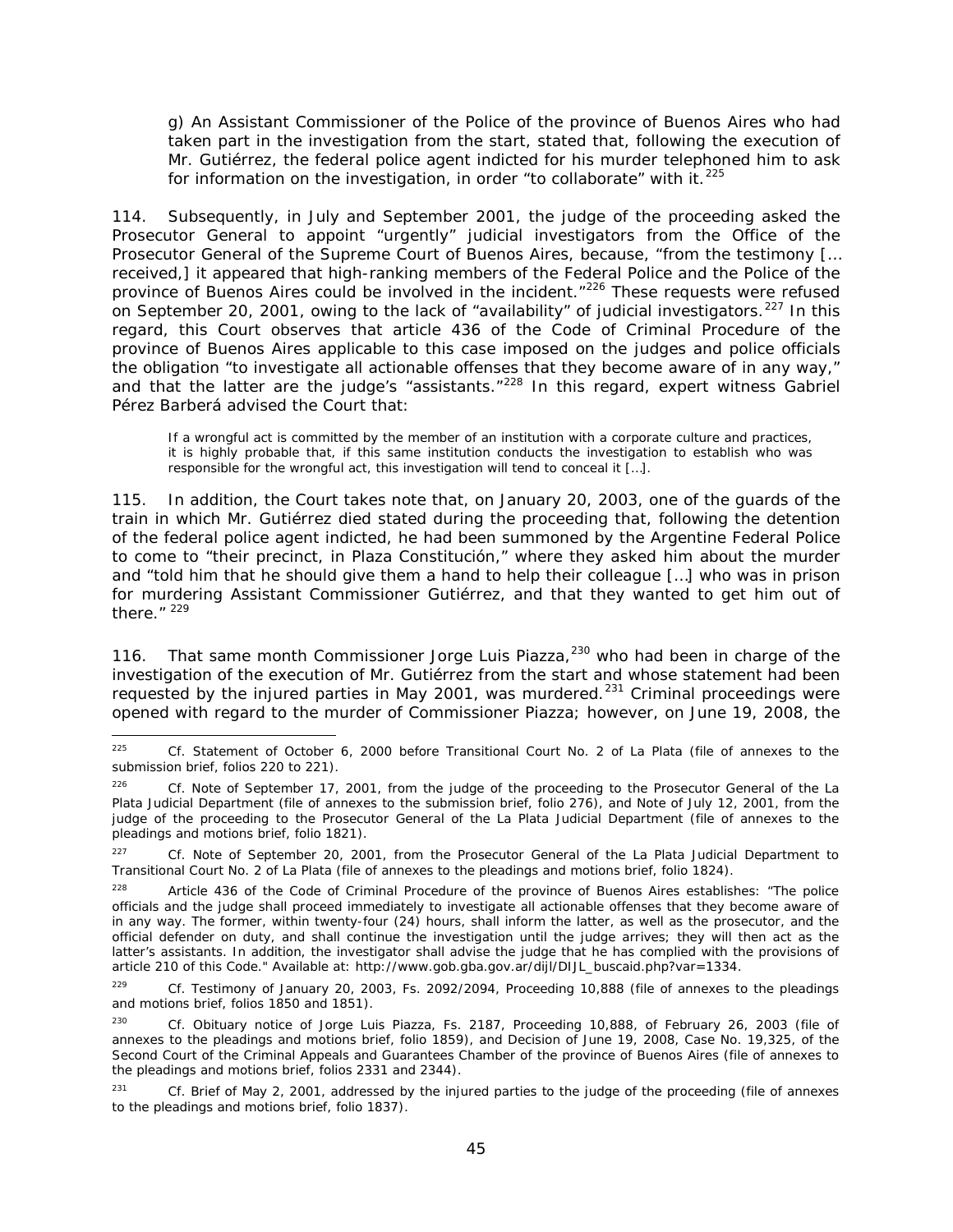Second Court of the Criminal Appeals and Guarantees Chamber of the province of Buenos Aires decreed "the total and final dismissal of the case against [three persons] in relation to the offense of unlawful deprivation of liberty followed by death."<sup>[232](#page-45-0)</sup>

117. In addition, in September 2004, statements were again received from the male eyewitness and the street vendor (*supra* para. 65), and they indicated that they had received pressure and threats from the police owing to their participation in the trial of the federal police agent indicted.<sup>[233](#page-45-1)</sup>

118. Regarding the obstructions to the proceedings, this Court has ruled that, in order to ensure due process, States must take all necessary measures to protect agents of justice, investigators, witnesses, and family members of victims from harassment and threats aimed at hindering the proceedings, avoiding the elucidation of the facts, and concealing those responsible.<sup>[234](#page-45-2)</sup> To the contrary, those who investigate and those who could be witnesses would feel intimidated and frightened and this would have a significant impact on the effectiveness of the investigation $^{235}$  $^{235}$  $^{235}$ 

119. Added to the above, the Court has considered that the threats and intimidation suffered by witnesses in the domestic proceedings cannot be examined in isolation, but should be analyzed in the context of obstructions to the investigation of the case. Consequently, such acts become another means of perpetuating impunity and preventing the truth of what happened from being known.<sup>[236](#page-45-4)</sup> The Court has defined impunity as "the total absence of investigation, pursuit, capture, prosecution, and sentencing of those responsible for human rights violations."<sup>[237](#page-45-5)</sup>

120. Furthermore, the Court considers that, for an investigation to be effective, those responsible for it must be independent, from a hierarchical and institutional point of view and also in the practice, from the individuals implicated in the events investigated.<sup>[238](#page-45-6)</sup>

121. In this regard, the Court notes that, in the instant case, at least five witnesses denounced that they had been threatened or pressured by federal police agents or by family

<span id="page-45-0"></span> <sup>232</sup> *Cf.* Decision of June 19, 2008, in Fs. 3448/3455, Preparatory criminal investigation No. 167,253 into the murder of Commissioner Piazza (file of annexes to the pleadings and motions brief, folios 2331 and 2344).

<span id="page-45-1"></span><sup>&</sup>lt;sup>233</sup> The street vendor witness indicated that, in the Federal Police Unit in the Constitución Precinct, an official who used to accompany the police agent who was acquitted on the trains, asked him what he had testified in the oral proceeding and told him that he "should remember that [the police agent acquitted] was a good person and [...] had not killed the Assistant Commissioner." He also indicated that, following this, he felt pressured by the police on the trains, and he "was harassed." *Cf.* Testimony of March 18, 2004, before the Special Investigative Committee of the Ministry of Security of the province of Buenos Aires (file of annexes to the pleadings and motions brief, folio 1912). The eyewitness stated, *inter alia,* that he was obliged to change his statement with a gun to his head. *Cf.* Testimony Fs. 2907/2908, Proceeding 10,888, presented on March 25, 2004 (file of annexes to the pleadings and motions brief, folios 1915 to 1918).

<span id="page-45-2"></span><sup>234</sup> *Cf. Case of Myrna Mack Chang, supra,* para. 199, and *Case of the La Rochela Massacre v. Colombia. Merits, reparations and costs.* Judgment of May 11, 2007. Series C No. 163, para. 171.

<span id="page-45-3"></span><sup>235</sup> *Cf. Case of Kawas Fernández, supra*, para. 106, and *Case of Luna López, supra,* para. 173.

<span id="page-45-4"></span><sup>236</sup> *Cf. Case of the Las Dos Erres Massacre supra*, para. 145.

<span id="page-45-5"></span><sup>237</sup> *Cf. Case of the "White Van" (Paniagua Morales et al.) v. Guatemala. Merits, supra*, para. 173, and *Case of the Las Dos Erres Massacre, supra*, para. 234.

<span id="page-45-6"></span><sup>238</sup> *Cf. Case of Baldeón García v. Peru. Merits, reparations and costs*. Judgment of April 6, 2006. Series C No. 147, para. 95. See also*,* ECHR, *Case of Giuliani and Gaggio v. Italy*, Judgment of 24 March 2011, para. 300: "For an investigation into alleged unlawful killing by State agents to be effective, it may generally be regarded as necessary for the persons responsible for and carrying out the investigation to be independent from those implicated in the events (see, for example, Güleç, cited above, §§ 81-82, and Oğur, cited above, §§ 91-92). This means not only a lack of hierarchical or institutional connection but also a practical independence."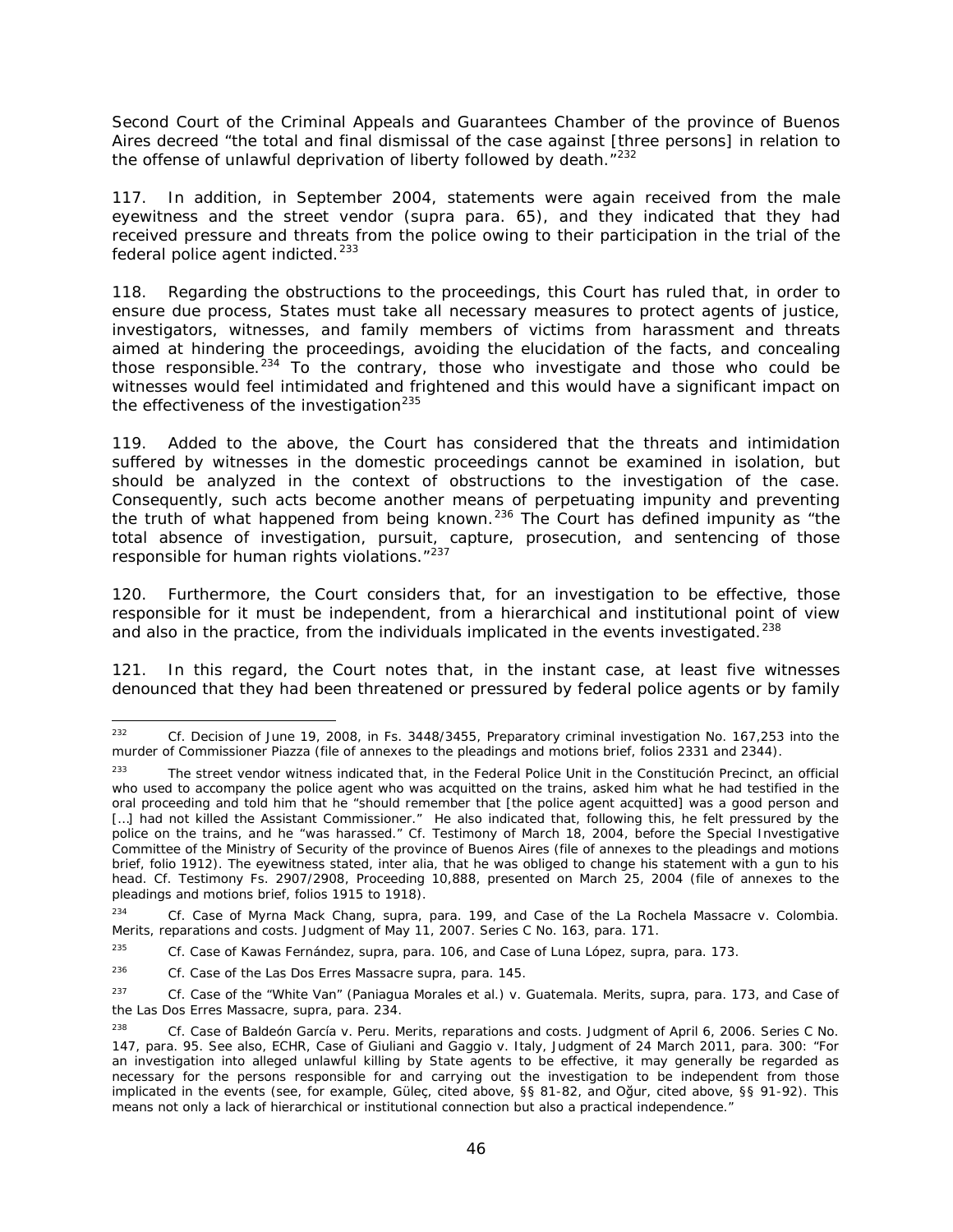members of the federal police agent indicted, owing to their intervention in the investigations into the execution of Assistant Commissioner Gutiérrez (*supra* paras. 56, 57, 65 and 83 to 86), and this frightened them and made them anxious, without any evidence that the State adopted safety measures for them when it became aware of these incidents. Moreover, Commissioner Piazza, who was in charge of the investigation from the start and whose testimony had been requested by the injured party before Transitional Court No. 2, was murdered (*supra* paras. 65 and 116). Also, the Court notes that, in this case, attempts at bribery and the theft of evidence were reported without any evidence that these facts were investigated (*supra* paras. 104 and 113.b). All these facts have constituted obstructions to the proceedings, affecting the identification, prosecution, and punishment of those responsible for the execution of Assistant Commissioner Jorge Omar Gutiérrez. Thus, the Court notes that the exculpatory evidence provided by people who later disavowed this was taken into account in order to acquit the federal police agent indicted for this act, and the testimony of the male eyewitness was rejected owing to assertions he made under threat (*supra* para. 48).

122. In addition, the Court notes that the judge of the proceeding, in the decision of April 2000 to archive the case file, and in the decisions of December 2006 and December 2009 by which the proceedings and the presumed participant in the execution of Jorge Omar Gutiérrez, respectively, were dismissed provisionally, did not include any considerations regarding the relationship between this extrajudicial execution and the investigation of the Special Investigative Commission of the Chamber of Deputies of Congress into a series of cases of corruption, smuggling, fraud, drug-trafficking and unlawful association of public officials known as the "case of the parallel customs house," or regarding the threats revealed throughout the proceedings, but rather treated the case of Mr. Gutiérrez as completely separate from those events, which did not help determine the truth or the corresponding responsibilities.

123. The Court also considers that, in this case, the denial of the requests of the judge of the proceeding for judicial investigators owing to their "unavailability" results in a failure of the judicial authorities of the province of Buenos Aires to comply with their duty to ensure that the investigations conducted by their assistants in the Police of the province of Buenos Aires would not be affected by possible obstructions by agents of this entity.

#### <span id="page-46-0"></span>*B.3. Reasonable time*

124. This Court has indicated that the right of access to justice is not complied with by the processing of domestic proceedings, but must also ensure, within a reasonable time, the right of the presumed victims or their next of kin that everything necessary is done to discover the truth of what happened, and that those eventually found responsible are punished.<sup>[239](#page-46-2)</sup>

125. As Argentina has acknowledged, even though more than 19 years have passed, the facts of the case have still not been clarified and the truth of what happened has not been determined, and this has affected the right of access to justice within a reasonable time of the next of kin of Mr. Gutiérrez. The Court does not find it necessary to include further considerations in this regard.

#### <span id="page-46-1"></span>*B.4. Consequences of the deficiencies in the investigation of the facts*

<span id="page-46-2"></span> <sup>239</sup> *Cf. Case of Palamara Iribarne v. Chile. Merits, reparations and costs*. Judgment of November 22, 2005. Series C No. 135, para. 188 and *Case of García Lucero et al., supra,* para. 121.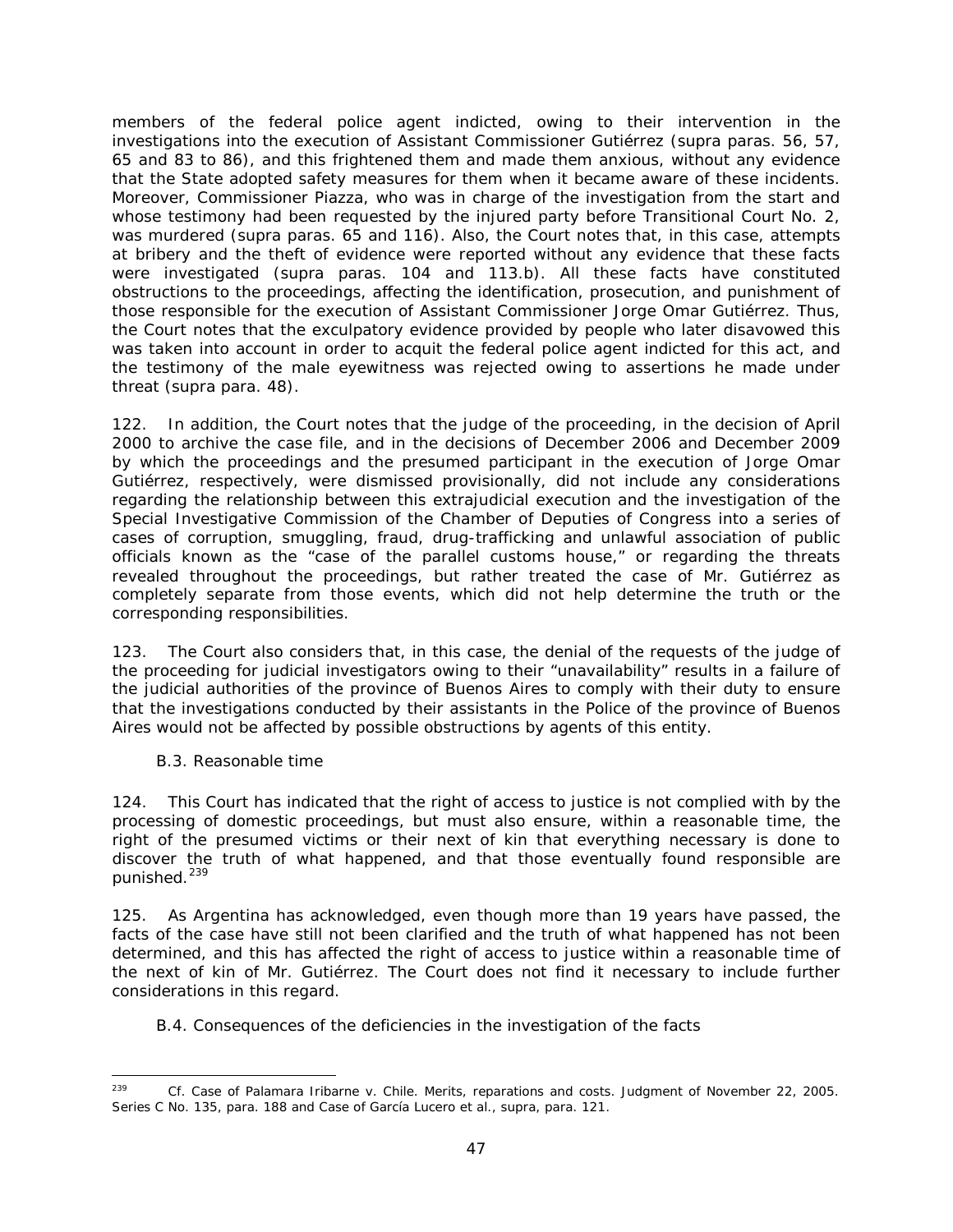126. The representatives,  $240$  the State, and the Commission  $241$  asked the Court to rule explicitly on the conclusions reached by the Commission and the representatives in the Merits Report and in the pleadings and motions brief. In their opinion, this "would allow it to be inferred that the status of *res judicata* conferred on the acquittal of one of those accused of the murder of Jorge Omar Gutiérrez would deserve to be characterized as 'fraudulent.'" They also asked that the Court rule "on the legal consequences arising from this in relation to the international obligations assumed by the Argentine State under the American Convention." Also, based on the particularities of this case, they asked the Court "to rule on the inadmissibility of the provisions of the statute of limitations in relation to the investigation and punishment of the other perpetrators and masterminds of the extrajudicial execution of Jorge Omar Gutiérrez" (*supra* para. 17).

127. In this regard, the Court finds it necessary to reiterate that, in cases such as this one, it must rule on the conformity of the State's actions with the American Convention.<sup>[242](#page-47-2)</sup>

128. Based on the foregoing, the Court considers that the provisions of Article 8(4) of the Convention, which state that "[a]n accused person acquitted by a non-appealable judgment shall not be subjected to a new trial for the same cause," forms part of the framework of the norms relating to a "fair trial" and to the guarantees of "due process," established in the

<span id="page-47-0"></span><sup>&</sup>lt;sup>240</sup> The representatives argued that, owing to "the irregularities that surrounded the trial of one of the perpetrators of the death of Jorge Omar Gutiérrez […] the concept of 'fraudulent *res judicata'* was applicable." During the public hearing and in their final written arguments, the representatives explained that, in the instant case, "there was no 'real intention to subject the person responsible to justice,'" because, according to them: "[t]he investigation was marked by a significant corporate cover-up by the Argentine Federal Police with the support of the Police of the province of Buenos Aires in order to ensure impunity"; the said "maneuvers involved serious threats, illegal detentions, and the torture of witnesses[; n]o investigation of these facts had any success," and "[t]he courts that intervened conducted a very flawed investigation, fraught with irregularities, to discover the motive for the crime, and to identify all those involved." In addition, they asked the Court to establish that this case relates to an "extrajudicial execution committed by police agents, with institutional support and concealment, against another police agent who was willing to investigate criminal networks entrenched in the State, which has been left unpunished for almost 19 years," so that it constituted a "gross violation of human rights that made investigation and punishment essential," and it should be understood that the provisions of the statute of limitations that might be applied were inadmissible. In addition, they argued that a "considered decision in this case requires weighing the very serious effects on this family for almost a decade, and the impact on Argentine society of a crime of this nature, which involved active and substantial institutional concealment by federal law enforcement personnel and the [police of the province of Buenos Aires], remaining unpunished."

<span id="page-47-1"></span><sup>&</sup>lt;sup>241</sup> During the public hearing and in its final written observations, the Commission asked the Court to establish the non-applicability of the statute of limitations in this case; on the one hand, because it relates to "a gross violation of human rights" and, on the other hand, because it is evident from "numerous acts and omissions that were deliberately aimed at obstructing the investigation and concealing responsibilities," that the passage of time was determined by procedural acts and omissions designed, with evident bad faith or negligence, to promote or permit impunity. In addition, the Commission indicated that, in the context of this case, the court hearing the proceedings in which the federal police agent was acquitted, acted in order to remove the accused from criminal responsibility, and that there was no real intention to subject the person responsible to the action of justice. It also indicated that "the severity of the effects on the Gutiérrez family, owing to the impossibility of obtaining justice, in the face of an acquittal obtained in a way that was incompatible with the Convention, would not be justified by an absolute application of the guarantee of *ne bis in idem* in favor of [this] person, and any effects on the latter could be compensated by strict respect for due process of law and his right to a defend himself."

<span id="page-47-2"></span><sup>&</sup>lt;sup>242</sup> In other words, in accordance with international customary law, according to which "[t]he characterization of an act of a State as internationally wrongful is governed by international law. Such characterization is not affected by the characterization of the same act as lawful by internal law," it corresponds to the Court to determine the legitimacy of the State's actions pursuant to the provisions of the Convention. *Cf.* Articles on Responsibility of States for internationally wrongful acts, prepared by the International Law Commission of the United Nations, annexed to resolution 56/83 adopted by the General Assembly [based on the report of the Sixth Committee (A/56/589 and Corr.1)]. Responsibility of States for internationally wrongful acts", 85th plenary meeting, 12 December 2001, Official Records of the General Assembly, Fifty-sixth Session, Supplement No. 10 and corrigendum (A/56/10 and Corr.1 and 2). 2 Ibid.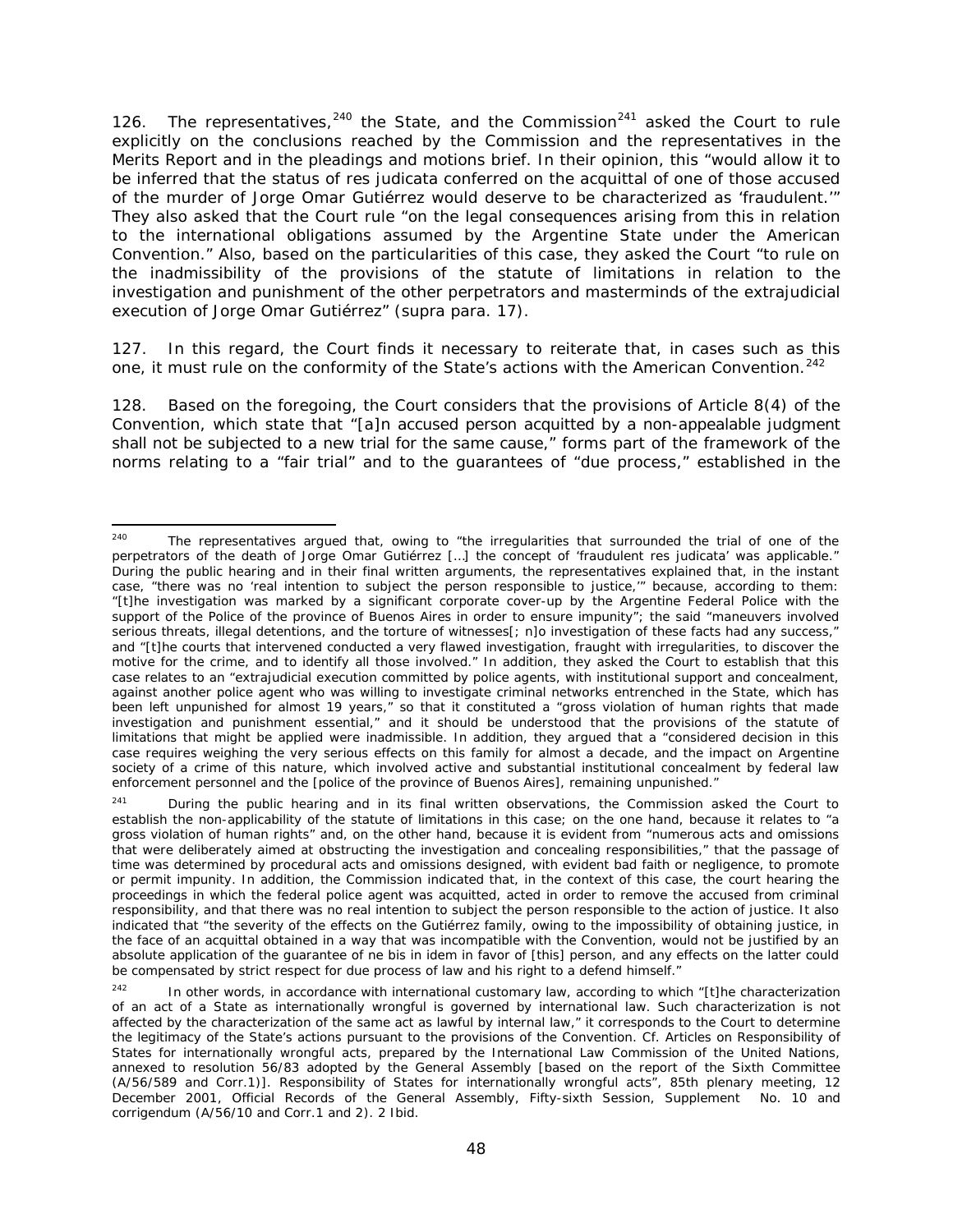same Article  $8^{243}$  $8^{243}$  $8^{243}$  of this treaty. Therefore, Article  $8(4)$  of the Convention must be interpreted in harmony with these other norms and with the other provisions of the Convention.

129. Based on the above, as well as on the proven facts in this regard (*supra* paras. 96 to 125), and bearing in mind, also, that the parties agree that the judicial investigation of the events that resulted in the execution of Jorge Omar Gutiérrez was not conducted in accordance with the required international standards and that they should be investigated (*supra* para. 17.2), the Court concludes that, in the instant case, the judicial proceedings were not in keeping with the guarantees of "due process" established in the said Article 8 and, consequently, did not produce the "non-appealable judgment" mentioned in paragraph 4 of this article. Added to this, the Court considers that, in this case, the extrajudicial execution of Assistant Commissioner Jorge Omar Gutiérrez was particularly serious, owing to the circumstances in which it took place, namely: (a) that, at the time of his death, Assistant Commissioner Gutiérrez was investigating a bonded warehouse that was subsequently connected to the case of the "parallel customs house," in which State agents were implicated; (b) that State agents were involved in the execution of Mr. Gutiérrez, and (c) that State agents obstructed the investigation opened into his death. Based on all the foregoing, the Court concludes that, in this specific case, the provisions of Article 8(4) of the Convention are not applicable.

130. Presuming that the provisions of Article 8(4) of the Convention would be applicable in any circumstances would imply that the decision of a domestic judge would have preeminence over a decision taken by this Court pursuant to the Convention. It would also mean, consequently, that the application, in any circumstance, of the said Article 8(4) of this treaty, could lead to impunity and to the non-applicability of the corresponding international norms, which would not accord with the object and purpose of the Convention.

131. It should be added that this would also happen, if the admissibility of the domestic statute of limitations was accepted at the international level in every case. However, in the cases in which it could be admissible, it must be in full conformity with the provisions of the Convention.

#### <span id="page-48-0"></span>*B.5. Conclusions*

132. In this case, Argentina has accepted, and the Court has established, that the extrajudicial execution of Assistant Commissioner Gutiérrez can be attributed to the State and that, at the time of his execution, Mr. Gutiérrez was investigating the bonded warehouse beside the Avellaneda Second Police Precinct, which subsequently formed part of the so-called case of the "parallel customs house" (*supra* para. 42). In addition, Argentina accepted "the conclusions of the Commission's Merits Report" that it was "responsible for not having conducted a serious, impartial and effective investigation into the victim's execution, within a reasonable time and in keeping with the principles of due process of law."<sup>[244](#page-48-2)</sup> Thus, based on the contents of this chapter, the Court finds that the investigation and the criminal proceedings conducted owing to the extrajudicial execution of Jorge Omar Gutiérrez were fraught with irregularities and omissions by the State agents responsible for them as regards the collection of evidence, the following-up on logical lines of investigation,

<span id="page-48-1"></span><sup>243</sup> Article 8(1) of the Convention stipulates: "Every person has the right to a hearing, with due quarantees and within a reasonable time, by a competent, independent, and impartial tribunal, previously established by law, in the substantiation of any accusation of a criminal nature made against him or for the determination of his rights and obligations of a civil, labor, fiscal, or any other nature."

<span id="page-48-2"></span><sup>244</sup> *Cf.* Merits Report No. 63/11 (merits file, folio 35).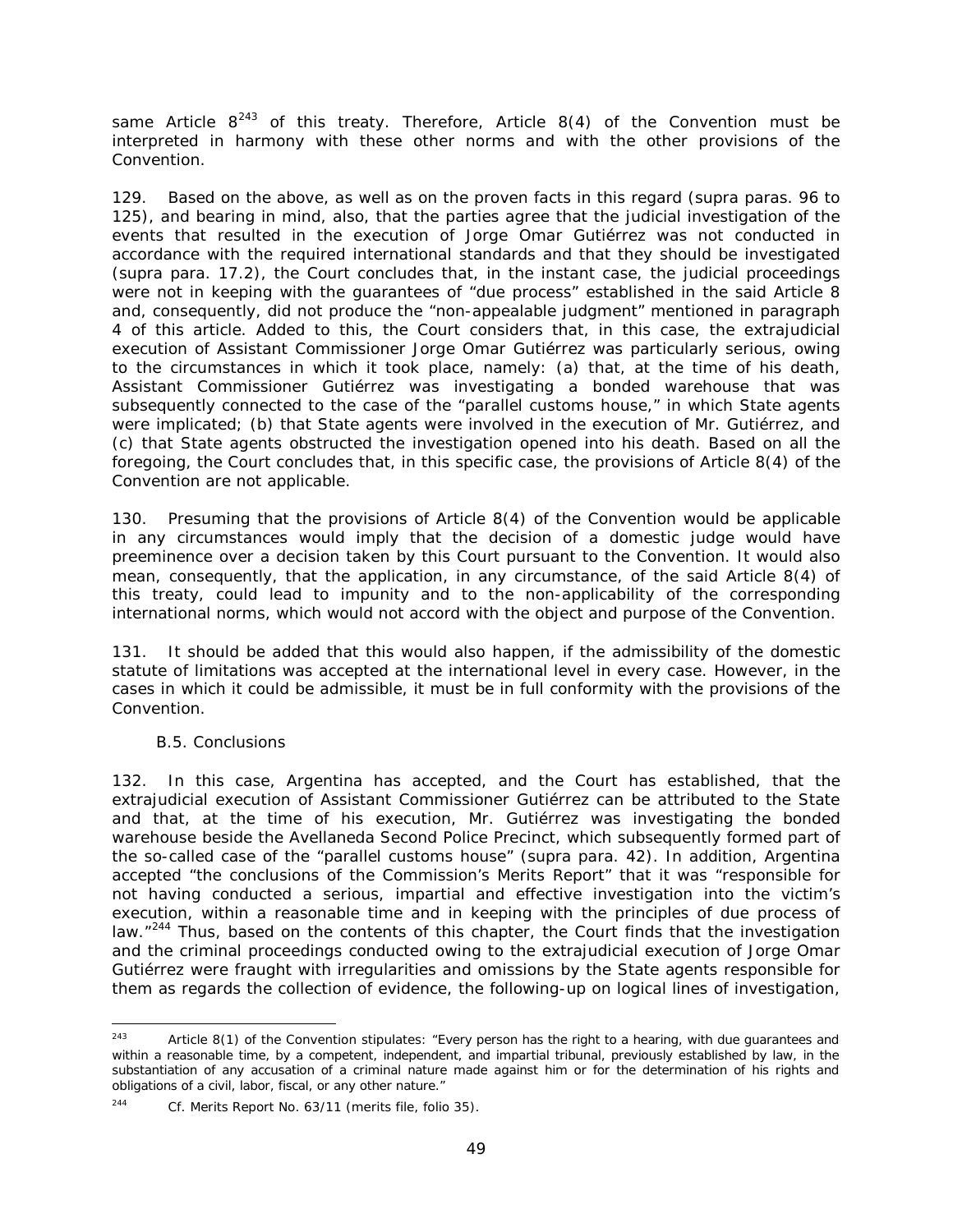and the analysis of the facts of the case. Also, during the proceedings, serious obstructions occurred and threats against witnesses, in some cases perpetrated by federal police agents, as well as the death of a person whose testimony had been requested. In view of all this, 19 years later, the facts of the case have not been elucidated and remain in impunity.

133. Added to the above, the Court has considered that, in cases of violent death, such as this once, the implementation of a serious, impartial and effective investigation *ex officio*, is an essential element and a contributing factor to the protection of the right to life.<sup>[245](#page-49-1)</sup> In this case, it is undeniable that, more than 19 years after the murder of Assistant Commissioner Jorge Omar Gutiérrez, the facts of the case remain to be clarified and the corresponding responsibilities have not been established, so that, as it has on other occasions, <sup>[246](#page-49-2)</sup> the Court observes that reaching any other conclusions than the attribution of responsibility to the State for the extrajudicial execution of Mr. Gutiérrez, would signify allowing the State to shield itself behind the ineffectiveness of the criminal investigation in order to exempt itself from responsibility. But, the Court also finds that it is evident that the obstacles faced by the different judicial proceedings in this case cannot allow them to be characterized as an effective investigation, and this was acknowledged by the parties when they indicated in the Agreement on reparations that "the judicial investigation into the facts that resulted in the murder of Jorge Omar Gutiérrez was not conducted in accordance with the required international standards."

134. As acknowledged by Argentina, the Court concludes that the investigation of the facts in this case did not comply with the criteria of due diligence, effective judicial protection, and reasonable time, in violation of the right of access to justice established in Articles 8(1) and 25 of the American Convention, in relation to Article 1(1) thereof, to the detriment of the next of kin of Jorge Omar Gutiérrez.

#### **VIII-3**

## **RIGHT TO PERSONAL INTEGRITY OF THE VICTIM'S NEXT OF KIN**

#### <span id="page-49-0"></span>*A. Arguments of the parties and of the Commission*

135. The Commission indicated that the statements of the next of kin of Jorge Omar Gutiérrez "reveal the suffering and anguish caused" by the violations committed in this case, which generated "profound moral harm, the aftereffects of which persist […] today." It stressed that "the members of the immediate family of Jorge Omar Gutiérrez have experienced moral suffering, and feelings of insecurity, frustration and impotence as a result of his execution." In addition, according to the Commission, it was the family members who "were the main drivers of the investigation," and the lack of diligence in the investigation contributed to "prolonging their suffering." Consequently, it concluded "that the rights protected by Article 5 of the American Convention were violated with regard to the family members of the victim, Jorge Omar Gutiérrez: his widow, Nilda del Valle Maldonado; his three children Jorge Gabriel Gutiérrez, [Omar] David Gutiérrez and Marilin Verónica Gutiérrez, and his brother Francisco Gutiérrez."

136. The representatives indicated that the death of Jorge Omar Gutiérrez "had a significant impact on the functioning [of his family], who, from one day to the next, lost an important reference point." They emphasized that his "father and mother and his brother

<span id="page-49-1"></span> <sup>245</sup> *Cf. Case of Kawas Fernández, supra*, para. 75.

<span id="page-49-2"></span><sup>246</sup> *Cf. Case of Kawas Fernández, supra*, para. 97, and *Case of the Massacres of El Mozote and nearby places, supra*, para. 164.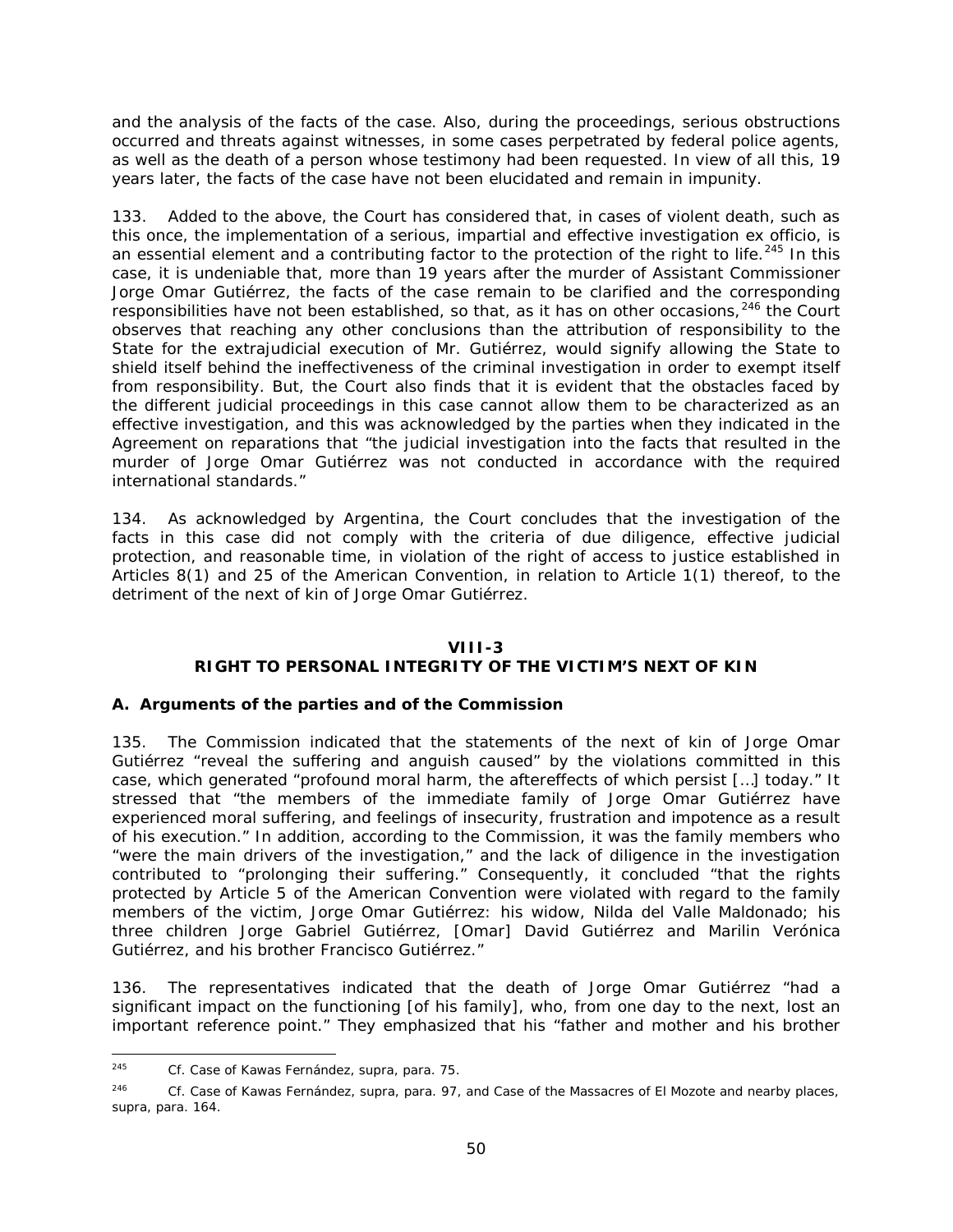Fabián died without achieving their desire to obtain justice." According to the representatives, Jorge Omar Gutiérrez had an excellent and very close relationship with his family, who "never remained passive" following his murder, because "Nilda del Valle Maldonado, Jorge Gabriel, David and Marilin Gutiérrez, and also Francisco and Nilda Gutiérrez were involved in denouncing the crime, in the search for justice, and in keeping his memory fresh." Consequently, the representatives affirmed that the death of Mr. Gutiérrez and the impunity of this act left his family "in a situation of permanent anguish and uncertainty that constituted the violation of their right to mental and moral integrity recognized in Article 5 of the [American Convention]."

137. The State "accepted the conclusions of the [Commission's] Merits Report with regard to the next of kin [of Jorge Omar] Gutiérrez […] regarding the alleged violation of [their] right to personal integrity […] recognized in Article 5 […]." It also acknowledged that "Nilda Gutiérrez, sister of Jorge Omar Gutiérrez," was a victim of this violation.

### <span id="page-50-0"></span>*B. Considerations of the Court*

138. The Court has indicated on other occasions that the next of kin of the victims of human rights violations may, in turn, be victims.<sup>[247](#page-50-1)</sup> The Court has considered that the right to mental and moral integrity of some family members has been violated based on the suffering they have experienced owing to the acts or omissions of the State authorities, <sup>[248](#page-50-2)</sup> taking into account, among other factors, the steps taken to obtain justice, and the existence of close family ties.<sup>[249](#page-50-3)</sup> It has also declared the violation of this right owing to the suffering generated by the acts perpetrated against their loved ones.<sup>[250](#page-50-4)</sup>

139. In addition, this Court has underscored that harm to the mental and moral integrity of the direct family members of victims of certain human rights violations can be presumed, as has occurred, for example, in the case of some massacres,  $251$  enforced disappearances of persons,  $252$  or extrajudicial executions.  $253$ 

140. The Court appreciates the acknowledgement of responsibility made by the State with regard to the violation of the right to personal integrity of the next of kin of Jorge Omar Gutiérrez, namely: his wife Nilda del Valle Maldonado de Gutiérrez; his three children, Jorge Gabriel Gutiérrez, Omar David Gutiérrez, and Marilin Verónica Gutiérrez, and his siblings Francisco Gutiérrez and Nilda Gutiérrez (*supra* para. 25). Nevertheless, the Court finds it pertinent to refer to the difficulties suffered by these persons, as the parties requested (*supra* paras. 135 and 136), in order to establish the scope of the harm caused.

<span id="page-50-1"></span> <sup>247</sup> *Cf. Case of the Serrano Cruz Sisters, supra,* paras. 113 and 114*, and Case of Luna López, supra*, para. 201.

<span id="page-50-2"></span><sup>248</sup> *Cf. Case of Blake v. Guatemala. Merits.* Judgment of January 24, 1998. Series C No. 36, para. 114, and *Case of Luna López, supra*, para. 201.

<span id="page-50-3"></span><sup>249</sup> *Cf. Case of Bámaca Velásquez v. Guatemala. Merits.* Judgment of November 25, 2000. Series C No. 70, para. 163, and *Case of Gudiel Álvarez et al. ("Diario Militar")*, *supra,* para. 290.

<span id="page-50-4"></span><sup>250</sup> *Cf. Case of the Serrano Cruz Sisters*, *supra,* para. 113 and 114, and *Case of Mendoza et al., supra,* para. 273.

<span id="page-50-5"></span><sup>251</sup> *Cf. Case of the "Mapiripán Massacre", supra,* para. 146 and *Case of Valle Jaramillo et al. v. Colombia. Merits, reparations and costs.* Judgment of November 27, 2008. Series C No. 192, para. 119.

<span id="page-50-6"></span><sup>252</sup> *Cf. Case of Blake, supra,* para. 114, and *Case of Valle Jaramillo et al. v. Colombia, supra*, para. 119.

<span id="page-50-7"></span><sup>253</sup> *Cf. Case of La Cantuta v. Peru. Merits, reparations and costs.* Judgment of November 29, 2006. Series C No. 162, para. 218 and *Case of Valle Jaramillo et al. v. Colombia, supra*, para. 119.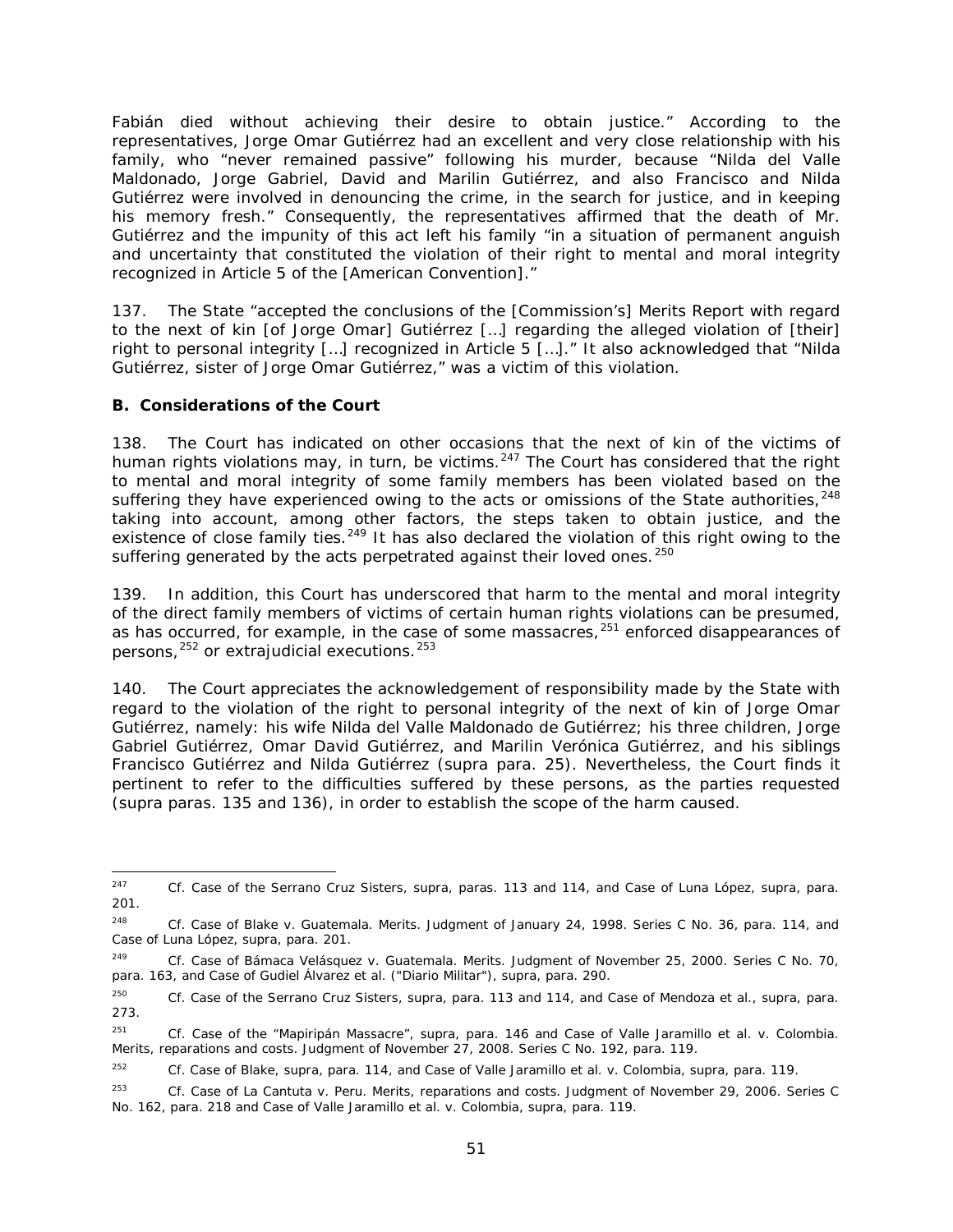141. In the instant case, the Court notes that the next of kin of Jorge Omar Gutiérrez sought justice for his death before State authorities on repeated occasions, without being able to access an effective remedy within a reasonable time (*supra* para. 125). In this regard, Nilda del Valle Maldonado, the victim's wife, indicated at the public hearing that:

"There was a before and after the death of Jorge, because for my children and I, and for the whole family, it was terrible […]; it continues to be terrible even after almost 19 years. I think it had an impact that can never be repaired because we will never have Jorge with us again; the impact was tremendous, tremendous for all of us, for his children and for his siblings, his mother and his father […]. Everything [...] the family did, I think it was commendable. It was the actions of all the family [...] the times we knocked on doors; and […] there was no one in authority that we have not been to see [to find out] what happened to Jorge or what was being done in the court case […]. The case would have been closed if it had not been for the family, for the fight we had to put up for everything."

142. Francisco Gutiérrez, Jorge Omar's brother, stated that, following his brother's murder, his life changed forever. He also indicated that:

"From that moment, I swore to find those who were responsible, the perpetrators, accomplices and accessories, bring them to justice [so that they …] would be punished […]. I never imagined the impunity that awaited us. [… F]irst my mother, Ruth, died in 1997, vanquished by the anguish of Jorge's death and the impunity that surrounded the trial for this crime; then my brother Fabián died in strange circumstances in 2007 and, finally, my father, Francisco, died the following year, in 2008, owing to his failing physical health and the mental anguish of having to leave this world with the crime against his son Jorge still unpunished."<sup>[254](#page-51-0)</sup>

143. Meanwhile, Nilda Gutiérrez stated that she had an inconsolable reaction to the news of her brother's murder that "upset all [her] beliefs, including religious beliefs." She had the responsibility of telling her parents of Jorge Omar's violent death. In addition, as she lived very close to her mother's house she not only suffered because of the loss of her brother, but also because she saw directly her parents constant manifestations of pain and sadness, as well as the progressive deterioration of their health, up until their death.<sup>[255](#page-51-1)</sup>

144. With regard to the children of Jorge Omar Gutiérrez, the Court underscores the profound sadness they felt following his execution. In this regard, Jorge Gabriel stated that "we lived with fear, with doubts [and] always with dread. $7256$  $7256$  For his part, Omar David stated that it caused him a great deal of "anguish, anger, impotence, and a mixture of feelings that  $[...]$  they had killed [his father] in such a treacherous and cowardly way."<sup>[257](#page-51-3)</sup> Lastly, Marilin Verónica stated that she "always took part [in the investigation into her father's murder, and her] conversations were always and still are marked by these events, by the impunity, by apprehension, by anger, by impotence, and by pain."<sup>[258](#page-51-4)</sup>

145. The Court notes that the extrajudicial execution of Jorge Omar Gutiérrez, attributable to the State, undoubtedly caused suffering, pain and anguish to his next of kin, particularly owing to the absence of a serious and effective investigation to identify, prosecute and punish, as appropriate, the perpetrators of his execution, despite their continuous efforts to discover the truth about what happened, and the actual impunity in this case (*supra* para. 133).

146. Based on the above, the Court concludes that the State violated the right to personal integrity recognized in Article 5(1) of the American Convention, in relation to Article 1(1) of

<span id="page-51-0"></span> <sup>254</sup> *Cf.* Affidavit prepared by Francisco Gutiérrez (merits file, folios 697 to 689 and 706).

<span id="page-51-1"></span><sup>255</sup> *Cf.* Affidavit prepared by Nilda Gutiérrez (merits file, folios 719 and 720).

<span id="page-51-2"></span><sup>256</sup> *Cf.* Affidavit prepared by Jorge Gabriel Gutiérrez (merits file, folio 728).

<span id="page-51-3"></span><sup>257</sup> *Cf.* Affidavit prepared by Omar David Gutiérrez (merits file, folio 739).

<span id="page-51-4"></span><sup>258</sup> *Cf.* Affidavit prepared by Marilin Verónica Gutiérrez (merits file, folio 752).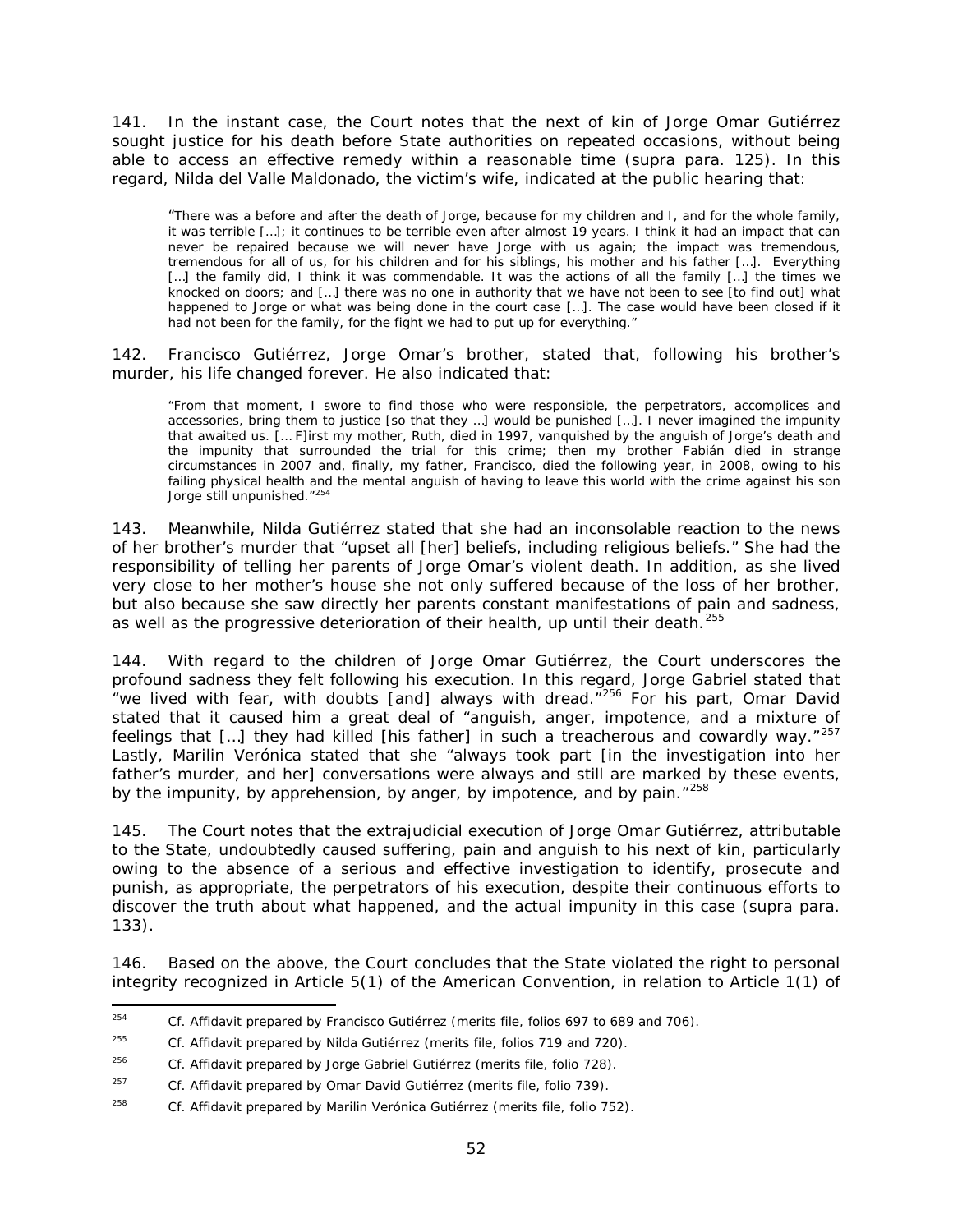this instrument, to the detriment of Nilda del Valle Maldonado de Gutiérrez, Jorge Gabriel Gutiérrez, Omar David Gutiérrez, Marilin Verónica Gutiérrez, Francisco Gutiérrez and Nilda Gutiérrez.

#### **IX REPARATIONS (Application of Article 63(1) of the American Convention)**

147. Based on the provisions of Article 63(1) of the American Convention, <sup>[259](#page-52-1)</sup> the Court has indicated that any violation of an international obligation that has caused harm entails the duty to repair it adequately,  $260$  and that this provision reflects a customary norm that constitutes one of the fundamental principles of contemporary international law on State responsibility.<sup>261</sup>

148. Based on the Agreement reached by the parties, which the Court has previously assessed pursuant to Articles 62 to 64 of the Rules of Procedure (*supra* para. 21), the Court will analyze the measures agreed on in order to determine their scope and methods of implementation. Also, based on its considerations on the merits and the violations of the American Convention declared in the preceding chapters, the Court will proceed to examine the claims presented by the Commission and the representatives regarding which a dispute subsists (*supra* para. 25). All this in light of the criteria established in its case law concerning the nature and scope of the obligation to make reparation, in order to establish the measures designed to make integral reparation for the harm caused to the victims<sup>[262](#page-52-4)</sup>.

149. The Court has established that reparations must have a causal nexus to the facts of the case, the violations that have been declared, and the harm proved, as well as the measures requested to redress the respective harm. Hence, the Court must observe this concurrence in order to rule appropriately and in accordance with the law.<sup>[263](#page-52-5)</sup> The Court will determine measures to guarantee the violated rights, to repair the consequences produced by the violations, and to establish compensation for the harm caused.

## <span id="page-52-0"></span>*A. Injured party*

150. The Court reiterates that, under Article 63(1) of the Convention, anyone who has been declared a victim of the violation of any right recognized in the Convention is considered an injured party.<sup>[264](#page-52-6)</sup> Therefore, the Court considers Jorge Omar Gutiérrez, and also Nilda del Valle Maldonado de Gutiérrez (wife of Jorge Omar Gutiérrez), Jorge Gabriel Gutiérrez, Omar David Gutiérrez and Marilin Verónica Gutiérrez (children of Jorge Omar

<span id="page-52-1"></span><sup>&</sup>lt;sup>259</sup> Article 63(1) of the Convention establishes that: "If the Court finds that there has been a violation of a right or freedom protected by this Convention, the Court shall rule that the injured party be ensured the enjoyment of his right or freedom that was violated. It shall also rule, if appropriate, that the consequences of the measure or situation that constituted the breach of such right or freedom be remedied and that fair compensation be paid to the injured party."

<span id="page-52-2"></span><sup>260</sup> *Cf. Case of Velásquez Rodríguez v. Honduras. Reparations and costs*. Judgment of July 21, 1989. Series C No. 7, para. 25, and *Case of the Constitutional Tribunal (Camba Campos et al.) v. Ecuador. Preliminary objections, merits, reparations and costs*. Judgment of August 28, 2013. Series C No. 268*,* para. 243.

<span id="page-52-3"></span><sup>261</sup> *Cf. Case of Velásquez Rodríguez. Reparations and costs, supra,* para. 25, and *Case of Luna López, supra,* para. 213.

<span id="page-52-4"></span><sup>262</sup> *Cf. Case of Velásquez Rodríguez. Reparations and costs, supra*, paras. 25 to 27, and *Case of Luna López, supra*, para. 214.

<span id="page-52-5"></span><sup>263</sup> *Cf. Case of Ticona Estrada et al., supra,* para. 110, and *Case of Luna López, supra,* para. 215.

<span id="page-52-6"></span><sup>264</sup> *Cf. Case of the La Rochela Massacre, supra,* para. 233, and *Case of Luna López, supra,* para. 216.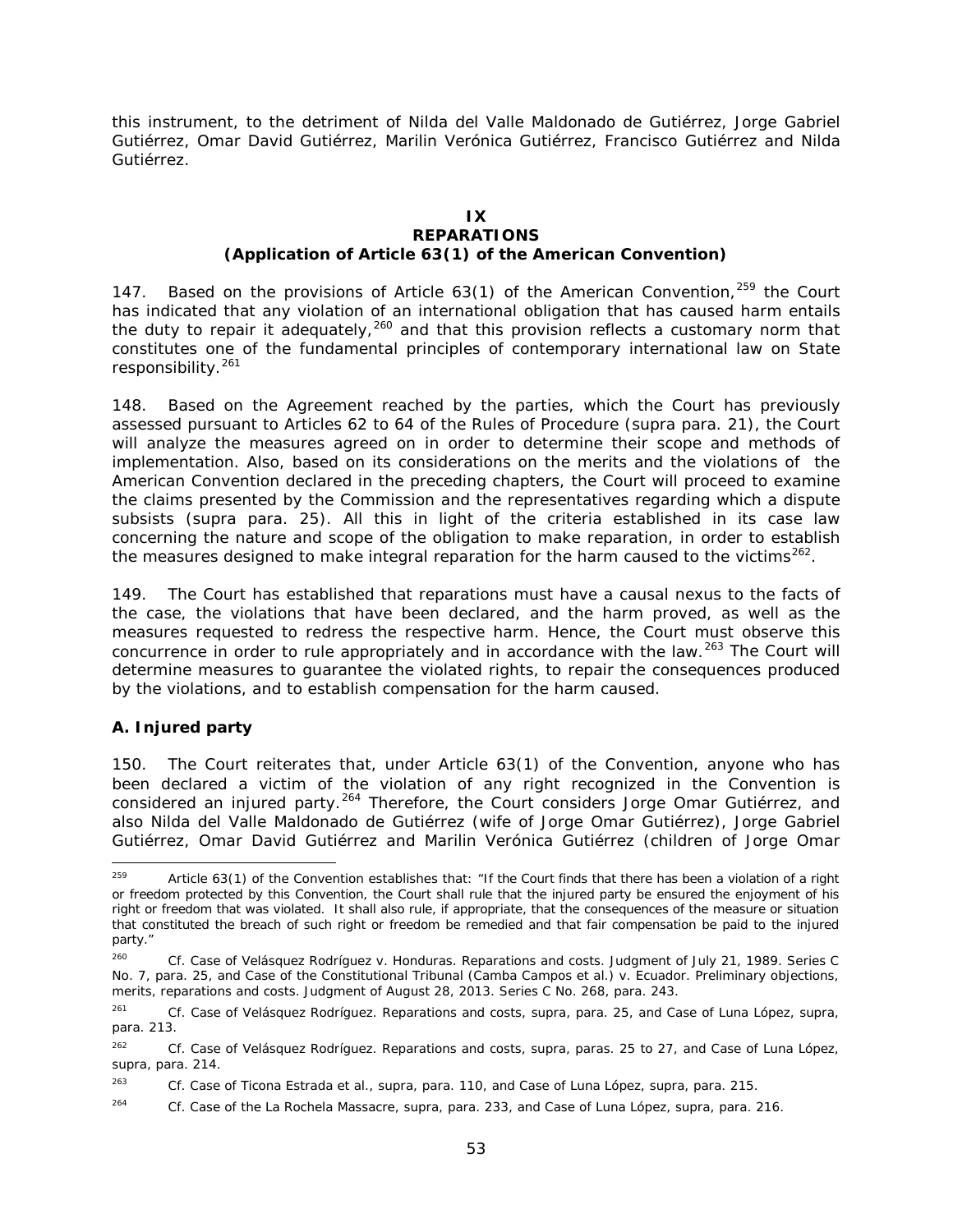Gutiérrez) and Francisco Gutiérrez and Nilda Gutiérrez (siblings of Jorge Omar Gutiérrez) to be the "injured party."

#### <span id="page-53-0"></span>*B. Obligation to investigate, and identify, prosecute and punish, as appropriate, the perpetrators and masterminds of the facts related to the execution of Jorge Omar Gutiérrez*

151. The Commission asked the Court to order the State to conduct a complete, impartial, effective and prompt investigation in order to determine and punish all the masterminds and perpetrators who participated in the events related to the execution of Jorge Omar Gutiérrez. Also, in its final observations, it requested the removal of any factual or legal obstacle to the progress of the judicial investigations and that the victims be guaranteed full participation in all the investigations.

152. The representatives requested in their pleadings and motions brief that the Court order the State "to re-open the [investigation] against [the federal police agent indicted]" as presumed perpetrator of the extrajudicial execution of Mr. Gutiérrez and that it make "progress in the investigation and the effective prosecution [of the presumed participant who accompanied the said federal police agent], as well as [in] the complete investigation, prosecution and punishment of the masterminds of the murder, and all those who were involved in the cover-up." In addition, in their final arguments, they asked for the removal of any factual or legal obstacle to the progress of the judicial investigations and that the victims be guaranteed full participation in all the investigations.

153. The State accepted the Commission's recommendation concerning its obligation to investigate (*supra* para. 151) and, in the Agreement, it "undert[ook] to implement, together with the authorities of the province of Buenos [Aires], a strategy for participation in the judicial proceedings against [the federal police agent indicted], as well as in the judicial investigations into those responsible for covering up the murder of Jorge Omar [Gutiérrez]."

154. Taking into account: (a) the agreements reached regarding reparations in the Agreement (*supra* para. 17); (b) that the right of access to justice was violated in the domestic investigations and criminal proceedings (*supra* para. 125); (c) that the extrajudicial execution of Assistant Commissioner Jorge Omar Gutiérrez perpetrated by State agents is a particularly serious violation owing to the circumstances that surrounded it (*supra* para. 129); (d) that the next of kin of Mr. Gutiérrez suffered a violation of their rights of access to justice, to the truth, and to reparation, owing to the actions of the State (*supra* para. 134), and (e) the obstacles faced by the investigation and the criminal proceedings (*supra* para. 121), this Court establishes that the State must, in order to comply with the undertaking made in good faith, implement with due diligence and within a reasonable time, the corresponding investigations and criminal proceedings, in order to individualize, identify, prosecute and punish, as appropriate, the perpetrators and masterminds of the acts related to the execution of Jorge Omar Gutiérrez, as well as to establish the truth about them, taking into account the criteria indicated with regard to investigations in this type of case (*supra* paras. 96 to 99, 101, 102, 118 to 120, 124, 128 to 131, and 133). To this end, the State must:

a) Remove all the *de facto* and *de jure* obstacles that prevent the effective investigation of the facts in the respective proceedings, in order to avoid the repetition of what happened in circumstances such as those of the instant case;  $265$ 

<span id="page-53-1"></span>

 <sup>265</sup> *Cf. Case of Valle Jaramillo et al., supra,* para. 232, and *Case of Kawas Fernández, supra, para. 192.*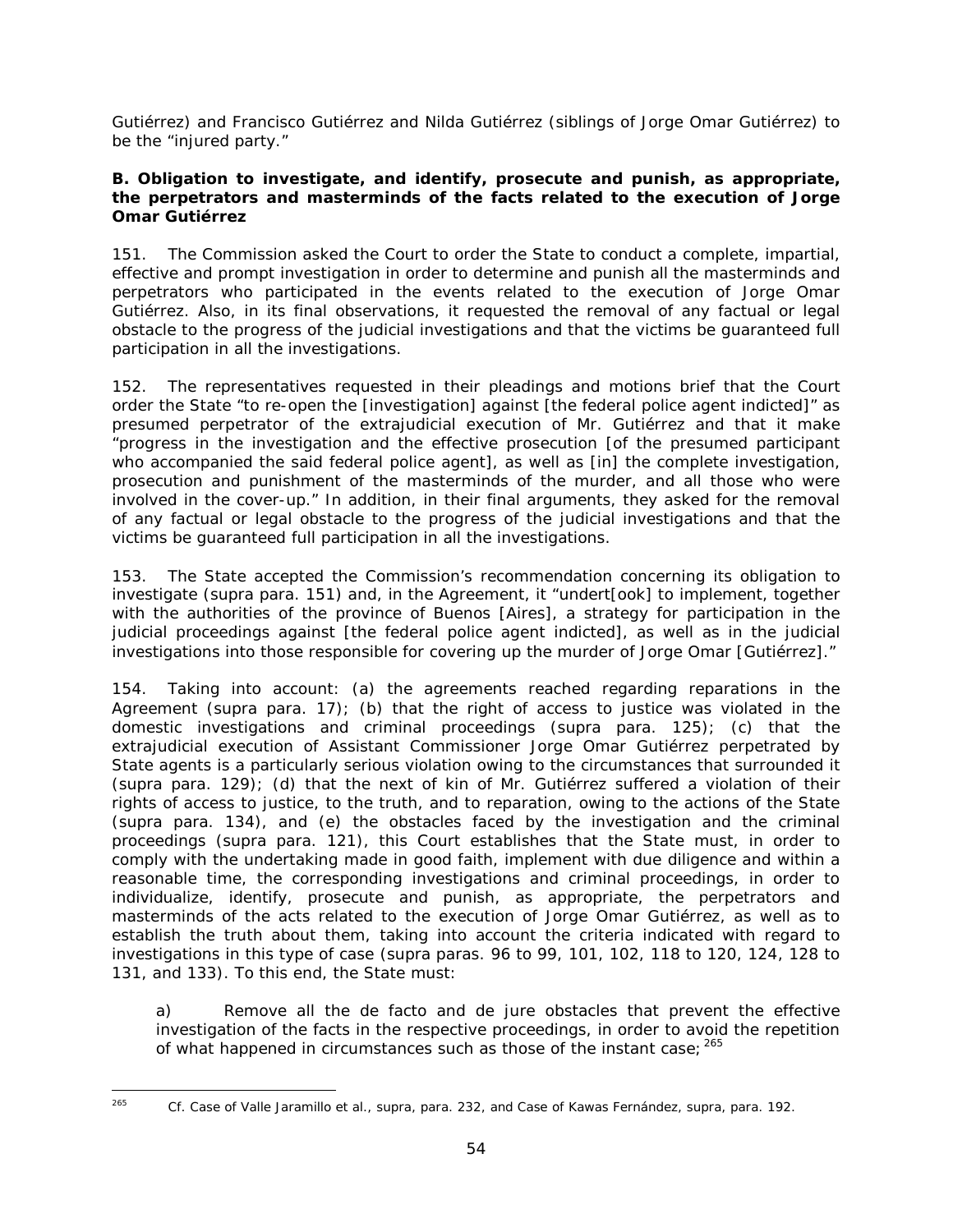b) Ensure that the different organs of the system of justice involved in the case have the necessary human and material resources to perform their tasks in a satisfactory, independent and impartial manner, and that the persons who take part in the investigation, including victims, witnesses, and agents of justice, have adequate guarantees of security; [266](#page-54-0)

c) Ensure that due diligence in the investigation means that all the State authorities are obliged to collaborate in the collection of evidence, and must therefore provide the judge, prosecutor or other judicial authority with all the information required and abstain from acts that entail the obstruction of the progress of the investigative process;

d) Ensure the next of kin of Assistant Commissioner Jorge Omar Gutiérrez full access and capacity to act at all stages of this investigation, pursuant to domestic law and the norms of the American Convention, <sup>[267](#page-54-1)</sup> and

e) Publicize the results of the proceedings so that society may know the facts that are the purpose of this case, as well as those responsible.  $268$ 

## **C.** *Measures of satisfaction and guarantees of non-repetition*

155. International case law and, in particular that of the Court, has established repeatedly that the Judgment may constitute *per se* a form of reparation. [269](#page-54-3) However, considering the circumstances of the case and the adverse effects on the victims arising from the violations of the American Convention declared to their detriment, as well as the Agreement reached by the parties, the Court finds it pertinent to determine the following measures of reparation.

## *C.1. Satisfaction*

# *C.1.1. Public act to acknowledge international responsibility and public apology*

156. The representatives asked the Court to order the State "to acknowledge publicly its international responsibility for the events to the detriment of Jorge Omar Gutiérrez and his next of kin, and to offer a public apology for the human rights violations in which it has incurred," as well as for the "lack of an effective investigation into what happened." In this regard, they asked that an act of acknowledgement of responsibility be organized, with the participation of national and provincial authorities, in which the victim's memory is commemorated. The Commission did not refer specifically to this point.

157. In the Agreement (*supra* para. 17), Argentina undertook to organize a public act to acknowledge responsibility for the violation of Articles 4, 5, 8 and 25 of the American Convention on Human Rights to the detriment of Jorge Omar Gutiérrez and his next of kin.

158. The Court appreciates greatly the State's willingness to organize a public act to acknowledge its international responsibility for the facts of the instant case, and therefore

<span id="page-54-0"></span><sup>266</sup> *<sup>266</sup> Cf. [Case of Kawas Fernández,](http://joomla.corteidh.or.cr:8080/joomla/es/jurisprudencia-oc-simple/38-jurisprudencia/824-corte-idh-caso-kawas-fernandez-vs-honduras-fondo-reparaciones-y-costas-sentencia-de-3-de-abril-de-2009-serie-c-no-196) supra,* para. 195.

<span id="page-54-1"></span>*<sup>267</sup> Cf. Case of Zambrano Vélez et al. v. Ecuador. Merits, reparations and costs.* Judgment of July 4, 2007. Series C No. 166, para.149, and *Case of Kawas Fernández, supra,* para. 194.

<span id="page-54-2"></span>*<sup>268</sup> Cf. Case of Valle Jaramillo et al., supra,* para. 233, and *Case of Kawas Fernández, supra, para. 194.*

<span id="page-54-3"></span>*<sup>269</sup> Cf. Case of Neira Alegría et al. v. Peru. Reparations and costs.* Judgment of September 19, 1996. Series C No. 29, para. 56, and *Case of the Constitutional Tribunal (Camba Campos et al.), supra*, para. 250.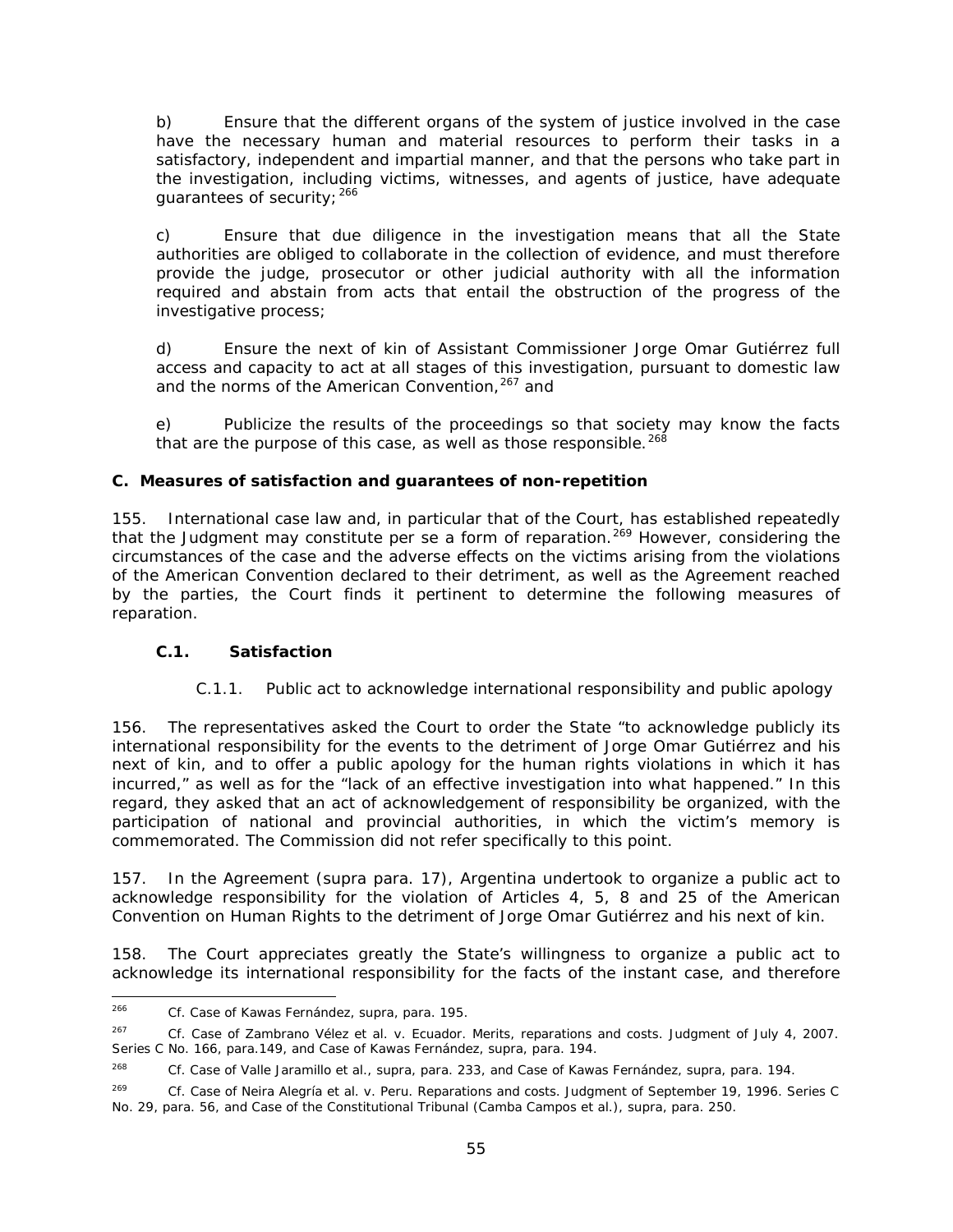endorses this measure in the terms agreed between the parties. The Court also finds, as it has in other cases,  $270$  that, in this act reference must be made to the human rights violations declared in this Judgment and an apology offered for the events of this case. To this end, Argentina must reach agreement with the victims or their representatives on the organization of this public act of acknowledgement and its characteristics, and also provide the victims, among other elements, with the necessary facilities of transport and logistics in this regard. The State has one year from notification of this Judgment to hold this act.

## *C.1.2. Publication and dissemination of the Judgment*

159. The representatives asked the Court to order the State to disseminate the Judgment in this case widely. They also asked that the acknowledgement of responsibility be published in two of the country's most important newspapers and on the web page of the *Centro de Información Judicial* (CIJ, [www.cij.gov.ar\)](http://www.cij.gov.ar/) [the news agency of the Judiciary]. They indicated that this acknowledgement should be accompanied by an account of the series of irregularities and obstructions of justice that resulted in impunity in this case. Neither the Commission nor the State referred to this point specifically.

160. The Court establishes, as it has in other cases,  $271$  that the State must publish, within six months of notification of this Judgment, the official summary of the Judgment prepared by the Court, once, in the Official Gazette, and in a national newspaper with widespread circulation. Argentina must also publish the Judgment in its entirety for at least 12 consecutive months on the website of the *Centro de Información Judicial* (CIJ, www.cij.gov.ar), as well as on the official websites of the Argentine Federal Police and of the Police of the province of Buenos Aires.

#### *C.1.3. Measures to conserve and indicate the warehouse and the police precinct where the events occurred*

<span id="page-55-0"></span>161. In the Agreement reached with the representatives, the State undertook "to adopt measures to conserve and indicate the warehouse and the police precinct where the events occurred that gave rise to this case." The Commission did not refer to this point.

162. The Court assesses positively the undertaking made by the State, aimed at recovering the memory of Jorge Omar Gutiérrez. Consequently, the Court endorses this measure agreed between the parties and orders the State to implement it within one year of notification of the Judgment.

## *C.1.4. Establishment of the "National Day to Combat Drug-trafficking"*

163. In the Agreement reached with the representatives, the State undertook "to establish August 29 as the 'National Day to Combat Drug-trafficking.'" The Commission did not refer to this point.

164. The Court appreciates the State's willingness to establish August 29 as the "National Day to Combat Drug-trafficking" as a measure of satisfaction, and takes note of this commitment. The Court will not monitor implementation of this measure during the procedure of monitoring compliance with the Judgment.

<span id="page-55-1"></span> <sup>270</sup> *Cf. inter alia, Case of Cantoral Benavides v. Peru. Reparations and costs*. Judgment of December 3, 2001. Series C No. 88, para. 81, and *Case of Nadege Dorzema et al., supra,* para. 265.

<span id="page-55-2"></span><sup>271</sup> *Cf. Case of Barrios Altos v. Peru. Reparations and costs.* Judgment of November 30, 2001. Series C No. 87, paras. 42 and 45, and *Case of Luna López, supra,* para. 224.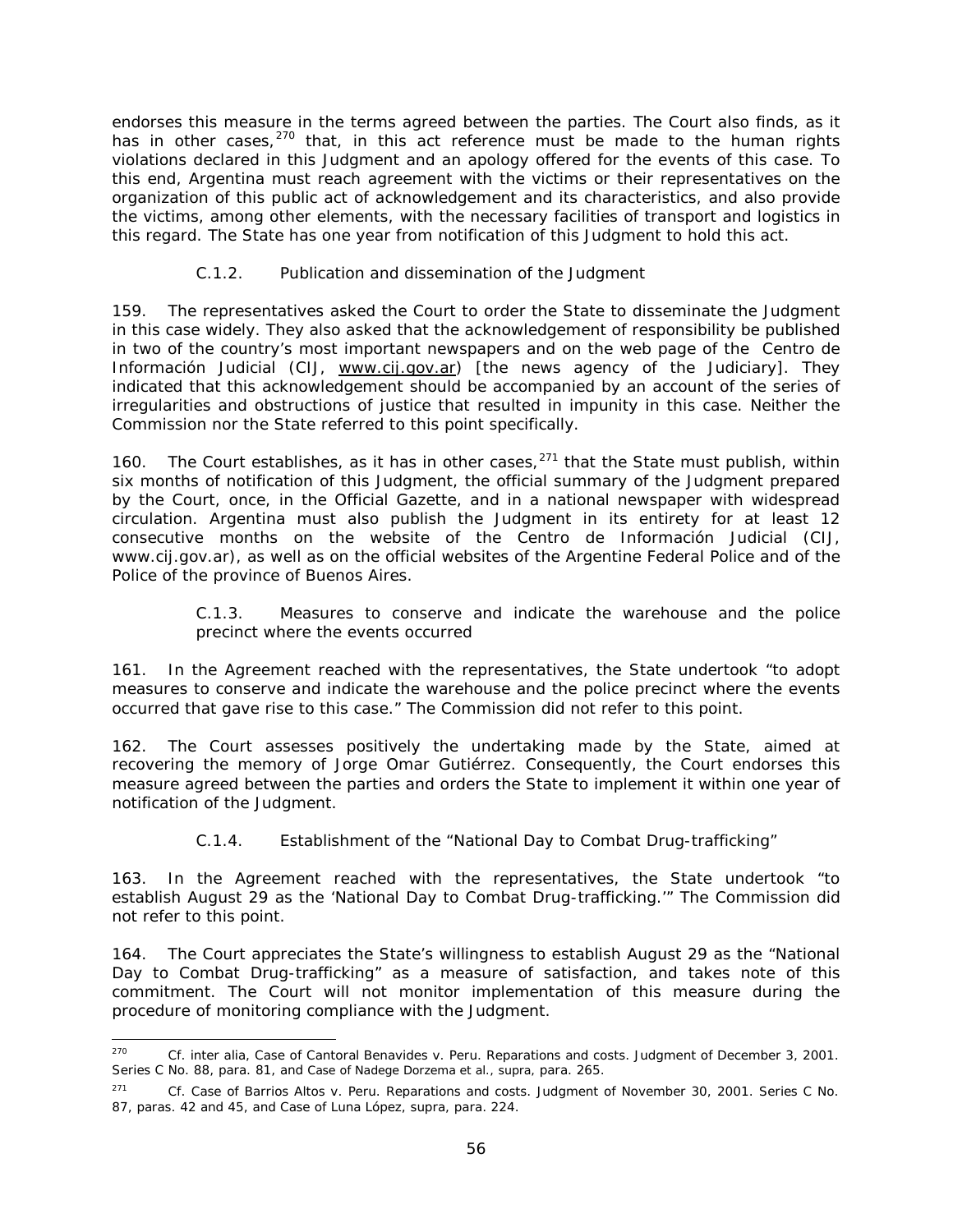#### *C.2. Guarantees of non-repetition*

165. The Court recalls that the State must prevent the recurrence of human rights violations such as those described in this case and, to this end, adopt all the necessary legal, administrative and any other measures to make the exercise of these rights effective, $272$  in accordance with the obligations to avoid similar acts occurring in the future, in compliance with the obligations to prevent violations, and guarantee the human rights recognized by the American Convention.<sup>[273](#page-56-2)</sup>

#### *C.2.1. Training for police agents*

166. The representatives asked the Court to order the State to guarantee that the career of Jorge Omar Gutiérrez and the reasons for his death are part of the compulsory curriculum of the training program of the Federal Police, and the Police of the province of Buenos Aires, as well as of the Judicial Police of the province of Buenos Aires. In the Agreement signed by the representatives and Argentina, the "National State and the province of Buenos Aires undert[ook] to include the 'Gutiérrez case' in the training curricula of the law enforcement personnel subject to its jurisdiction." The Commission did not refer to this point.

167. Taking into account the particularities of this case, the Court considers it important to strengthen the institutional capacities at the level of the province of Buenos Aires and at the federal level in Argentina by training its law enforcement personnel in order to avoid the repetition of events such as those analyzed in the instant case. Regarding the training on the protection of human rights, in its case law, the Court has considered that this is a way of providing public officials with new expertise, developing their capacities, allowing them to specialize in certain innovative areas, preparing them to occupy different posts, and adapting their capacities to improve their performance of the tasks they are assigned.<sup>[274](#page-56-3)</sup>

168. The Court assesses positively the State's willingness to include the "Gutiérrez case" in the training curricula of law enforcement personnel subject to the jurisdiction of the National State and the province of Buenos Aires. Thus, taking into account the human rights violations committed by State agents, as well as the impunity of the case, the Court orders that, without prejudice to the training programs on human rights for public officials that already exist in Argentina, the State incorporate into the training courses or curricula of the Argentine Federal Police and of the Police of the province of Buenos Aires, as well as of the Judicial Police of that province, within a reasonable time and with the respective budgetary envelope, training courses on the obligations of respect for and guarantee of human rights, particularly the right to life, on the obligation to investigate with due diligence, and on effective judicial protection, as well as on control of conformity with the Convention, referring to this case and to this Judgment.

> <span id="page-56-0"></span>*C.2.2. Regulation and implementation of external control mechanisms for the federal police forces, improvements in the investigative capacity of the system of justice, establishment of the Judicial Police of the province of Buenos Aires, and of effective protection systems for victims and witnesses*

<span id="page-56-1"></span> <sup>272</sup> *Cf. Case of Velásquez Rodríguez, Reparations and costs, supra*, para. 166, and *Case of Luna López, supra,* para. 234.

<span id="page-56-2"></span><sup>273</sup> *Cf. Case of Velásquez Rodríguez, Reparations and costs, supra*, para. 166, and *Case of Suárez Peralta, supra*, para. 195.

<span id="page-56-3"></span><sup>274</sup> *Cf. Case of Claude Reyes et al. v. Chile. Monitoring compliance with judgment.* Order of the Inter-American Court of Human Rights of November 24, 2008, nineteenth considering paragraph, and *Case of Radilla Pacheco, supra*, para. 346.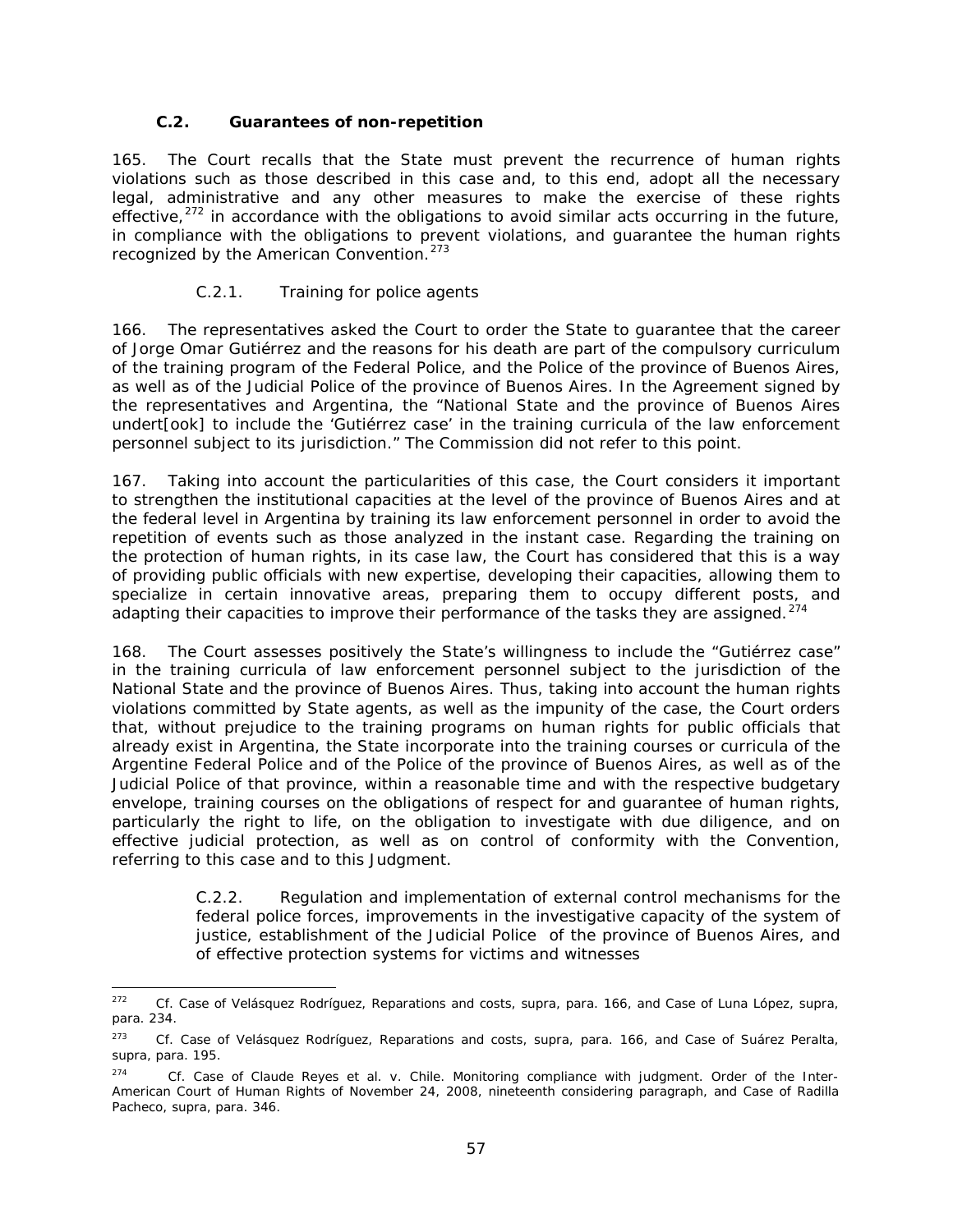169. Among their different requests, the representatives presented four groups of measures of non-repetition, which they described in detail, and which are: (i) regulation and implementation of external control measures for the federal police forces, including the "implementation of civilian and independent mechanisms that ensure the effective control of the legality of the performance of the police agents and of internal administrative actions"; (ii) improvements in the investigative capacity of the system of justice of the province of Buenos Aires in complex cases involving State officials; (iii) establishment of the Judicial Police of the province of Buenos Aires, including the obligation to adopt "legal and material measures that permit the creation of a criminal investigation unit that complies functions other than those performed by the preventive police forces, and that is able to assist the public prosecution service in these investigations," and (iv) "legal and material measures to develop and implement effective protection systems for witnesses and victims." The Commission did not refer to these issues.

170. In the Agreement, the State undertook the following: "to further the regulation and implementation of external control mechanisms on the actions of the members of federal law enforcement agencies"; "full […] operation of the provincial Judicial Police, including the creation of the Monitoring Committee to ensure its effective execution in the legislature of the province of Buenos Aires," and "the establishment of an effective system of protection for victims and witnesses." In addition, the State indicated "that these measures have already been initiated within the provincial and national Executive, respectively," and that "the required commitment in this area is to strengthen and develop what already exists."

171. The Court takes note of the undertakings made by the State, which are aimed at ensuring that the obstructions to the investigation and criminal proceedings, as well as the threats to witnesses that have been verified in this case, do not happen again. The Court will not monitor the implementation of these measures under the proceeding of monitoring compliance with the Judgment.

## *D. Compensation*

172. First, the Court notes that, in the Agreement, the representatives and the State asked the Court to rule "on the scope of the reparations in favor of the victims, which should include […] compensation for pecuniary and non-pecuniary damage, based on the equity principle." The Court will take this request into account to rule on the arguments of the parties in this regard.

## <span id="page-57-0"></span>*D.1. Pecuniary damage*

173. In its case law, the Court has developed the concept of pecuniary damage and has established that this supposes "the loss of, or detriment to, the income of the victims, the expenses incurred as a result of the facts, and the consequences of a pecuniary nature that have a causal nexus to the facts of the case."<sup>[275](#page-57-1)</sup>

## *D.1.1. Consequential damage*

174. The representatives argued that the State should reimburse the expenses incurred by the Gutiérrez family as a result of the human rights violations committed to the detriment of Jorge Omar Gutiérrez. In this regard, they asked the Court to order the State

<span id="page-57-1"></span> <sup>275</sup> *Case of Bámaca Velásquez v. Guatemala. Reparations and costs.* Judgment of February 22, 2002. Series C No. 91, para. 43, and *Case of Luna López, supra,* para. 246.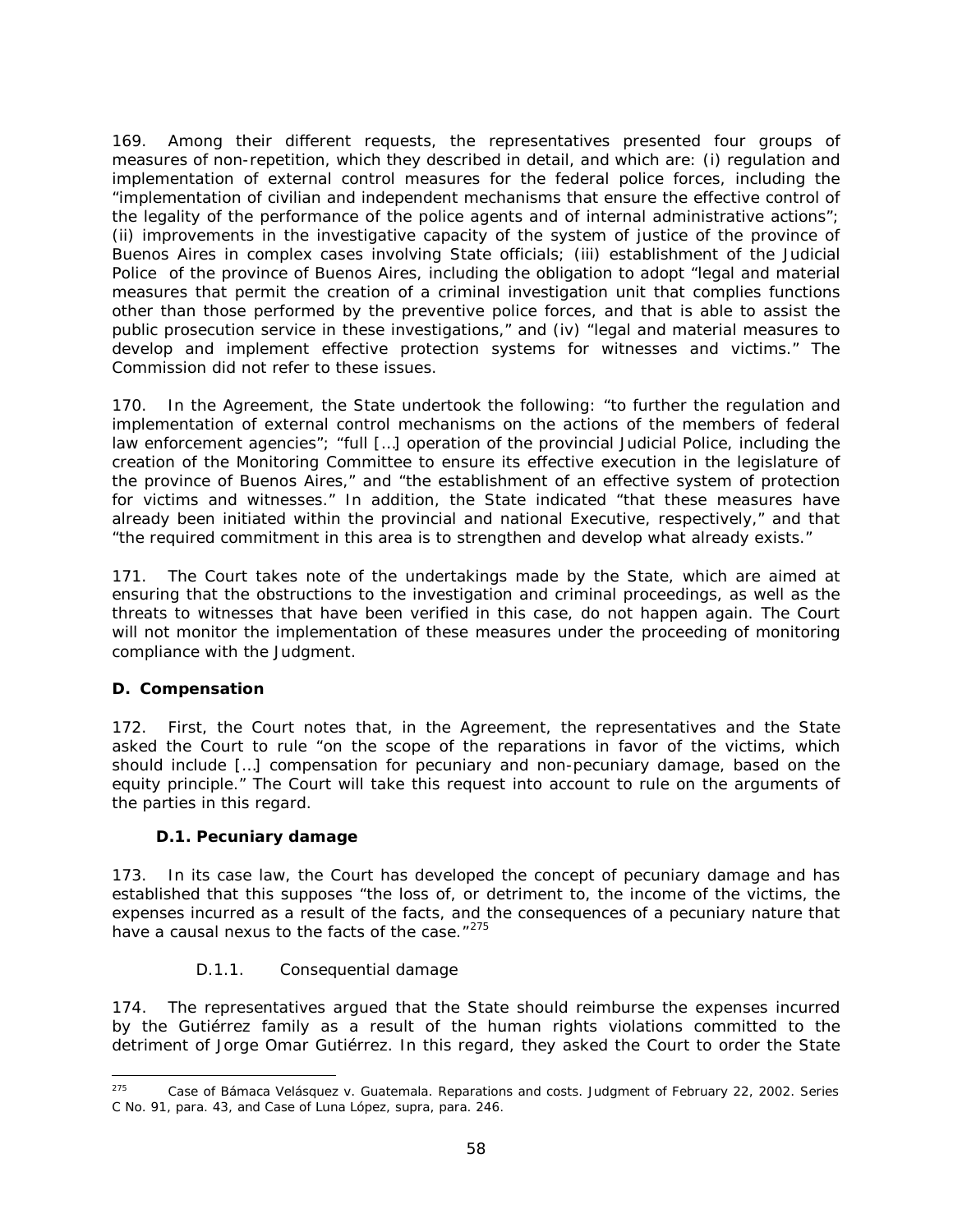to reimburse "the expenses incurred by the family to give the victim a decent burial," as well as "the expenses entailed by keeping the proceedings and the demand for justice open," which involved holding public meetings, producing posters and leaflets, and weekly trips from Quilmes to La Plata from September 1994 to March 1998. However, they indicated that, owing to the complexity of quantifying the total for these expenses, and the impossibility of presenting vouchers for them, they asked the Court to consider allocating a symbolic amount that reflected these expenses. The Commission did not refer to this point.

175. The State considered "objectionable that, under the heading of consequential damage, the petitioner has included trial expenses and costs," because, in its opinion, some of the representatives' items were repeated "in the special section on costs and expenses."

176. The Court has verified that the representatives of the victims presented three vouchers covering funeral expenses incurred by Nilda del Valle Maldonado between 1994 and 2004.<sup>[276](#page-58-0)</sup> However, the Court presumes that, as of the execution of Jorge Omar Gutiérrez, his next of kin incurred diverse expenses owing to this act. Consequently, the Court establishes, in equity, compensation of US\$1,000.00 (one thousand United States dollars) for consequential damage. This amount must be delivered to Nilda del Valle Maldonado. In the section on costs and expenses, the Court will assess those disbursements related to the expenditure involved in keeping the proceedings and the demand for justice open (*infra* para. 194).

## *D.1.2. Loss of earnings*

177. The representatives indicated that Jorge Omar Gutiérrez was 41 years of age when he was murdered and that, according to statistical data for 1999 of the National Census and Statistics Institute (INDEC), average life expectancy in Argentina for men was 68.53 years; they therefore calculated that Jorge Omar Gutiérrez would have lived a further 27.53 years, and received 330.36 more salaries. However, the representatives indicated that the calculation should take into account not only the 931.00 Argentine pesos a month that he received in 1994, but this amount should be updated, taking into account his commitment and the quality of his work, so that it could be expected that, during his career, he would be promoted to at least the rank of Commissioner General, with a current monthly salary of 23,923.59 Argentine pesos. According to the representatives, 25% should be deducted from the estimated amount of the income as the sum that the victim would have used for his persons expenses. Finally, the representatives asked the Court to establish, in equity, the rate that should be used to calculate interest, which should include interest calculated from the date of the incident until the date the payment is made. The Commission did not refer to this matter.

178. The State considered "unfounded the said expectation to assimilate the career in the police force of [Jorge Omar] Gutiérrez to a purported 'successful career' culminating in the achievement of one of the highest ranks and, consequently, the highest income on the current pay scale." In addition, it asked that the "the items that the Court will consider be defined using strict criteria of equity," taking into account that both the widow and the children of Jorge Omar Gutiérrez "have received and continue to receive the corresponding pension from the social security institute, which has been taking the place of the income with which [Mr.] Gutiérrez covered the his family's living costs and, therefore, an essential part of what is sought to be understood by loss of earnings."

<span id="page-58-0"></span> <sup>276</sup> The vouchers represent the sum of 495.50 Argentine pesos. *Cf.* Vouchers for funeral expenses (file of annexes to the pleadings and motions brief, folios 2634 to 2637).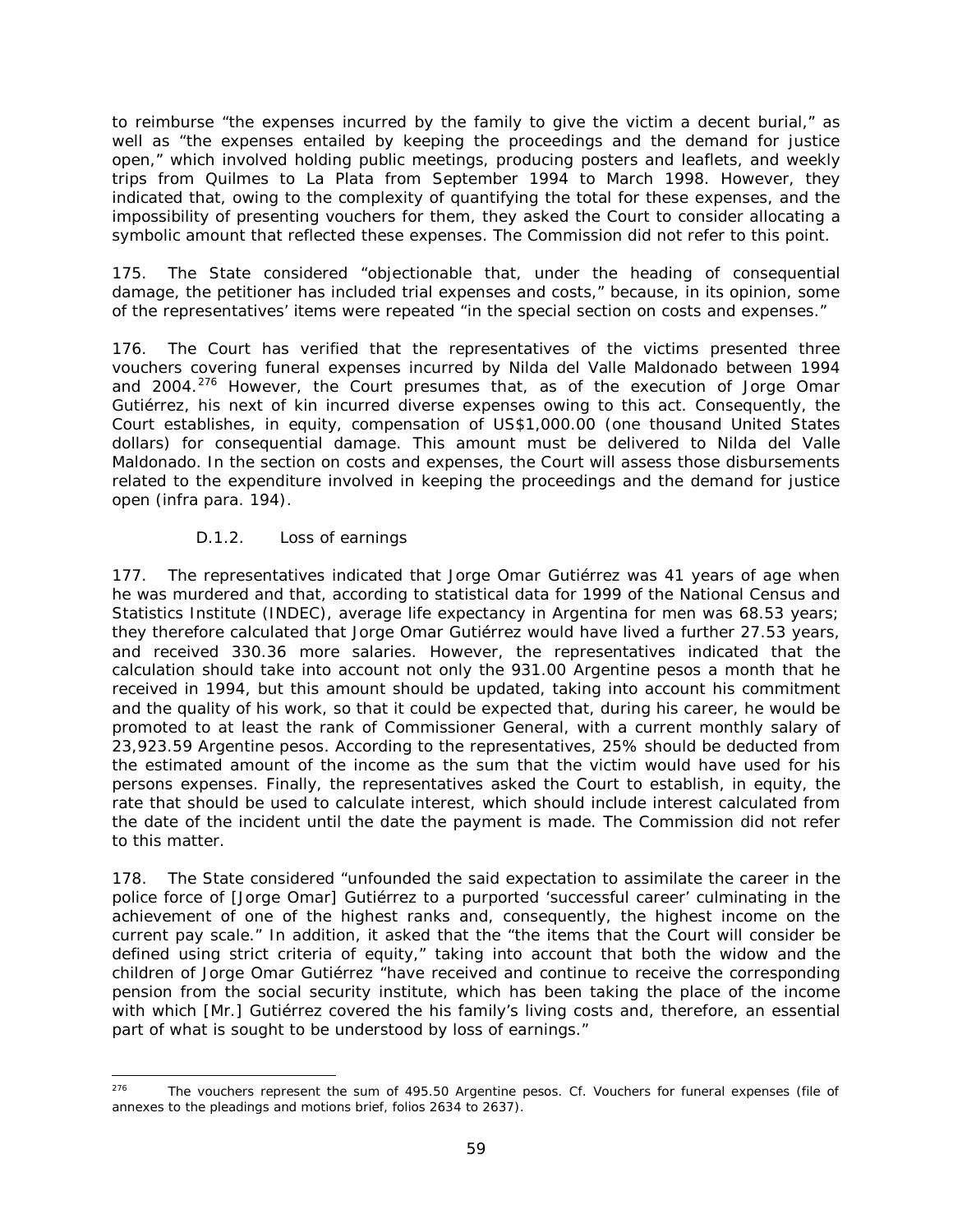179. The Court notes that the representatives forwarded a voucher for the salary of Jorge Omar Gutiérrez as Assistant Commissioner,[277](#page-59-0) as well as tables of the National Census and Statistics Institute on life expectancy at birth by sex and by jurisdiction in Argentina for the years 1990/1992 and 2000/2001<sup>[278](#page-59-1)</sup> For its part, the State indicated that both the widow and the children of Jorge Omar Gutiérrez have received and continue to receive the pension that corresponded to him from the social security institute, without providing any evidence in this regard. The representatives did not disprove this allegation by the State; however, this Court has verified that the Directorate General of Judicial Affairs of the Police of the province of Buenos Aires decided to declare "the death of Assistant Commissioner Jorge Omar Gutiérrez attributable to service [and] to notify the heirs […] of the compensation provided,"<sup>[279](#page-59-2)</sup> and to provide certified copies to the "Retirement and Pension Fund," for the pertinent effects. Therefore, the Court will not order a compensatory amount for the next of kin of Jorge Omar Gutiérrez for the said loss of earnings as of his execution.

### *D.1.3. Damage to the family wealth*

180. The representatives affirmed that the family of Jorge Omar Gutiérrez were unable to carry out their daily activities owing to the change in their personal circumstances as a result of his execution. In this regard, they indicated that, as of the death of her husband, Nilda del Valle Maldonado was obliged to begin to work, and could not devote herself solely to running her home and taking care of her children. They argued that Jorge Gabriel, the elder son of Jorge Omar Gutiérrez, who was 18 years of age at the time of his father's death, had to start working to ensure the subsistence and protection of the whole family. In addition, Omar David, 16 years old at the time of the incident, had to work and study at the same time. Meanwhile, Marilin, who was aged 13 at the time of the events, also suffered the consequences in her daily life. Furthermore, all of them, and also Nilda and Francisco Gutiérrez, sister and brother of Jorge Omar Gutiérrez, dedicated much of their time to promoting the investigation and seeking to obtain justice for the execution, to the detriment of other activities that they could have carried out, and also "together, covered the expenses related to the search for justice and the maintenance of [his] memory." Consequently, the representatives asked the Court to establish a compensatory amount in accordance with criteria of equity. The Commission did not make any observations in this regard.

181. For its part, the State indicated that, when asserting that "it was the siblings Jorge Omar [Gutiérrez] who, jointly, covered the expenses related to this search for justice," it was sought to include items that corresponded to "costs and expenses" under this heading.

182. This Court has granted compensation for the concept of damage to the family wealth in cases in which, even when there is no appropriate mechanism that shows the exact amount or value of the harm caused, damage to the family wealth can be inferred from the facts revealed by factors such as: a substantial change in the conditions and quality of life that are a direct consequence of the acts that can be attributed to the State; expenditure incurred in relation to exile or moving house; social reincorporation expenses; expenses incurred to obtain employment that was lost as a result of the violations committed by the

<span id="page-59-0"></span> <sup>277</sup> The voucher is for a net sum of 931.76 Argentine pesos and for a paid sum of 899.46 Argentine pesos. *Cf.* Voucher for the salary of Jorge Omar Gutiérrez (file of annexes to the pleadings and motions brief, folio 2030).

<span id="page-59-1"></span><sup>278</sup> *Cf.* INDEC tables on life expectancy at birth, by sex and by jurisdiction, in Argentina, 1990/92 and 2000/2001 (file of annexes to the pleadings and motions brief, folio 2032).

<span id="page-59-2"></span><sup>279</sup> *Cf.* Decision No. 104097 (file of annexes before the Commission, folio 101).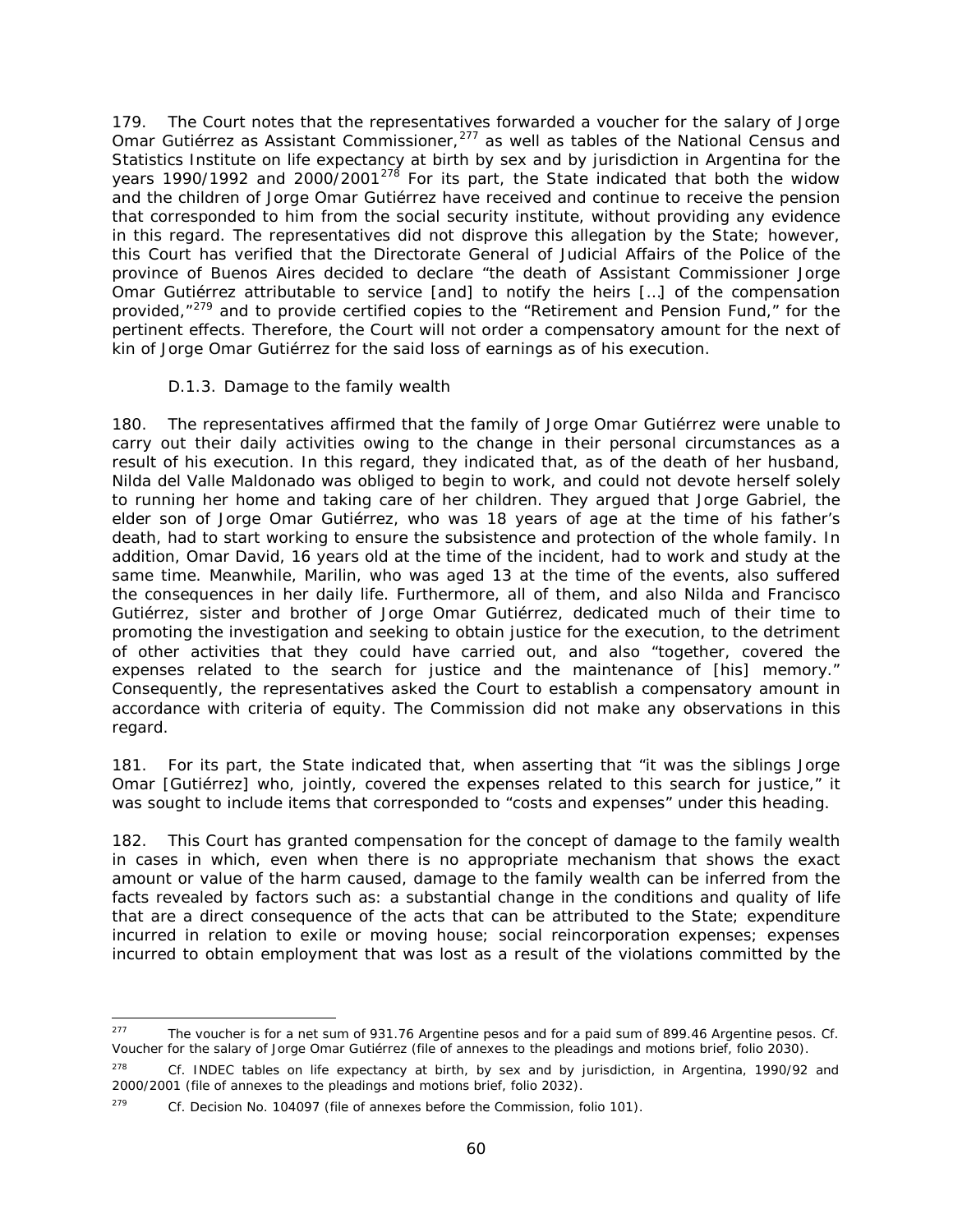State; expenses related to the inability to study; loss of possessions, and also harm to the physical, mental and emotional health of the family concerned.<sup>[280](#page-60-1)</sup>

183. The Court takes note that, in this case, the next of kin of Jorge Omar Gutiérrez were declared victims of the violation of the rights to judicial guarantees and protection, as well as to personal integrity owing to his death and the impunity in which the case remains. Thus, it considers that what the representatives indicate as "damage to the family wealth" is not a direct consequence of these violations, and that, in this case, it is subsumed within the amounts for pecuniary and non-pecuniary damage. Therefore, the Court will not order an additional amount for this concept. In the section on costs and expenses, the Court will assess those financial disbursements related to the expenses entailed by keeping open the proceedings and the demand for justice (*supra* para. 176 and *infra* para. 193).

## *D.2. Non-pecuniary damage*

<span id="page-60-0"></span>184. In its case law, the Court has developed the concept of non-pecuniary damage and has established that this "may include both the suffering and afflictions caused by the violation, and also the impairment of values of great significance for the individual, as well as any change, of a non-pecuniary nature, in the living conditions of the victims."<sup>[281](#page-60-2)</sup>

185. The representatives stated that "the non-pecuniary damage suffered by the next of kin of Jorge Omar Gutiérrez, resulted from: (a) the violent death of a loved one at the hands of State agents; (b) the ineffectiveness of the system of justice to investigate the facts; (c) the distortion and concealment of the facts by public officials, some of them colleagues of the victim; (d) the versions aimed at harming the reputation of Jorge Omar Gutiérrez and creating impunity; (e) the failure of the criminal actions filed […] (despite persistent requests and direct investigations by the family members); (f) the intimidation, threats, attacks, and other acts of violence suffered by key witnesses in the judicial proceedings; (g) the accusations against them because they organized activities to avoid collective oblivion in relation to the crime; (h) the State's lack of protection in the face of possible attacks by the perpetrators and masterminds interested in ensuring impunity, despite the fears expressed by the family[, and] (i) the State's absence of political will and the disregard of the demands for justice by public officials and a deliberate lack of respect during the friendly settlement procedure." In addition, the representatives argued as part of the non-pecuniary damage "the change in the living conditions of each member of the family." Consequently, the representatives asked the Court to establish, in equity, a compensatory amount for the wife of Jorge Omar Gutiérrez, his three children, his sister Nilda Gutiérrez, and his brother Francisco Gutiérrez. Meanwhile, in the Agreement, the parties asked the Court to rule on the scope of the reparations for the victims, which should include compensation for non-pecuniary damage, based on the principle of equity (*supra* para. 17). The Commission did not refer to this point.

186. As the Court has indicated on other occasions,  $282$  in cases such as this one, the nonpecuniary damage inflicted on the victim is evident. In this regard, the Court decides to order the State to pay compensation of US\$75,000.00 (seventy-five thousand United States dollars) for the non-pecuniary damage suffered by Jorge Omar Gutiérrez. This sum must be delivered integrally and in equal parts to the victim's wife and children, respectively, Nilda del Valle Maldonado de Gutiérrez, Jorge Gabriel, Omar David and Marilin Verónica Gutiérrez.

<span id="page-60-1"></span> <sup>280</sup> *Cf. Case of Gutiérrez Soler, supra*, para. 78, and *Case of Baldeón García, supra,* para. 186.

<span id="page-60-2"></span><sup>281</sup> *Case of the "Street Children" (Villagrán Morales et al.)*, *supra*, para. 84, and *Case of Luna López, supra,* para. 251.

<span id="page-60-3"></span><sup>282</sup> *Cf. Case of Zambrano Vélez et al., supra*, para. 142, and *Case of Kawas Fernández, supra*, para. 194.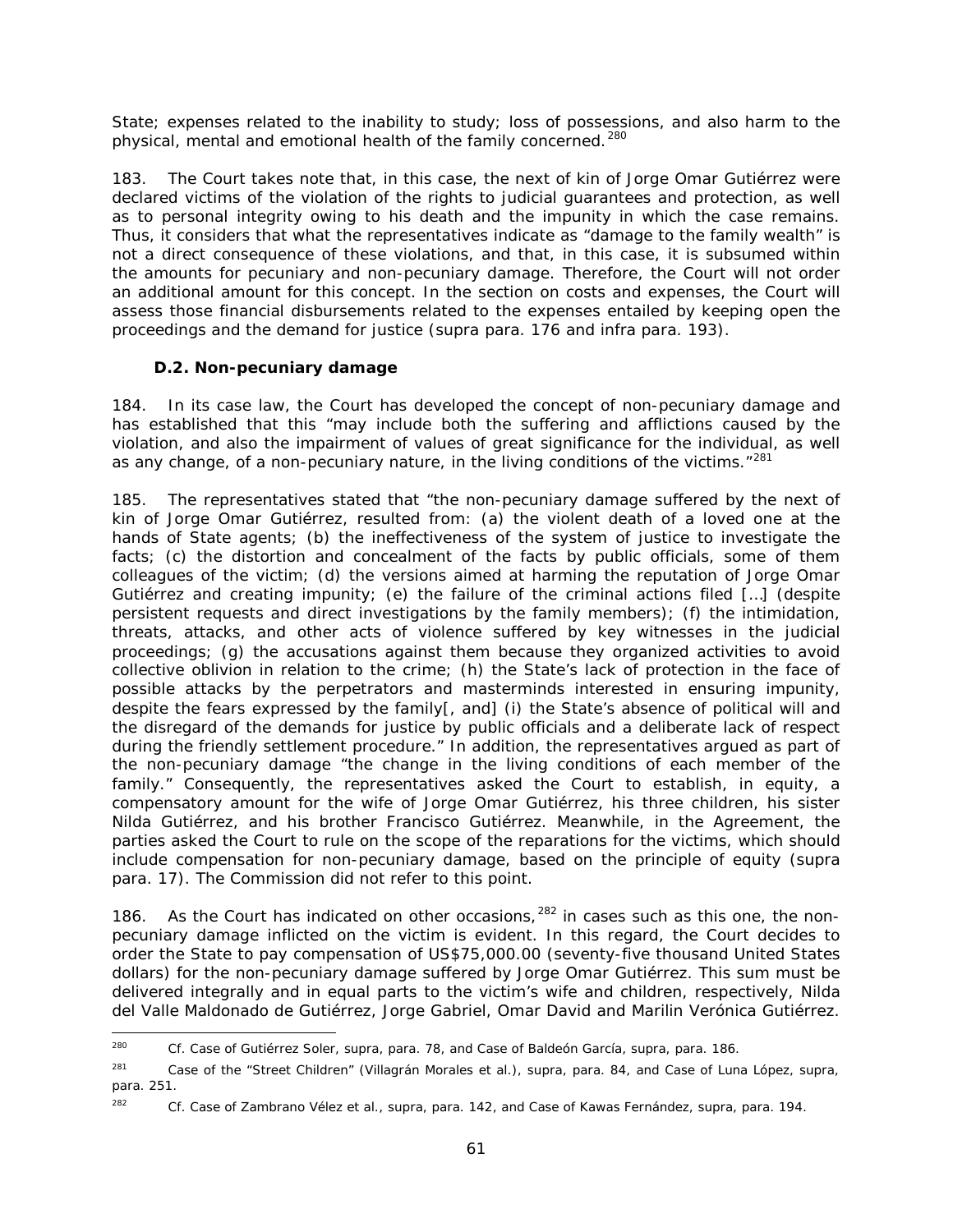In addition, the Court has taken note of the anguish and suffering experienced by the next of kin of Jorge Omar Gutiérrez as a result of the facts of the case and of the impunity in which his death remains (*supra* paras. 141 to 146). In the specific case of Nilda del Valle Maldonado and Francisco Gutiérrez, the Court has noted the additional effects derived from their participation as injured parties in the criminal proceedings (*supra* paras. 141 and 142). Consequently, and in light of the Agreement reached by the parties, the Court finds that, in equity, the State must provide the victims with the following amounts, in United States dollars:

| <b>Name</b>                            | Relationship   | Amount         |
|----------------------------------------|----------------|----------------|
| Nilda del Valle Maldonado de Gutiérrez | <b>Wife</b>    | US\$ 20,000.00 |
| Jorge Gabriel Gutiérrez                | Son            | US\$ 10,000.00 |
| <b>Omar David Gutiérrez</b>            | Son            | US\$ 10,000.00 |
| Marilin Verónica Gutiérrez             | Daughter       | US\$ 10,000.00 |
| <b>Francisco Gutiérrez</b>             | <b>Brother</b> | US\$ 10,000.00 |
| Nilda Gutiérrez                        | <b>Sister</b>  | US\$ 5,000.00  |

#### *E. Costs and expenses*

#### *E.1. Arguments of the parties*

187. The representatives stated that the victims were assisted by two private lawyers up until the beginning of 1998, when another person began to represent them. In addition, they had to finance the domestic proceedings. Hence, they asked the Court to order compensation that included, in equity, a symbolic amount for the expenses incurred in the domestic jurisdiction during the 19 years that the case has been processed.

188. Regarding the costs incurred for the proceedings before the inter-American system, the next of kin of Jorge Omar Gutiérrez were represented by the *Centro de Estudios Legales y Sociales* (CELS). According to the representatives, they had to pay the ordinary expenses of processing the case (expenditure for telephone calls, fax, mail and supplies) amounting to US\$2,500.00 (two thousand five hundred United States dollars), plus the expense of three trips to Washington D.C., with the respective expenses when they were summoned to hearings and/or working meetings, attended by two people each time. According to the representatives, the Gutiérrez family covered their own expenses to be present on these occasions before the Commission, attended by two people on the first occasion, and three people on the other two. In this regard, the representatives indicated that they do not have vouchers for the amounts paid out; they therefore asked the Court to order, in equity, the sum of US\$1,500.00 (one thousand five hundred United States dollars) per person, for each of these trips, for a total of US\$9,000.00 (nine thousand United States dollars) for CELS and US\$12,000.00 (twelve thousand United States dollars) for the family.

189. Lastly, the representatives alleged that the following disbursements were made for travel and accommodation in order to attend the public hearing at the seat of the Inter-American Court in San José, Costa Rica: Nilda del Valle Maldonado disbursed US\$1,978.63 (one thousand nine hundred and seventy-eight United States dollars and sixty-three cents); the attendance of Luis Valenga, which was paid by the Gutiérrez family, cost US\$2,127.21 (two thousand one hundred and twenty-seven United States dollars and twenty-one cents), and the attendance of Paula Litvachky and Gabriela Kletzel, which was covered by CELS represented a cost of US\$5,035.79 (five thousand and thirty-five United States dollars and seventy-nine cents). Consequently, they asked the Court to order the State to reimburse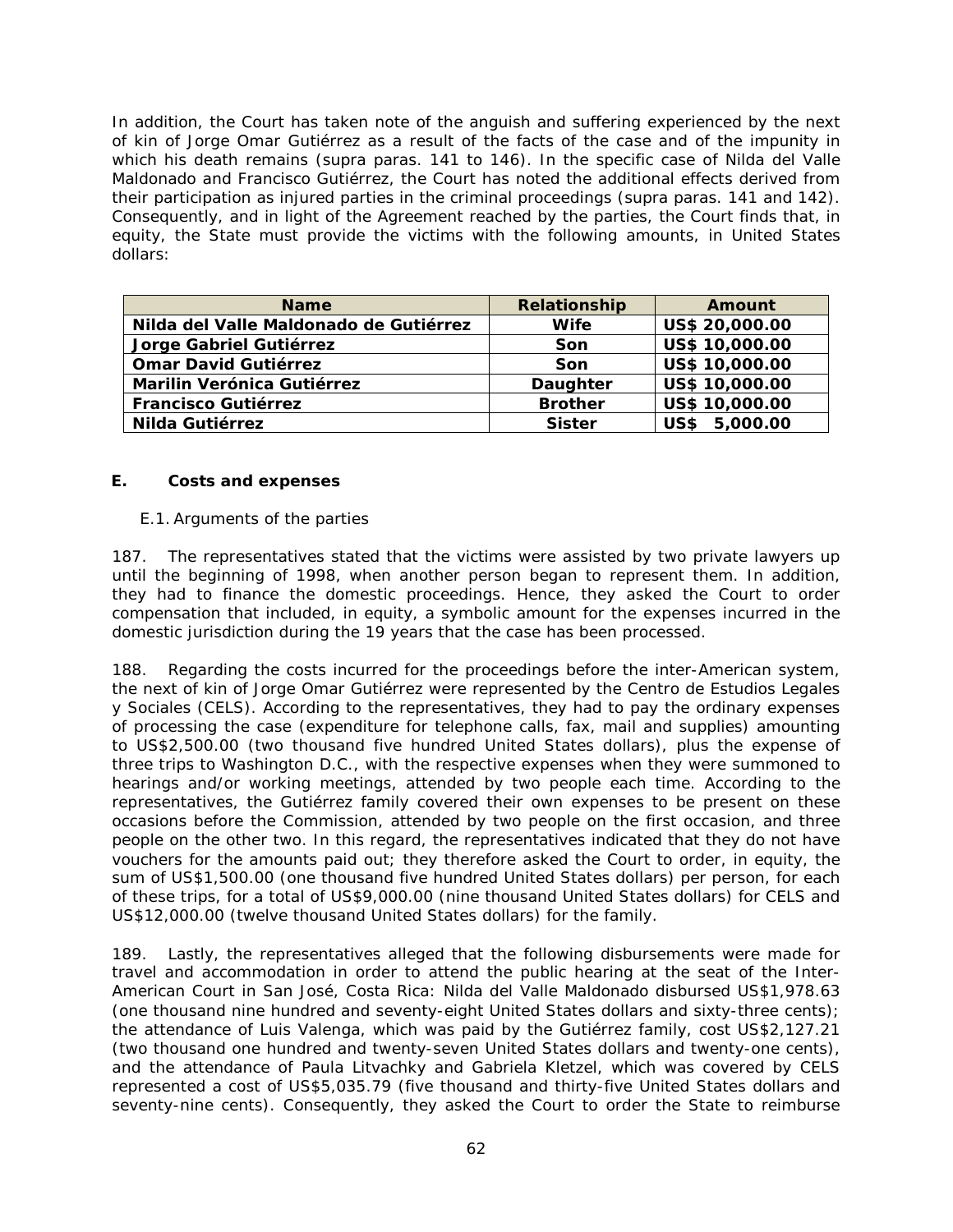these expenses. Regarding the honorarium of CELS for its work on the international case, they asked the Court to establish this based on the equity principle. The Commission did not refer to this point.

190. The State indicated that it would "await the [ruling] made in this regard," pursuant to criteria of reasonableness that should predominate when requesting and establishing the amounts corresponding to the reimbursement of the expenses required in order to access the internal and the international proceedings, and because the representatives had asked that these be established based on equity. Meanwhile, in the Agreement, the parties asked the Court to rule on the scope of the reparations for the victims, which should include the costs and expenses incurred in the domestic and the international jurisdiction.

### *E.2. Considerations of the Court*

<span id="page-62-0"></span>191. The Court reiterates that, according to its case law,  $283$  costs and expenses are included in the concept of reparation, because the activities deployed by the victims in order to obtain justice, at both the internal and the international level, entail disbursements that must be compensated when the international responsibility of the State has been declared in a judgment.

192. Regarding the reimbursement of expenses, the Court must make a prudent assessment of their scope, which includes the expenses generated before the authorities of the domestic jurisdiction, as well as those arising during the proceedings before the inter-American system, taking into account the circumstances of the specific case and the nature of the international jurisdiction for the protection of human rights. This assessment may be made based on the principle of equity and taking into account the expenses indicated by the parties, provided that their *quantum* is reasonable.<sup>[284](#page-62-2)</sup>

193. First, although the representatives did not submit evidence of the expenses incurred as a result of the demand for justice of the Gutiérrez family before the Argentine authorities, the Court has verified the constant activity of Nilda del Valle Maldonado and Francisco Gutiérrez in the criminal proceedings initiated owing to the facts of the case (*supra* paras. 47, 60, 141 and 142). Consequently, the Court orders, in equity, that the State pay each of them the sum of US\$6,000.00 (six thousand United States dollars) for the costs incurred in the domestic litigation.

194. Furthermore, regarding the inter-American litigation, the Court notes that the representatives forwarded various vouchers for air travel to the seat of the Inter-American Commission in Washington, D.C., amounting to US\$4,213.10 (four thousand two hundred and thirteen United States dollars and ten cents). The State did not make any observations in this regard. Consequently, the Court orders the State to reimburse this sum to the representatives of the victims. In addition, the Court notes that the representatives did not provide evidence or indicate which family members of Mr. Gutiérrez had travelled to the seat of the Inter-American Commission in Washington, D.C., because of the case, so that it will not order an amount for this concept. Also, the Court will not take into account the vouchers forwarded by the representatives related to a trip to New York, United States of America, because they did not indicate how this is related to the case.

<span id="page-62-1"></span> <sup>283</sup> *Cf. Case of Garrido and Baigorria v. Argentina. Reparations and costs.* Judgment of August 27, 1998. Series C No. 39, para. 39, and *Case of Luna López, supra,* para. 258.

<span id="page-62-2"></span><sup>284</sup> *Cf. Case of Garrido and Baigorria. Reparations and costs, supra,* para. 82, and *Case of the Constitutional Tribunal (Camba Campos et al.), supra*, para. 316.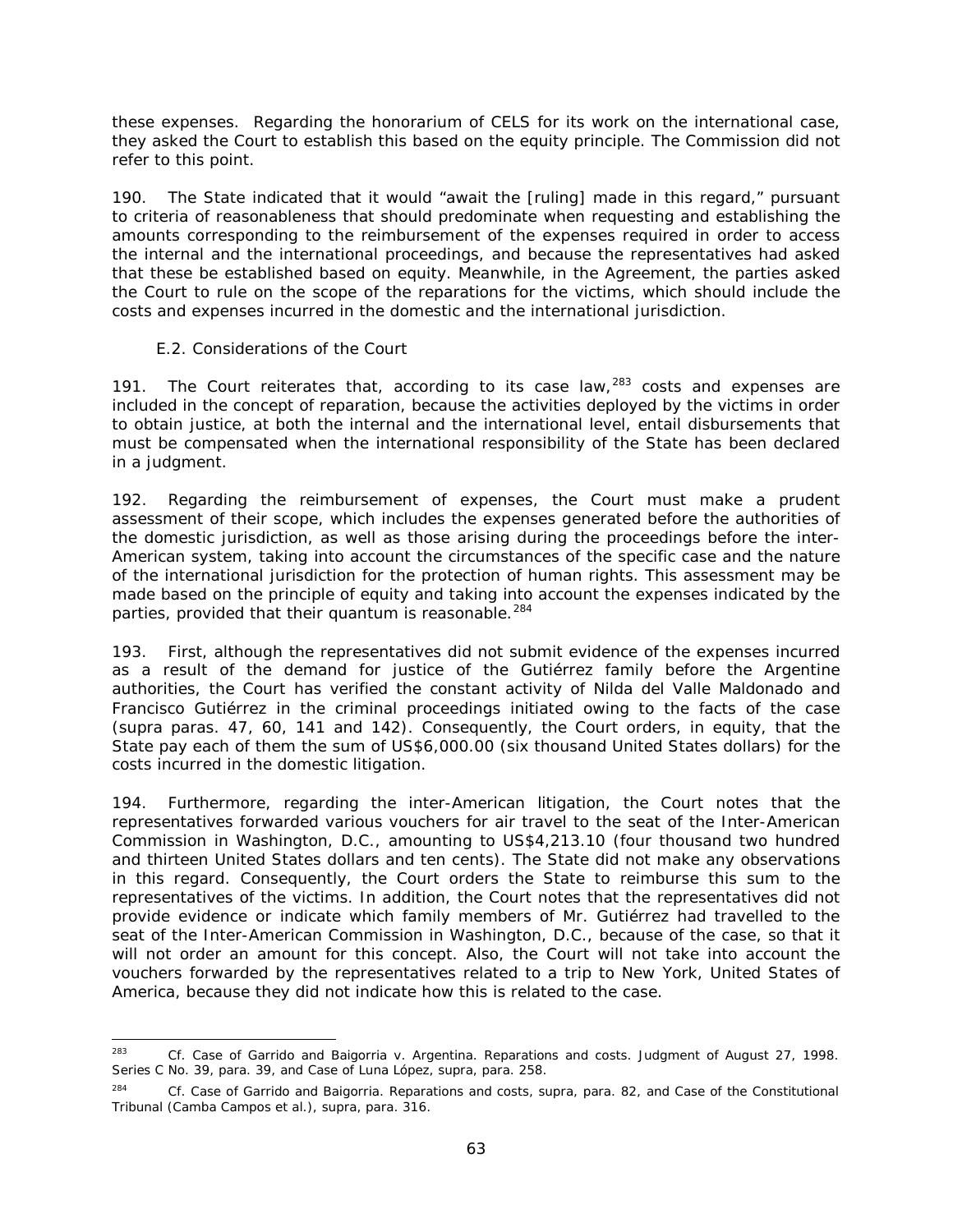195. Lastly, the Court notes that the representatives forwarded vouchers related to the expenses paid to attend the public hearing held before this Court. Consequently, the Court orders the State to reimburse the victims' representatives the sum of US\$4,407.65 (four thousand four hundred and seven United States dollars and sixty-five cents), and to reimburse Nilda del Valle Maldonado the sum of US\$5,262.56 (five thousand two hundred and sixty-two United States dollars and fifty-six cents). In addition, the Court orders, in equity, that the State reimburse the representatives the sum of US\$25,000.00 (twenty-five thousand United States dollars) for their honorarium. The amounts established for the victims' representatives must be delivered directly to the *Centro de Estudios Legales and Sociales* (CELS). At the stage of monitoring compliance with this Judgment, the Court may establish that the State reimburse the victims or their representatives any subsequent reasonable and duly authenticated expenses.<sup>[285](#page-63-0)</sup>

## *F. Other measures requested*

196. The Commission asked the Court to order the State to determine the administrative, disciplinary, criminal or any other applicable type of responsibility for the flaws in the investigation and processing of the facts, and the obstructions that have led to impunity. In the Agreement signed with the representatives, the State undertook "to further the pending administrative and summary actions concerning the personnel of the Argentine Federal Police subject to its jurisdiction who may have taken part in the crime, concealed it, or obstructed the investigation."

197. In addition, the representatives asked the Court to order the State: to legislate and regulate the full participation of victims and civil society organizations in administrative proceedings, and to implement an external control mechanism for the administrative proceedings; to incorporate into the "norms that govern the activities of the country's law enforcement personnel a clause that establishes the possibility of filing and investigating, or reviewing, the disciplinary proceedings in relation to facts that have resulted in a recommendation, decision or conviction by an international monitoring and control organ in proceedings for human rights violations, in relation to the State"; to implement effective mechanisms for full compliance with the decisions of international organs concerning human rights; to amend the actual regulation of the institutional and corporate defense systems of law enforcement agencies; to create and implement mechanisms to protect officials willing to investigate; to create "a grant with the name of Jorge Omar Gutiérrez for police cadets to take courses on human rights"; to recall "the memory of Jorge Omar Gutiérrez during the ceremony of November 2 in which, each year, police agents who have died in the line of duty are commemorated"; to implement "the necessary measures to ensure that the place where the warehouse operated that adjoined the Avellaneda Second Police Precinct can be designated for a purpose that benefits the public," and to support "the dissemination of the documentary that is being made on the facts of this case, as well as the re-edition of the book '*Maten a Gutiérrez'* by Daniel Otero".

198. In this regard, the Court finds that the measures of reparation ordered in this Judgment are sufficient based on the facts and human rights violations established.

## *G. Method of complying with the payments ordered*

199. The State must make the payments of compensation for pecuniary and nonpecuniary damage and to reimburse costs and expenses established in this Judgment

<span id="page-63-0"></span> <sup>285</sup> *Cf. Case of Ibsen Cárdenas and Ibsen Peña, supra*, para. 291, and *Case of Luna López, supra,* para. 260.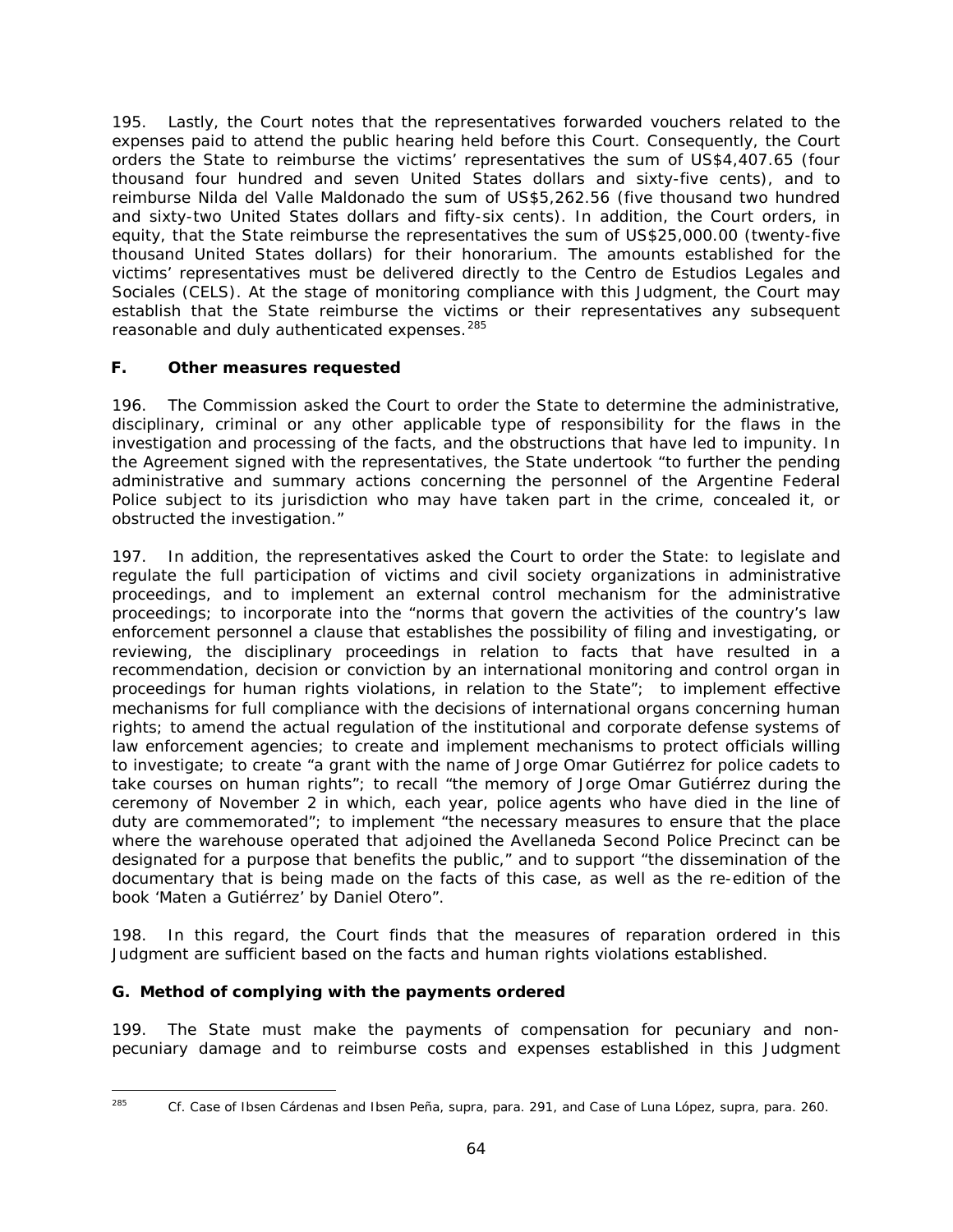directly to the persons indicated herein, within one year of notification of the Judgment, in accordance with the following paragraphs.

200. If the beneficiaries should die before they receive the respective compensation, this shall be delivered directly to their heirs, in accordance with the applicable domestic law.

201. The State must comply with its obligations by payment in United States dollars or Argentine currency, using the exchange rate between the two currencies in force on the stock market of New York, United States of America, the day before the payment.

202. If, for reasons that can be attributed to the beneficiaries of the compensation, it is not possible for them to receive it within the indicated time frame, the State shall deposit these amounts in their favor in an account or certificate of deposit in an Argentine financial institution, in United States dollars and in the most favorable financial conditions permitted by Argentine banking law and practice. If, after 10 years, the compensation has not been claimed, the amounts shall be returned to the State with the interest accrued.

203. The amounts allocated in this Judgment as compensation shall be delivered to the persons indicated integrally, as established in this Judgment, without deductions arising from possible taxes or charges.

204. If the State should incur arrears, it shall pay interest on the amount owed corresponding to bank interest on arrears in the Argentine Republic.

### **X OPERATIVE PARAGRAPHS**

<span id="page-64-0"></span>Therefore,

## **THE COURT**

## **DECIDE,**

unanimously that:

1. It accepts the Agreement on Reparations in the terms of paragraphs 15 to 27 of this Judgment.

#### **DECLARES,**

unanimously that:

2. The State is responsible for the violation of the right to life recognized in Article 4(1) of the American Convention on Human Rights, in relation to Article 1(1) of this instrument, to the detriment of Jorge Omar Gutiérrez, in accordance with paragraphs 74 to 92 of this Judgment.

3. The State is responsible for the violation of the right to judicial guarantees and to judicial protection recognized in Articles 8(1) and 25 of the American Convention on Human Rights, in relation to Article 1(1) of this instrument, to the detriment of Nilda del Valle Maldonado de Gutiérrez, Jorge Gabriel Gutiérrez, Omar David Gutiérrez, Marilin Verónica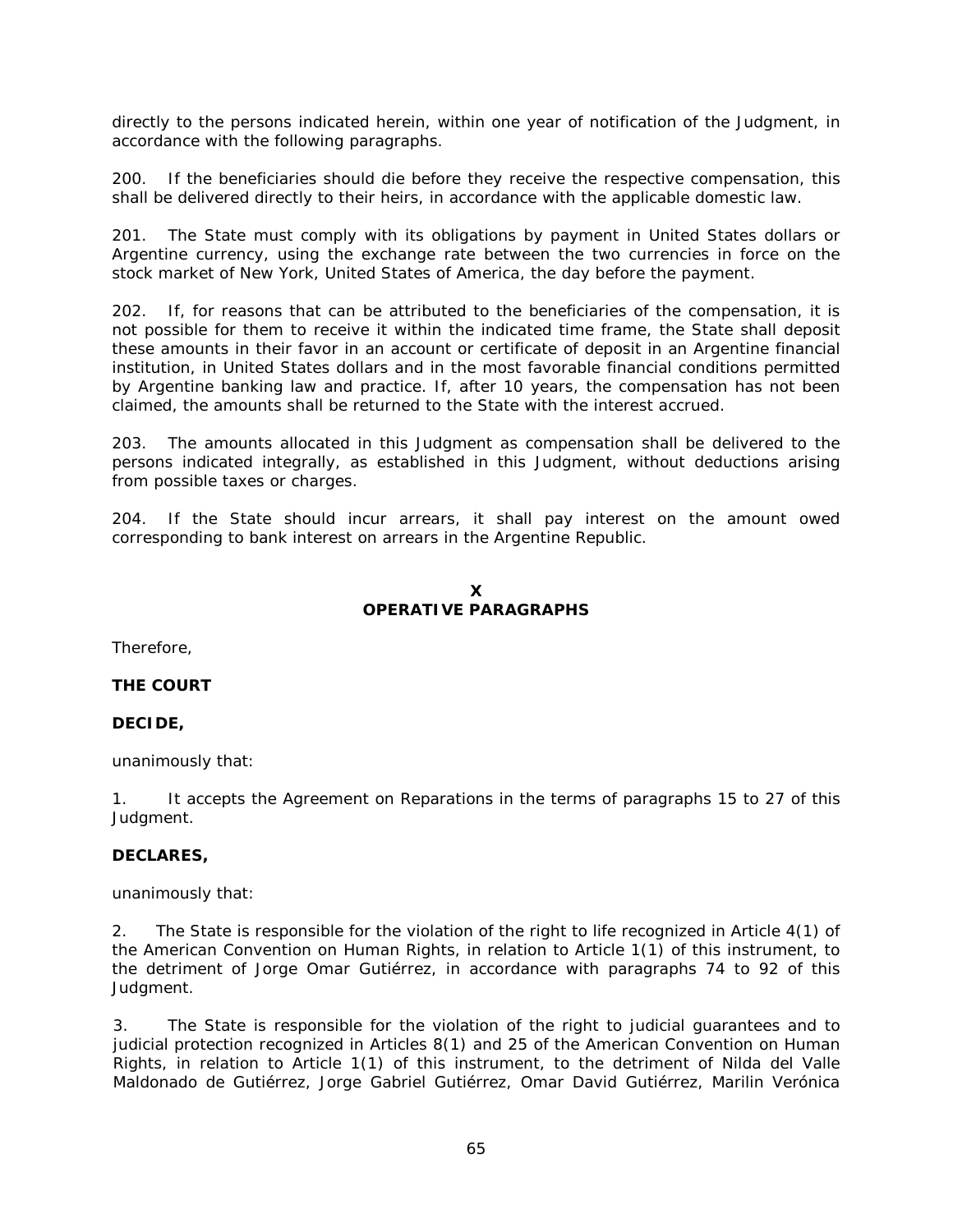Gutiérrez, Francisco Gutiérrez and Nilda Gutiérrez, all of them family members of Jorge Omar Gutiérrez, in accordance with paragraphs 93 to 134 of this Judgment.

4. The State is responsible for the violation of the right to personal integrity recognized in Article 5(1) of the American Convention on Human Rights, in relation to Article 1(1) of this instrument, to the detriment of Nilda del Valle Maldonado de Gutiérrez, Jorge Gabriel Gutiérrez, Omar David Gutiérrez, Marilin Verónica Gutiérrez, Francisco Gutiérrez and Nilda Gutiérrez, all of them family members of Jorge Omar Gutiérrez, in accordance with paragraphs 135 to 146 of this Judgment.

### **AND ESTABLISHES,**

unanimously that:

5. This Judgment constitutes *per se* a form of reparation.

6. The State must conduct the corresponding investigations and criminal proceedings, with due diligence and within a reasonable time, in order to individualize, identify, prosecute and punish, as appropriate, the perpetrators and masterminds of the facts related to the execution of Jorge Omar Gutiérrez, and also to establish the truth about them, taking into consideration the criteria indicated for investigations in this type of case, as established in paragraphs 151 to 154 of this Judgment.

7. The State must organize, within one year of notification of this Judgment and as established herein, a public act in which it acknowledges its international responsibility and offers an apology for the facts of this case, as established in paragraphs 156 to 158 of this Judgment.

8. The State must publish, within six months of notification of this Judgment, the official summary of the Judgment prepared by the Inter-American Court of Human Rights, once in the Official Gazette, and in a national newspaper with widespread circulation. In addition, the Argentine Republic must publish the Judgment in its entirety for at least 12 consecutive months on the website of the *Centro de Información Judicial* (CIJ, www.cij.gov.ar), as well as on the official websites of the Argentine Federal Police and of the Police of the province of Buenos Aires, as established in paragraphs 159 and 160 of this Judgment.

9. The State must adopt measures to conserve and indicate the warehouse and the police precinct where the events occurred that gave rise to this case within one year of notification of this Judgment, as established in paragraphs 161 and 162 hereof.

10. The State must incorporate into the training curricula of the Argentine Federal Police and of the Police of the province of Buenos Aires, as well as of the Judicial Police of that province, within a reasonable time and with the respective budgetary envelope, training courses on the obligations of respect for and guarantee of human rights, particularly the right to life, and with regard to the obligation to investigate with due diligence and for effective judicial protection, as well as control of conformity with the Convention, referring to this case and to this Judgment, as established in its paragraphs 166 to 168.

11. The State must pay the amounts established in paragraphs 176, 186 and 193 to 195 of this Judgment as compensation for pecuniary and non-pecuniary damage, and to reimburse costs and expenses, in accordance with the provisions of the said paragraphs and of paragraphs 172 to 204 of this Judgment.